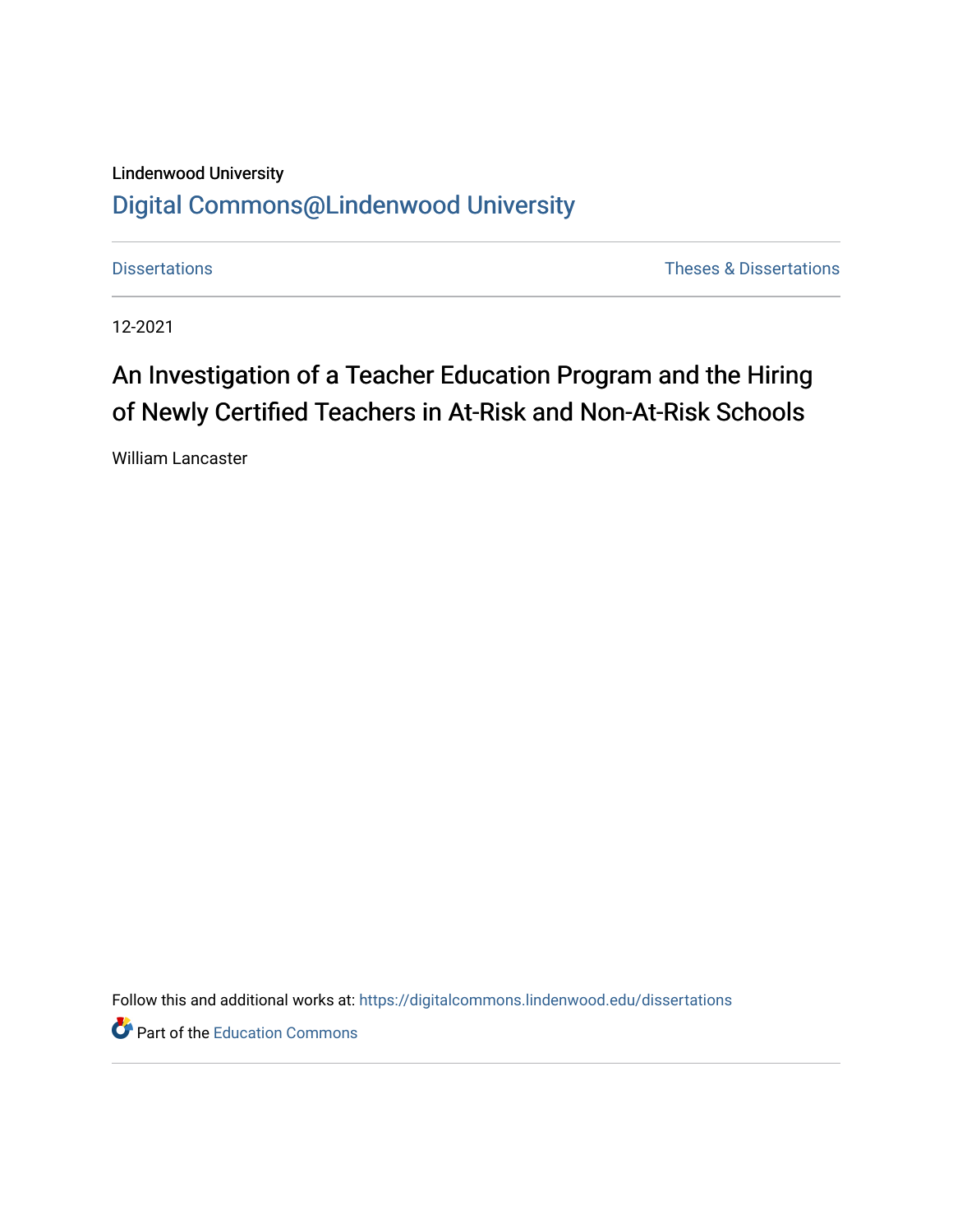## An Investigation of a Teacher Education Program and the Hiring of Newly Certified

Teachers in At-Risk and Non-At-Risk Schools

by

William Lancaster

A Dissertation submitted to the Education Faculty of Lindenwood University

In partial fulfillment of the requirements for the

Degree of

Doctor of Education

School of Education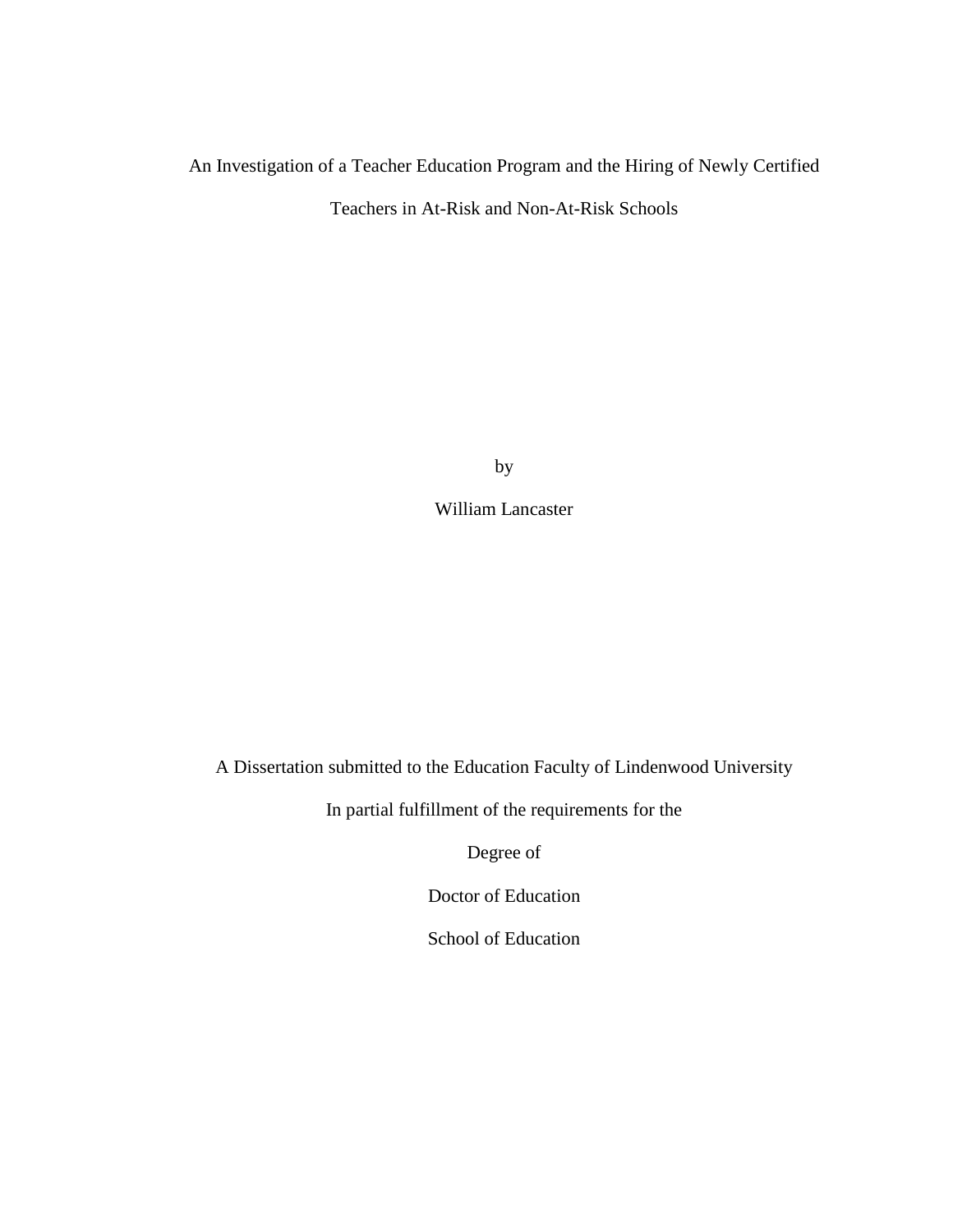An Investigation of a Teacher Education Program and the Hiring of Newly Certified

Teachers in At-Risk and Non-At-Risk Schools

by

William Lancaster

This dissertation has been approved in partial fulfillment of the requirements for the

degree of

Doctor of Education

at Lindenwood University by the School of Education

Robyne Elder 12/03/2021<br>Dr. Robyne Elder, Dissertation Chair 12/03/2021 Dr. Robyne Elder, Dissertation Chair

Sherrie Wisdom

Dr. Sherrie Wisdom, Committee Member

12/03/2021 Date

\_ Kelly Manning\_\_\_\_\_\_\_\_\_\_\_\_\_\_\_\_\_\_\_ \_\_12/03/2021\_\_\_\_\_\_ Dr. Kelly Manning, Committee Member Date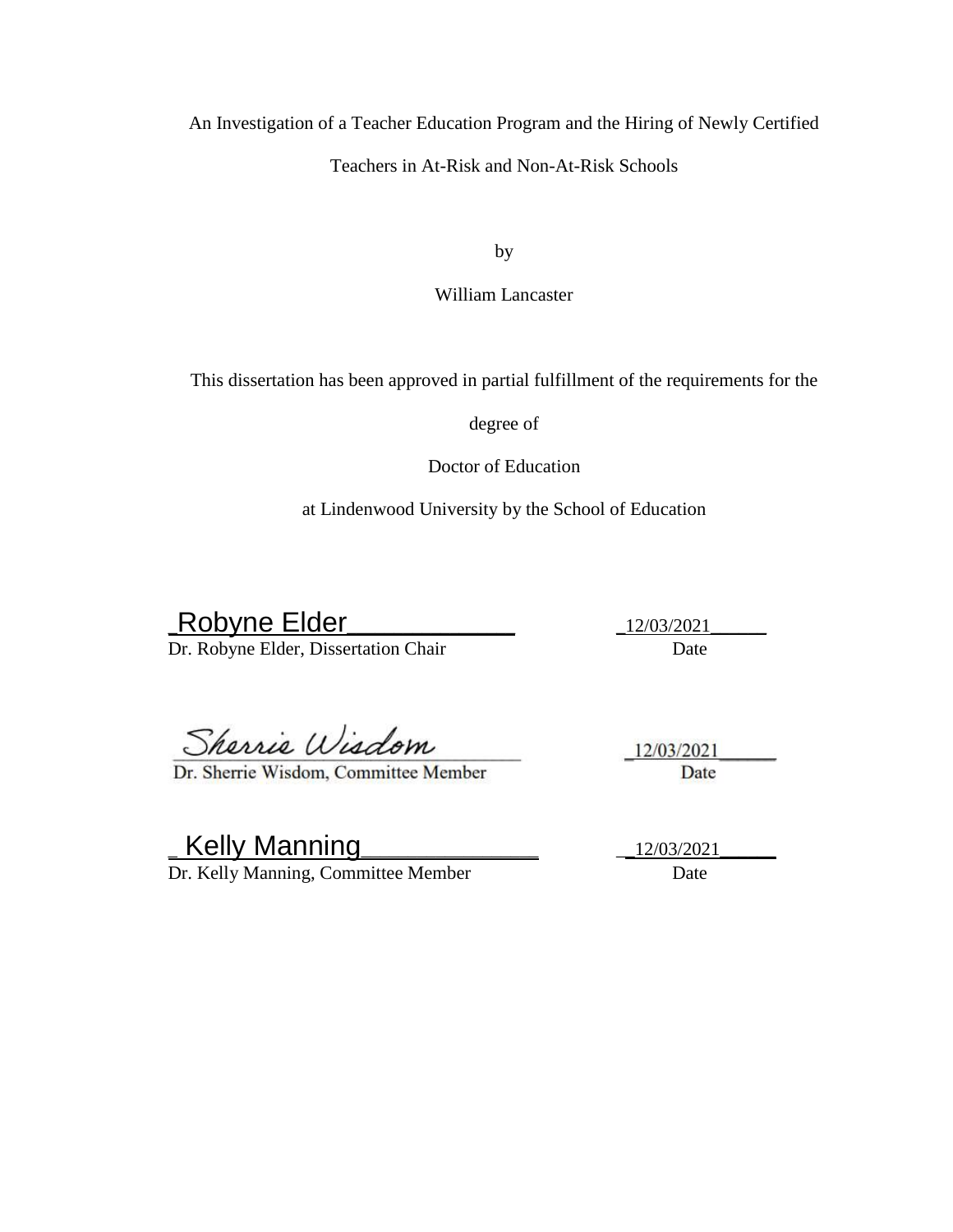### Declaration of Originality

I do hereby declare and attest to the fact that this is an original study based solely upon my own scholarly work here at Lindenwood University and that I have not submitted it for any other college or university course or degree here or elsewhere.

Full Legal Name: William Joseph Lancaster

 $12/03/2021$ 

Signature: \_\_\_\_\_\_\_\_\_\_\_\_\_\_\_\_\_\_\_\_\_\_\_\_\_\_\_\_\_\_\_\_\_\_\_\_\_\_\_\_\_\_\_ Date: \_\_\_\_\_\_\_\_\_\_\_\_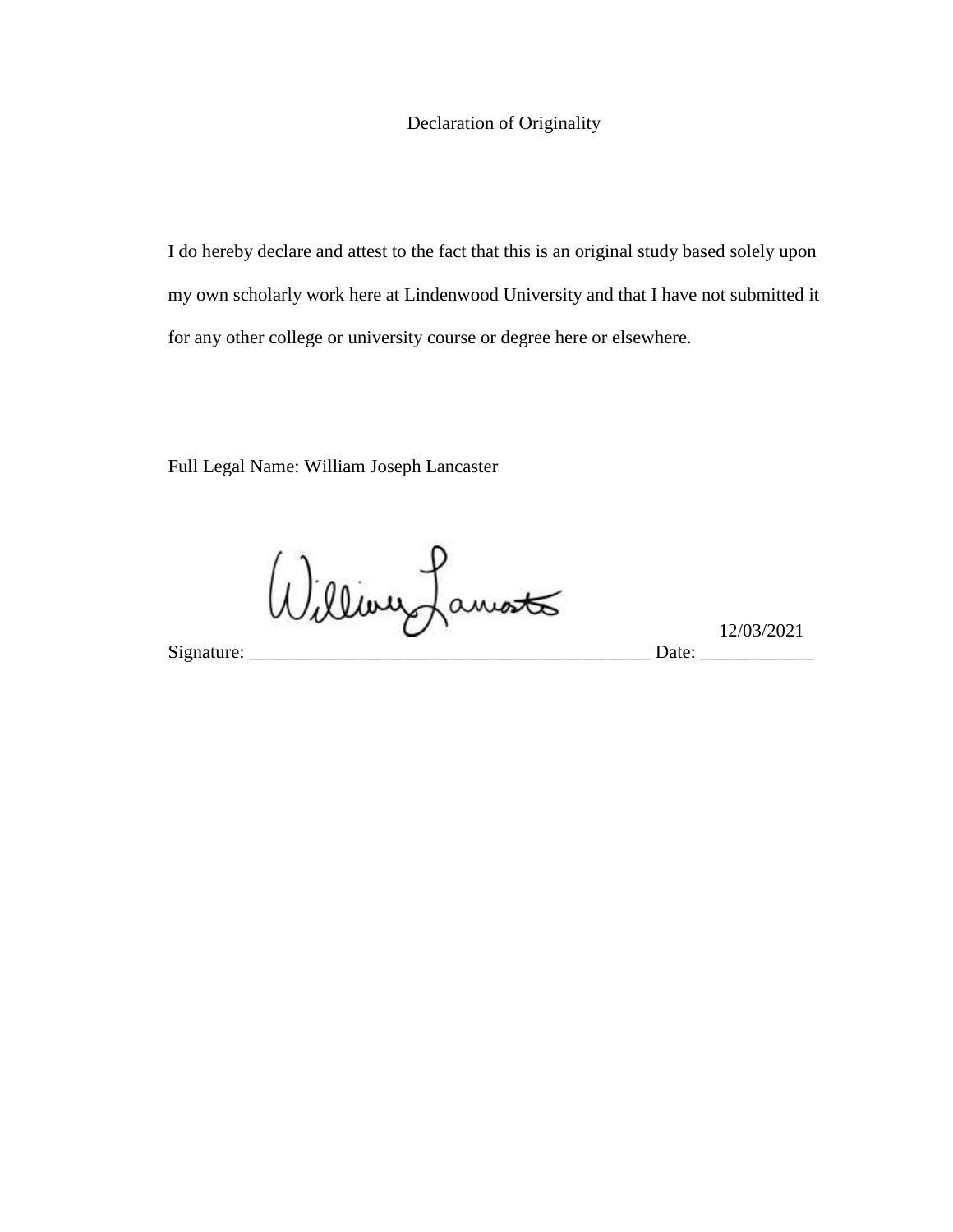#### **Acknowledgements**

<span id="page-4-0"></span>First and foremost, I would like to thank my family for being there every step of the way throughout this entire process. Heather, Justus, and Reilly, just know that without you I would never have finished. I love you more than you could ever imagine. To the people that we have lost before this point, I am grateful for your strength and wisdom from above. I hope that I make you proud! Thank you to Dr. Wisdom and Dr. Manning for your amazing work and for the final polish on this gem. A massive thank you goes to Dr. Robyne Elder, who rushed in during a period of uncertainty in my life and pushed me to finish this astronomical undertaking. Without her guidance, perseverance, and understanding, I would never have gotten to this point. You are an amazing person, an even better guide, and I truly appreciate the time and effort that you have spent helping me reach this goal. I am forever in your debt. This also goes out to the people who told me that I would never accomplish anything. From the bottom of my heart, I thank you, because without your negativity to fuel me, I may not have gotten here. To my Mom… This is as much for you as it is for me. You have always supported me in everything that I did, and I have tried my best to make you happy. Look at me now! Lastly, this is for every one of the students that I have taught or coached during my career, my children, my nieces and nephews, or anyone that needs this message… I am proof that you can do whatever you choose to. It won't be easy. There will be obstacles. You might even think about giving up. Don't let those things stop you from reaching your goals. With some hard work, a little persistence, and a great supporting cast, you can accomplish anything. If you want it more than you can breathe, you will be successful. I believe in you. Show the world your greatness!

i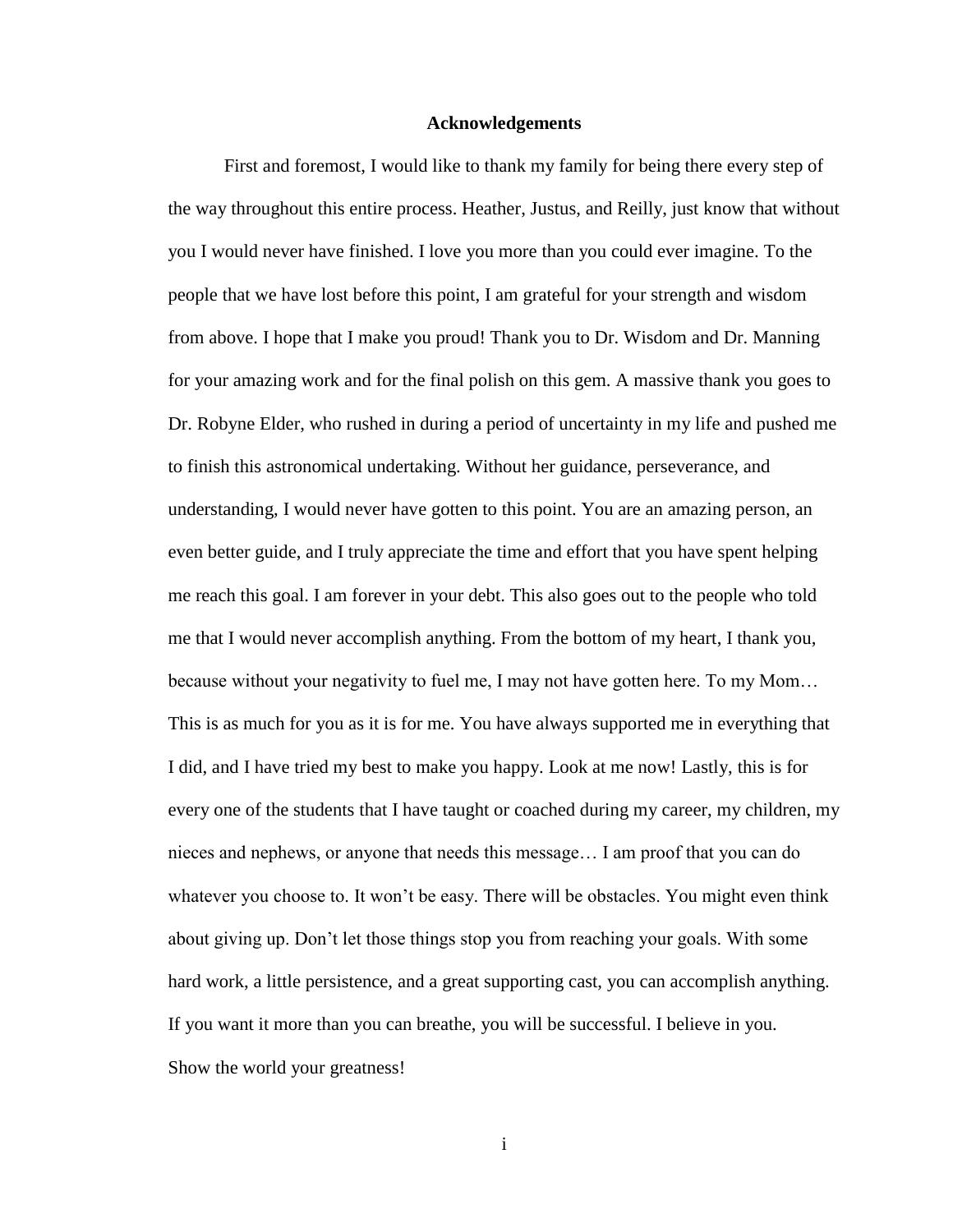#### **Abstract**

<span id="page-5-0"></span>Research has shown teachers are the most important factor when determining student success, even with the field of education in a constant state of uncertainty. Schools all over the nation are struggling to acquire quality teachers into their buildings, and teacher preparation programs are having a difficult time producing enough teacher candidates. This study investigated what initial jobs students choose to take in their first year after completing an educational degree from one study university's teacher preparation program, through numerous secondary data points and a participant survey. The quantitative data suggests that recent graduates are just as likely to go to an at-risk or failing school as they are to go to a non-at-risk school, which did not necessarily align with qualitative results. The qualitative data conveyed that decisions on employment were made using a myriad of factors, and there were no data suggesting that one specific idea or factor was more important than another. Recommendations include more collaboration between teacher preparation programs and school districts, as well as varied and increased student teaching experiences for teacher candidates.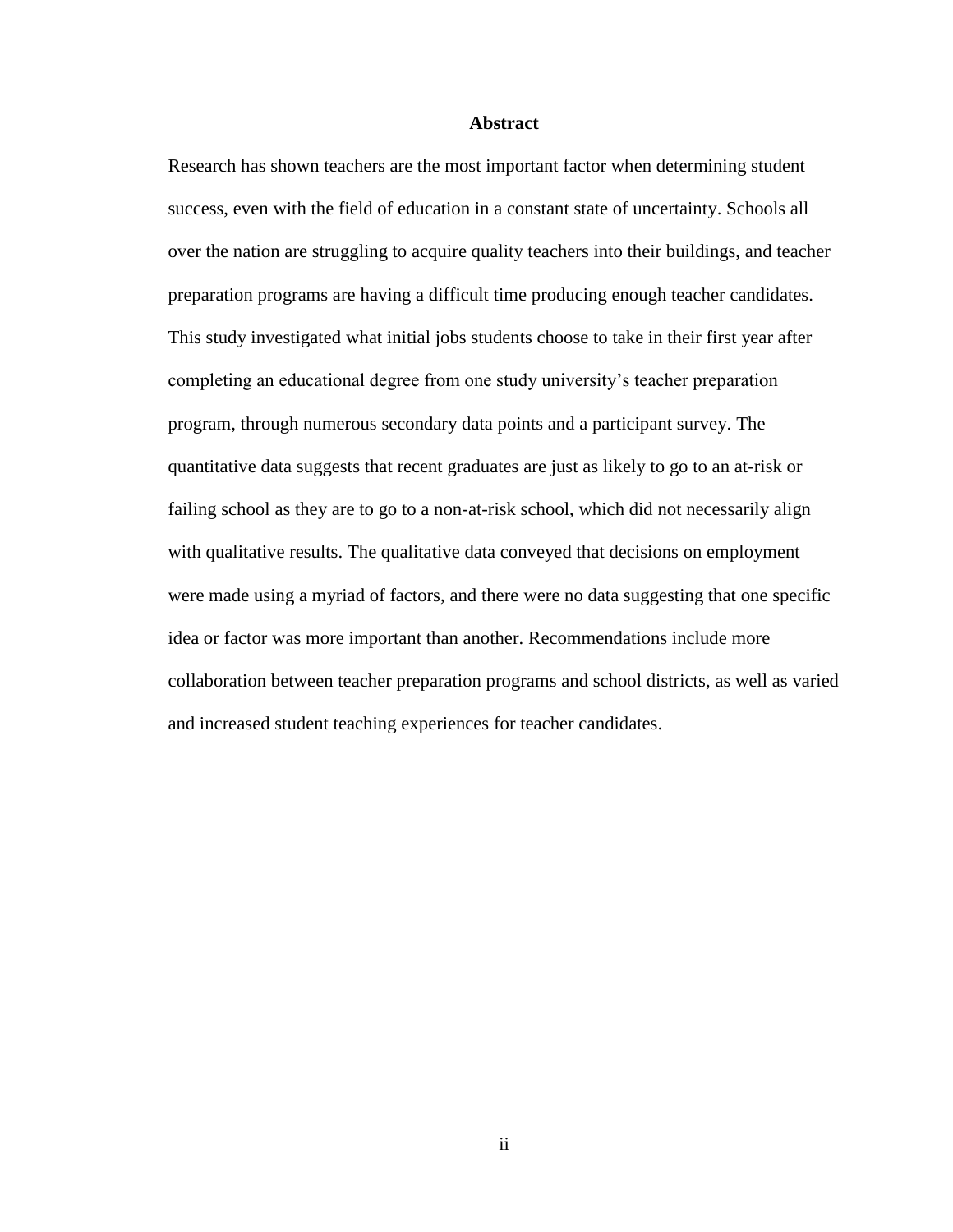<span id="page-6-0"></span>

## **Table of Contents**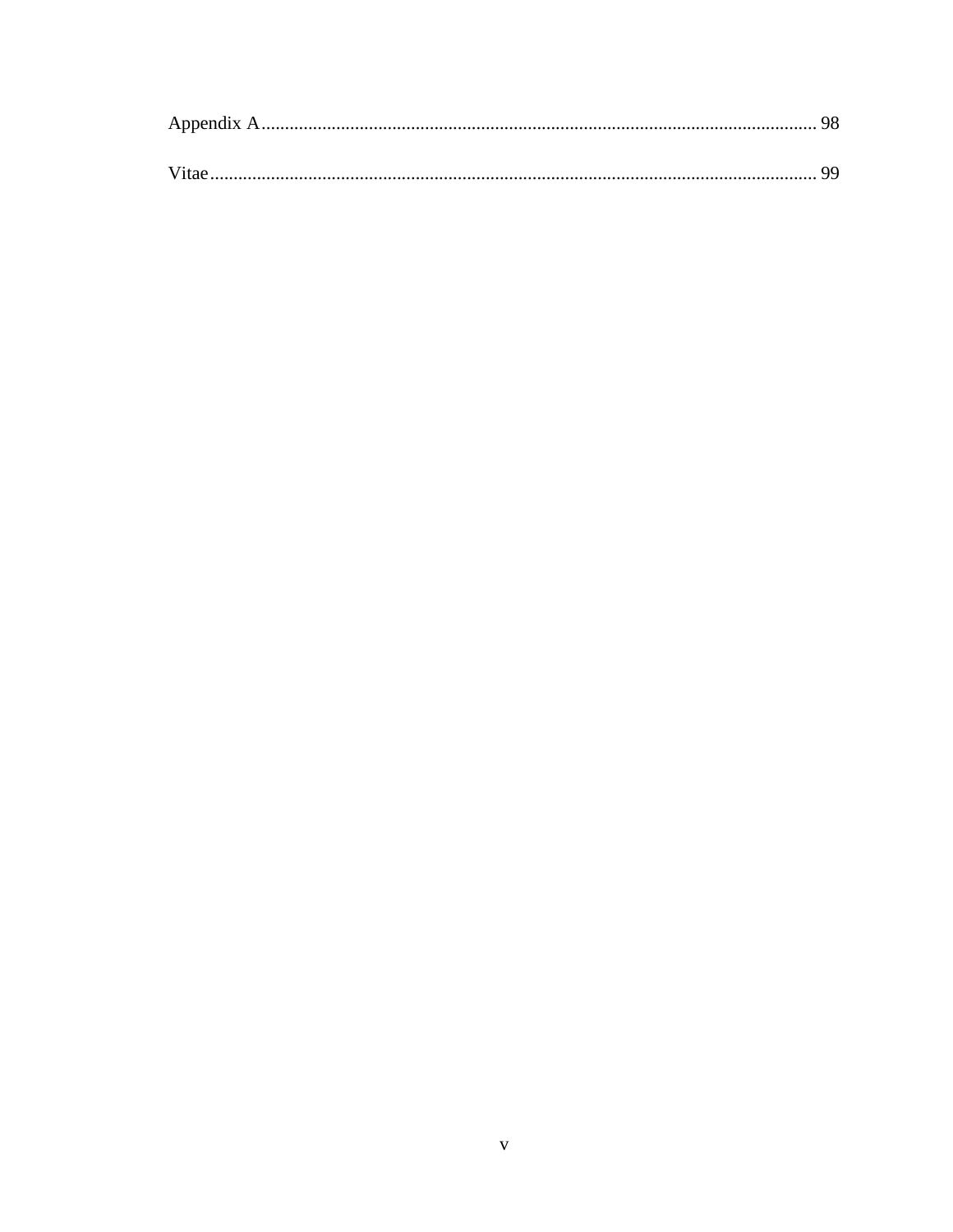## **List of Tables**

<span id="page-9-0"></span>

| Table 5. Exclusive Placement of Recent Graduates Sample Population58      |  |
|---------------------------------------------------------------------------|--|
| Table 6. Non-Exclusive Placement of Recent Graduates Sample Population 61 |  |
|                                                                           |  |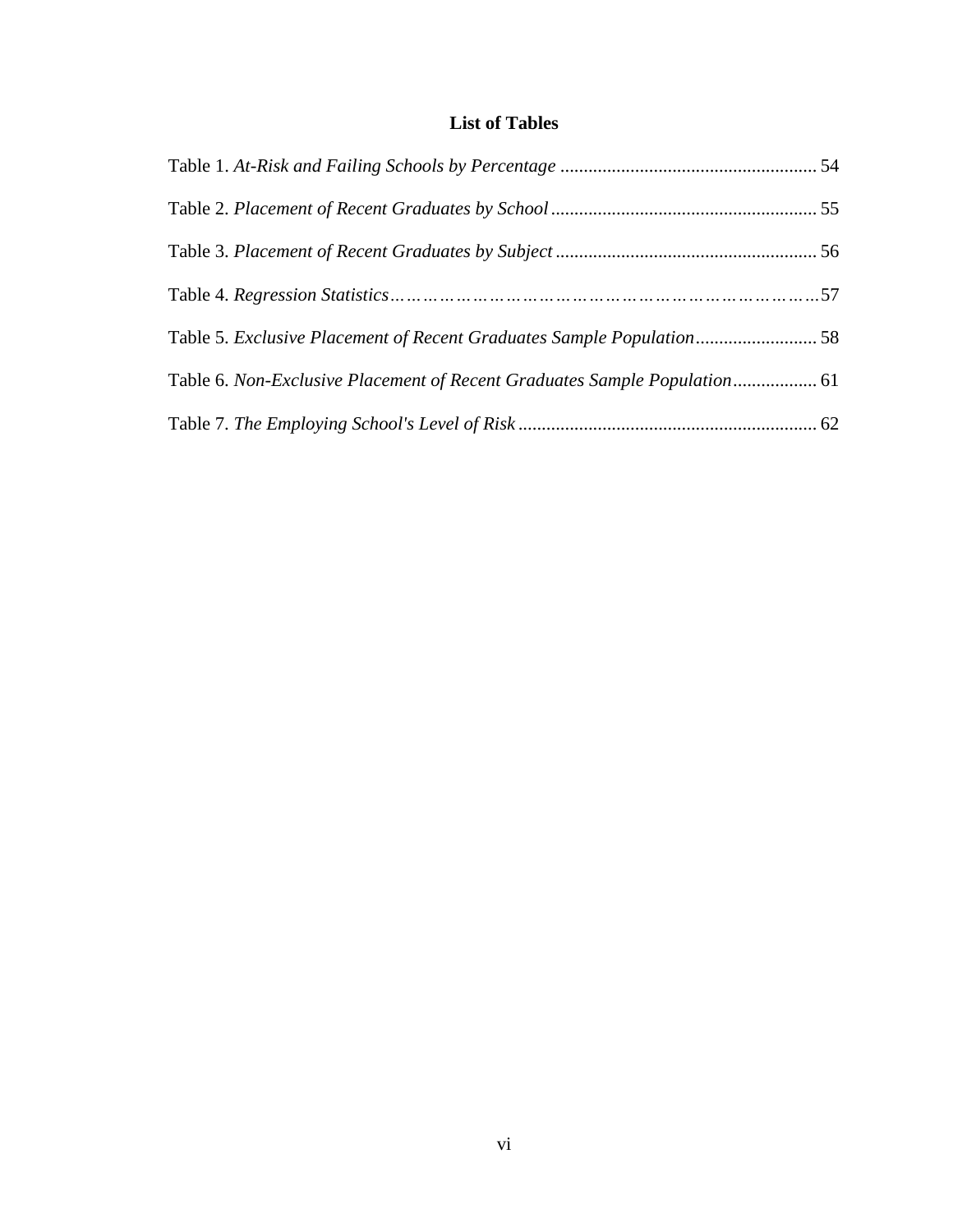## **List of Figures**

<span id="page-10-0"></span>Figure 1. *Responses to Question Regarding Choosing First Teaching Position…………*67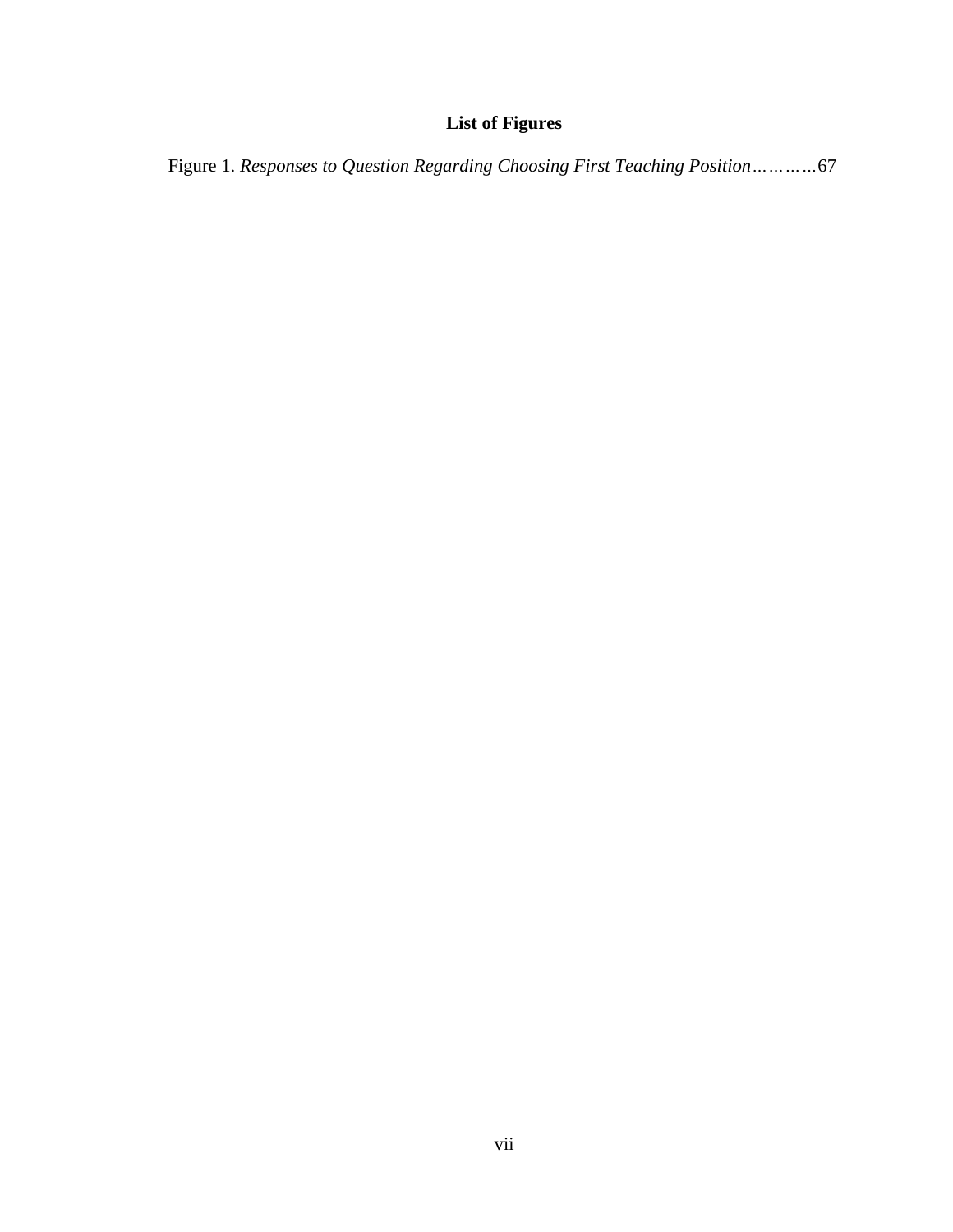#### **Chapter One: Introduction**

#### <span id="page-11-1"></span><span id="page-11-0"></span>**Introduction**

Preparing high-quality teacher candidates has become a concern, especially in the United States. There is a myriad of opinions about how teacher quality could or should be defined, and educational policy makers are engulfed in discussions regarding what teachers should know, and what they should be able to do, to perform their jobs effectively. During this heightened scrutiny on teachers and the quality of work that they produce, there is a noticeable omission of emphasis when it comes to educator preparation programs. Essentially, there is no system in place that is evaluating programs that train our educators to discover if they are actually worth the time, effort, cost, or if the programs produce quality teaching candidates, and those who graduate are able to get jobs in local school districts (Goodwin & Kosnik, 2013).

After quality teachers are hired, retaining them is just as important to the educational process. Teacher retention in schools, especially at-risk schools, has been extremely problematic throughout the last few decades, and is still a major concern for many districts around the country (Branch et al., 2013; Winters & Cowen, 2013). Research shows that turnover in the educational world is higher for those who begin their career with sub-optimal preparation. One reason for substandard preparation may be that potential educators are often able to choose alternative certification pathways not typically allowed for other career fields, which may allow for a teacher candidate to skip some coursework or even student teaching (Espinoza et al., 2018).

Numerous policies at the federal and state level regarding teacher turnover have been enacted largely because of the proven difficulties that every new teacher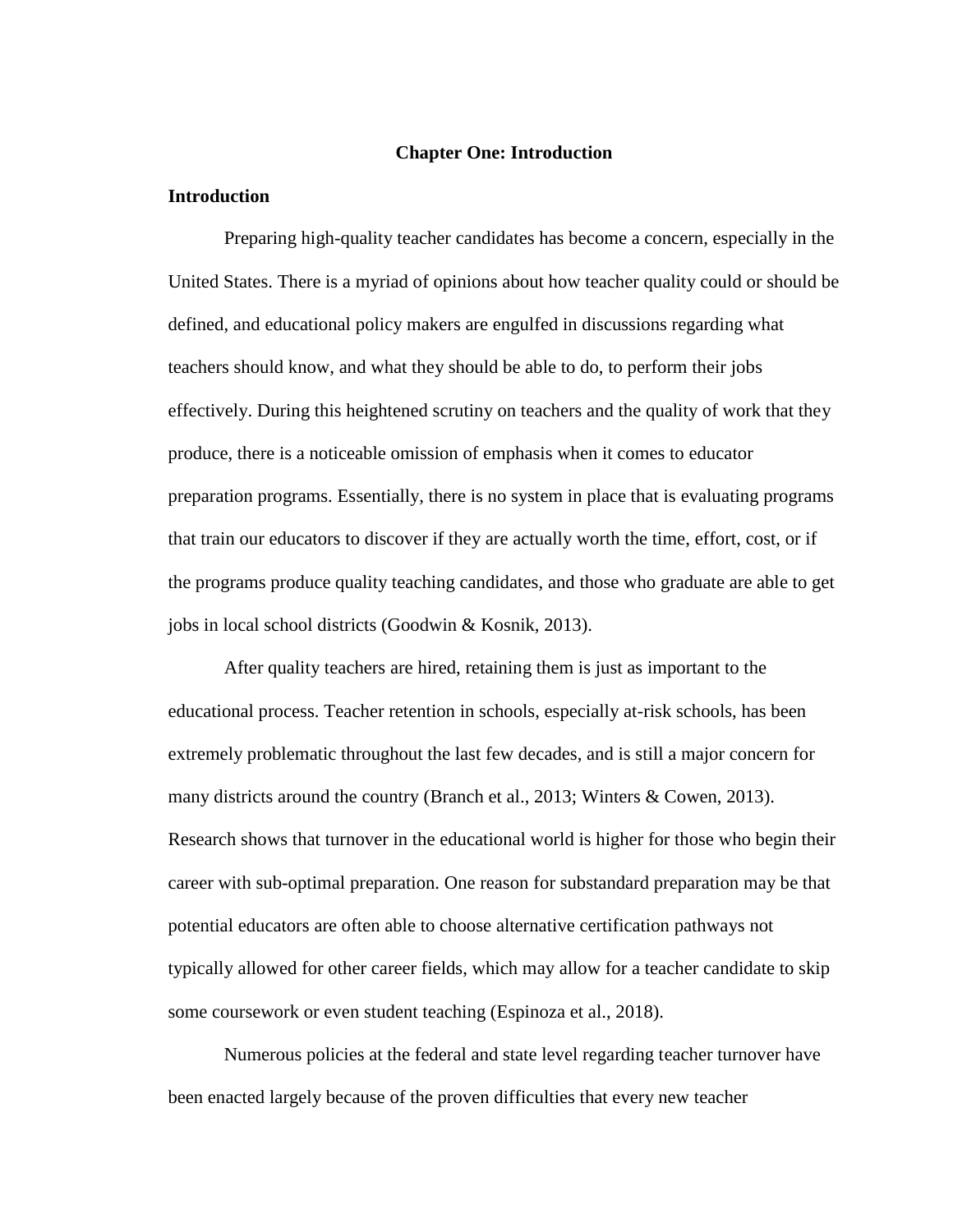experiences during their first few years in the field of education. There are roughly 40 states that established some form of service scholarship or loan forgiveness program to assist in the recruitment and retention of high-quality teachers. These types of programs typically underwrite the educational costs associated with teacher preparation, and in turn, they ask for several years of service as a teacher, often in at-risk school districts. Research has shown that these programs are often able to leverage better recruitment into the field of education and supply more individuals to locations where they are needed, while supporting the retention of those educators (Espinoza et al., 2018). Congress also introduced the Addressing Teacher Shortages Act of 2019, which if passed, would give individual states grant money to establish teacher residency programs in their state, establish or expand teacher mentoring programs, Grow Your Own programs, and other programs that increase teacher retention in their state (Addressing Teacher Shortages Act, 2019).

There are also programs such as Teach for America, which was founded in 1989 in New York City. Teach For America focuses on recruiting recent college graduates that excelled in their studies, using alternative paths to teacher certification rather than the traditional teacher preparation programs, and placed their members in at-risk schools across the United States, for a minimum of two years (Heineke et al., 2014). While programs like this help fill jobs in at-risk districts, there are mixed reviews on its effectiveness. Further, retention is a problem within this program, like it is in many urban, rural, and at-risk districts (Heilig & Jez, 2010).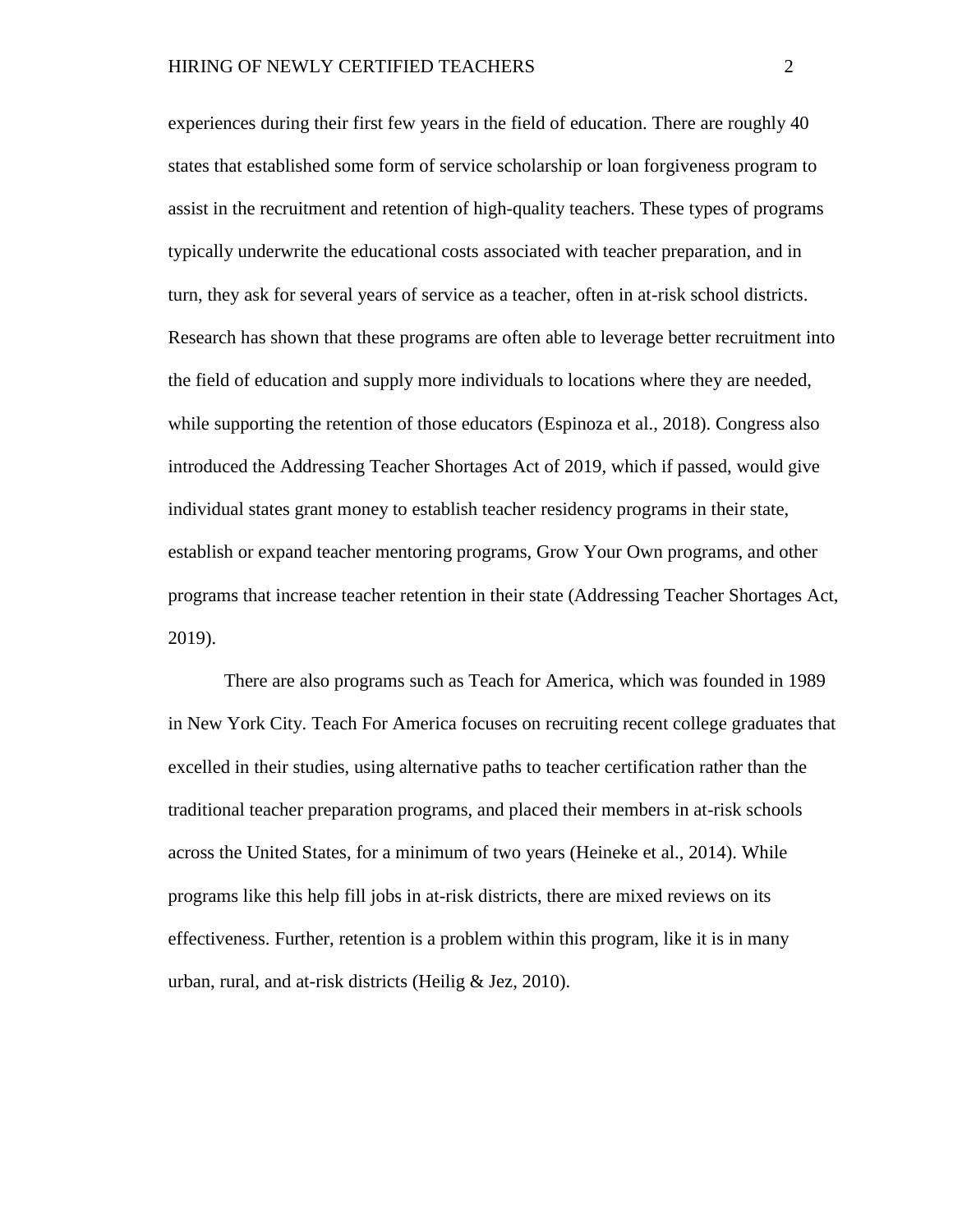#### <span id="page-13-0"></span>**Background**

Since the 1990s, there has been an increased interest at the federal level in holding colleges and universities and the teacher preparation programs developed by these schools accountable for how the students who graduate from these teacher preparation programs perform in the classroom. Just like many other professions, competence in teaching is significantly shaped by the numerous experiences that come with working daily in an educational environment, professional development, and by continuous learning. Teacher preparation programs that adequately prepare their students for their future work in classrooms all over the country can be extremely important towards the contribution of the quality of instruction and should be recognized as such. However, because there are a wide variety of program requirements, testable content, and a difference in minimal passing scores, it becomes particularly difficult to compare results, especially from state to state. These passing results also have very little correlation towards predicting the future effectiveness of these educators, because of the varying degrees of preparedness (Feuer et al., 2013).

For far too many years, typical teacher preparation programs have often been criticized for a fragmented learning plan, a lack of cohesion between courses and a student's field experience, less than stellar pedagogy, and no clear organizing themes, goals, or shared standards (Hollins, 2011). Federal, state, and local leaders are all interested in how they can gather information, analyze the data, and then evaluate teacher preparation programs in their locale, in order to hold them accountable for producing high-quality, effective educators. Being armed with quantifiable data will give these stakeholders, education policy makers, potential teacher candidates, and the general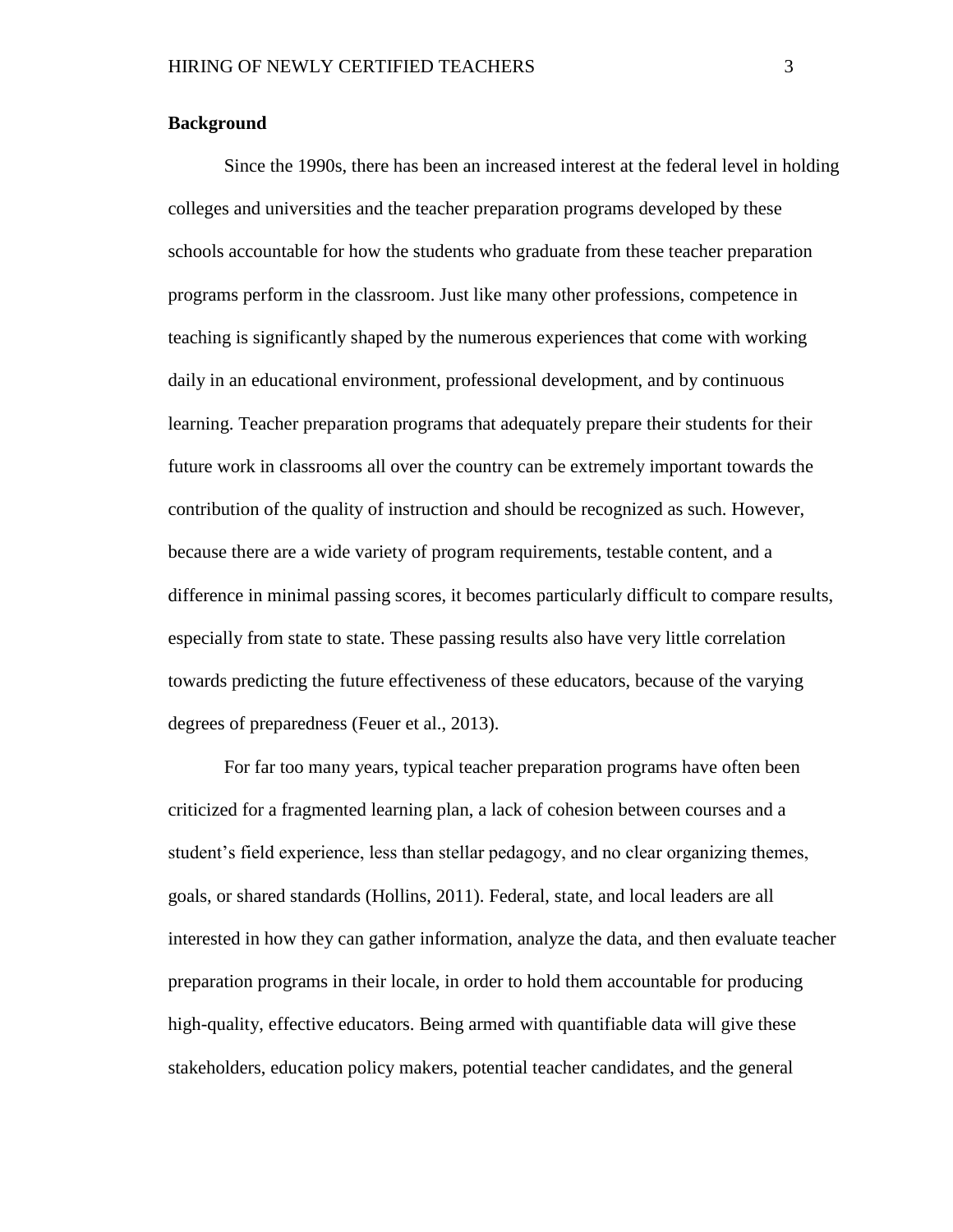public relevant information to make informed decisions about the effectiveness of the program in question. This information can also give potential hiring managers a basic notion of the type of candidate that they have based on their school or preparation program, and it gives the schools and preparation programs information that they can use to improve the quality of the instruction, which will continue to provide quality candidates for local schools (Feuer et al., 2013).

At one point in history, obtaining a college degree was significant for a person on many different levels. The general perception was that having some postsecondary education, even without earning that coveted degree, would add nearly one-quarter of a million dollars to a single person's lifetime earnings (Carnevale et al., 2013, p. 4), which typically led to financial freedom and prosperity. In the last 30 years there was a shift in the American mentality and an emphasis was placed on requiring degrees, often for entry level work. A study conducted in 1999 by the Georgetown University Center on Education and the Workforce concluded that in over the course of a career, a person that holds a bachelor's degree had lifetime earnings that were 75% higher than those of a person who only completed high school, and a follow up study concluded that by 2009, the premium grew to 84% (Carnevale, et al., 2013, p. 1). Avery and Turner (2012) estimated, "by age 64 the college graduate would have compiled a total of approximately \$1.2 million in earnings net of tuition at age 64 as opposed to approximately \$780,000 in total earnings for the high school graduate" (p. 173).

Even with the shift towards everyone needing a degree, it is evident that not all colleges or college programs are equal. Research from the Georgetown University Center on Education and the Workforce showed that those who graduated from college generally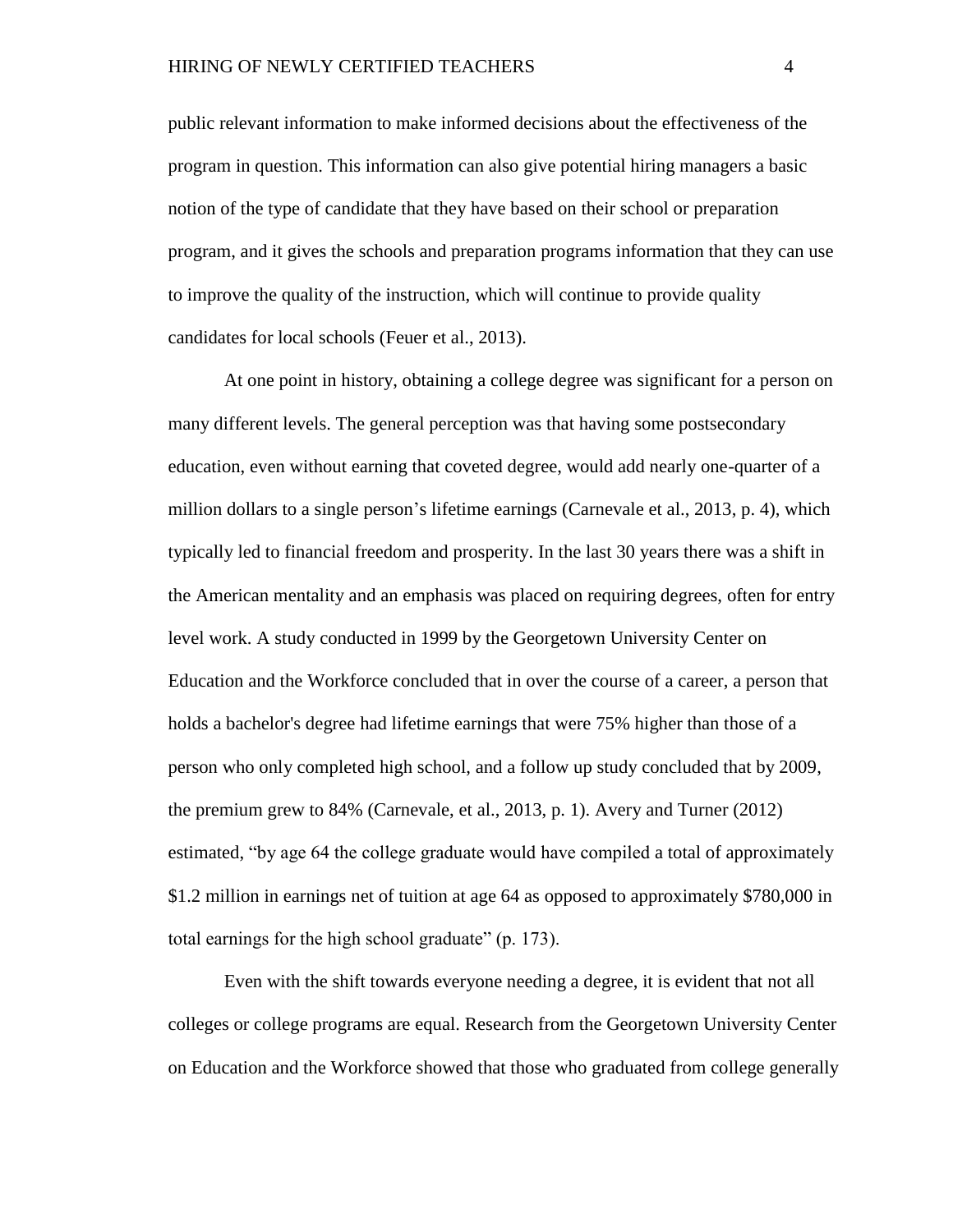earn more over a lifetime than those who have only their high school diploma; the earnings vary drastically across occupations. Median career earnings for those who hold bachelors' degrees are found to be highest in Science Technology Engineering and Mathematics (STEM), health professional, and occupation sectors that require managerial experience. The career earnings tend to be lowest in jobs such as health support, education, and personal services sectors (Carnevale et al., 2013). Also, when it comes to the field of education, those students often accrue much more student debt, while working for the same salaries as those who did not graduate from those schools and students who graduate from elite private schools tend to make more money long-term when compared with graduates from state colleges and universities (Vedder et al., 2013). Furthermore, there is a recognizable difference in earnings between those who go on to finish college and those who do not, and the gap is continuing to grow, meaning that in our current climate, postsecondary education is now more important than ever before (Carnevale et al., 2013; Vedder et al., 2013).

With the increase in the total amount of college graduates, there has become an influx of overeducated workers in occupations, especially those in entry level positions in lower-end industries. According to Vedder et al. (2013), "about five million college graduates are in jobs the Bureau of Labor Statistics says require less than a high-school education" (p. 1). As schools continue to churn out college graduates, the earnings advantage typically associated with a bachelor's degree will eventually change over time. This will put a premium on the actual education that students can get from a particular school, and colleges and universities will be forced to ensure that their programs are of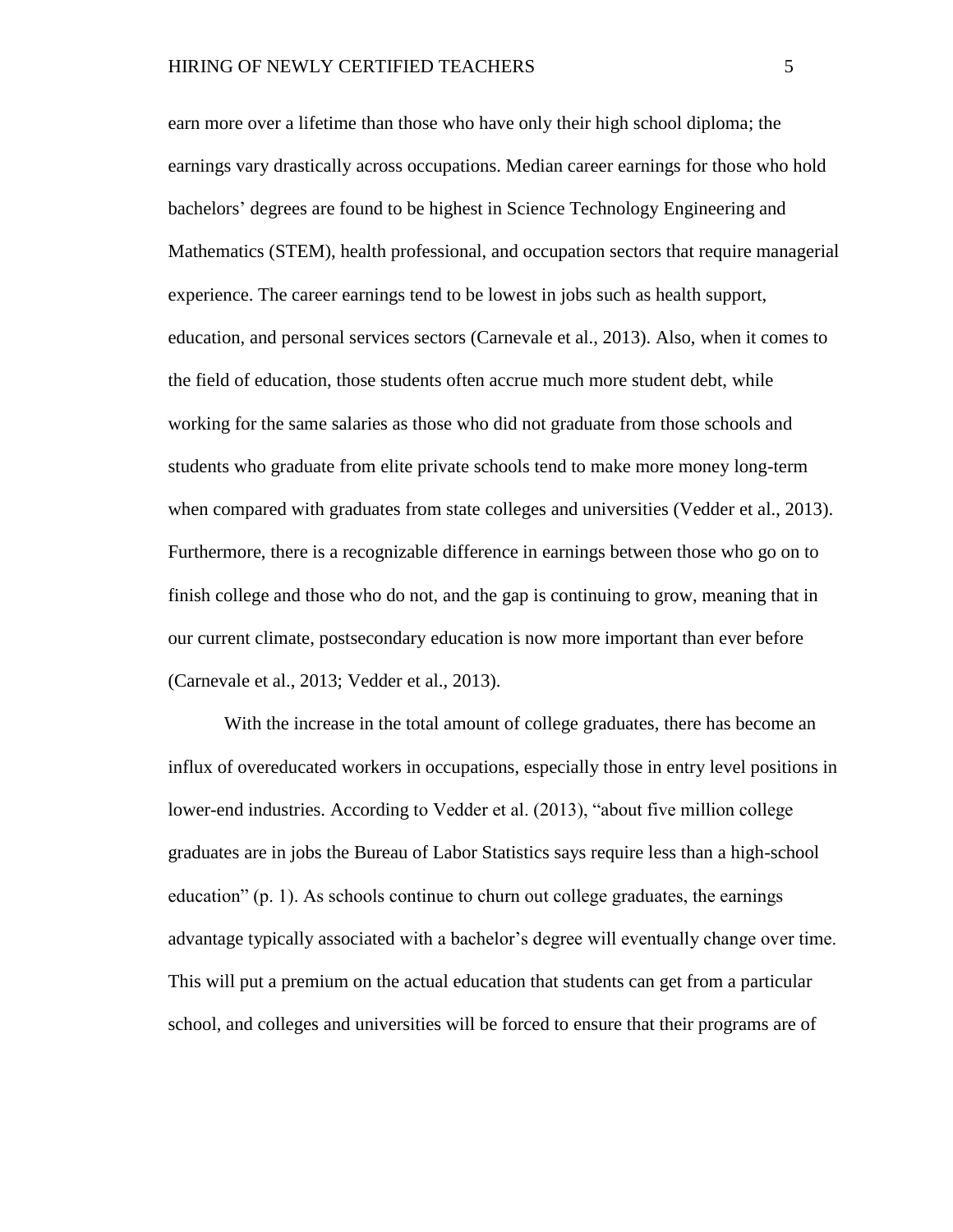the highest quality, so that their graduates are obtaining the jobs they have paid for, through their tuition, time, and effort (Vedder et al., 2013).

#### <span id="page-16-0"></span>**Purpose of the Dissertation**

The purpose of this study was to investigate careers students choose to take in their first year after completing an educational degree from one study university's teacher preparation program. To begin the study, data from the Missouri Department of Elementary and Secondary Education (DESE) was used to examine how many students from this particular teacher preparation program were hired after completion of the program, and also used to determine whether or not recent graduates were hired to work in "at-risk schools," which is important when assessing the program over a two-year period in an effort to find any correlating information between the teacher preparation program, the recent graduates, and where they began their employment. Surveys were sent out to pre-service educators enrolled in the Student Teaching Experience to gauge how and why they were choosing their first-year position in education.

The goals of any teacher preparation program should be to provide prospective teachers with the skills and knowledge needed to pursue a teaching career and remain successfully employed as a teacher, doing so should, in theory, produce teachers who meet the needs of the schools where they teach and the needs of their students. Therefore, the rate at which a program's graduates become and remain employed as teachers is a critical indicator of program quality (Higher Education Opportunity Act, 2014).

#### <span id="page-16-1"></span>**Rationale**

Hundreds of thousands of candidates graduate each year from teacher preparation programs, having spent significant amounts of money on tuition, and numerous hours in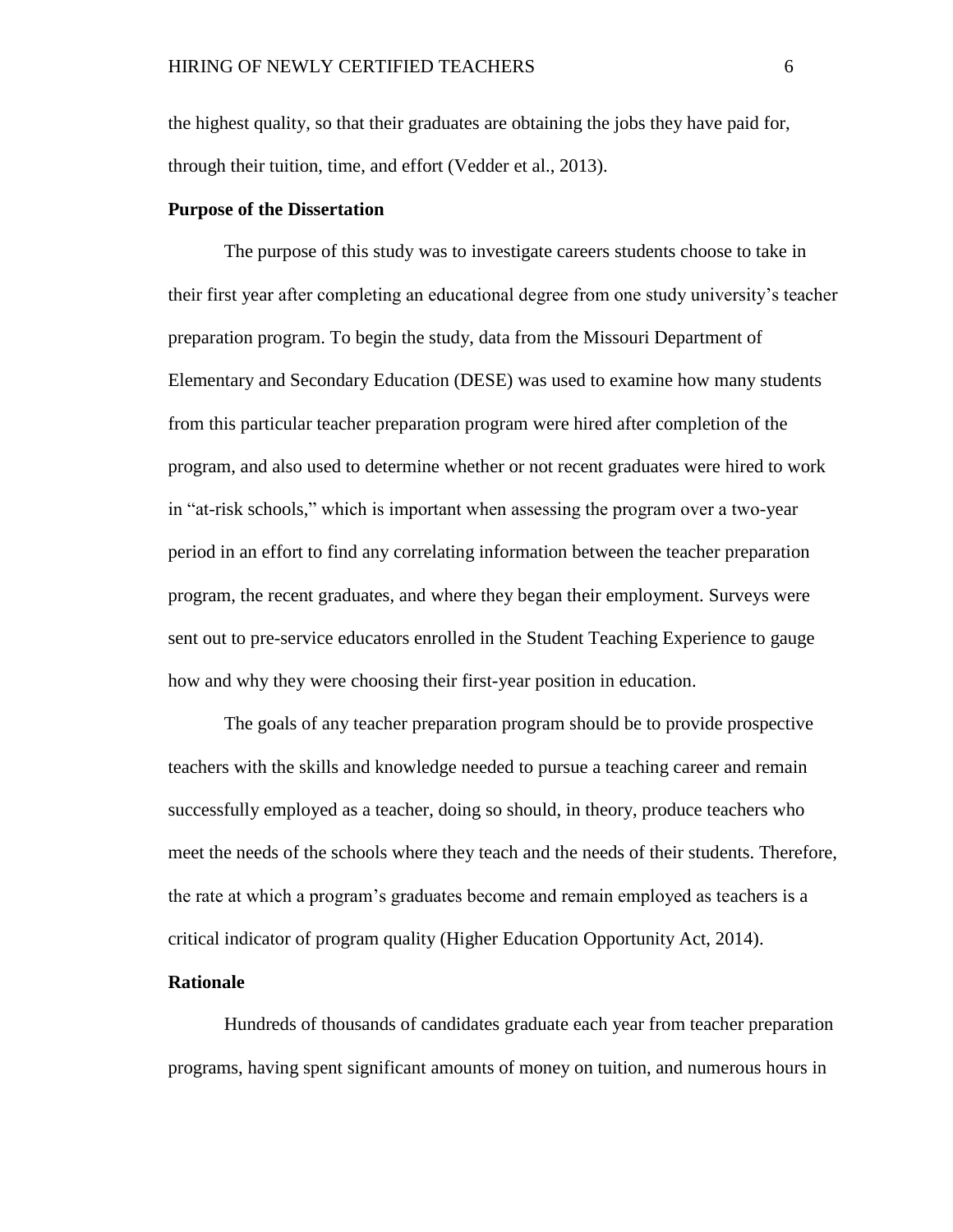classrooms, just to qualify for an initial teaching certification. Recent research suggested that graduates of some education programs can be considered more effective than graduates of other programs, suggesting that the preparation program that a person chooses can make a difference. However, the research does not definitively conclude what type of teacher preparation is most effective, or how much teacher preparation is needed. There is a strong sentiment amongst many public educators that the current teacher preparation programs are not delivering brand new teachers with the skills that they need to be successful (Greenberg et al., 2013).

Teachers in the United States are continuously falling under an immeasurable amount of job scrutiny, while attempting to address the ever-changing needs of their students, who are becoming increasingly more diverse in many aspects, and separated based on their socioeconomic status. With that in mind, all students deserve access to a high-quality education with well-prepared teachers, who can assist them in preparing for their futures. Research indicated that a well prepared, highly qualified, extremely motivated and knowledgeable teacher is better equipped to facilitate positive gains in student learning, when compared with teachers who have not been properly academically prepared (Borman et al., 2009).

The best teachers are those who have mastered not only the core content of what they intend to teach, but also the subject matter taken through coursework in Colleges of Education, so they can develop the skills that are necessary to effectively teach their students. An effective teacher must be able to apply theoretical concepts to their classroom in order to effectively engage their students in the learning process (Borman et al., 2009).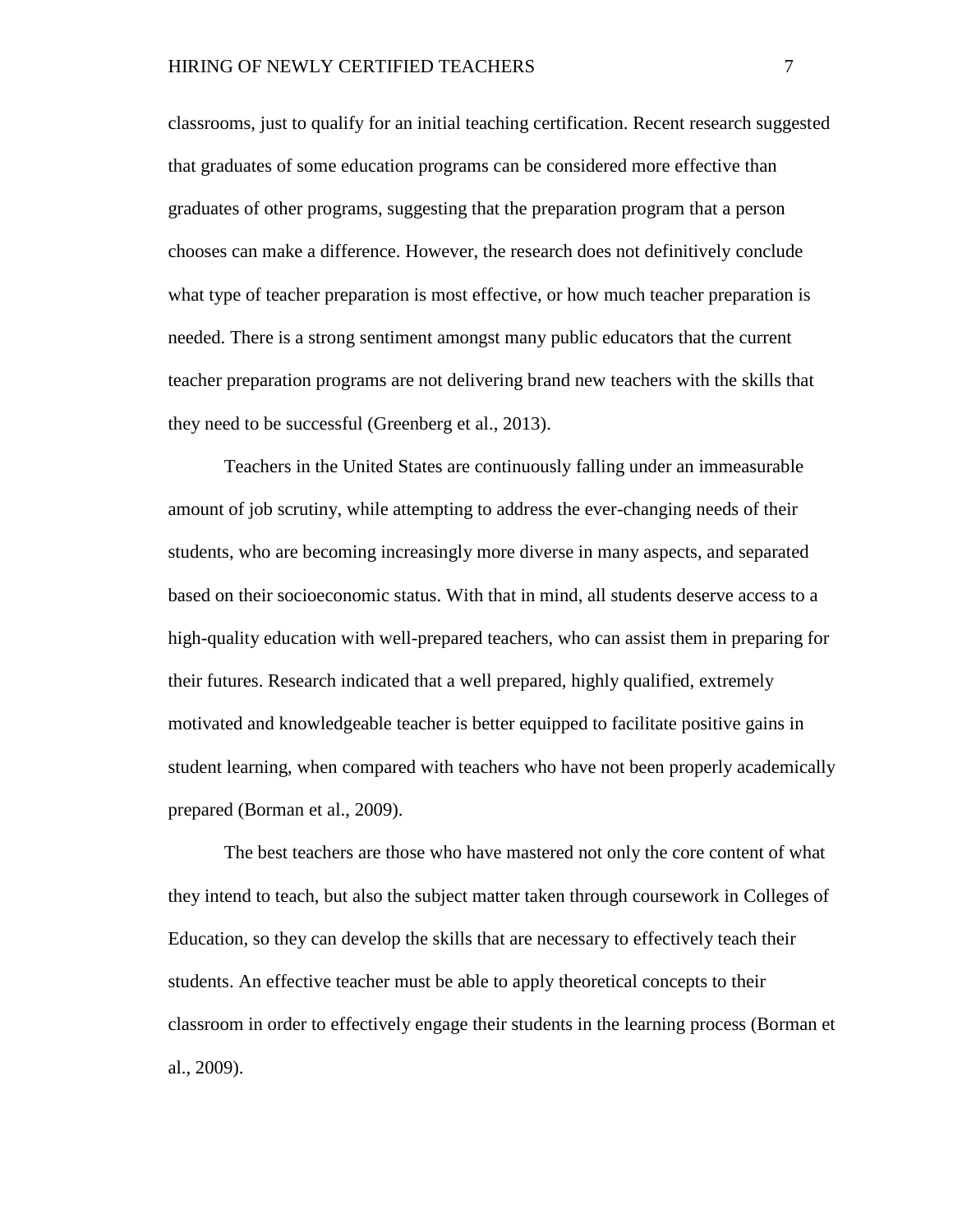Since the entire school system in the United States is in desperate need of dedicated and skilled teachers, who are willing to work in and commit to at-risk schools long enough to make a lasting difference in school quality and student performance, training and retention of the candidates is paramount. While there is little to argue about when it comes to this need, there are many differing opinions about how best to train, recruit, and most importantly, retain those highly skilled teachers so that they can effectively serve our nation's most underserved children (Freedman & Appleman, 2009).

Schools all over the country are facing one similar issue, and that is, beginning teachers are leaving schools at an astronomical rate. Roughly one-third of new teachers leave the school that hires them in the first three years, and almost one-half after five years. These high attrition rates result in a constant cycle of inexperienced teachers and higher economic costs to school districts, as teachers must be continuously hired and then trained, and an overall lack of continuity, which makes institutional development and planning extremely difficult (Brill & McCartney, 2008).

#### <span id="page-18-0"></span>**Research Questions and Hypotheses**

The researcher investigated the following research questions:

**Research Question 1**: How do recent graduates determine their initial employment path after receiving their teaching certification?

**Research Question 2**: What perceived factors do recent graduates consider when choosing to work at an at-risk school or a non-at-risk school?

The hypotheses for this mixed methods study are as follows: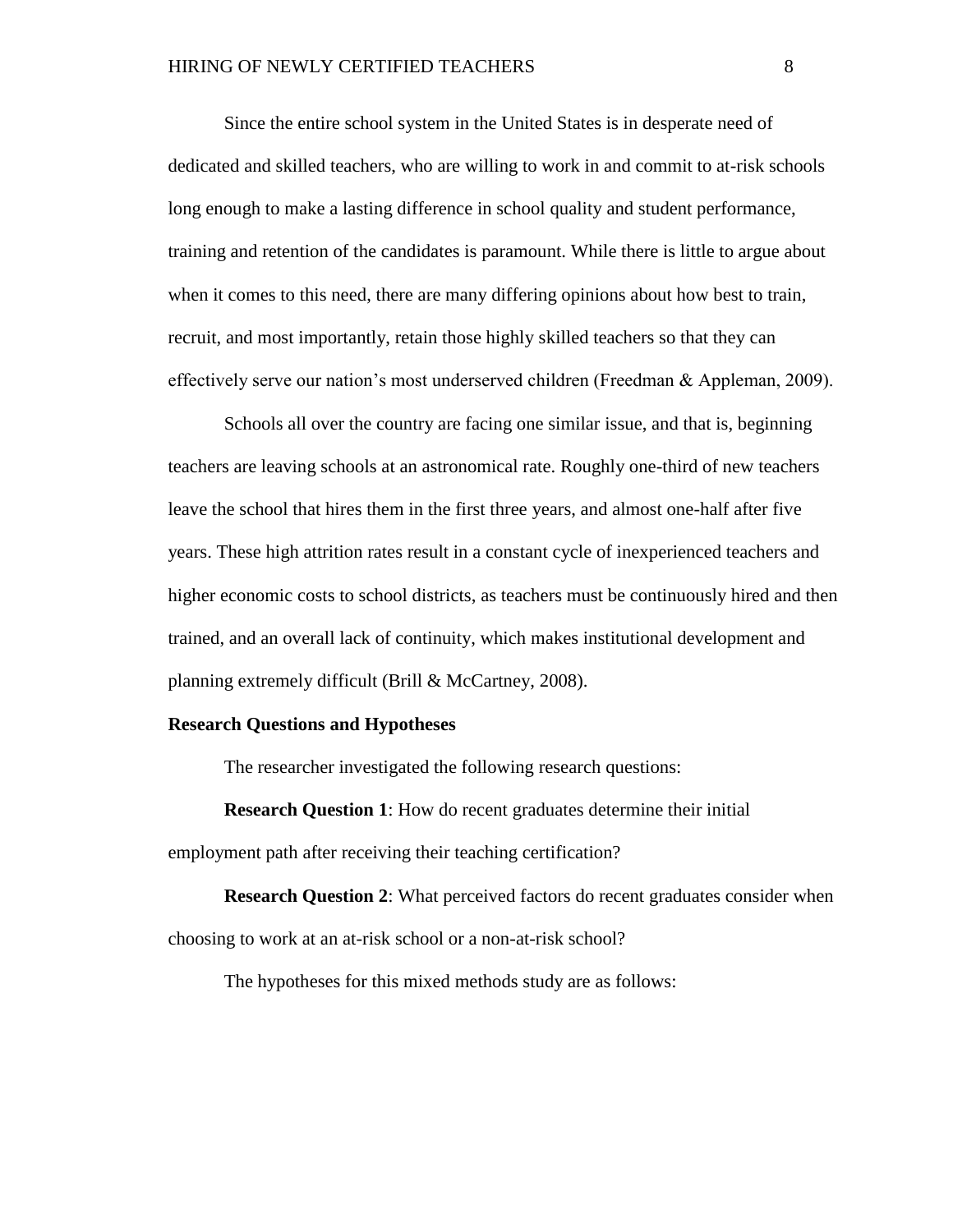**Hypothesis 1**: There is a difference between the percentage of recent graduates hired to work in non-at-risk schools compared to the percentage of hired to work in atrisk and failing schools.

**Hypothesis 2**: There is a difference between the teacher preparation program completed and the placement of recent graduates, when comparing Elementary, Middle, or Secondary schools.

**Hypothesis 3**: Subject matter graduates in science are more likely to work in a non-at-risk school compared to an at-risk school.

**Hypothesis 4**: Subject matter graduates in math are more likely to work in a nonat-risk school compared to an at-risk school.

**Hypothesis 5**: Subject matter graduates in English are more likely to work in a non-at-risk school compared to an at-risk school.

**Hypothesis 6**: Subject matter graduates in social studies are more likely to work in a non-at-risk school compared to an at-risk school.

**Hypothesis 7**: Subject matter graduates in FACS/business/tech are more likely to work in a non-at-risk school compared to an at-risk school.

**Hypothesis 8**: Subject matter graduates in music/arts are more likely to work in a non-at-risk school compared to an at-risk school.

**Hypothesis 9**: Subject matter graduates in PE/Health are more likely to work in a non-at-risk school compared to an at-risk school.

**Hypothesis 10**: Subject matter graduates in Special Education are more likely to work in a non-at-risk school compared to an at-risk school.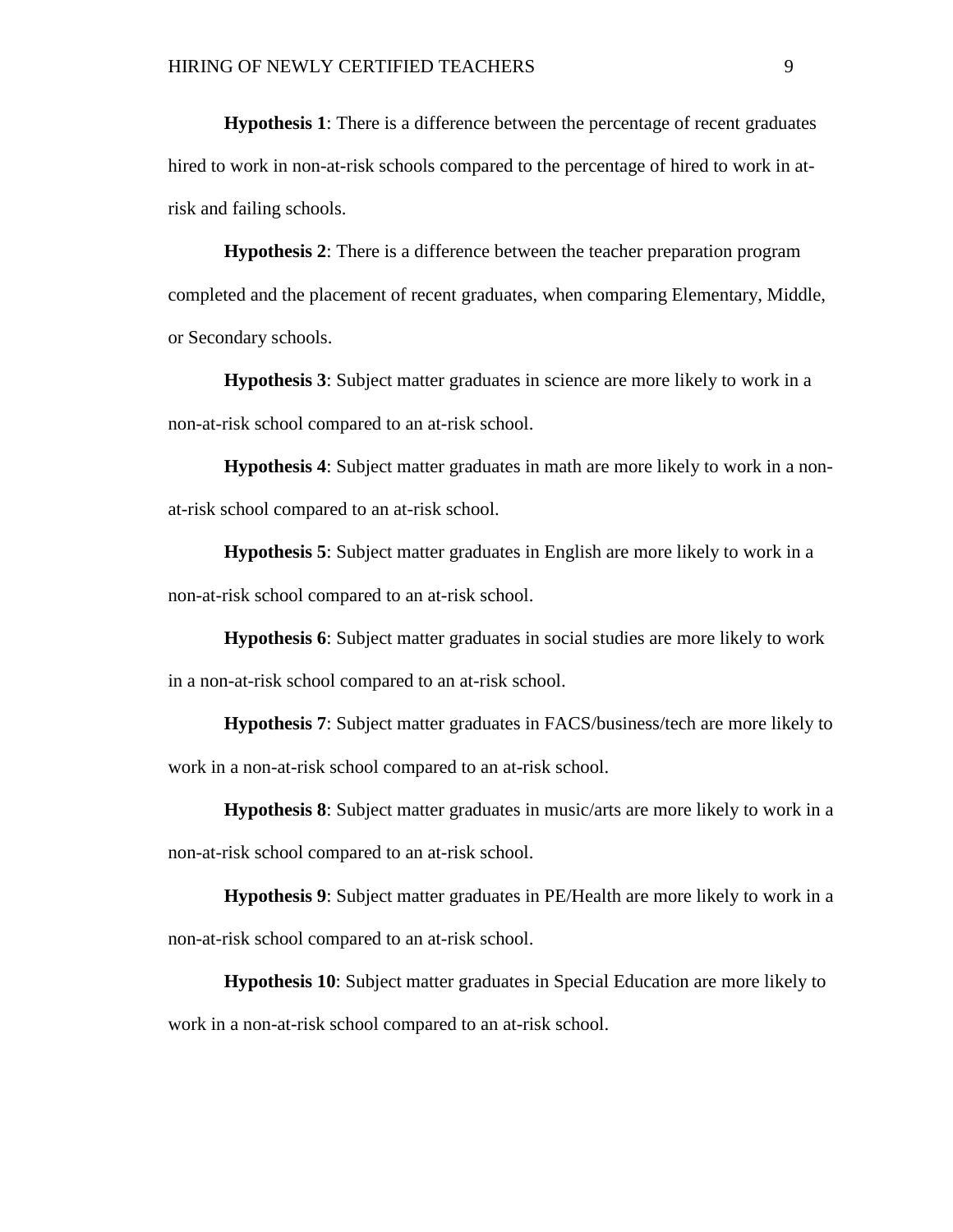**Hypothesis 11**: Graduates taking non-certified positions are more likely to work in a non-at-risk school compared to an at-risk school.

**Hypothesis 12**: Graduates certified in elementary are more likely to work in a non-at-risk school compared to an at-risk school.

**Hypothesis 13**: Graduates certified in middle school are more likely to work in a non-at-risk school compared to an at-risk school.

#### <span id="page-20-0"></span>**Limitations**

The data researched was from a one-year window, from one university, in one state, and it only encompassed those who graduated from the School of Education and who found employment in public schools in one state. Graduates who were hired to work in private schools or out of state were not included in this data set.

#### <span id="page-20-1"></span>**Definition of Terms**

*At Risk School*: A school that, based on the most recent data available, is in the highest quartile of schools in a ranking of all schools served by a local educational agency, ranked in descending order by percentage of students from low-income families enrolled in such schools, as determined by the local educational agency, based on one of the standard measures of poverty (Higher Education Opportunity Act, 2014).

*Grow Your Own Program*: A program that works to recruit graduates of local schools and members of the school's community into the teaching profession of a school (Addressing Teacher Shortages Act of 2019, 2019).

*Non-At-Risk School*: A school that, based on the most recent data available, that does not fall in the highest quartile of schools in a ranking of all schools served by a local educational agency, ranked in descending order by percentage of students from low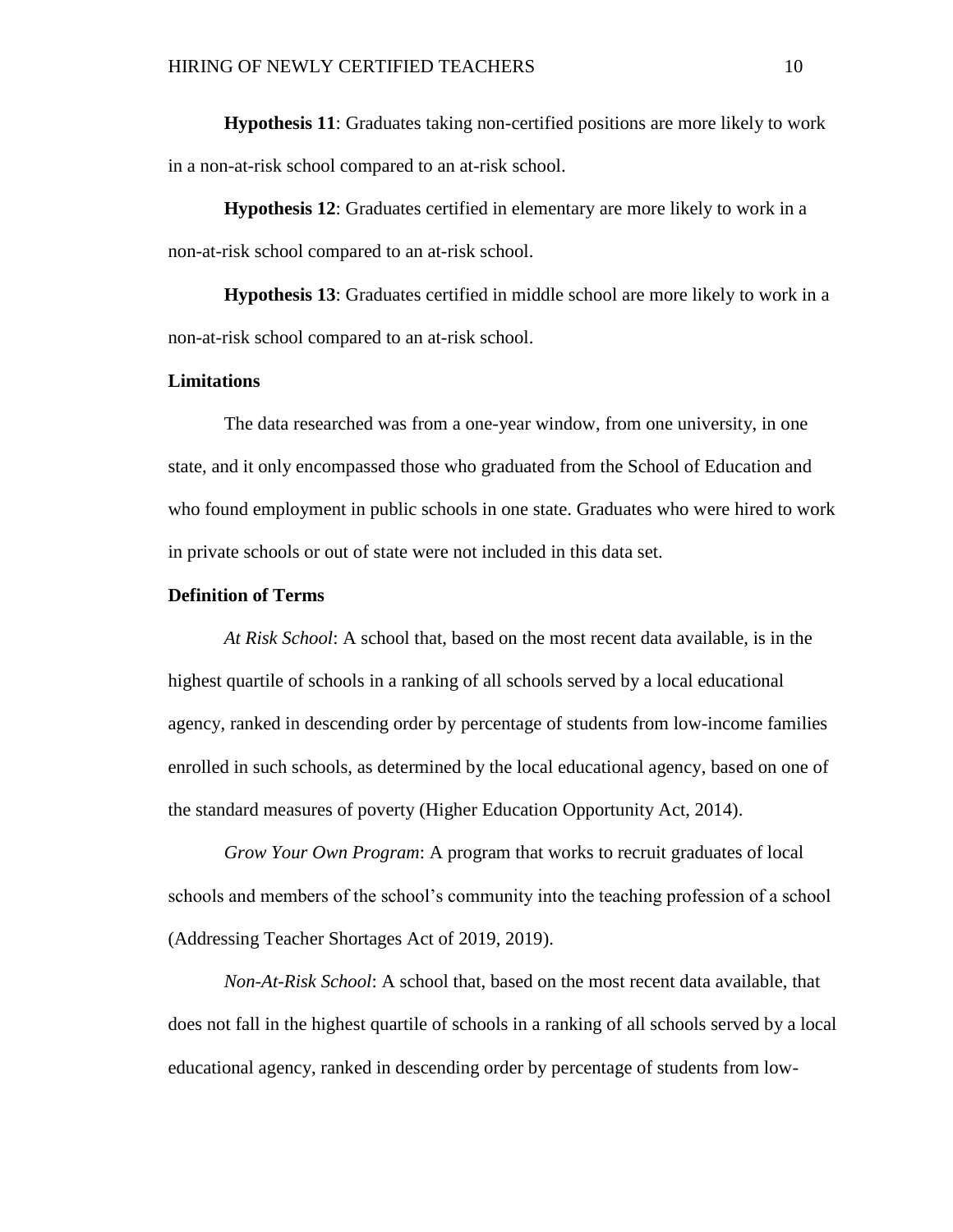income families enrolled in such schools, as determined by the local educational agency based on one of the standard measures of poverty (Higher Education Opportunity Act, 2014).

*Novice Teacher*: A teacher of record in the first three years of teaching who teaches elementary or secondary public-school students, which may include, at a State's discretion, preschool students (Higher Education Opportunity Act, 2014).

*Recent Graduate*: An individual whom a teacher preparation program has documented as having met all the requirements of the program in any of the three title II reporting years preceding the current reporting year (Higher Education Opportunity Act, 2014).

*Teacher Placement Rate*: The percentage of recent graduates who have become novice teachers (regardless of retention) for the grade level, span, and subject area in which they were prepared (Higher Education Opportunity Act, 2014).

*Teacher Preparation Program*: A program, whether traditional or alternative route, offered by a teacher preparation entity that leads to initial State teacher certification or licensure in a specific field (Higher Education Opportunity Act, 2014).

#### <span id="page-21-0"></span>**Conclusion**

Teacher preparation programs are putting graduates into classrooms all over the country, but there really is no oversight to determine if these programs are producing high-quality teachers. Even if teacher prep programs are putting out quality candidates, there is no guarantee that these potential teachers are being hired and retained, which is also problematic. This study will investigate careers students choose to take in their first year after completing an educational degree from one study university's teacher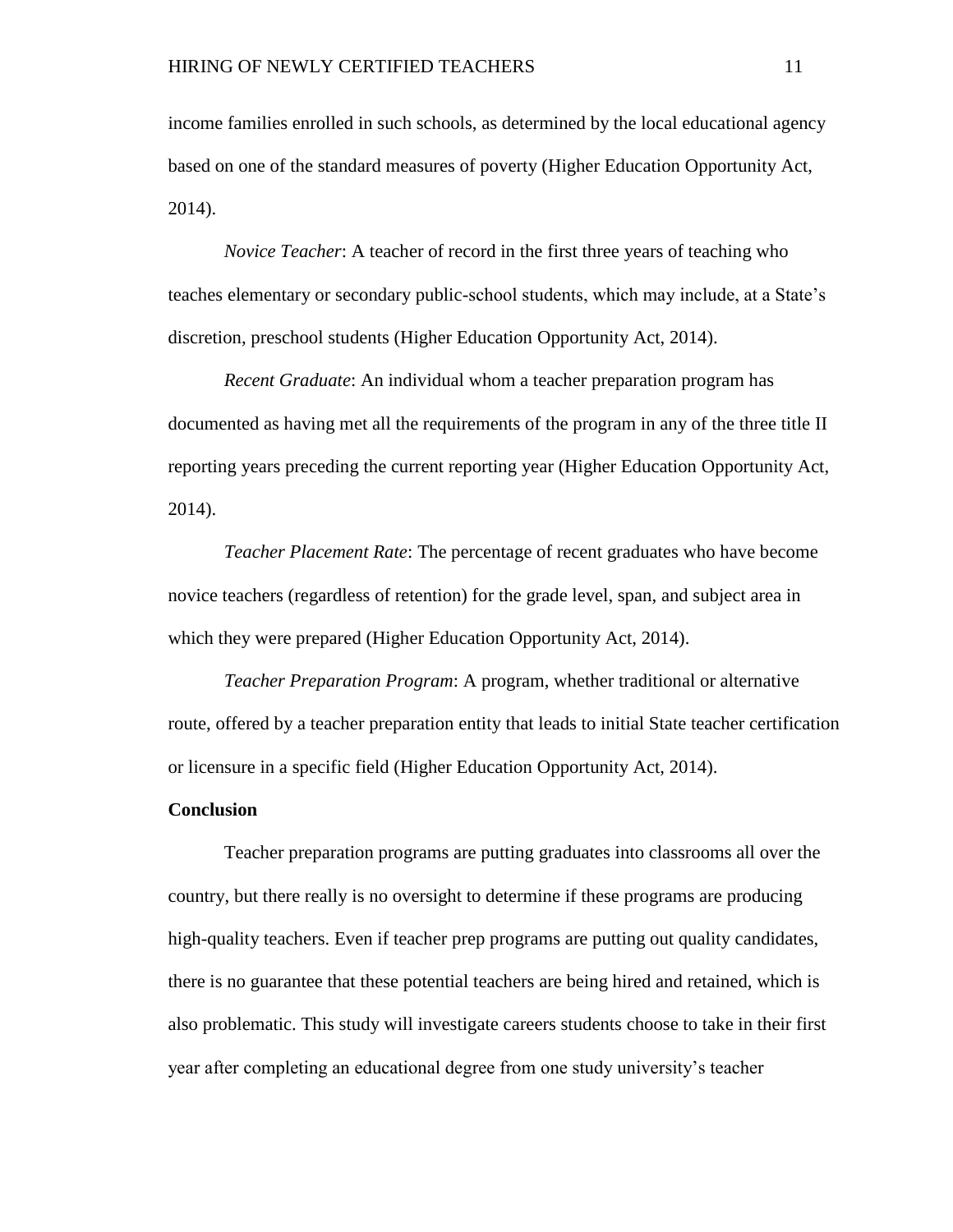preparation program. This mixed-methods study also investigated if students completing an educational degree path are choosing to take jobs they are over-qualified for, in order to avoid certain positions in at-risk schools or districts. Lastly, this study will look to identify how first-year teachers chose their jobs, and what perceptions helped them make that decision. This researcher also examined the different perceived factors that could play a role in how those teachers chose that first job, such as the location of the school, the potential to be hired, their alumnus or student teaching status, starting salary, and the perceived achievement level of the schools.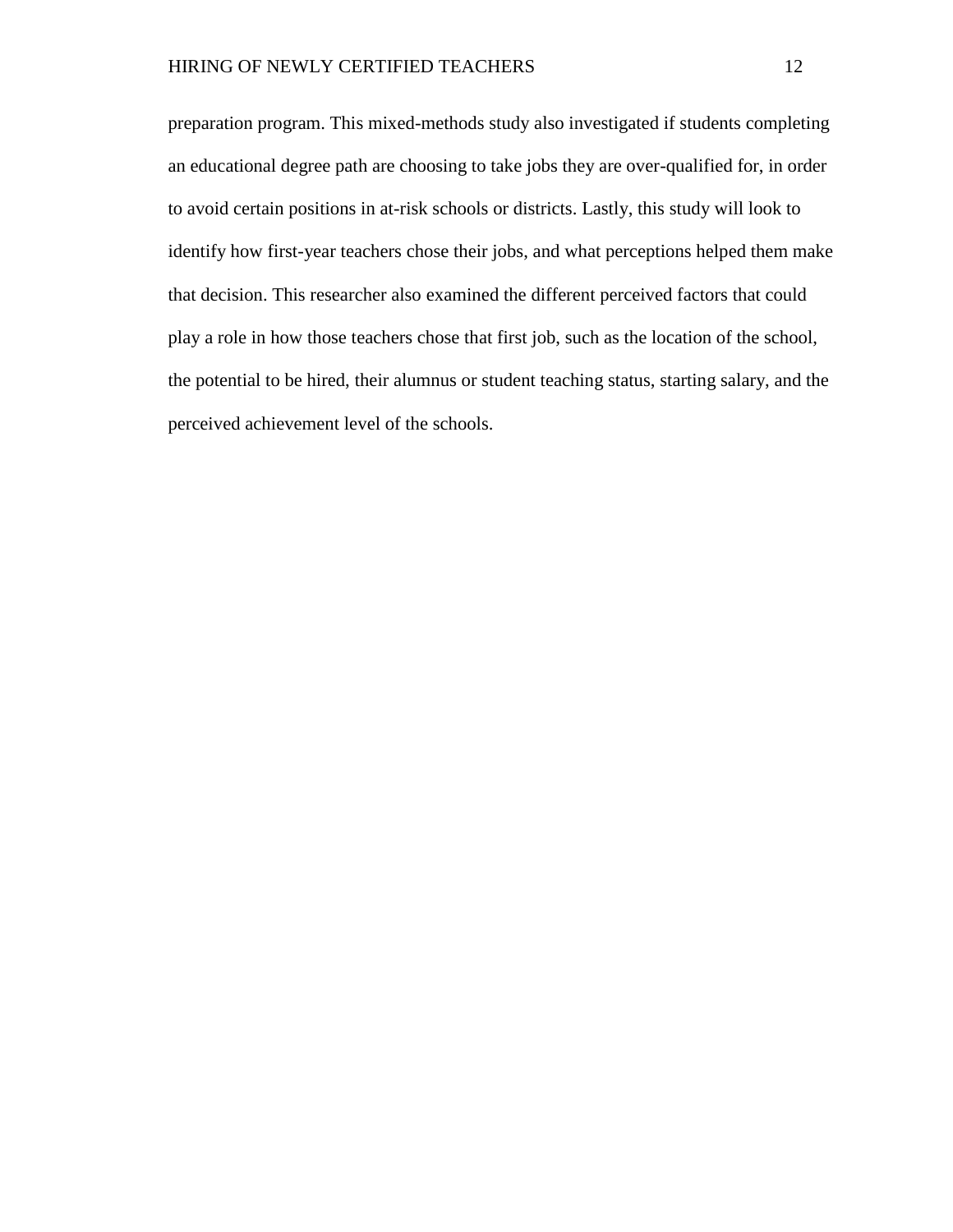#### **Chapter Two: Review of Literature**

#### <span id="page-23-1"></span><span id="page-23-0"></span>**Teacher Shortages**

Numerous articles since the 1990s discussed the evident teacher shortage that exists in the United States, and many proposed solutions that, in theory, could address the problem. Sutcher et al. (2019) stated, "Although teacher shortages are currently in the public eye, staffing difficulties are not new" (p. 3). Much of the fear that arises is based directly on the general condition of the labor market for future educators. Research and synthesis of recent data suggested there are potential problems with the recruitment of highly qualified teachers and the retention of those educators. According to data from a 2019 report, produced by the National Student Clearinghouse (p. 1), students who graduated high school were becoming increasingly disinterested in pursuing college degrees and college enrollment decreased by 1.3% since 2018, and has fallen consistently since 2010. This decline follows a trend over the past decade, where during that time frame, enrollment in college teacher preparation programs declined by more than 250,000 students annually. Sutcher et al. (2019) insisted that staffing problems across the nation were driven by multiple factors, including a higher rate of teacher turnover, changes in educational programs and teacher-to-student ratios, and the general attractiveness of teaching, and not just the production of new teachers (Aragon, 2016; National Student Clearinghouse, 2019; Sutcher et al., 2019).

However, numerous research organizations, such as the Education Policy Center, the Education Commission of the States, and the Hamilton Project all seemed to concur that from a national standpoint, there is no teacher shortage, as many around the country claim. Instead, these research organizations suggest that teacher shortages are a regional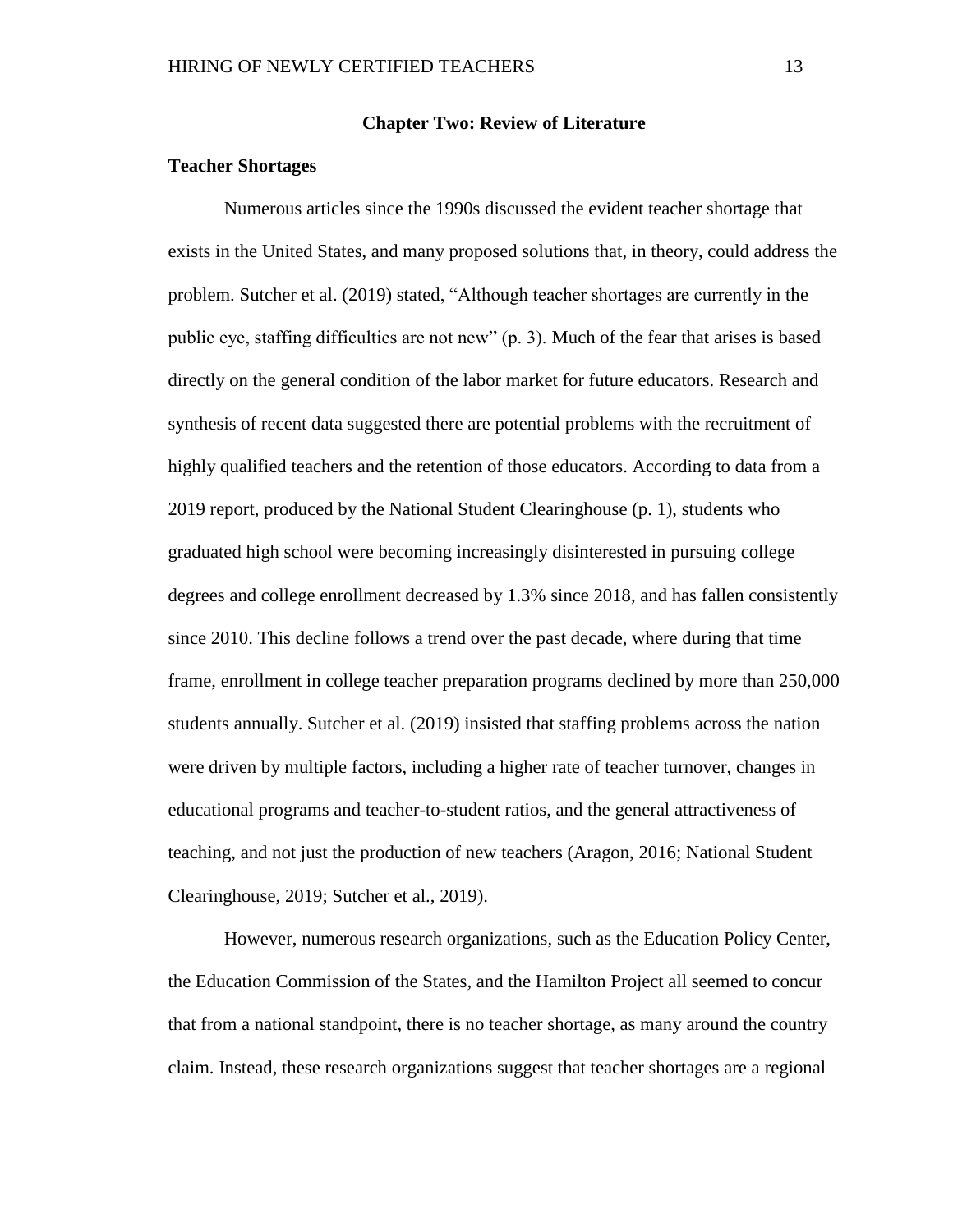issue that varies from state to state, city to city, and district to district. According to the National Center for Analysis of Longitudinal Data in Education Research (CALDER), there are two long term trends about teacher production that stand out. Specifically, the production of teachers has grown steadily since 1985 and current expectations project continued growth. Also, like many other industries, teacher production is cyclical and generally responsive to the current state of the economy. The data also suggested that even though colleges and universities are producing numerous teacher candidates on a yearly basis, only one half of those students end up employed in a public school after receiving their credentials (Cowan et al., 2016).

Three main ideas about teacher shortages are supported by research. First, any shortages within states are typically only impacted by the unique education policies that govern that particular state and are not traditionally affected by federal policies. Differing licensure requirements and the ability to transfer licensing credentials between states can also affect a state's ability to potentially attract or retain teachers. Even though national numbers may show a plethora of new teacher candidates, many individual states continue to struggle to align their workforce needs with their supply of potential teacher candidates, and as a result, those states face real teacher shortage crises. Second, teacher shortages are often limited to high-need subject areas, such as special education, science, and math. Since the late 1990s and early 2000s the challenges with teacher staffing in math and special education have decreased over time even though they remain, and since 2003-2004 the challenges with teacher staffing in science have failed to improve. In many states, colleges and universities are overproducing teacher candidates with a certification in low-demand subjects and under-producing candidates with certifications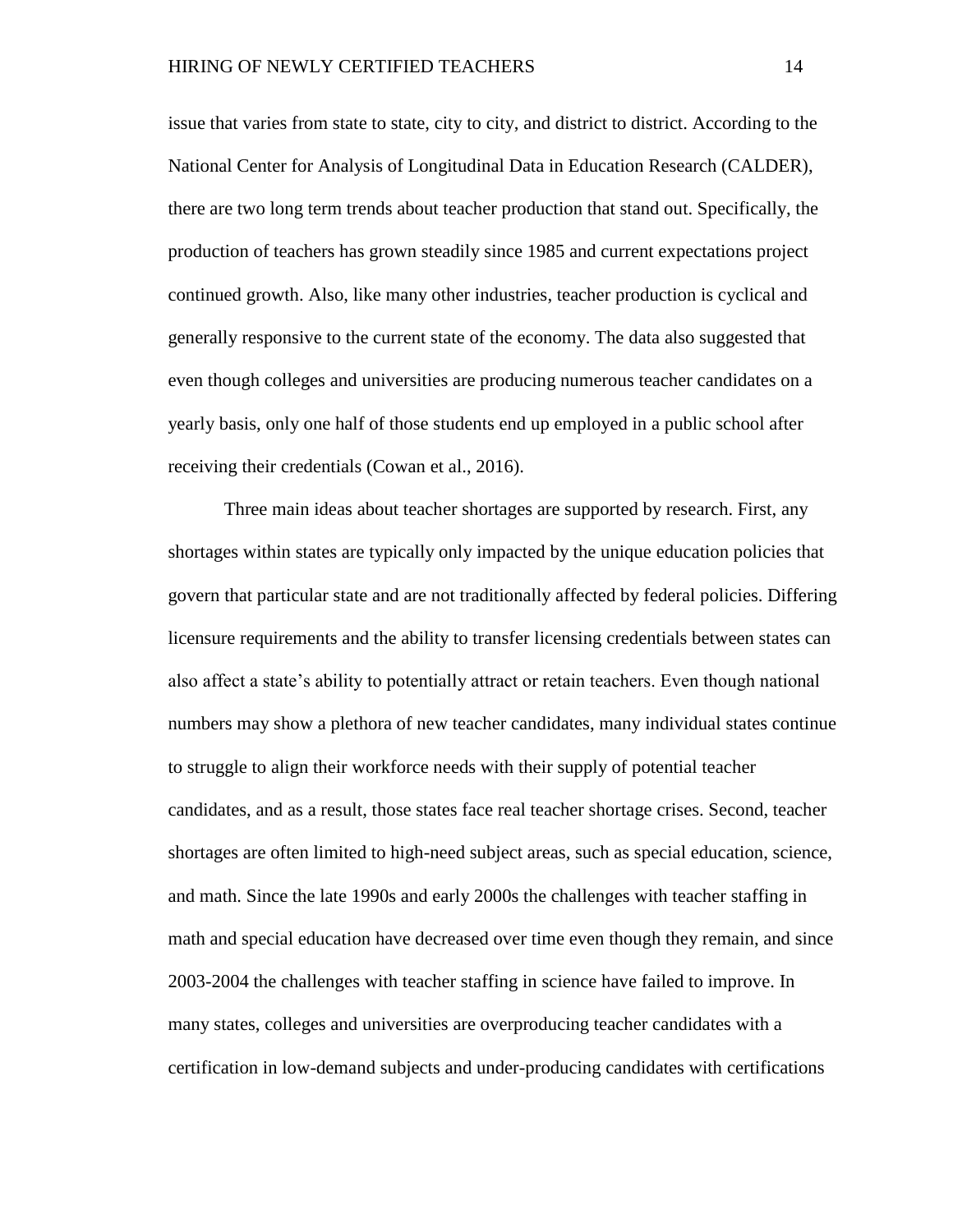in high-demand subjects, such as math and science, which are typically under-staffed. Lastly, actual teacher shortages are often found in schools that have specific characteristics. Schools with staffing issues usually fulfill one or more of these indicators, such as urban or rural, high-poverty, high-minority or low-achieving, and often, these schools check a majority of those boxes. (Aragon, 2016; Malkus et al., 2015).

#### **Policy**

Empirical research stated the largest contributing factor to student achievement in schools is teacher quality, but obvious metrics that measure teachers, such as education level or certification status, have a poor track record as proof of teacher quality (Goldhaber, 2015). According to Cochran-Smith and Villegas (2015), "Teacher quality is among the most important factors in students' achievement, but schools with large numbers of poor and minority students are the most likely to have teachers who are not well-qualified" (p. 14). Goldhaber (2015) agreed by stating "the evidence is pretty clear that investments in teacher quality are far more cost effective than investments in more teachers" (p. 15). If teacher quality is paramount to all other things that affect student achievement, then training educators at higher levels must be the simplest solution to the issues that our nation is facing (Cochran-Smith & Villegas, 2015; Goldhaber, 2015).

The federal government became interested in teacher education and teacher quality in the 1980s to 1990s, but this interest was typically limited to financial support for professional development which targeted specific areas of need, or in response to areas that were deemed of national importance or as a part of a perceived national crisis (Cohen-Vogel, 2005; Earley, 2000; Lewis, & Young, 2013). More purposeful federal attention to teacher quality and training followed the Reagan administration's release of *A*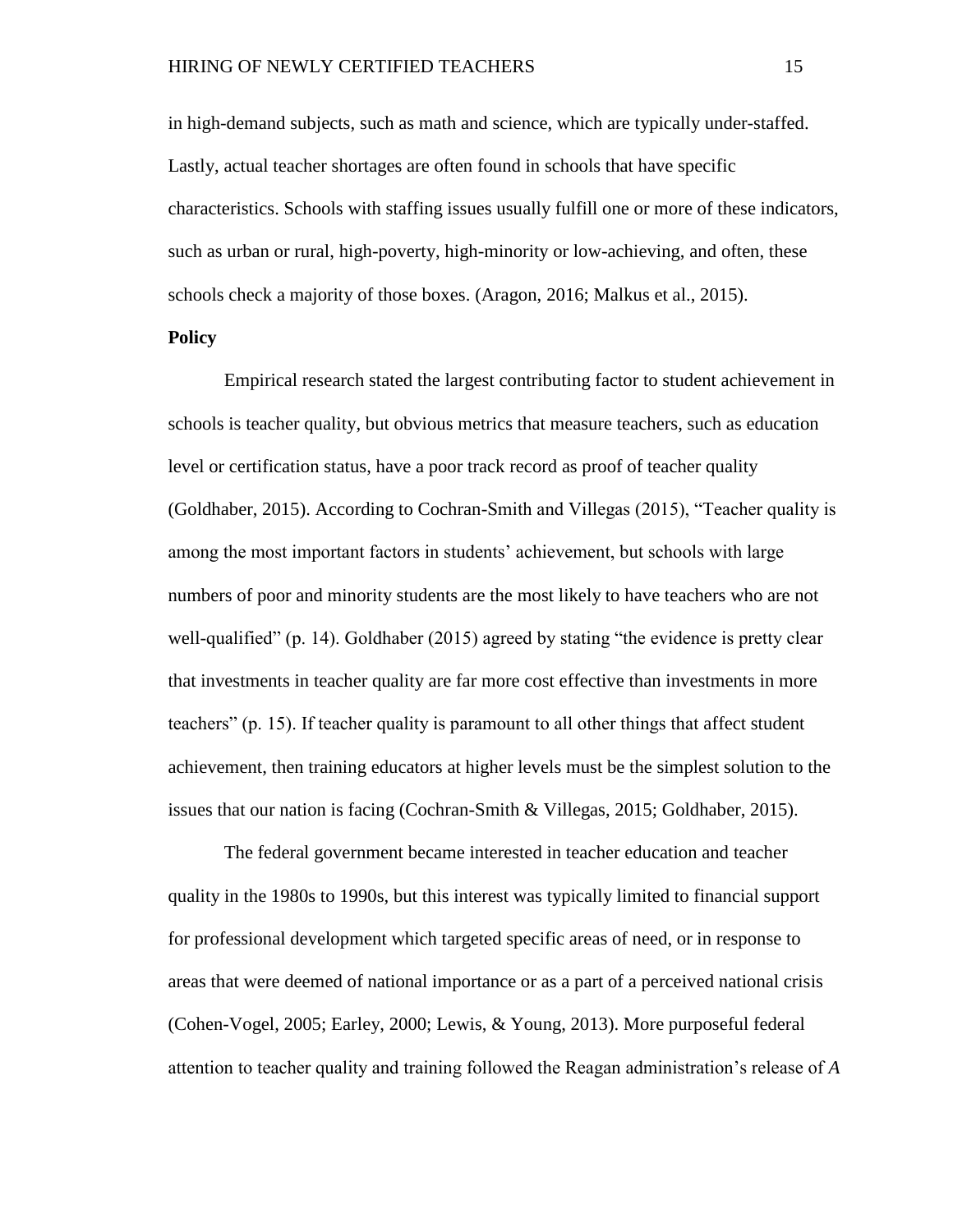*Nation at Risk: The Imperative for Educational Reform*, which highlighted an era where teacher quality and teacher education began making regular appearances in the policy agendas of both political parties (Cohen-Vogel, 2005; Earley, 2000; Lewis & Young, 2013).

Traditionally speaking, educational policy in the United States has increasingly grown while maintaining a mutually beneficial relationship with key educational shifts, over the course of history. One influential piece in that history of the American education system is not a law, or policy, but the findings of a commission enacted by the U.S. government, entitled *A Nation at Risk* (1983). *A Nation at Risk*, and other education reform documents that were circulated during the late 1980s, opened the conversation for reform and the federal government responded with varying policies in the following decades, mainly because it highlighted numerous issues within the educational system in the United States. The report from 1983, was issued by the National Commission on Excellence in Education, whose members were appointed by Terrel Bell, the Education Secretary at the time. After an 18-month study and analysis of data primarily related to secondary education, the results were considered disastrous. The *Nation At Risk* report stated that "23 million American adults are functionally illiterate by the simplest test of everyday reading, writing, and comprehension. About 13 percent of all 17-year-olds in the United States can be considered functionally illiterate" (1983, p. 8). The report also concluded, "Compared to other nations, American students spend much less time on school work" (p. 21). Many of the reforms that were brought about because of this study are still in effect in today's educational system (Gardner et al., 1983, Wernle, 2017).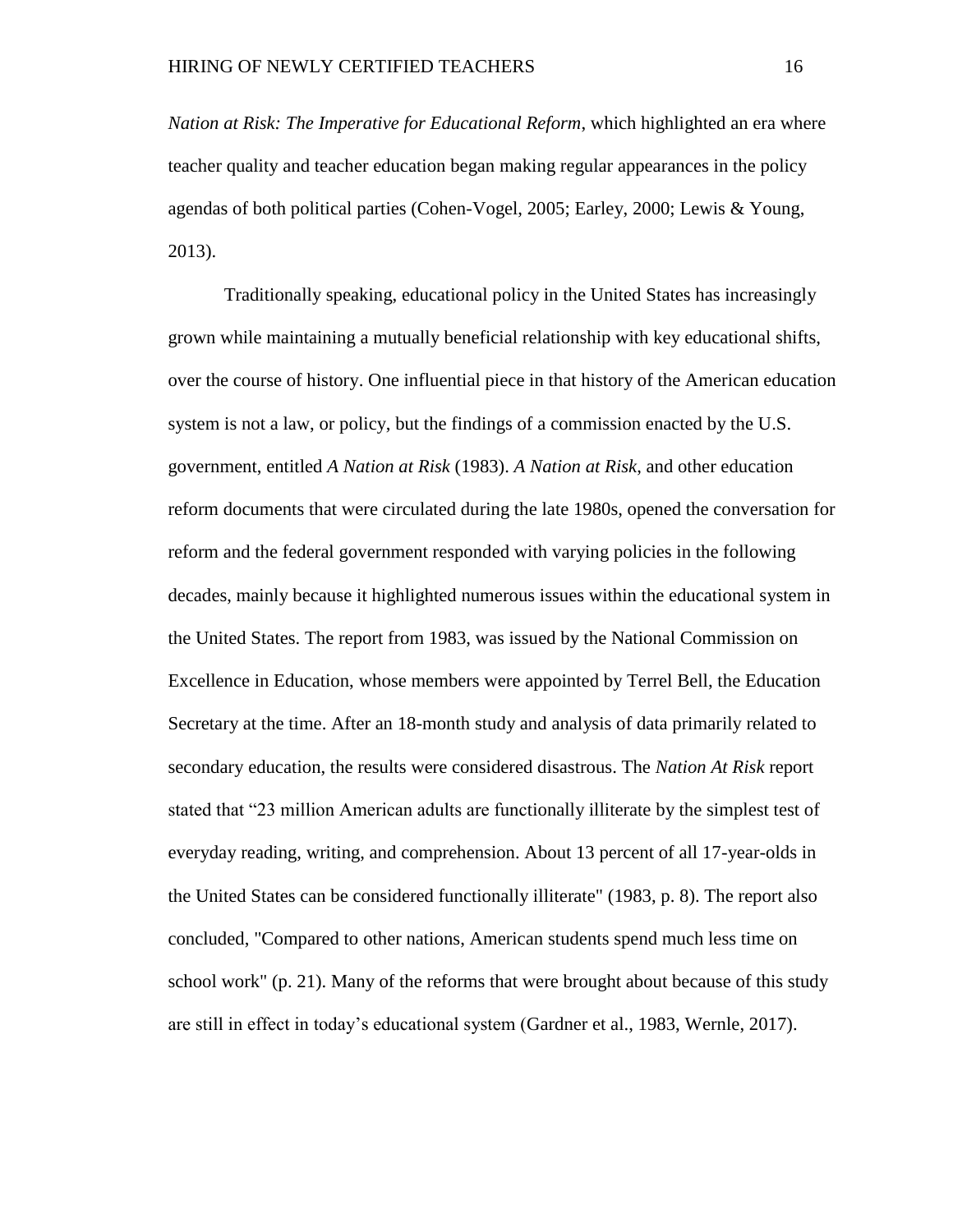The Department of Education, which was firmly on President Ronald Reagan's chopping block, became instantly relevant and practically indispensable overnight. The entire educational system, from top to bottom, including politicians around the country, were immediately asked to handle the worrying conclusions from *A Nation at Risk*. The publication, which did not provide or cite any substantial pieces of research or data, presented a massive problem with limited solutions, leaving more than enough room for the answers from stakeholders in education, such as politicians, school administrators, educators, vested businesses in local communities, and the public at large. America's faith in the public school system, and the educators working within these school districts, was deeply shaken. Federal educational policy following *A Nation at Risk* attempted to deal with the alleged educational crisis in the United States, with rising calls for reform, standardization, and a politically motivated move towards privatization. During those years, leaders in the field of education, including those in charge of national associations of colleges and universities that provided teacher education began to agree upon the adoption of systemic, multi-layered education reform that included national standards. As world-class, uniform, nationalized standards increased, so did the pressure applied to students, teachers, and the colleges and universities that educate these teachers. That amount of pressure helped lead to the eventual reauthorization of the Higher Education Opportunity Act (HEA), which raised accountability measures for all teacher education programs significantly (Lewis & Young, 2013; Wernle, 2017).

The Higher Education Opportunity Act of 2014 gave specifics for states and the colleges and universities that educate and certify teachers: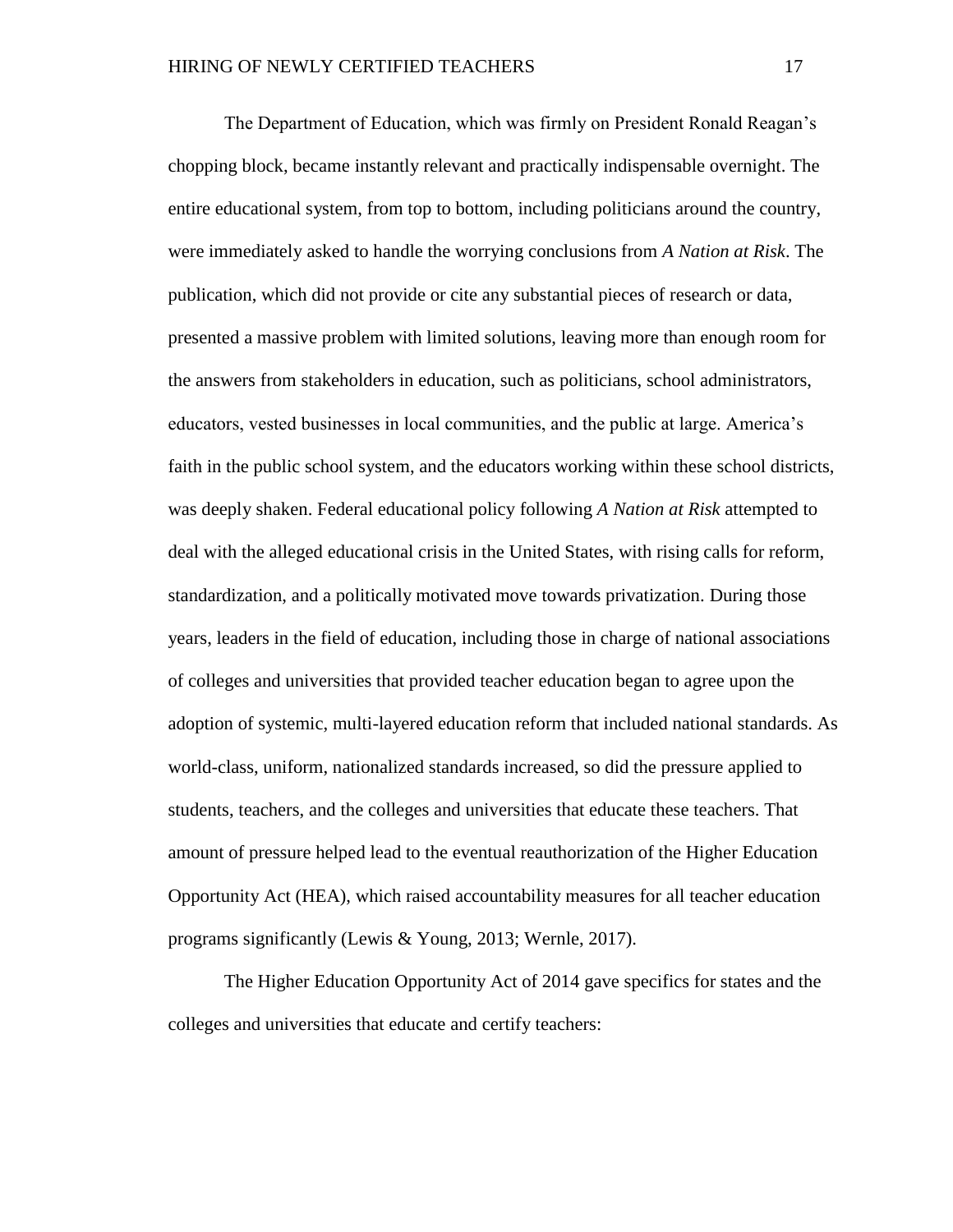Section 205 of the Higher Education Act requires States and institutions of higher education (IHEs) annually to report on various characteristics of their teacher preparation programs, including an assessment of program performance. These reporting requirements exist in part to ensure that members of the public, prospective teachers and employers (districts and schools), and the States, IHEs, and programs themselves have accurate information on the quality of these teacher preparation programs. These requirements also provide an impetus to States and IHEs to make improvements where they are needed. Thousands of novice teachers enter the profession every year and their students deserve to have well-prepared teachers. (p. 71)

The renewal of the HEA and the subsequent revision to the teacher education provision hoped to address issues previously raised by prior research and questions from Congress, educational organizations, and the Department of Education in the United States. While the details of each proposal that focused on improving teacher education varied, there were two points in which they all agreed: The recruitment process for teachers should be addressed, and teacher education programs should be partnered with K-12 school districts in their communities. The added teacher education provisions of the HEA that resulted proved to be quite controversial, especially the new Title II portion, which addressed teacher education. This section was divided into two subsections, one that addressed categorical programs for partnerships and states, and one that instituted mandatory accountability requirements for colleges and universities, and the states where they are located (Earley, 2000; Lewis & Young, 2013). The addition of Title II to the HEA also authorized the gathering of data on teacher education programs to raise the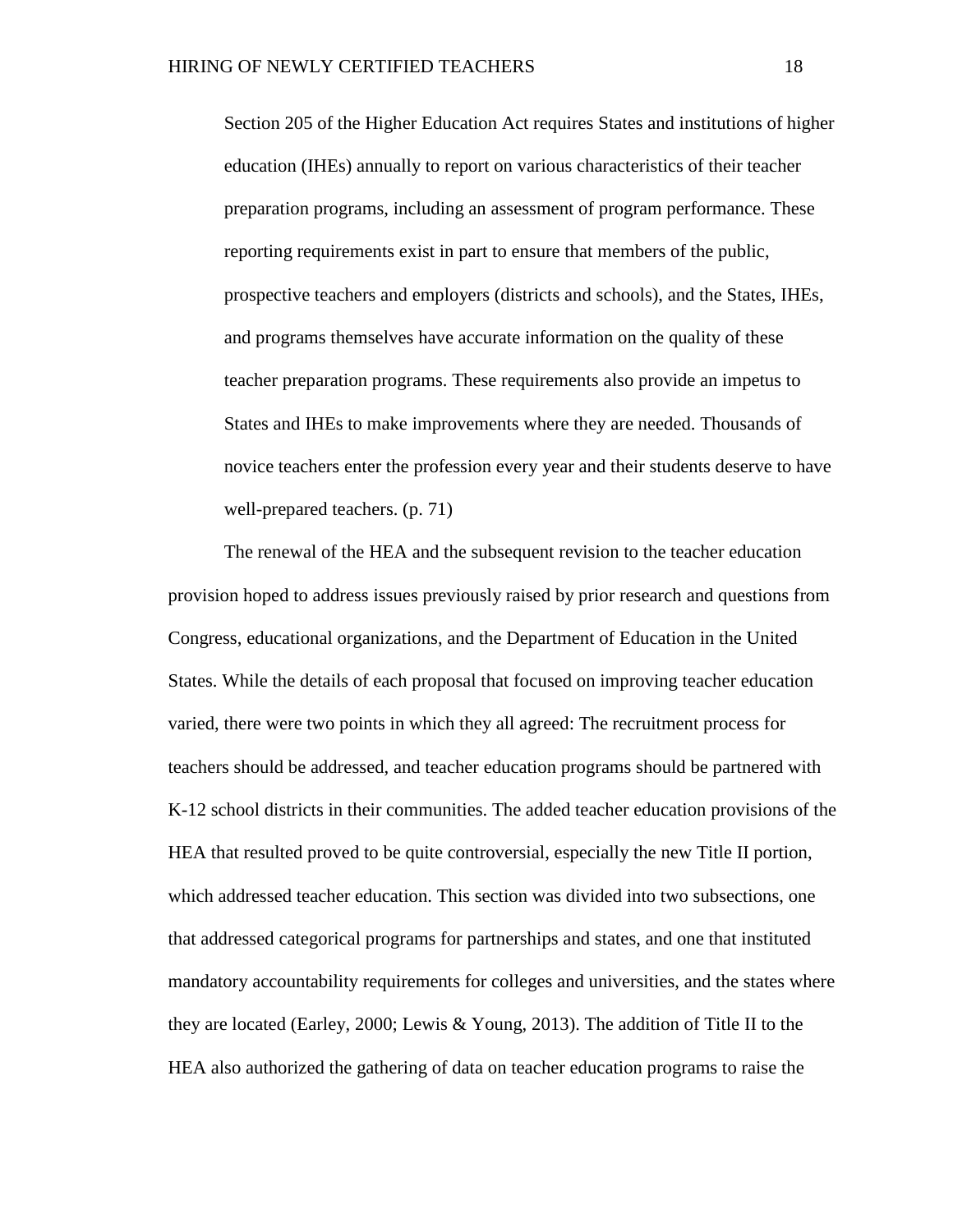level of accountability for the quality of teachers entering the field of education. This new section also forced all colleges and universities with teacher education programs that received federal funds in any way through the HEA to provide the Department of Education with specific data on preparation standards and state licensure procedures (Earley, 2000; Lewis & Young, 2013).

Educational policymakers at the state and national level actively looked to close the achievement gaps that exist between advantaged and disadvantaged students, using multiple angles and approaches. While there are many factors that contributed to those measurable gaps in student performance, such as the students themselves, their family background, neighborhood, the location and governance structure of the schools that they attended, and the support systems that may or may not have been currently in place, these same policymakers shifted their focus onto issues of teacher quality, teacher preparation, and teacher retention, especially in at-risk schools (Goldhaber et al., 2015). Also, many states lowered or removed standard academic thresholds that colleges and universities usually require for teacher preparation programs, such as a 3.0 grade point average, in an effort to add more future educators to the candidate pool (Putman & Walsh, 2021).

The federal government, through a program called Title I, sent billions of dollars every year to school districts in an effort to ensure that the students in their schools that hailed from low-income families got the extra services and supports that they needed. According to Peske and Haycock (2006), the way that Title I was written presumed that there were "equal educational opportunities for all students before federal funds are applied, and that the federal money provides "extras" for students growing up in poverty" (p. 10). However, because teachers are placed in schools in a way that goes against this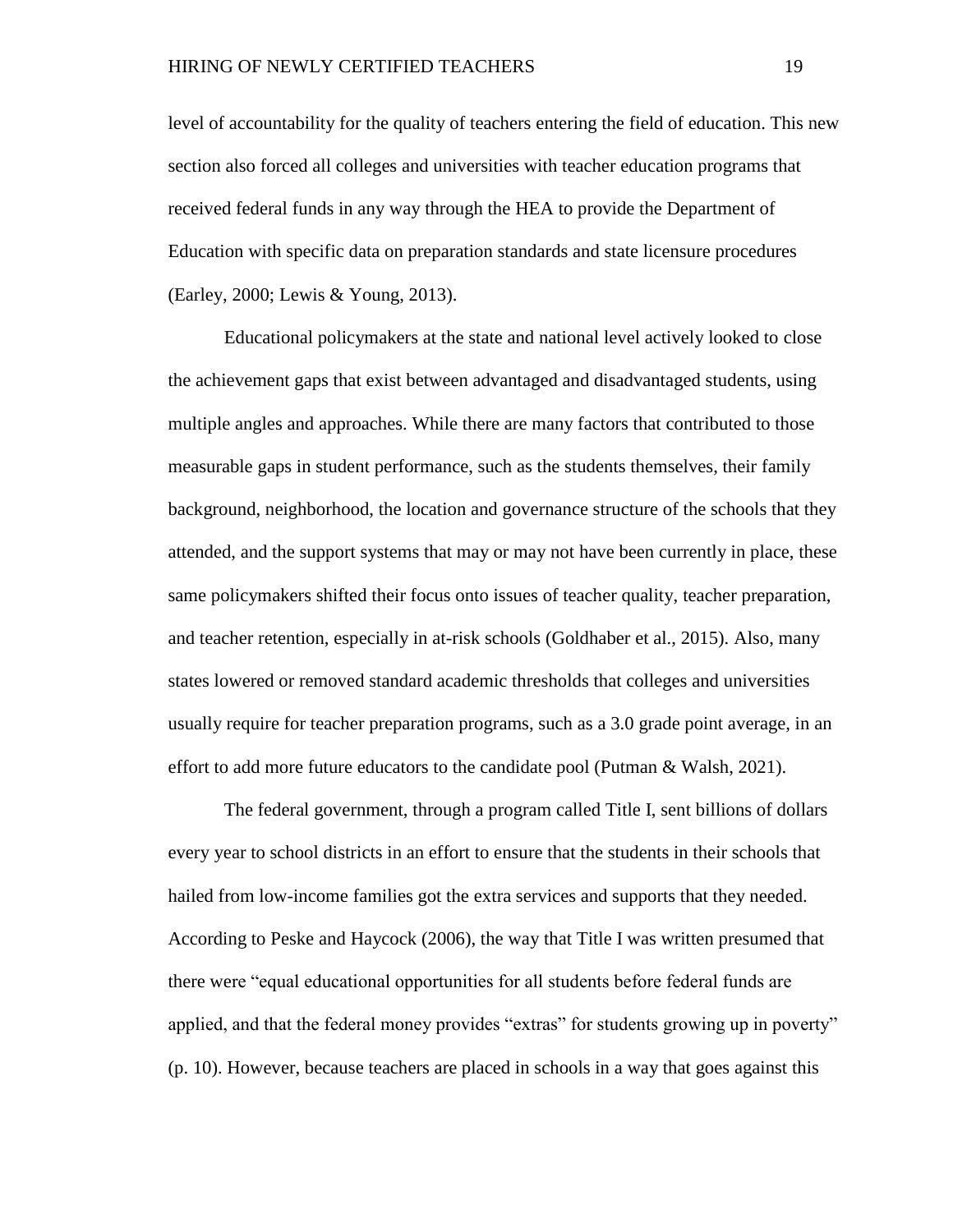thinking, this makes the presumption wholly untrue. The schools that garner the most federal Title I money because they have the most low-income children, also get the bottom of the barrel in terms of teacher talent. High-poverty, low-income, at-risk schools are more likely to have inexperienced teachers or under-qualified teachers in their classrooms, when compared with more affluent schools. Also, these teachers are typically paid less than veteran and fully credentialed teachers, who are attracted to, and typically work in more affluent schools. Without some sort of shift in policy, the lowest schools will continue to struggle **(**Peske & Haycock, 2006).

In 1994, the U.S. Congress enacted the Improving America's Schools Act (IASA), the first education reform the United States had seen since the passing of the Elementary and Secondary Act (ESEA) in the 1960s. Not only did the IASA reauthorize the ESEA, this new federal policy was the first to take major steps toward requiring accountably for student learning to be placed at the state level. The IASA forced states to increase standards and helped states with identifying schools that were failing their students. The No Child Left Behind Act (NCLB) in 2002, expanded the previous two educational reform acts by strengthening states' accountability requirements and, for the first time, requiring local schools to monitor and report on the learning outcomes of students that have disabilities. The latest educational reform came in 2015, when Congress passed the Every Student Succeeds Act (ESSA) and it was signed into law. The ESSA strengthened state and district accountability requirements while demanding school districts provide appropriate accommodations to students learning English as a second language and students with disabilities (Schuh et al., 2018).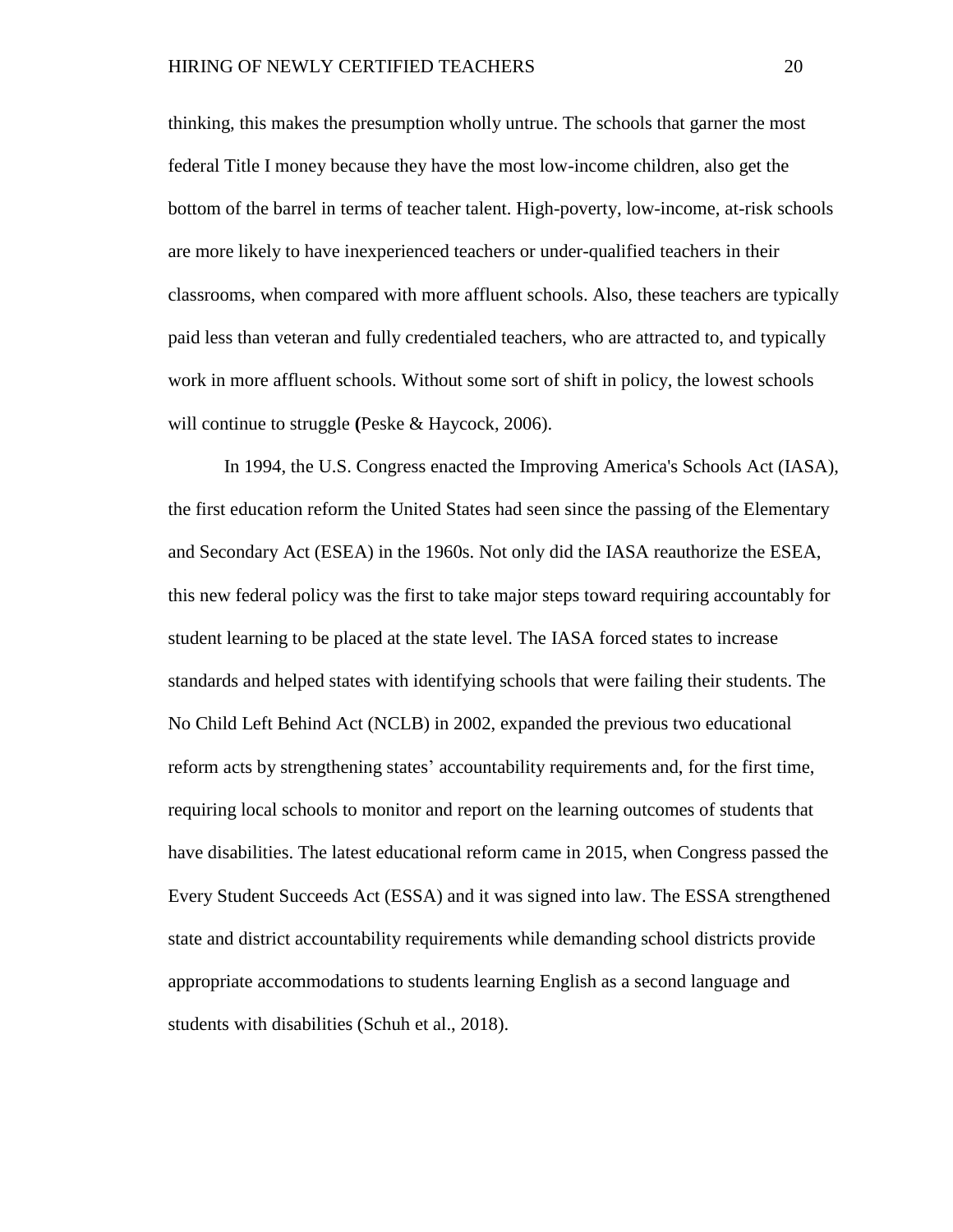In February of 2018, the House Committee on Education and Workforce approved H.R. 4508, which made multiple amendments to the previously established Higher Education Act, including all of the provisions that forced states to report on their teacher preparation programs progress (Kuenzi, 2018). As states across the country begin to introduce new standards for student learning, greater attention has been paid to the role that teacher quality plays in student achievement. In the last few years, numerous states enacted legislation that attempts to improve teacher recruitment, education and training, certification, or professional development. Some evidence suggested that highly qualified teachers might make a difference for student achievement at the classroom, school, and district levels, there has been little research that delved into the effects on achievement that may be associated with state or federal-level policies and institutional practices that would affect the overall level of teachers' knowledge and practical skills (Darling-Hammond, 2000b; Schuh et al., 2018).

The goals of any teacher preparation program would be to provide prospective teachers with the skills and knowledge needed to pursue a teaching career and remain successfully employed as teachers, doing so should, in theory, produce teachers who meet the needs of the schools where they teach and the needs of their students. Therefore, the rate at which a program's graduates become and remain employed as teachers is a critical indicator of program quality (HEA, 2014).

#### <span id="page-31-0"></span>**Teacher Preparation Programs**

Education policymakers in each state have arguably the largest amount of leverage over teacher quality, when compared to the federal government. These policymakers are responsible for setting minimum standards for teacher preparation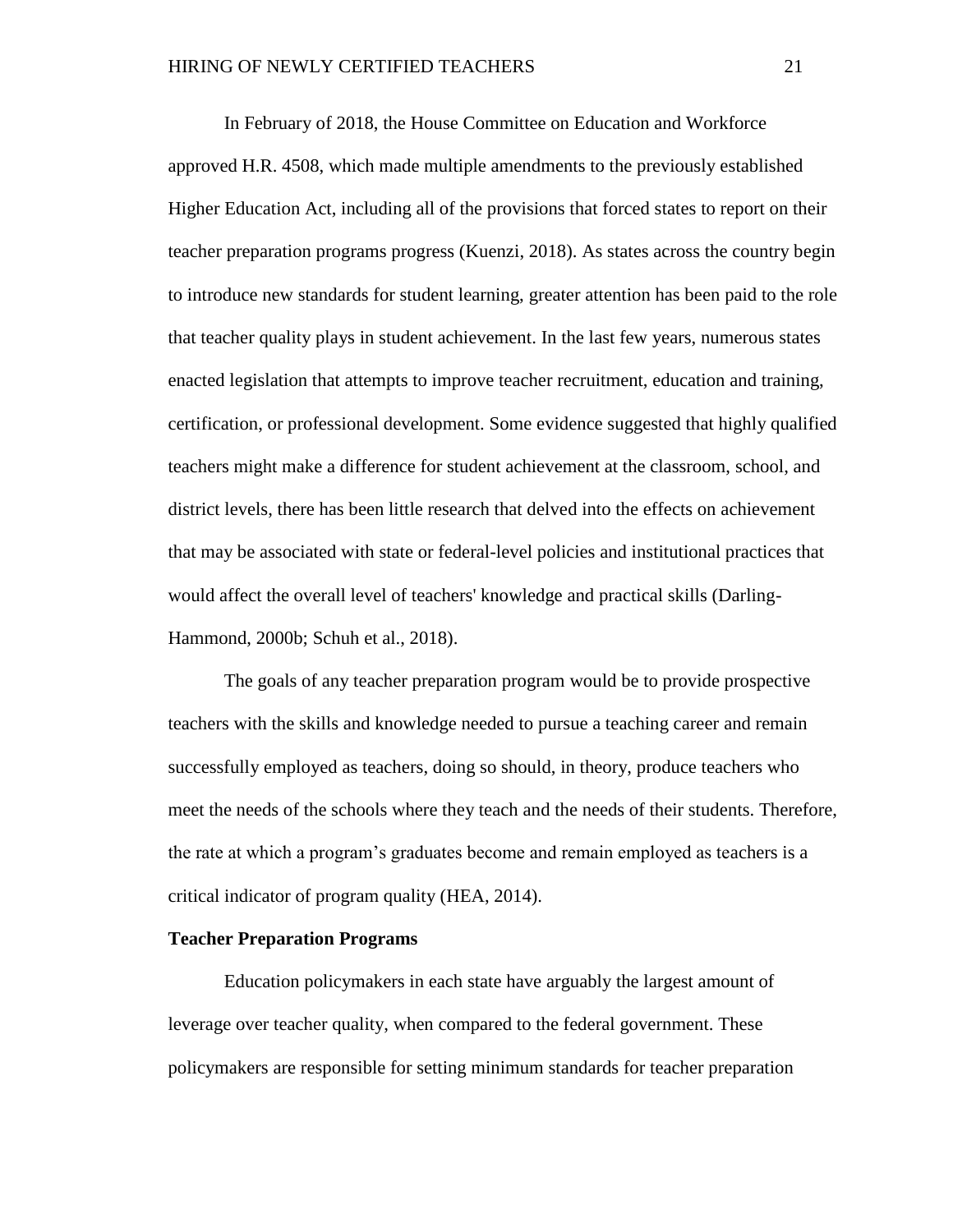programs, the process for teacher licensure and recertification, and each state education department determines who is eligible to enter and remain in the field of education (Sass, 2015). Goldhaber et al. (2013), noted "While there has been a marked increase over the last decade in the number of teachers entering the profession through alternative routes, most teachers train at traditional state approved colleges and universities" (p. 1). Teacher preparation programs in every state are primarily regulated through evaluation and accreditation, but many in education around the nation deemed these ineffective, simply because too many weak programs have been allowed to gain accreditation. The apparent lack of quality control throughout the college and university evaluation and accreditation system paints a disheartening scene when determining the prospects for improving the teachers entering the workforce (Goldhaber et al., 2013; Sass, 2015).

Hundreds of thousands of prospective teacher candidates graduate each year from teacher preparation programs, having spent significant amounts of money on tuition, and thousands of hours learning and participating in classroom life, to obtain an idea of what teaching entails, and their initial teaching certification. One of the most important portions of teacher preparation involves discovering these often-implicit beliefs and allowing prospective educators to delve into them critically and, if needed, modify or replace them with more consistent views. Research has also suggested that graduates of some education programs can be considered to be more effective than graduated of other programs, implying that the preparation program that a person chooses to acquire their credentials through can make a difference. However, this research does not definitively indicate what type of teacher preparation program would be considered most effective, or how much teacher preparation is required. There is a strong sentiment amongst many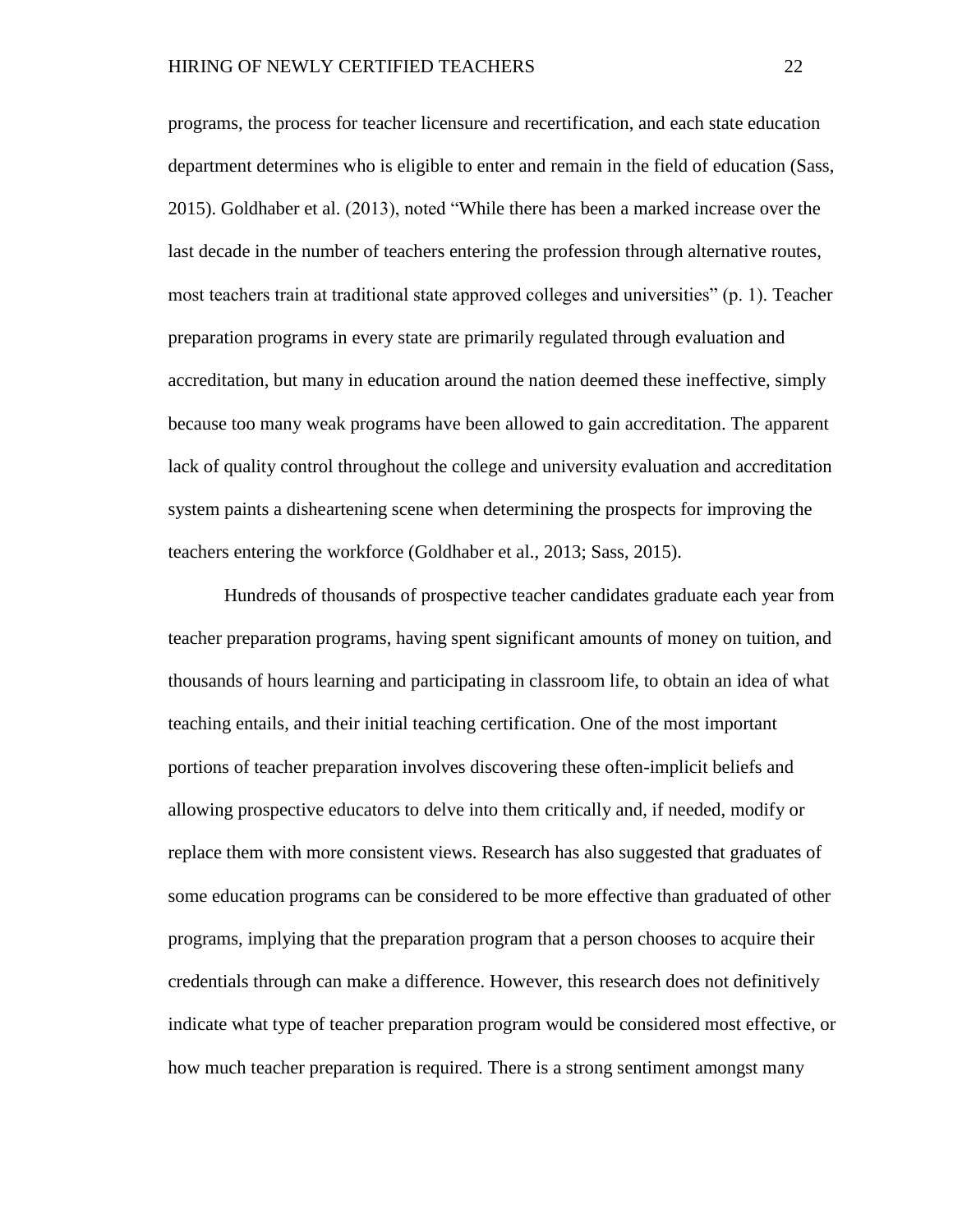public educators that the current teacher preparation programs are not delivering brand new teachers with the skills that they need to be successful, and more can be done inside of these teacher preparation programs (Greenberg et al., 2013; Tamir, 2020).

Many states designed alternative pathways to an education certificate for those who did not attend more traditional, accredited, college or university-based teacher preparation programs, so that they may enter the profession. These different alternative entry programs started in the 1980s, to minimalize the use of teachers with an emergency certification (Henry et al., 2014). Over time, states used the various entry programs to lure professionals from more diverse fields that typically required a deep knowledge of a particular subject matter, into the classroom. These efforts helped diversify the teaching workforce, increase the competition between traditional teacher preparation programs and alternative certification programs, and potentially, improve student achievement in the classroom (Henry et al., 2014). However, because alternative licensing programs traditionally cost less for individuals, the burden of debt for the new educators' training and support falls disproportionately on other constituencies, such as federal, state, and local governments, and especially on the school district where the teacher is employed (Anderson, 2019).

While there are varying degrees of diversity in alternative teacher preparation programs, most states moved away from allowing teacher candidates with limited qualifications into non-traditional programs that provided a multitude of options for them to receive preparation and certification (Henry et al., 2014; National Research Council, 2010). By the end of the 1990s, a majority of alternative teacher preparation programs across the country were designed to certify individuals who previously earned a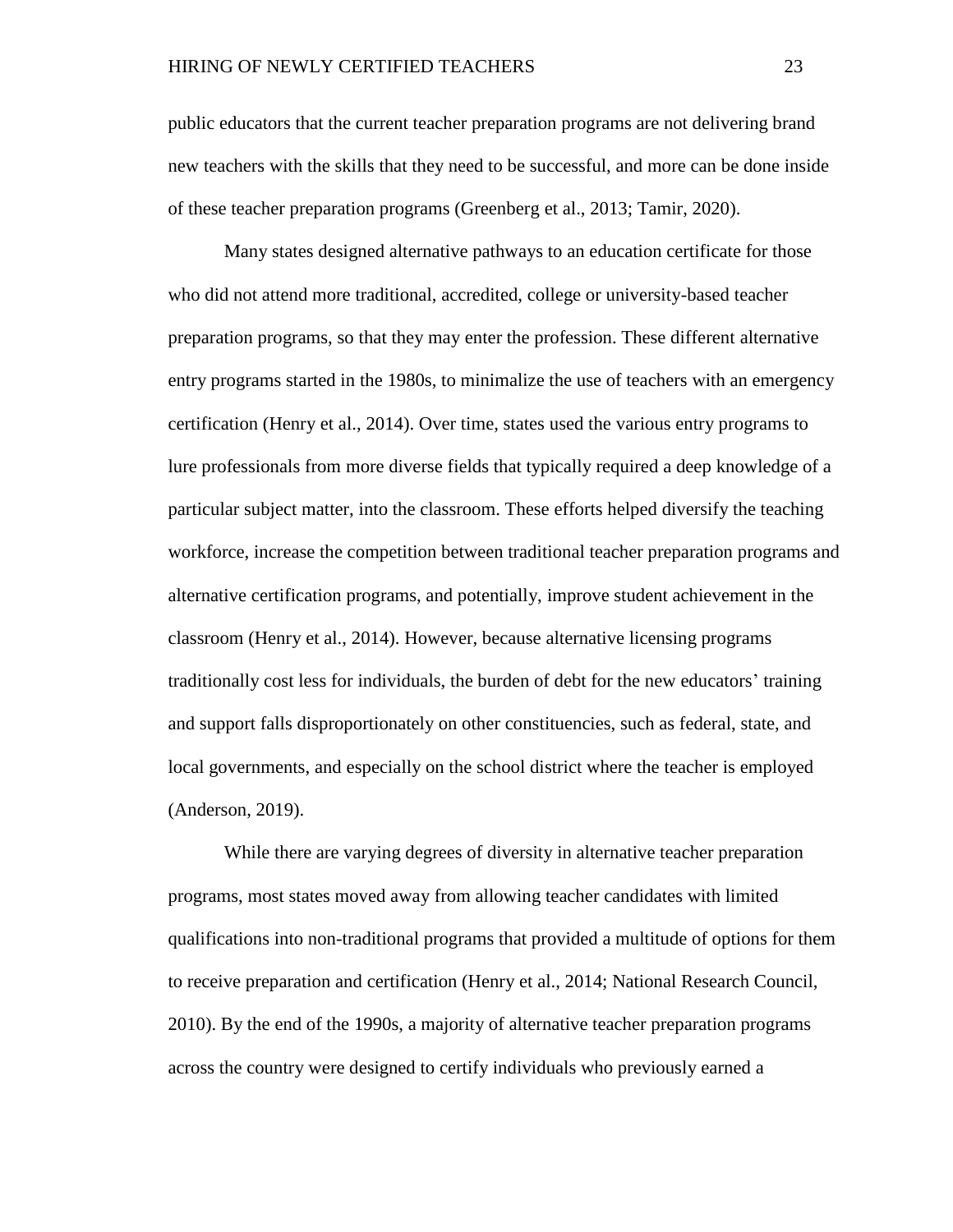bachelor's degree in any other field and required educational coursework and experience in the classroom in order to satisfy the initial requirements, with the understanding that some of the training on how to actually be a teacher comes after these individuals have accepted a job and entered the classroom (Feistritzer, 2005; Henry et al., 2014).

#### <span id="page-34-0"></span>**Evaluating Teacher Preparation Programs**

Some states investigated evaluating their teacher training programs based on the performance of the students who graduate from the program. However, pre-service teacher training often gets painted with an extremely broad brush, even though there are over 2,000 traditional teacher preparation programs, and a multitude of alternative preparation programs in the United States. Federal policy direction and the absolute value of pre-service teacher training were both hotly debated topics. Most of this discussion is fueled by the comparison between educators who followed a traditional path towards certification and those who followed an alternative path. Some of the available research suggested that there is often little difference between educators who entered the profession through alternative routes, and this has led some in the industry to conclude that there is minimal value in traditional teacher training, when compared to alternative means **(**Gatlin, 2009; Goldhaber et al., 2013; Stotko et al., 2007**)**. The National Research Council (2010) claimed "The available research does not show stable, significant differences in the effectiveness of teachers who took different pathways into the field" (p. 54). Most of this research looked into the effects of alternative pathways and certification statuses or the effects that particular alternative programs have by comparing these with other pathways, or by comparing teachers with traditional backgrounds and certifications against those who have been alternatively trained and certified (Cochran-Smith &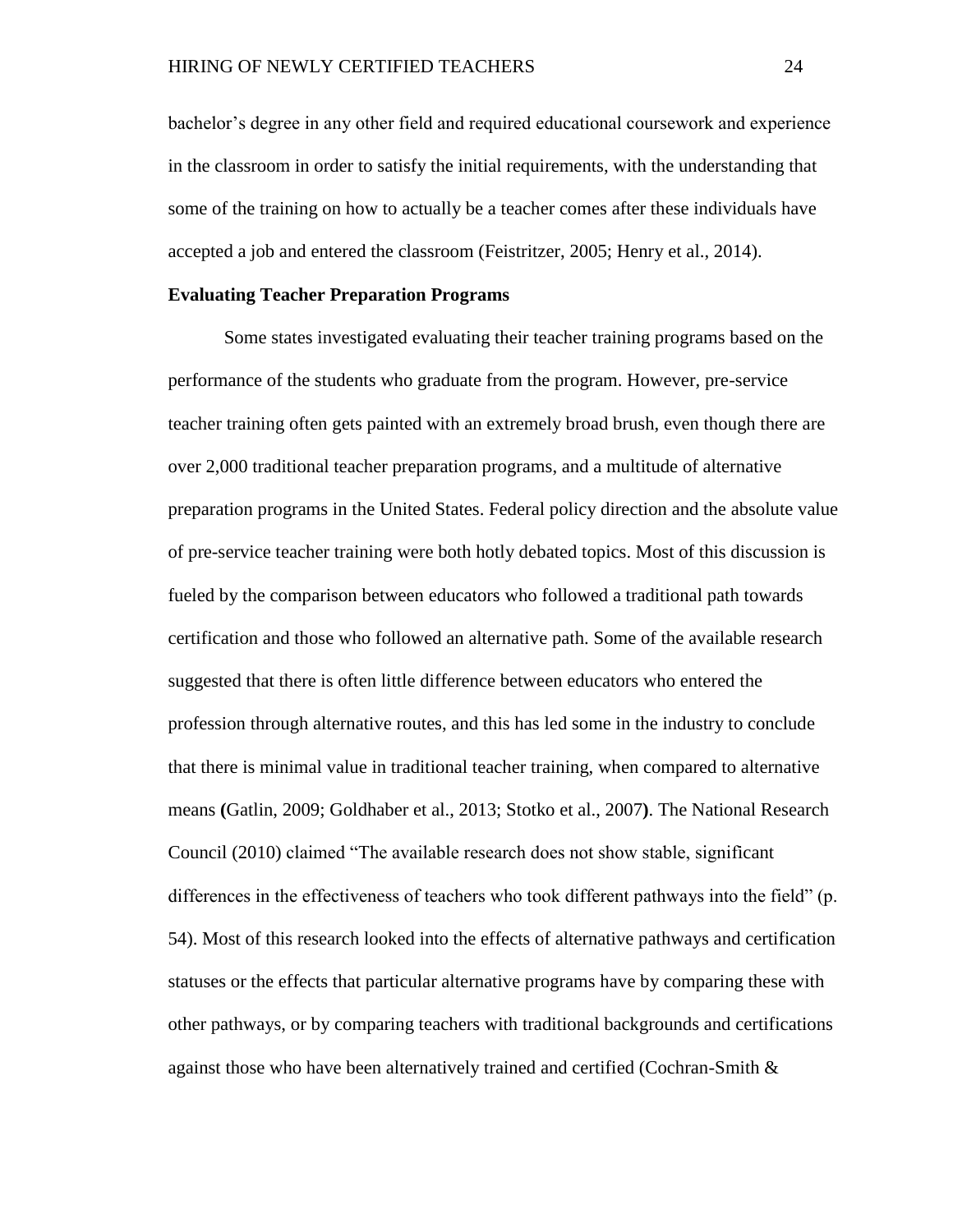Villegas, 2015; Goldhaber et al., 2013; National Research Council, 2010).

Proof of this has been shown in experimental and non-experimental research that dealt with Teach for America (TFA), which is probably the most well-known alternative route into the field of education. The TFA program is different from many other alternative preparation programs, because it specifically targets recent college graduates. Those who agree to participate in the TFA program commit to teaching for a minimum of two years and they are almost always assigned to schools that are in poverty-stricken areas. These studies suggested that achievement of students who are taught by TFA teachers is comparable in terms with other teachers who work in schools that also employ other TFA members **(**Decker et al., 2004; Xu et al., 2011). Also, more recent studies argued that there was no statistically significant difference in student performance or achievement on standardized tests between teachers who prepared by traditional college or university programs and alternative programs (Constantine et al., 2009; Sass, 2015).

What these studies implied was that alternative education certification pathways were just as capable of teaching kids as the traditional college or university pathway. However, there were also several peer-reviewed studies that refuted these claims. Heilig and Jez (2014) noted, "students of novice TFA teachers perform less well in reading and mathematics assessments than those of fully credentialed beginning teacher. But the differences are small, and the TFA teachers do better if compared with other less-trained and inexperienced teachers" (p. i). However, there is a caveat to this research. These studies consistently showed that, if the comparison group is teachers who are less likely to be fully certified, only then do novice TFA teachers perform equivalently in raising their students' reading and math scores. Also, more experienced TFA teachers are able to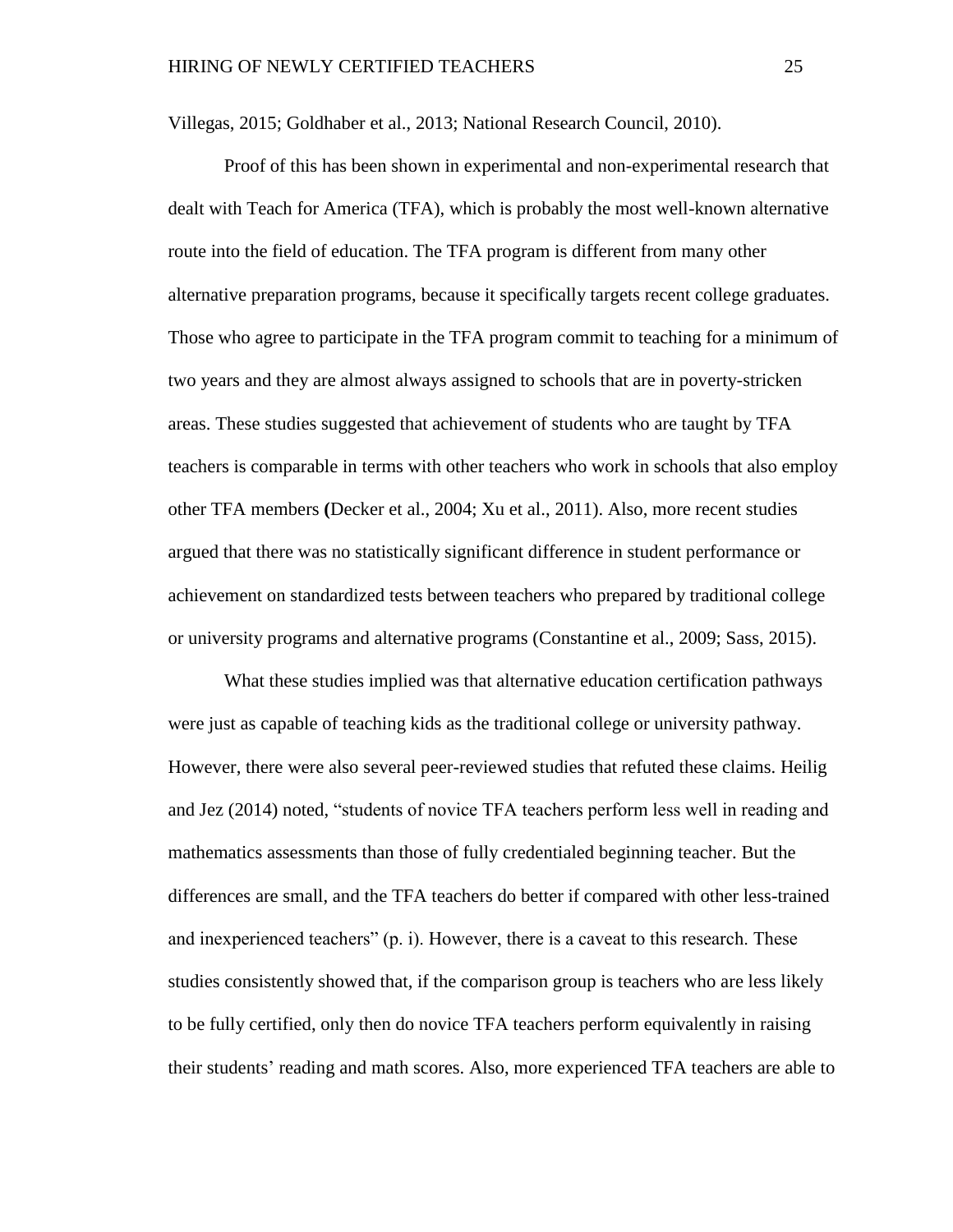perform equivalently in raising reading scores, and they are slightly better at raising mathematics scores, as well. Subsequently, most peer-reviewed studies completed on TFA and their effects on students indicated that the achievement is significantly lower in reading and mathematics for students who have been taught by novice TFA instructors, when compared to the scores of students who have been served by fully credentialed beginning teachers. According to Darling-Hammond et al., (2005), "we found no instance where uncertified Teach for America teachers performed as well as standard certified teachers of comparable experience levels teaching in similar settings" (p. 20). While having a TFA teacher in the classroom may show minimal gains over uncredentialled instructors, these studies proved that there truly is no replacement for a fully trained, fully credentialed teacher in the classroom (Darling-Hammond et al., 2005; Heilig  $&$  Jez, 2014).

There has been a call for the reform of teacher preparation programs in recent years, which led to an increased focus on redesigning traditional and non-traditional teacher education programs (Loewenberg Ball & Forzani, 2009). This restructuring could be considered a direct result of the failure of teacher education to link theory and the simultaneous increase in fast-track teacher credentialing programs and alternative programs run by colleges and universities, including for-profit entities (Feistritzer, 2007; Labaree, 2010). In order to support the growth and accomplishments of learners in contemporary classrooms, teacher education programs must prepare future candidates for schools that are increasingly characterized by diversity, innovative instructional techniques, globalized initiatives and goals, and other potential 21st century challenges. Because of these significant shifts in educational policies and practice, teacher education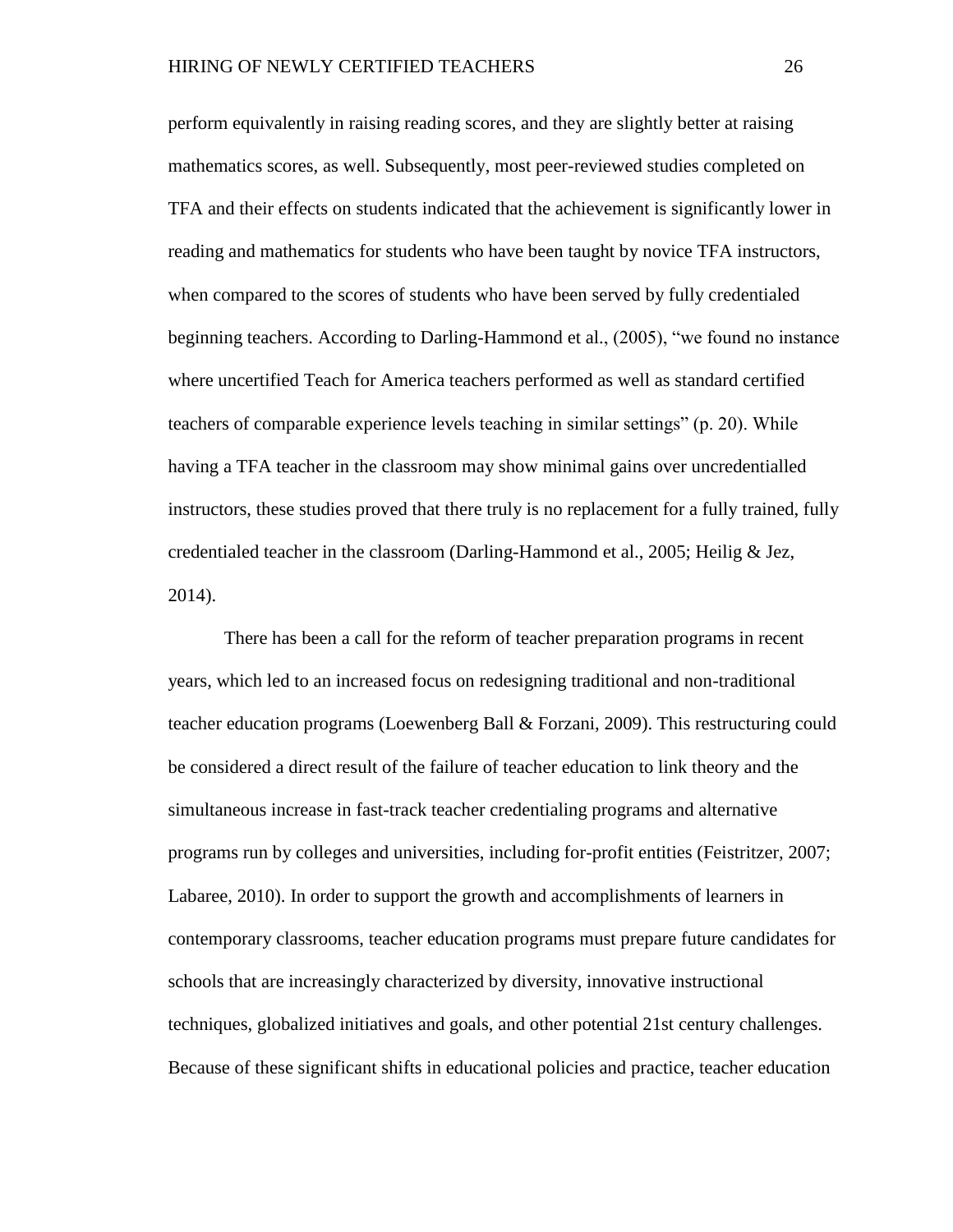is caught in the midst of a focus adjustment, from university-based preparation programs focused on individual teachers, with a goal of placement and retention in school districts to an in-depth preparation of teachers, so they can be committed to learning through teaching, with an increased impact on not only schools and the children in them, but their families and the communities that they serve as well (Darling-Hammond & Baratz-Snowden, 2007; Freedman & Appleman, 2009; Kennedy & Heineke, 2014).

In order to achieve the perfect mixture of university-based educational training and an opportunity to explore the required overlap of 21st century teacher capabilities, teacher education programs must provide future educators one common goal that challenges future teachers to make an impact beyond the classroom. The only way to achieve this goal is for programs to bridge the divide between teacher preparation and pre-service practice, utilizing a multitude of approaches. Teacher preparation programs must provide their students with strong, intelligible, and interdisciplinary curricula that emphasizes multi-faceted inquiry approaches to learning. These programs must also provide practice in meaningful field experiences and rigorous performance assessments of candidates, while maintaining an overall structure leveled by strong university-school partnerships (Darling-Hammond, 2012). Clinical practice sessions, commonly known as student teaching, are widely considered to be the best opportunity that aspiring teachers will have to put into practice the information that they acquired from their coursework, while inside an actual classroom, with students who are there to learn. Not only do brand new educators insist that their clinical practice was the most important piece of their teacher preparation program (Putnam & Walsh, 2021), but a high-quality clinical practice experience not only helps future educators become more effective in their upcoming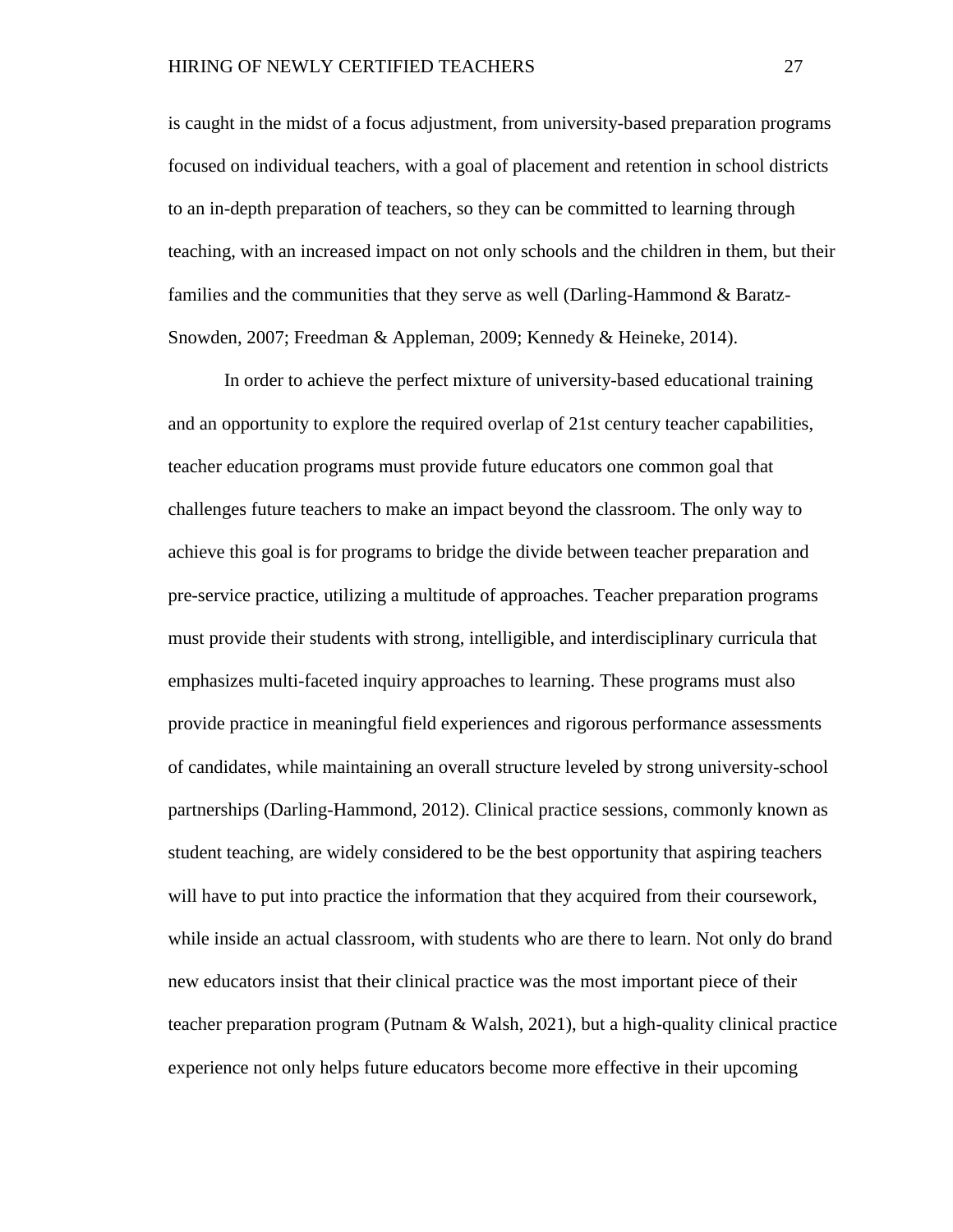roles, these types of experiences assist local school districts with recruitment and placement of quality individuals (Krieg et al., 2016). Research shows first-year teachers who go through a student teaching experience and are mentored by above average individuals can be as effective as second-year teachers, and those who are mentored by high-quality educators can be almost as effective as typical third-year teachers (Goldhaber et al., 2019).

Teachers in the United States are continuously falling under an immeasurable amount of job scrutiny, while attempting to address the ever-changing needs of their students, who are becoming increasingly more diverse in many aspects, and separated based on their socioeconomic status. With that in mind, all students deserve access to a high-quality education with well-prepared teachers that can assist them in preparing for their futures. Research indicated that a well prepared, highly qualified, extremely motivated and knowledgeable teacher is better equipped to facilitate positive gains in student learning, when compared with teachers who have not been properly academically prepared (Borman et al., 2009; Vagi et al., 2019). Vagi et al. (2019) insisted "preparing, recruiting, and retaining high-quality teachers is a long-standing policy issue and concern for some schools and school districts" (p. 1). While there is no general consensus in the world of academia on what constitutes a quality teacher, many experts agree that the best teachers are those who have mastered not only the core content of what they intend to teach, the subject matter they received through their teacher preparation program, but they also received positive evaluations through job performance (Vagi et al. (2019).

The National Research Council (2010) suggested that somewhere between 70% and 80% of all new teachers entering into the profession every year, which is estimated to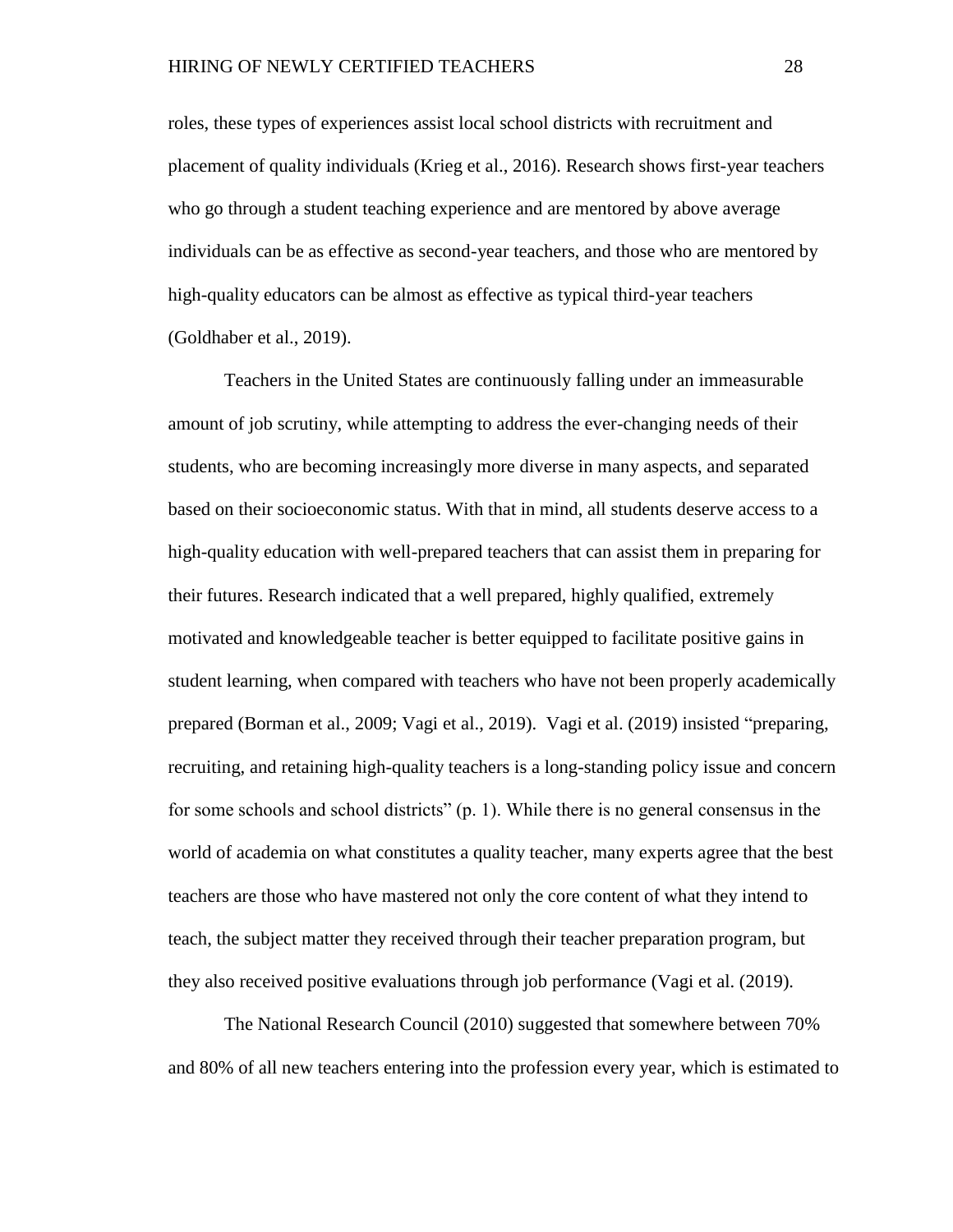be somewhere near 200,000 people, are prepared in what are considered to be traditional programs housed in postsecondary institutions, with the remaining 20% or so entering through one of approximately 130 different alternative routes. With individual states, local school districts, the federal government, numerous teacher education associations, and multiple independent accrediting and ratings organizations all using new evaluation tools and techniques that are often independent of each other, attention increasingly turns to the intended and unintended consequences (Feuer et al., 2013).

Many states are beginning to focus their attention on the numerous pathways that people can take to become certified to teach, and not only are the new educators under intense scrutiny, but the programs that educate them are as well. There has always been a pseudo, open-market approach used to determine entry into the field of education. Experts, such as those at the Fordham Foundation argued that teacher education programs offer little to the actual effectiveness of teachers and that preparation before entering into the field of education should be minimized, so that it lowers the opportunity costs of entry into the field itself. In 2002, the U.S. Department of Education (USDOE) concluded that teacher preparation programs had little or no demonstrated value towards the enhancement of student achievement. This conclusion about the values of teacher preparation programs applied both to traditional and alternative teacher preparation, at least according to a review of this study (Boe et al., 2007; Kanstoroom & Finn, 1999).

The traditional approach to teacher preparation is slowly changing as state and local governments adjust to research that shows that teachers who are prepared in a single, formal, continuous program of preparation leave feeling more prepared than those students who take numerous courses from different institutions. Those who enter the field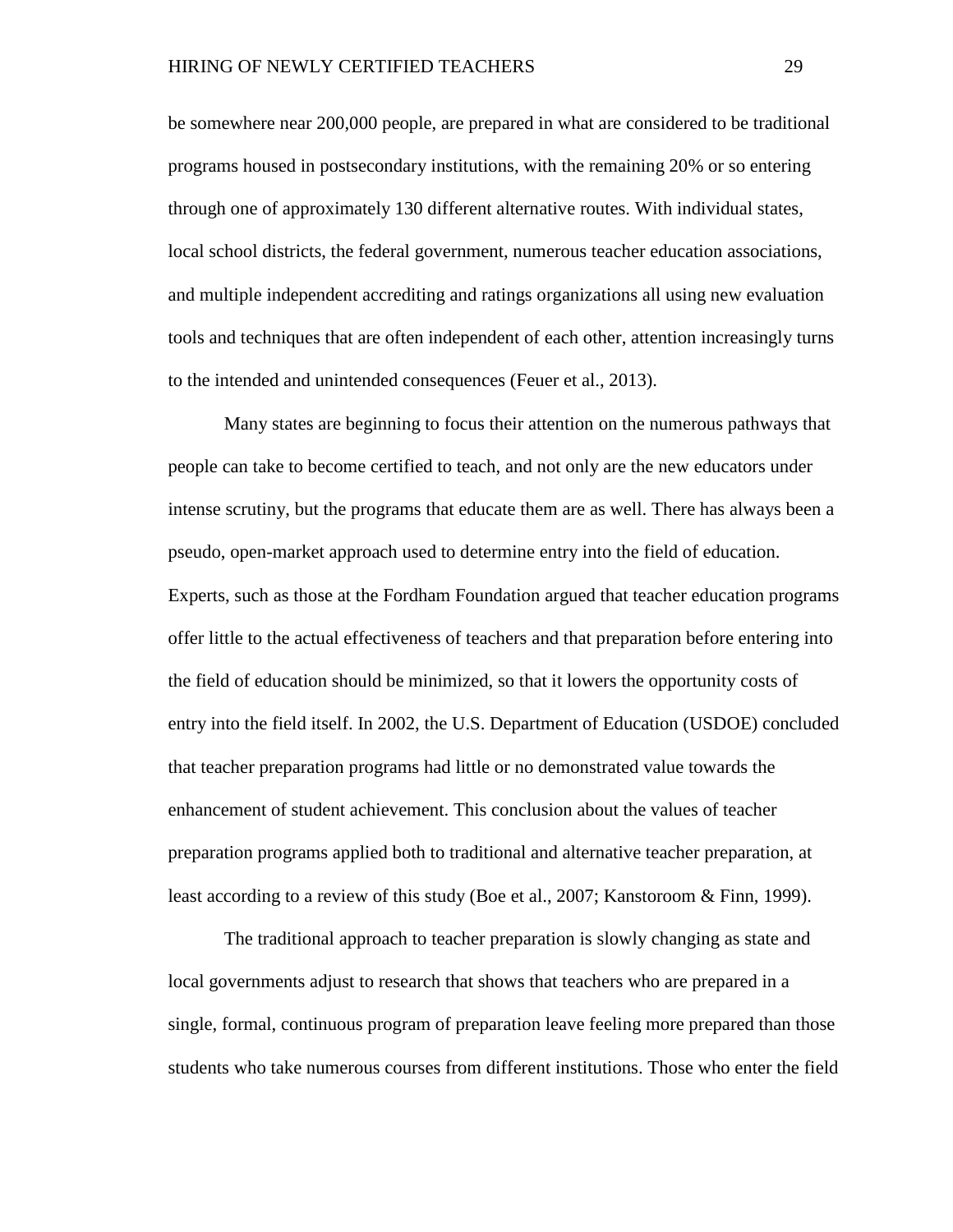of education in a piece-meal fashion, often feel even more prepared than those who enter this career field through one of the numerous alternative programs that are available, because most of these types of programs put an emphasis on allowing prospective students to enter without any prior experience or training in the field, and many allow students to complete the program while minimizing preservice training opportunities. Putnam and Walsh (2021) stated "Of the 47 states that allow alternate route programs, only 13 have regulations that require all alternate route candidates to demonstrate the necessary content knowledge before admission into a program" (p. 24). Students who fall in this last category are typically poorly prepared for many of the day-to-day tasks of teaching and are often less than adequately prepared overall (Darling-Hammond et al., 2002; Kanstoroom & Finn, 1999; Putnam & Walsh, 2021).

Because there is some variability among the teacher education programs, and the graduates' perceptions of their own preparation, one might come to the conclusion that the only way to produce teachers that are capable of performing the duties that they are tasked with, teacher preparation programs must be expected to evaluate and improve their work. Some states lowered their requirements across the board. Some introduced performance-based portions to their teacher preparation programs. Even with the positive changes in many states, according to Putnam and Walsh (2021) "the net effect is virtually unchanged since 2015" (p. 25). In order to change the outcome, this will require states, municipalities, and even local school districts to make investments that improve teachers' abilities to access high quality preparation programs, and possibly up the incentives to teachers, so that teachers continue to invest in their own careers. Until changes like these are made, students all across the country will continue to be taught by educators who are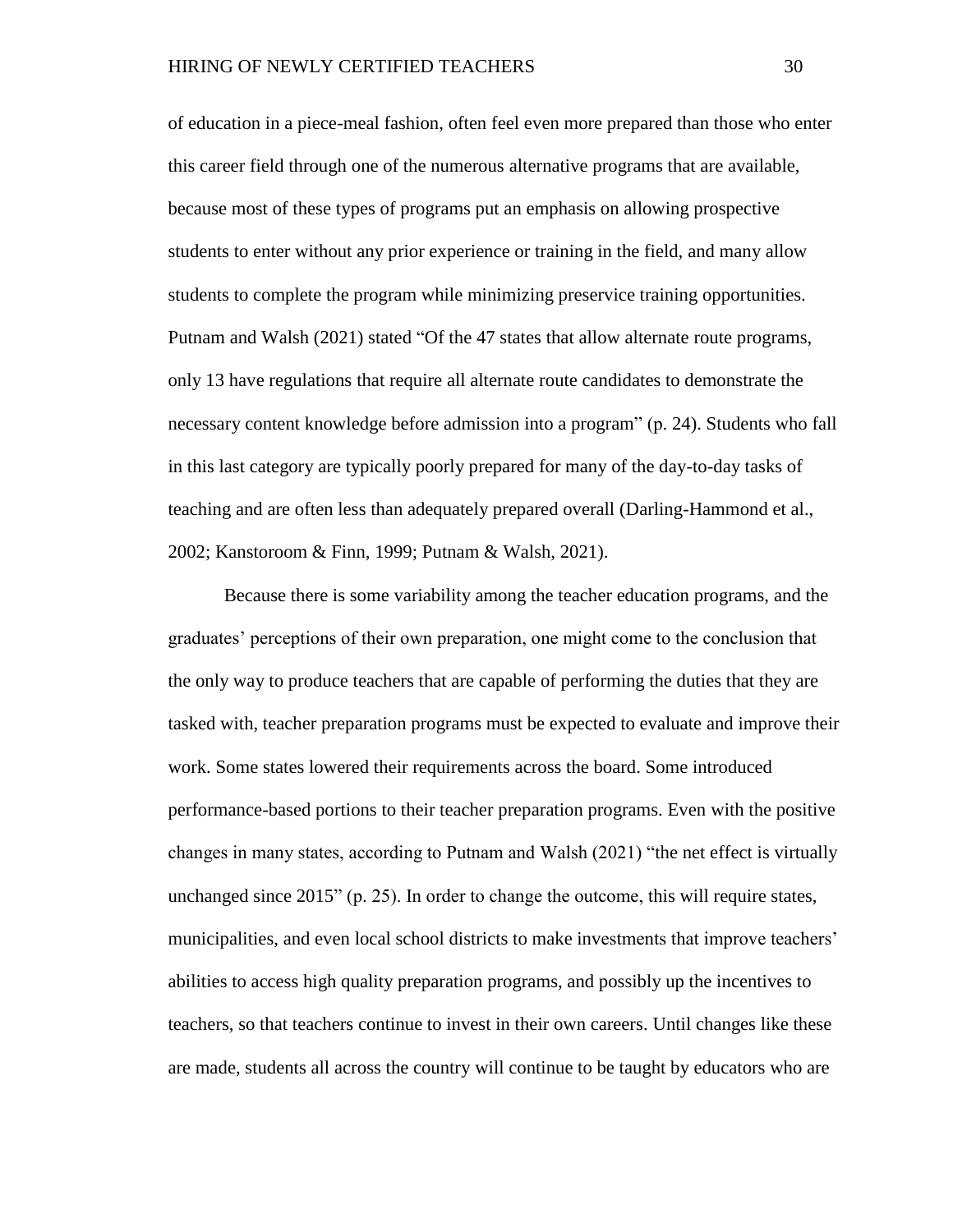inadequately prepared to teach them, and who are unable to see the gains in student achievement that are necessary to justify their position (Darling-Hammond et al., 2002; Putnam & Walsh, 2021).

One issue to note about teacher preparation programs, according to Darling-Hammond et al. (2002), is that

Teachers who felt poorly prepared were much less likely to say they would pick the same route into teaching again: Only 36% said they would choose the same program or pathway, compared to 76% of those who felt well prepared for teaching. (p. 294)

This is directly correlated to the presented information, rigor, and depth of the program that was initially offered. This research also suggested that teachers who attained their certification without attending any of the aforementioned teacher preparation pathways felt completely unprepared for their jobs, in comparison to teacher education program graduates overall. It is also believed that teacher education programs that placed a heavy emphasis on subject matter pedagogy and pre-service development, could be considered more successful than programs that did not focus on those things. Teachers who graduated from programs without these services in place, or received their certification through some other means were, as relayed by Darling-Hammond and Berry (2006) were, "five times more likely than traditional teacher education graduates to report that they were not sufficiently prepared to be effective in [their] school" (p. 4). This research shows that without an initial program that supports the teacher candidate, new, untrained, and potentially un-schooled teachers are highly likely to fail, which is failing the students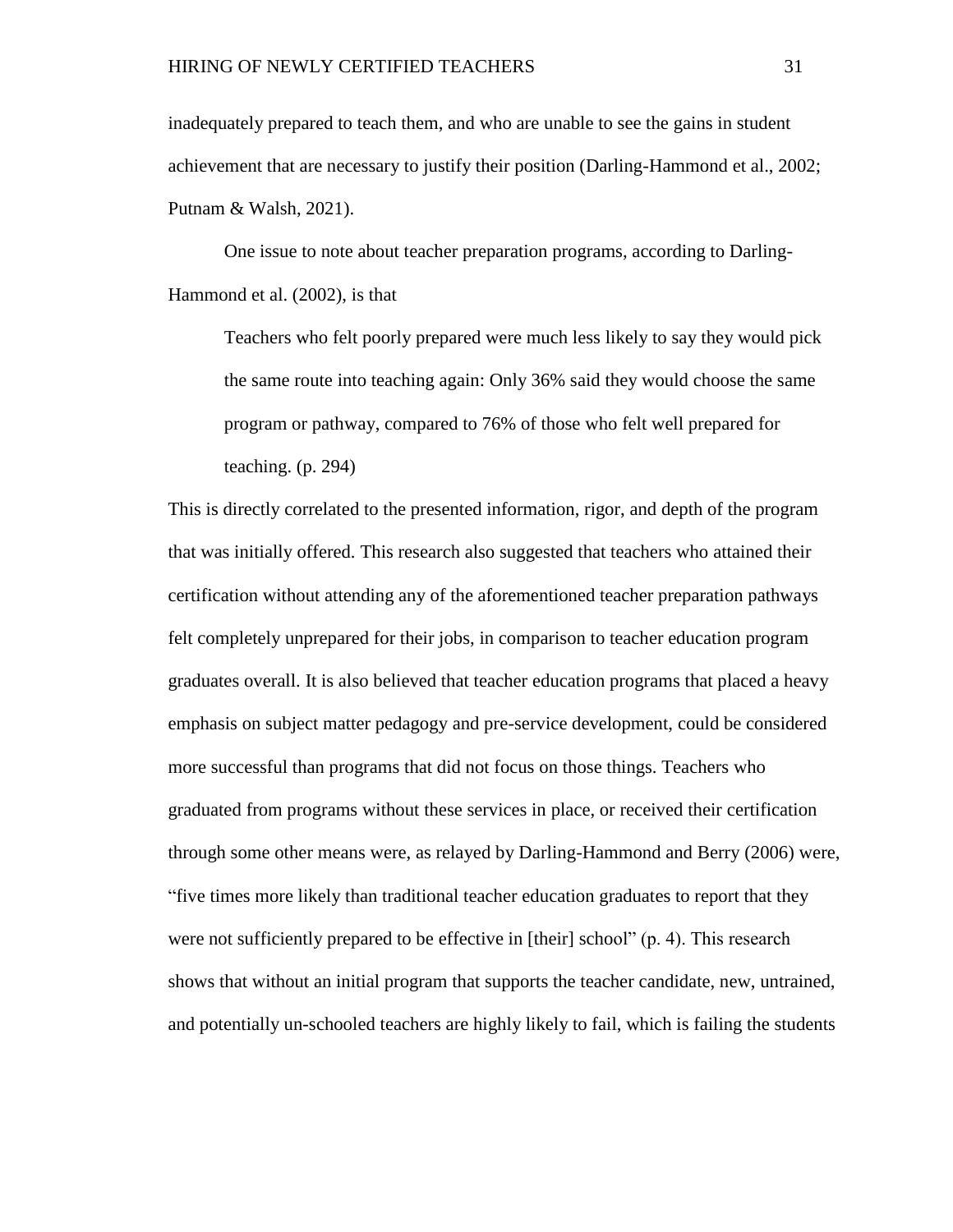in those classrooms (Brownell et al., 2005; Darling-Hammond et al., 2002; Darling-Hammond & Berry, 2006).

The notion that new teachers must develop a clear vision of what good teaching is throughout pre-service preparation began in the early 1980s, as part of a larger movement that centered around the idea that a person's practical experience and observations or the education system were paramount. At the time, teacher education was considered inadequate, and the largest concern was that potential teachers' personal experiences with school would influence their views and practice more than their teacher preparation. In subsequent years, researchers recorded the beliefs of pre-service teachers and noted the minimal effects of pre-service teacher education in altering those beliefs. Educational reformers immediately called for more vigorous and comprehensible pre-service teacher preparation programs to counter what was apparent, and teacher preparation programs worked to replace earlier beliefs with more reliable views of teaching, subject matter, learners, and learning. For most of these programs, this meant creating closer conceptual and structural connections between educational courses and in-field training, while grounding programs in an image of what good teaching looks like. Numerous aspects, attributes, and characteristics of successful teacher preparation may not be directly observable by those who are evaluating, but the unobservable ideas are often what interests the evaluators of these programs the most. These can include, but are not limited to, the substance of instruction, the quality of the lessons being taught, faculty qualifications, how well these programs effectively prepare new teachers, the teacher candidate's employability, and overall success in ensuring high-quality teachers make it into the career field. Teacher preparation program evaluations can use a variety of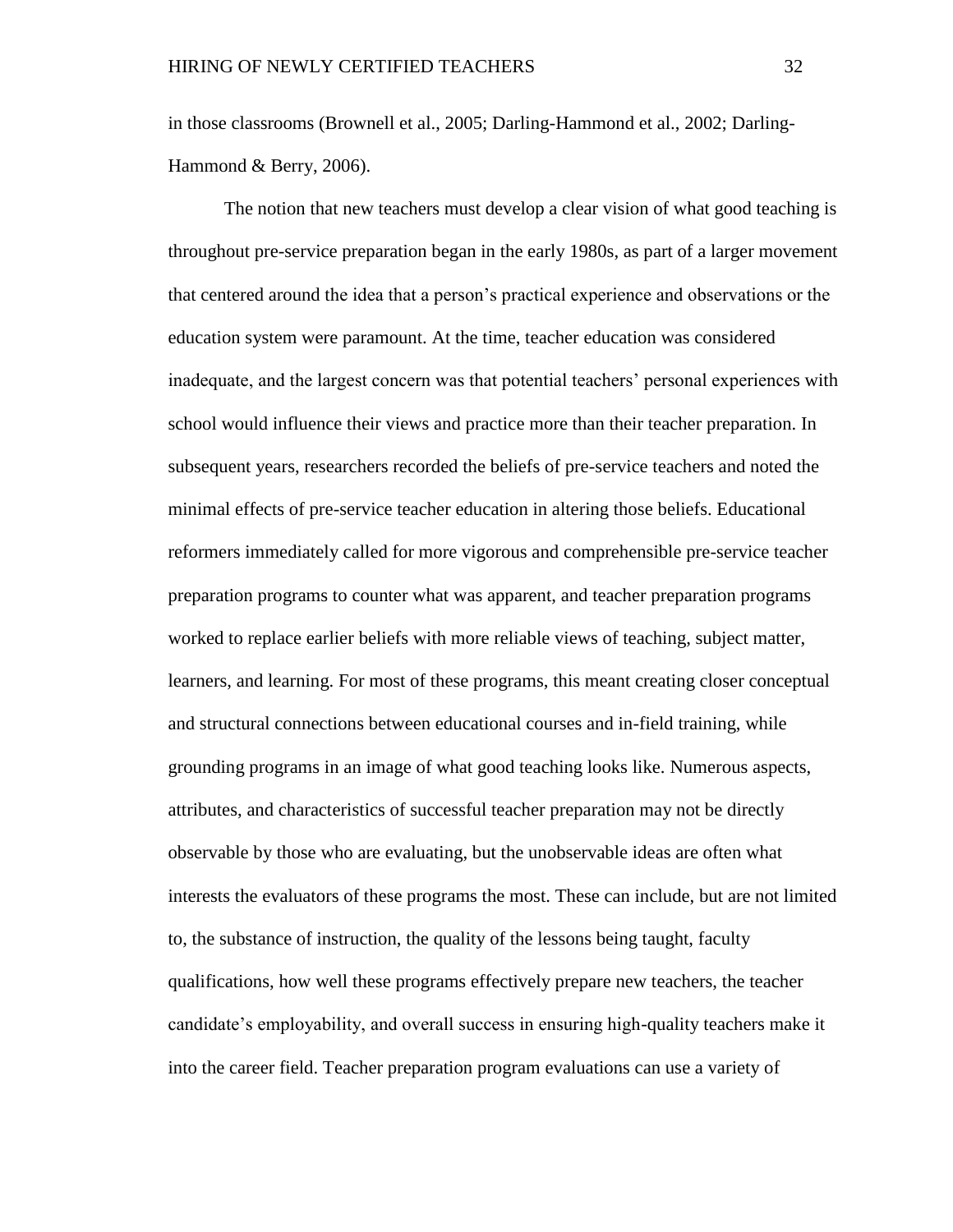different evidence to estimate the attributes that the school, local government, or federal government deems of interest. Research suggested that quality teacher preparation programs often include a recognized minimum number of required hours spent inside of a school doing fieldwork, which can refer to student teaching in schools, observing experienced teachers, or working alongside of a teacher inside of a classroom. These programs also do well at providing situational simulations, access to case studies, and analyses of teaching methods, curriculum and what student work should look like (Feuer et al., 2013; Tamir, 2020).

One issue that has arisen over the years is the ability to coordinate data across different states. While information from teacher licensure tests can typically be obtained fairly easily, because there is a wide variety in test content and different scoring systems, it is difficult to compare results across state lines, which makes factors even less clear for all stakeholders involved. Without some sort of minimum requirements for teacher preparation programs, set at a federal level, students in classrooms will continue to suffer. Darling-Hammond et al. (2002) suggested, "Measures to improve teacher education programs will do little to improve teacher quality if states allow schools to hire teachers without preparation" (p. 297). Until states decide to work together to determine these minimum requirements, progress on resolving the issue will never be achieved (Darling-Hammond et al., 2002; Feuer, et al., 2013).

By viewing teacher preparation as a pillar that collaboratively addresses student and community needs, rather than relying on traditional models that emphasize methods and foundations courses, eventually, university-based programs will increase their own program effectiveness, and the quality of their candidates.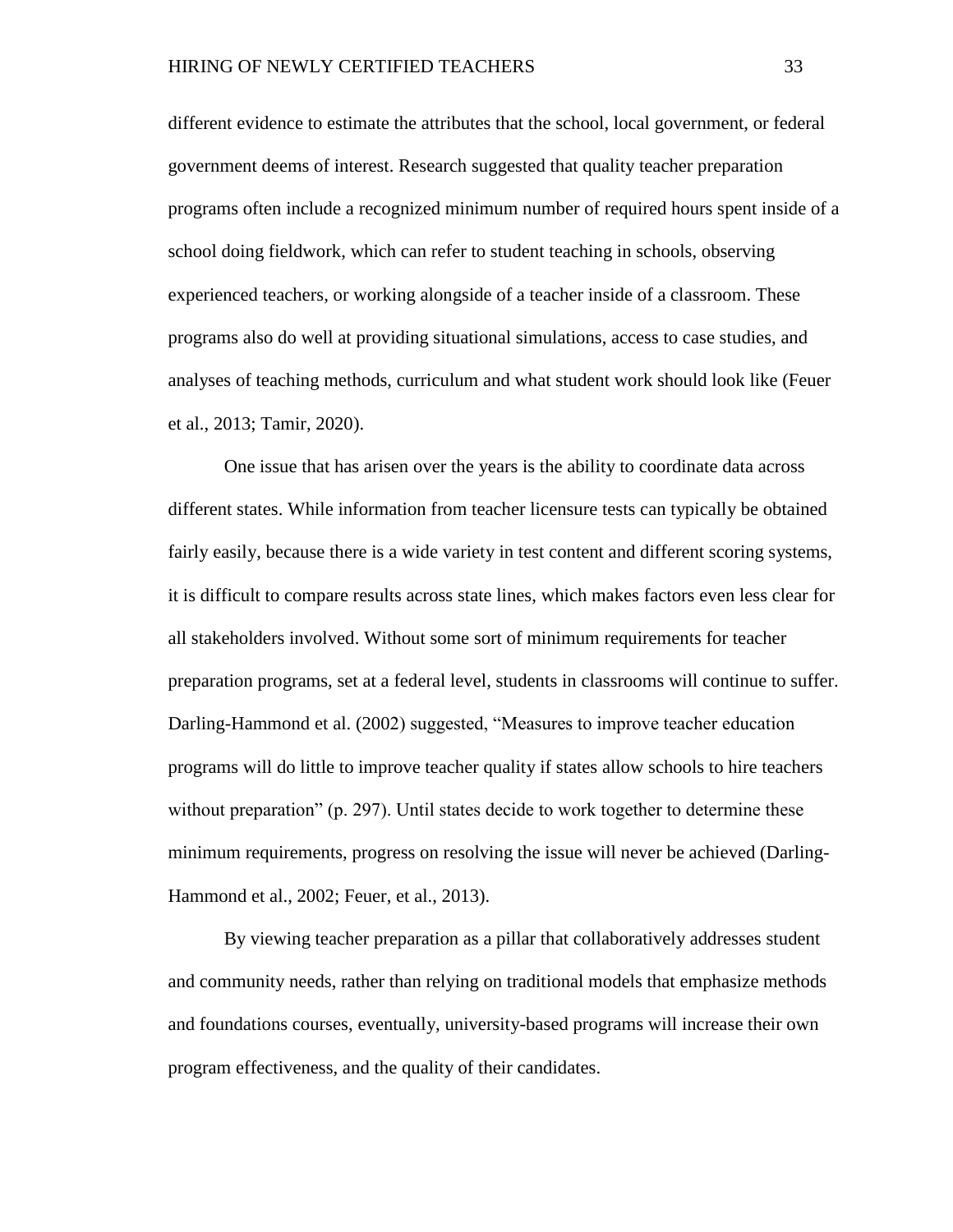### **Job Placement**

Today, the field of education is filled with a workforce that is younger and less experienced, more likely to have higher rates of professional turnover, and is more diverse than their colleagues prior, in terms of their preparation experiences (Feistritzer et al., 2011; Ingersoll & Merrill, 2010). While people in the industry noticed these changes in the teacher workforce, pinning down the exact cause, especially as it pertained to the relationship of teachers and their effectiveness, can be difficult. For example, a large portion of the literature dedicated to this topic often estimated the relationship between effectiveness and experience, measured by simulated value-added models. These studies provided reasonably consistent findings, which showed that effectiveness in teachers increased, typically during the first three to five years. Those same studies highlighted how returns to experience diminish after that window (Harris & Sass, 2011; Henry et al., 2011; Henry et al., 2012). However, little is known about how effectiveness is measured, based on the preparation teachers received before beginning their careers in the classroom, because teachers have traditionally begun their careers with varying levels of preparation in the content, pedagogy, and classroom management areas that were necessary for success in the classroom (Henry et al., 2014).

Traditionally speaking, well respected labor economics theory suggested that individuals were more concerned with employers' overall working conditions, with things such as crime rates, workplace hostility, their place in the institutional hierarchy, and opportunity for advancement, at the top of the list. These same theories surmised that compensation-related factors, like current salary, potential salary, and benefits packages often influenced a person's decisions when deciding between potential employment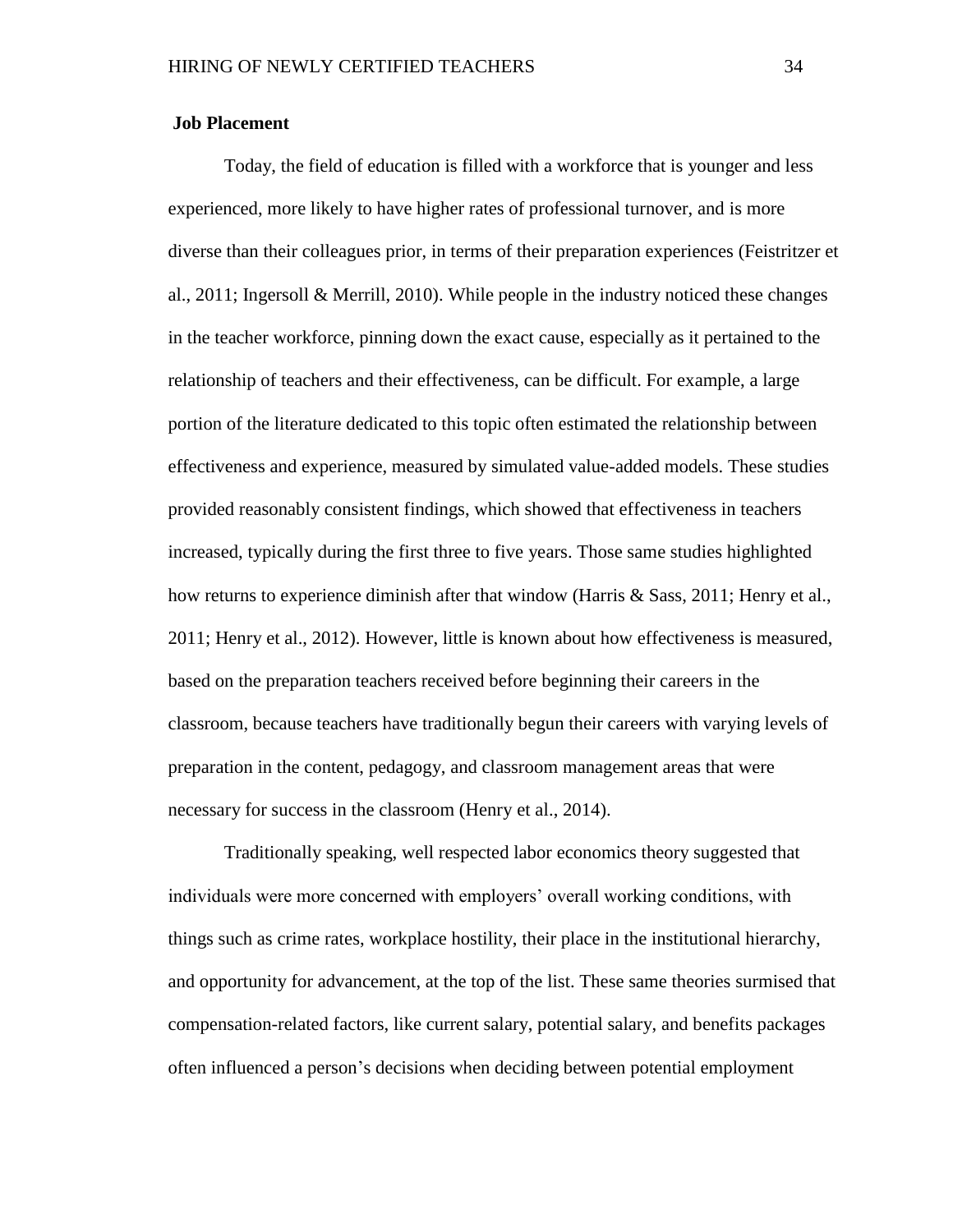opportunities (Goldhaber et al., 2007). However, for teachers, one of their primary working condition concerns appeared to be the types of students that they would work with on a day-to-day basis (Guarino et al., 2006; Hanushek et al., 2004).

Even though the types of students that teachers encounter may be the most important thing to consider when compared to the numerous other factors that influence job selection, such as safety in the neighborhood or school, the leadership quality inside the building, or even the school climate. Teachers that work in high-risk schools end up being, on average, less educated than other educators in better schools, because they traditionally come from lower-quality teacher preparation programs, and they typically perform at a lower standard on credentialing exams than those educators who attended higher performing teacher preparation programs at less needy institutions (Lankford et al., 2002). Further research demonstrated that, if given an opportunity to leave an at-risk school, experienced teachers would typically take advantage and move to a placement in higher-achieving school districts in more affluent neighborhoods. The probability that educators transferred out of a struggling school to another school increased as the poverty level and population of minorities increased in the school, with novice teachers being the ones far more likely to leave (Goldhaber et al., 2016).

Another issue that is prevalent for many districts across the nation is the ability to attract, recruit, hire, and then keep talented teachers, especially in the most impoverished districts. Despite there being clear evidence that most brand-new teachers are not as effective as they could possibly become, schools with students that fall into the highpoverty and high-minority categories are disproportionately filled with teachers who happen to be new to the profession. Students in those high-poverty and high-minority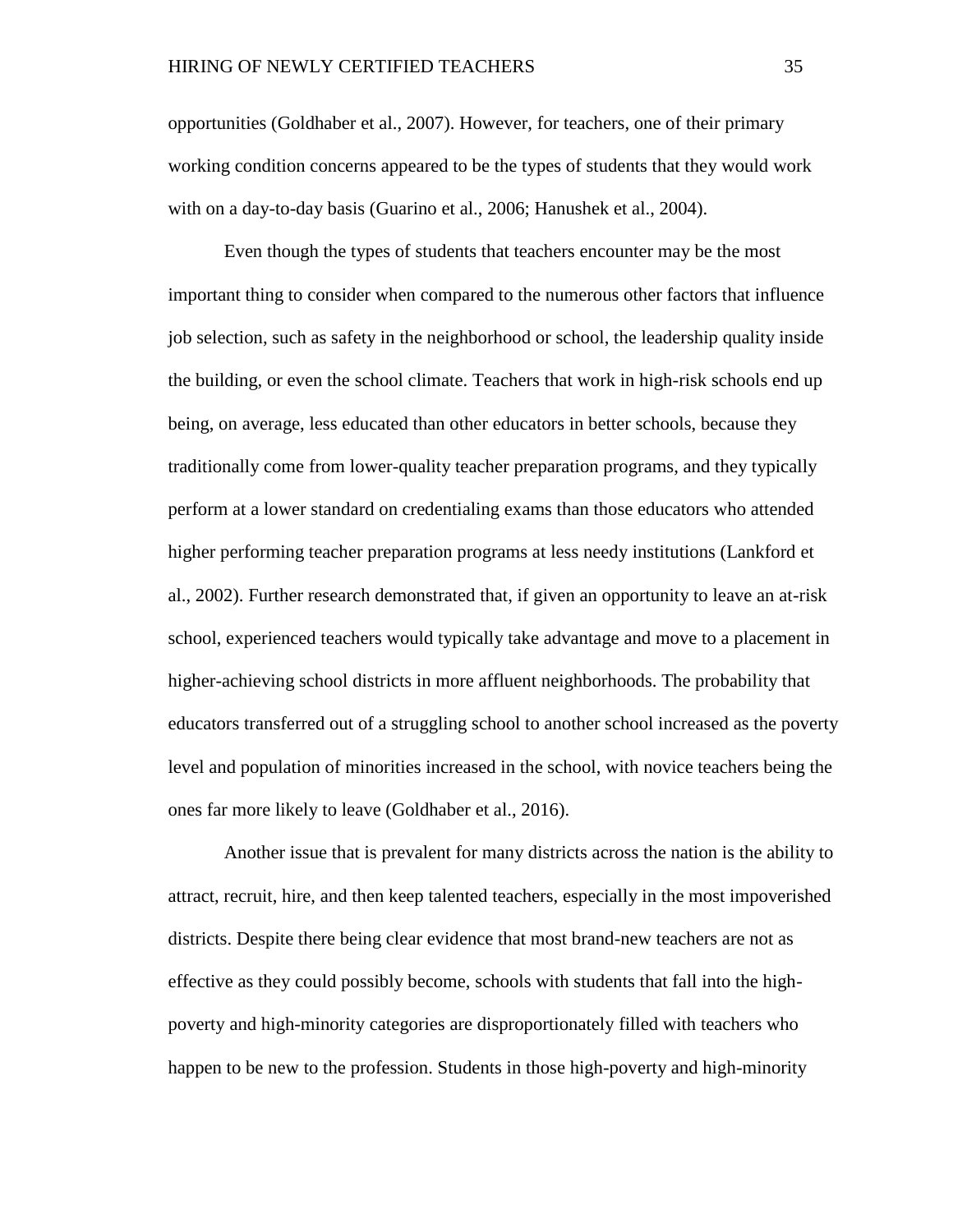schools are also disproportionately affected when it comes to hiring and retaining teachers with a strong background in subjects they are certified to teach. According to Anderson (2019), "Fourteen percent of teachers in low-poverty settings leave their schools every year, a percentage that is already high among new teachers, twenty-one percent of teachers in high-poverty settings leave their schools annually" (p. 4). As unfortunate as it may sound, classes in high-poverty and high-minority secondary schools are extremely more likely to be taught by educators who do not possess the certification for the class in which they are teaching (Anderson, 2019; Peske & Haycock, 2006).

As high-need districts continue to struggle to hire "highly-qualified" teachers for their ranks, district leaders must understand that the yearly ritual of placing whoever remains in the applicant pool at the end of the summer into the unfilled positions is not an ideal practice. Academically stronger, confident, and better-prepared teacher candidates would love the opportunity to teach in these high-risk districts, and that includes teaching in the absolute highest-need schools. However, getting teachers into the classrooms where they are desperately needed will depend on numerous factors. School districts need to work with local teacher preparation programs in an effort to place the highest quality teachers into the schools that need them most. Also, school districts need to work on reviewing their hiring processes, pay scales, extra incentives, and miscellaneous issues that possibly turn the best applicants away, which forces districts to hire new teachers from a depleted and far weaker pool of applicants. Ultimately, most classrooms end up with an educator, but the educator in question may not provide the quality teaching needed to ensure suitable student growth (Kimbrel, 2019; Peske & Hayock, 2006).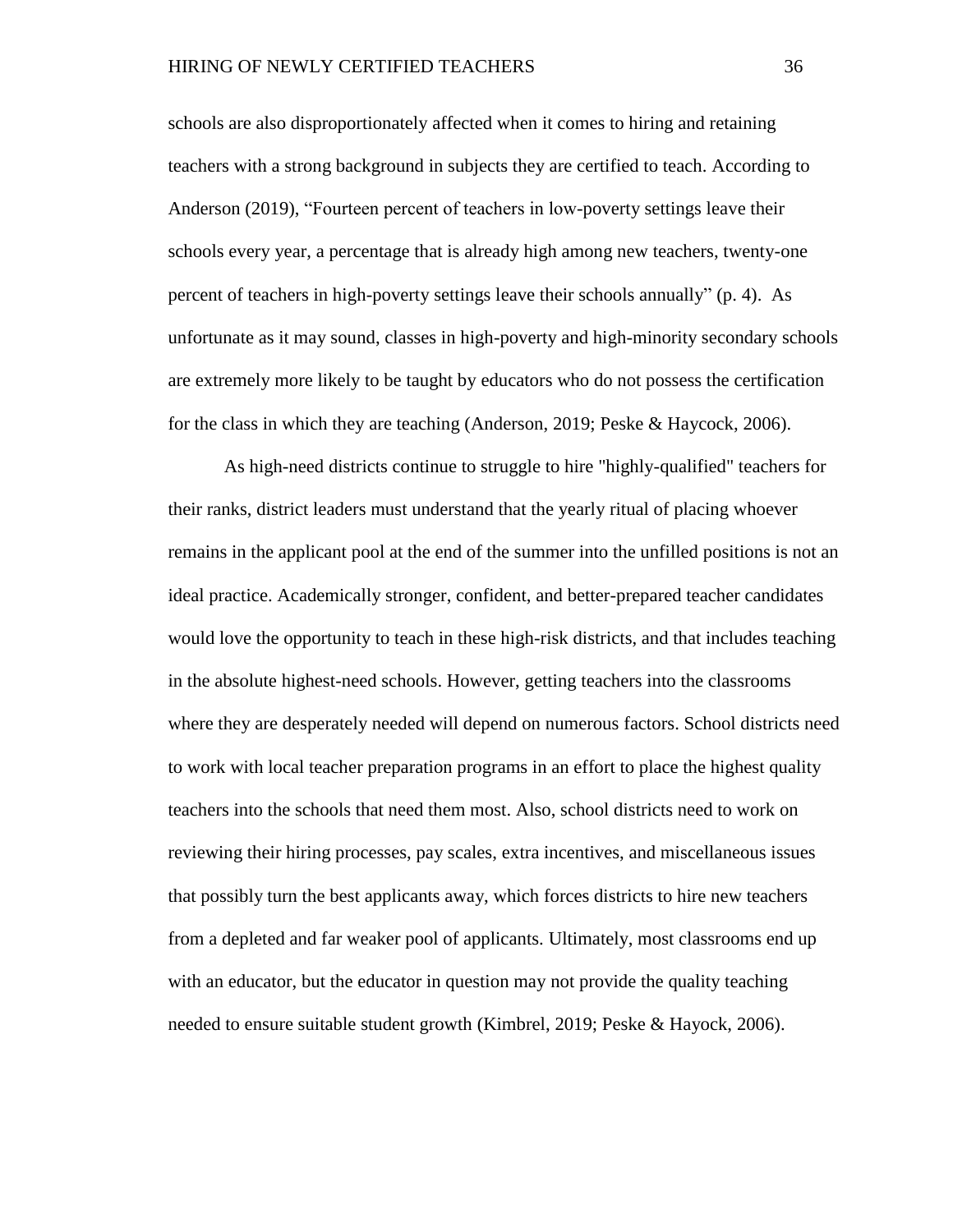Typically, schools use traditional hiring practices to fill open positions, by identifying key qualifications and quantifying prior experience, to find suitable candidates. However, these metrics, and others most districts use, such as advanced degrees, scores on licensing tests, college grade point average, and college major have provided no correlation with successful teaching and student achievement. Kimbrel (2019) also found that a majority of hiring decisions in at-risk schools were driven by the principal of the school, often without input from others. Given the undeniable connection between high-quality teachers and student achievement, if high-risk districts are willing to make the necessary changes to hire, train, and retain their best teachers, rather than lose them to other districts, these schools will be working toward improving outcomes for children, which is the main objective (Kimbrel, 2019; Peske & Haycock, 2006).

These issues are especially prevalent in urban communities and schools and are massive in terms of the training and employment of minority teachers for these communities, where there is an even smaller pool of qualified candidates to choose from. The typical policy response to these educator staffing issues, especially in urban districts, has been to work more to increase the supply pipeline of minority teachers, through numerous development programs (Ingersoll et al., 2019). Since the late 1980s multiple organizations, such as the National Collaborative on Diversity in the Teaching Force, the American Association of Colleges of Teacher Education, and Education Commission of the States pushed for and were able to implement a variety of ideas designed to attract candidates into teaching, working extensively with minority groups to boost their representation. Also, groups such as the DeWitt Wallace-Readers' Digest Fund, and the Ford Foundation, committed significant amounts of financing towards recruiting and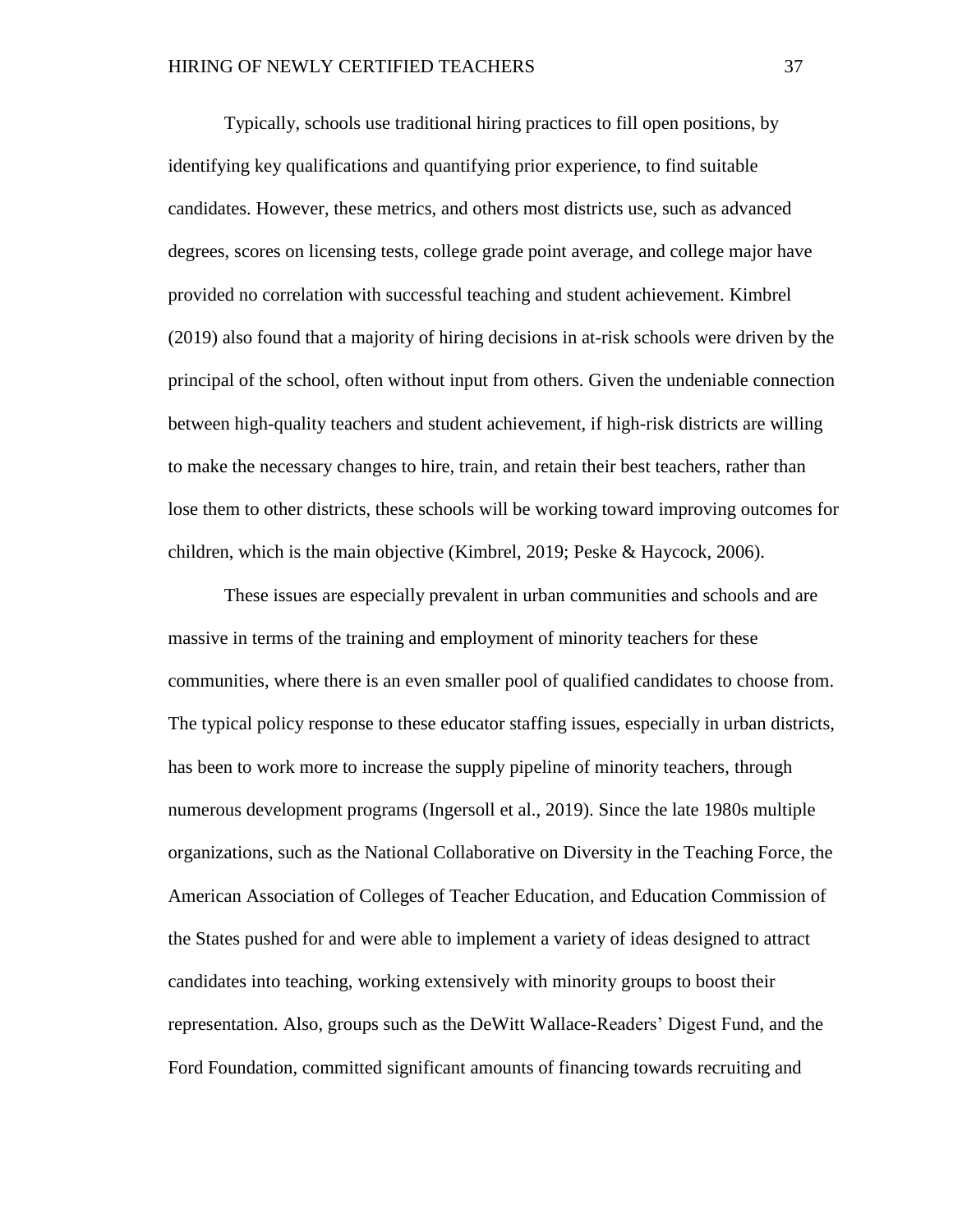preparing minority teachers. Aside from traditional educator recruitment efforts, these groups were able to work to install future educator programs in high schools all over the United States, open collaborative partnerships with two-year schools that have higher minority student enrollments and local four-year colleges that have teacher education programs, career assistance and advancement for people already serving as paraprofessionals in school systems, and alternative certification programs for those who are qualified to become educators (Ingersoll et al., 2019).

One major point of concern that at-risk schools contend with is teacher shortages. Not only are minority teachers extremely likely to be more than capable of teaching minority students, but research suggest that they are also likely to be driven by a "humanistic commitment" to education and that feeling that they are "making a difference" in the lives of students who are disadvantaged situations. With that, the reasoning holds, minority teacher candidates are more likely than nonminority teacher candidates to look for and accept employment in school districts that are often urban, low-income with higher minority student populations. Research has shown that urban, poverty-stricken public schools that primarily serve minority students disproportionately suffer from teacher shortages, so a diversification of the teacher candidate pool is viewed as a potential solution to the problem of teacher shortages in at-risk school districts and school districts across the board (Ingersoll et al., 2019).

There is also research to suggest that new teachers consider numerous factors when deciding where to look for their first job, but the most important attribute is typically location. According to Boyd et al. (2005), "Most public-school teachers take their first public school teaching job very close to their hometowns or where they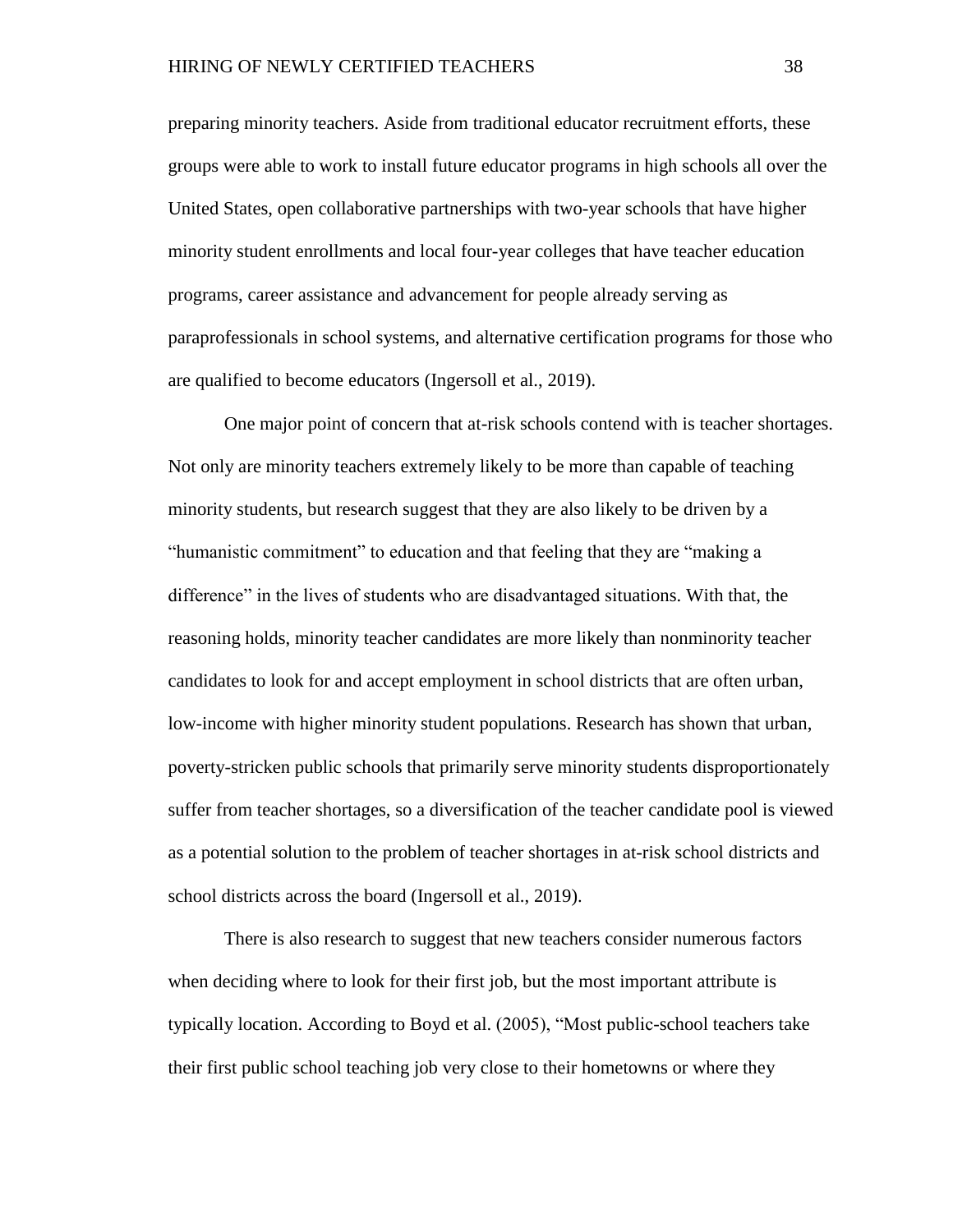attended college" (p. 6). Kimbrel (2019) noted, "Most new teachers desire a teaching position near the community in which they grew up or minimally, in an area very similar to their hometown" (p. 4). Future educators are clearly choosing jobs based on geographical location and not necessarily because of the teacher preparation program that they have completed. Part of this could be based on a candidate's familiarity and comfortability with where they either grew up, or where they completed their teacher preparation program. Knowing the local school districts could also help push a teacher candidate towards, or away from, potential districts, based on their knowledge of the area. The general consensus showed that students who grew up in or went through their teacher preparation program in an urban environment tended to take jobs in urban environments. The same went for those who lived and schooled in suburban environment (Boyd et al., 2005; Kimbrel, 2019).

Researchers identified multiple dimensions of commitment for teachers, but most importantly teachers typically have a strong loyalty to someone or something, which helps guide them throughout their career. Those perceived factors are often considered precursors to the commitment to teaching, and they help explain why people choose to enter the teaching profession. According to Moses et al. (2016), "Different studies have established that commitment to teaching is affected by different antecedents including personal characteristics (e.g., age, gender, self-efficacy and background), working condition, job satisfaction, learning experiences both prior and during teacher education, and experience in the profession" (p. 478).

According to Kimbel (2019), "Lower salaries and challenging working conditions can necessitate the hiring of less experienced teachers, more out of field teaching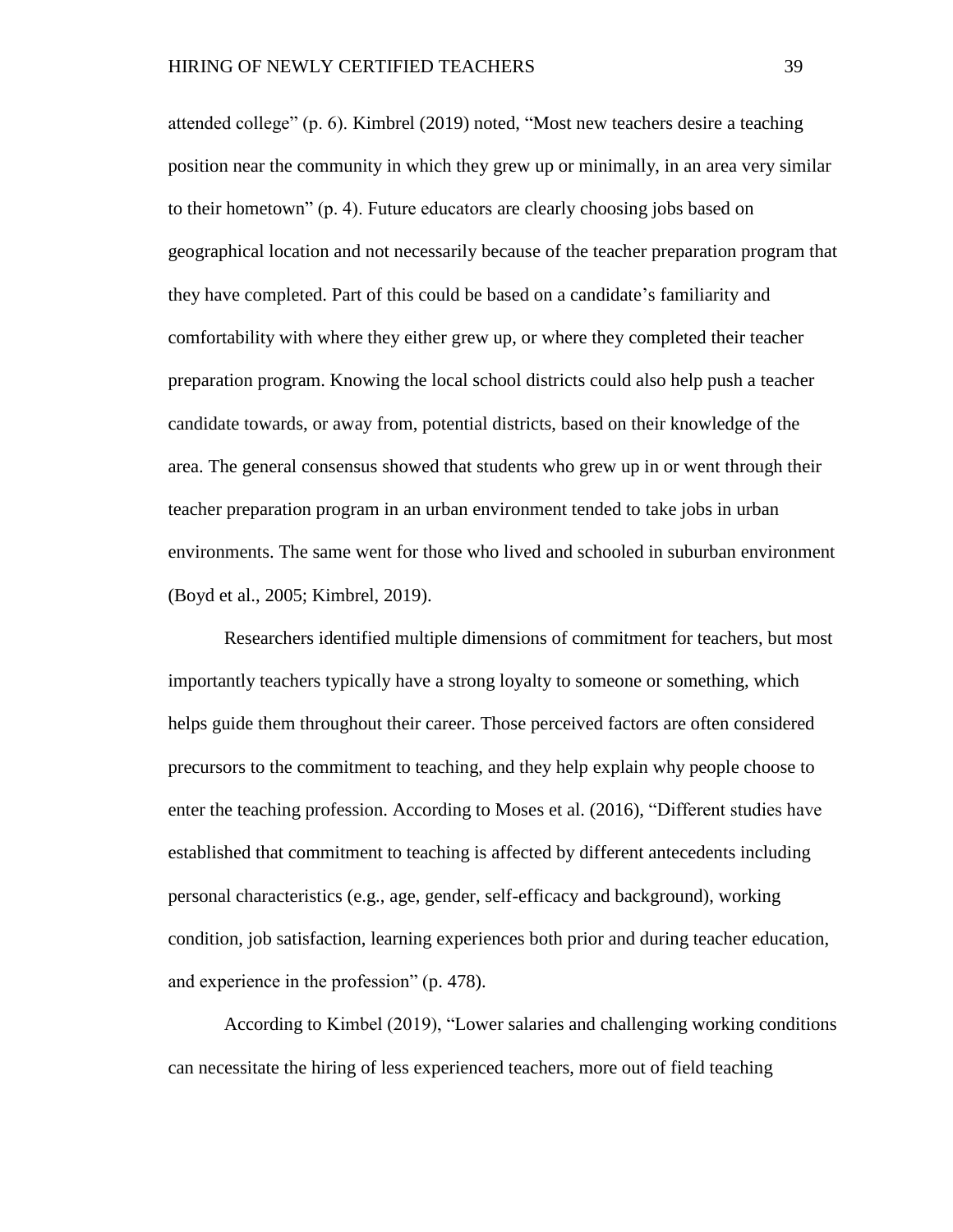assignments, larger class sizes, and in general, teachers not prepared for the realities of teaching" (p. 4). Therefore, at-risk school districts that really want to get high-quality individuals into their buildings must launch proactive recruitment efforts earlier in the year than they are typically accustomed to. Also, these schools must work better at selectively targeting applicants from high-quality teacher preparation programs, while scouring other nontraditional sources of high-quality applicants, in an effort to stock the cupboard with the best teachers possible. These schools need to utilize their own highly qualified teachers and administrators that are already in the building and get them to serve as part-time recruiters, which could help to attract the best teachers possible. Struggling schools must also work to communicate compelling messages, speak openly about the positive attributes of teaching in high-needs schools, and extend highlyqualified applicants early invitations to meet the current staff at these schools, so that they can hear firsthand about their experiences (Kimbrel, 2019; Levin & Quinn, 2003).

#### **Retention**

Schools all over the country are facing one similar issue, and that is, beginning teachers are leaving schools at an astronomical rate. A shortage of qualified teachers harms student learning outcomes, affects other teachers, and it places a strain on the public education system. Overall, a lack of adequate, qualified teachers and the instability that accompanies constant staff turnover reduces teachers' effectiveness and threatens students' ability to learn. Also, high rates of teacher turnover often consume massive amounts of economic resources that desperate schools need. This teacher shortage crisis is also spread unevenly among schools of different socioeconomic backgrounds, and schools without adequate resources tend to be hit the hardest. This cycle consistently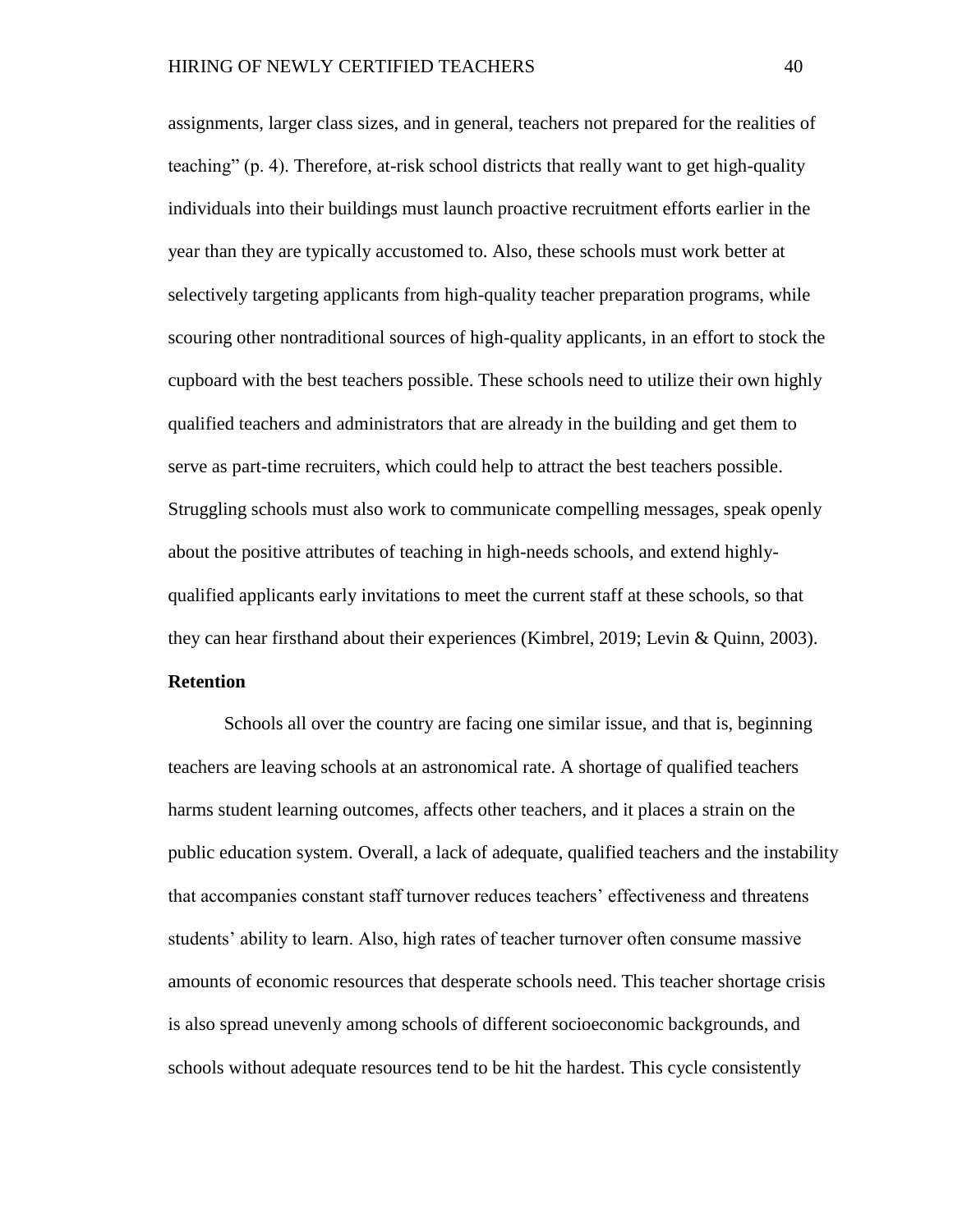challenges the education system in the United States, by making it more difficult to train and retain excellent teachers, so that they can provide a high-quality education equitably to all children (García & Weiss, 2020).

Garcia and Weiss (2020) also found that, "13.8 percent of teachers are either leaving their school or leaving teaching altogether" (p. 1). Their research also showed that "schools are having a harder time filling the vacancies that turnover, attrition, and other factors (like increasing student enrollment or broadened curriculums) create" (p. 1). From 2008 through 2016, colleges and universities across the United States saw a 15.4% drop in education degrees awarded, and simultaneously saw a 27.4% drop in students who finished their teacher preparation programs (Garcia  $\&$  Weiss, 2020). Since the entire school system in the United States is in desperate need of dedicated and skilled teachers, who are willing to work in, and commit to at-risk schools long enough to make a lasting difference in school quality and student performance, training and retention of the candidates is paramount (Freedman & Appleman, 2009; Garcia & Weiss, 2020).

While some experts felt when teachers left schools the achievement potentially suffered, Feng and Sass (2017) noted, "The effects of teacher labor market decisions on teacher quality and student achievement are ambiguous" (p. 1). Their theory suggested when the highest quality teachers acquire skills that are valued in other occupations and are subsequently transferable, attrition tends to reduce average teacher quality throughout the career field. Feng and Sass (2017) also mentioned, "attrition may have a positive effect on the average quality of teachers if relatively less-effective teachers receive little job satisfaction, voluntarily leave the profession and are replaced by more able teachers" (p. 1). Their research also explained how the effect on the distribution of teacher quality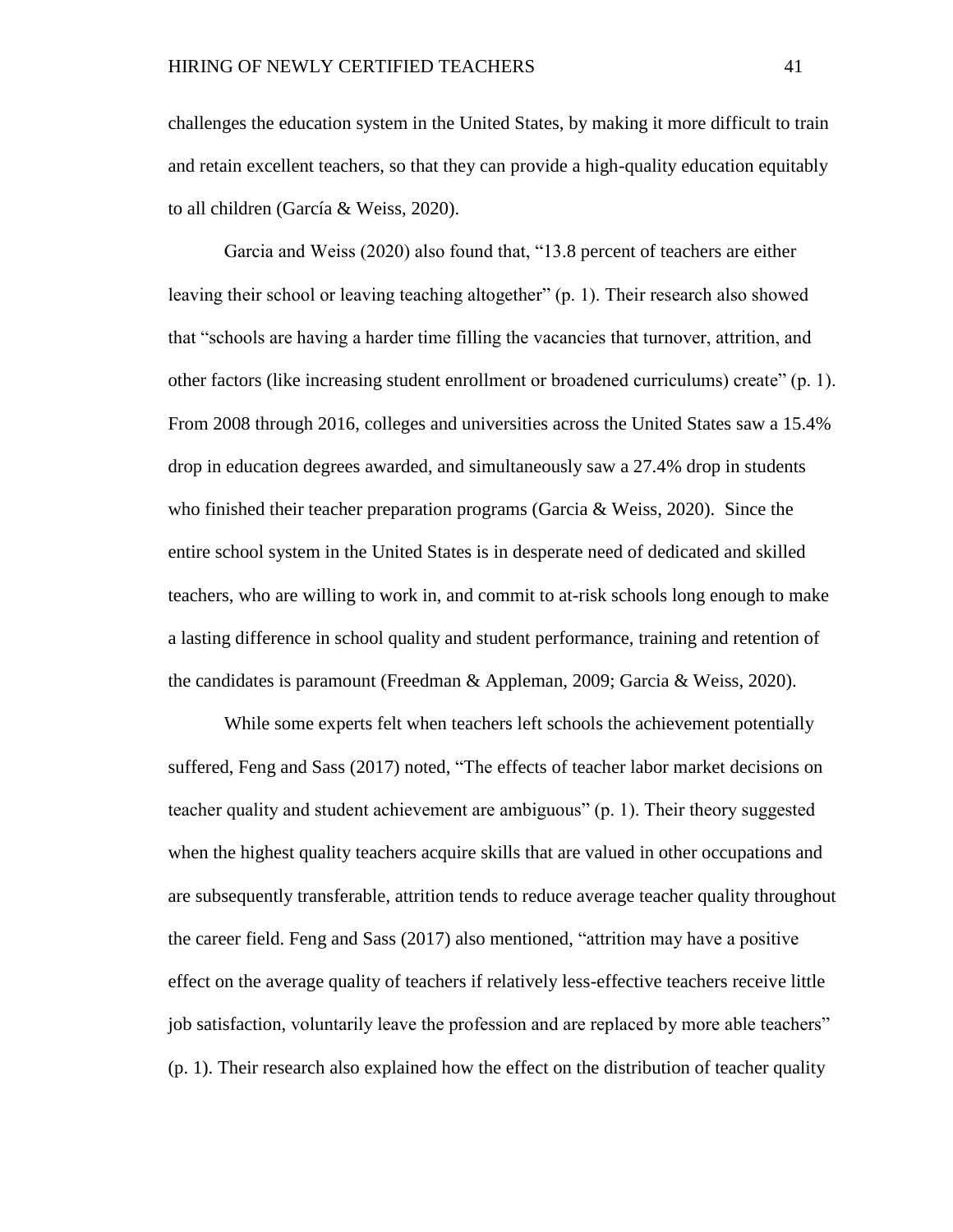across schools and movement of teachers between schools is not always clear. Mobility between schools could increase the divergence in quality education across schools, especially if the school districts that serve disadvantaged populations always lose their best teachers to districts serving more advantaged students. However, it is entirely possible that teachers switching schools has little to no effect on the distribution of quality educators across schools, and these transfers simply enhance the quality of the teachers that have moved. While some turnover in schools is generally thought to be acceptable, as it can bring new ideas, different skill sets to schools, and a new energy that others can feed off of, too much turnover could be the start of a myriad of instructional, financial, and organizational costs, especially in at-risk schools and districts (Feng  $\&$ Sass, 2017; Marinell & Coca, 2013).

Over the course of history, teacher turnover increased exponentially in public school districts across the United States. In what are typically considered historically underserved communities, the problems that are caused by high turnover rates are especially problematic, and they make it extremely difficult for school districts to attract and develop highly-qualified and effective teachers. As a result of this deficiency, lowincome and minority students who attend at-risk and hard-to-staff schools are subsequently taught by the least experienced, least effective teachers available. Hanushek et al. (2001) noted, "Over 25 percent of teachers in the bottom quartile schools leave each year, while in the top quartile schools less than 20 percent leave. The largest difference is in the probability of exiting public schools entirely" (p. 29). These differences seem to imply that the students who are achieving at the lowest rate are more likely to have teachers who are brand new to the profession, and to the school, and other evidence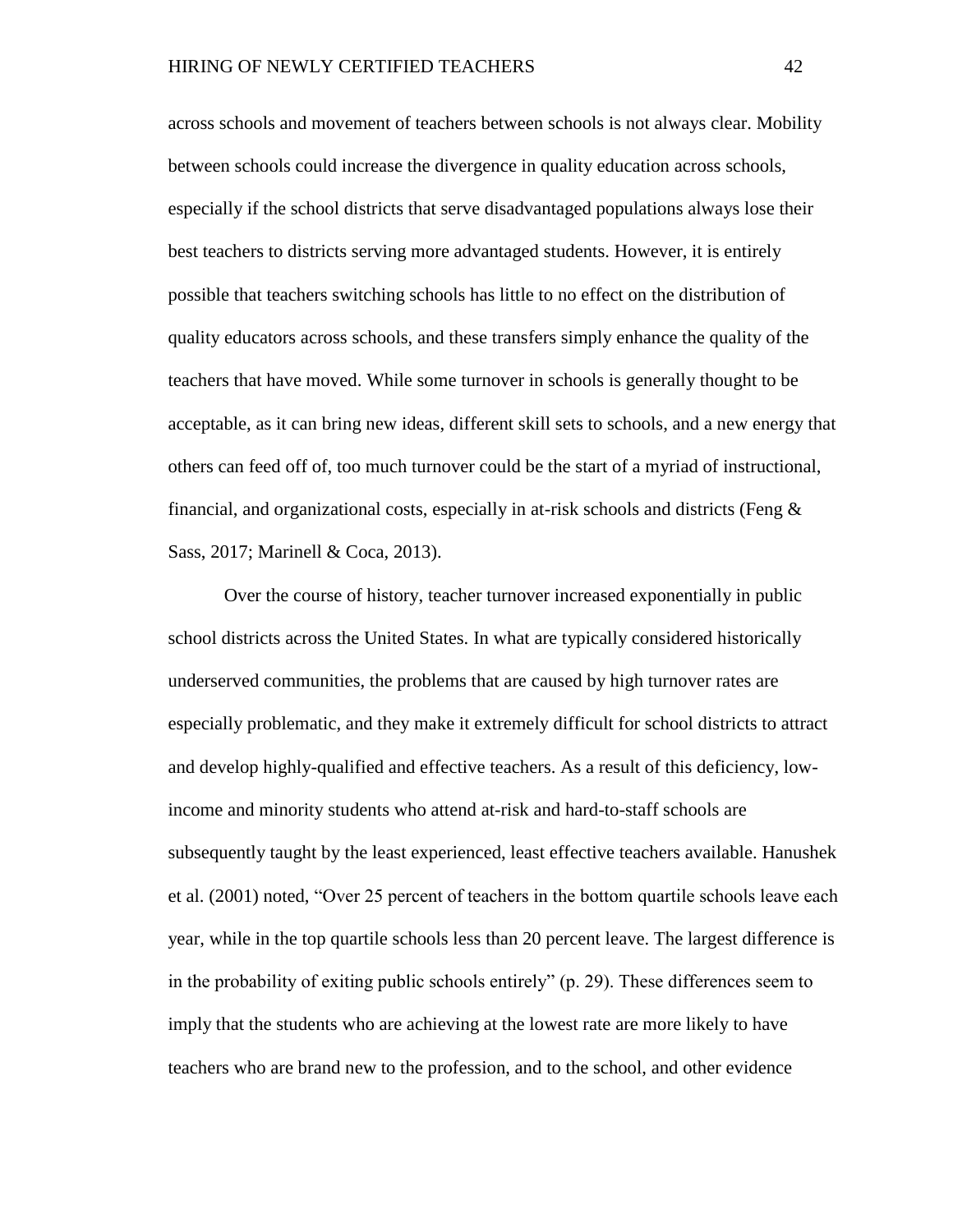strongly suggested that this trend will continue to adversely affect achievement. Any effort to resolve these staffing problems primarily focused on the recruiting aspect of hiring staff. Often, teachers in high-poverty districts and schools are lured there with great visions and lots of wonderful talk, but without a system to systematically support, develop and retain them once they are in the building (Hanushek et al., 2001; Simon  $\&$ Johnson, 2015).

Because problematic staff turnover is persistent in public schools that typically serve low-income communities, making a sustained effort to force improvement can be an extraordinary challenge. However, there is a strong body of literature that has reframed the question of turnover by exploring if the notoriously poor working conditions that exist in a majority of low-income schools, to determine if those conditions might be a more powerful driver of teacher turnover, when compared with the original idea of student demographics. When added to the current research, this second set of studies suggested that teachers who leave schools serving low-income, minority students, are not fleeing their students, but the work environment. Frequently, the working conditions in these schools serve as more of a roadblock, and they impede their chance to teach, and in turn, their students' chances to learn. This all suggests that policy makers, struggling districts, and administrators who wish to retain talented, highly effective teachers in highpoverty, hard-to-staff schools, must create and enact retention strategies that are specifically designed to improve the teaching environment for everyone involved. There is even evidence to suggest that in the long run, if there are greater entry and retention rates of well-prepared teachers into a building, it may actually save districts on the costs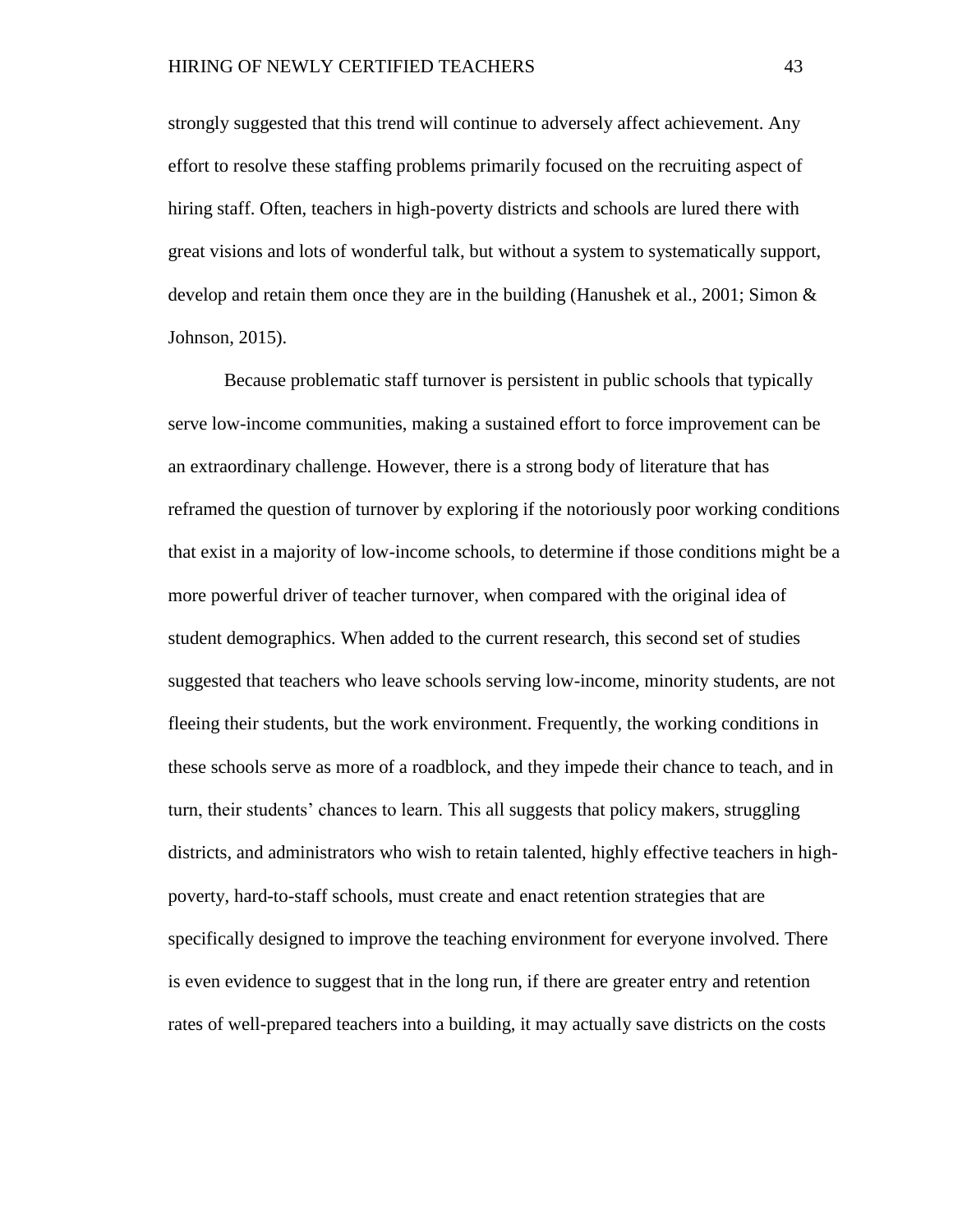of hiring, inducting, and replacing underprepared recruits who leave at high rates (Darling-Hammond, 2000a; Simon & Johnson, 2015).

Teacher shortages, especially in low-income, high-poverty at-risk schools, are not new. At times throughout the past 50 years or so, there have been fewer teachers available than were needed to fill classrooms. Garcia and Weiss (2019a) explained through their research,

The teacher shortage is real, large and growing, and worse than we thought. When indicators of teacher quality (certification, relevant training, experience, etc.) are taken into account, the shortage is even more acute than currently estimated, with high-poverty schools suffering the most from the shortage of credentialed teachers. (p. 1)

Policy makers at the state and federal levels repeatedly responded by creating legislation that steps up recruitment efforts, or fills gaps by issuing temporary teaching credentials to those who do not possess the proper qualifications. Some states, like North Carolina, have even gone as far as offering an \$1800 end-of-the-year bonus to teachers certified in critical areas, and working in at-risk schools (Feng  $\&$  Sass, 2018). From one perspective, the effectiveness of the North Carolina bonus program could be measured by looking at the reductions in teacher turnover, which fell by nearly 5%. This suggested that the program spent approximately \$36,000 for every teacher whose departure was averted or delayed. Clotfelter et al. (2008) surmised that this program increased retention rates of teachers from the schools traditionally serving disadvantaged and low-performing students means that this particular program could have positively affected student achievement (Clotfelter et al., 2008; Cochran-Smith, 2004; Garcia & Weiss, 2019a).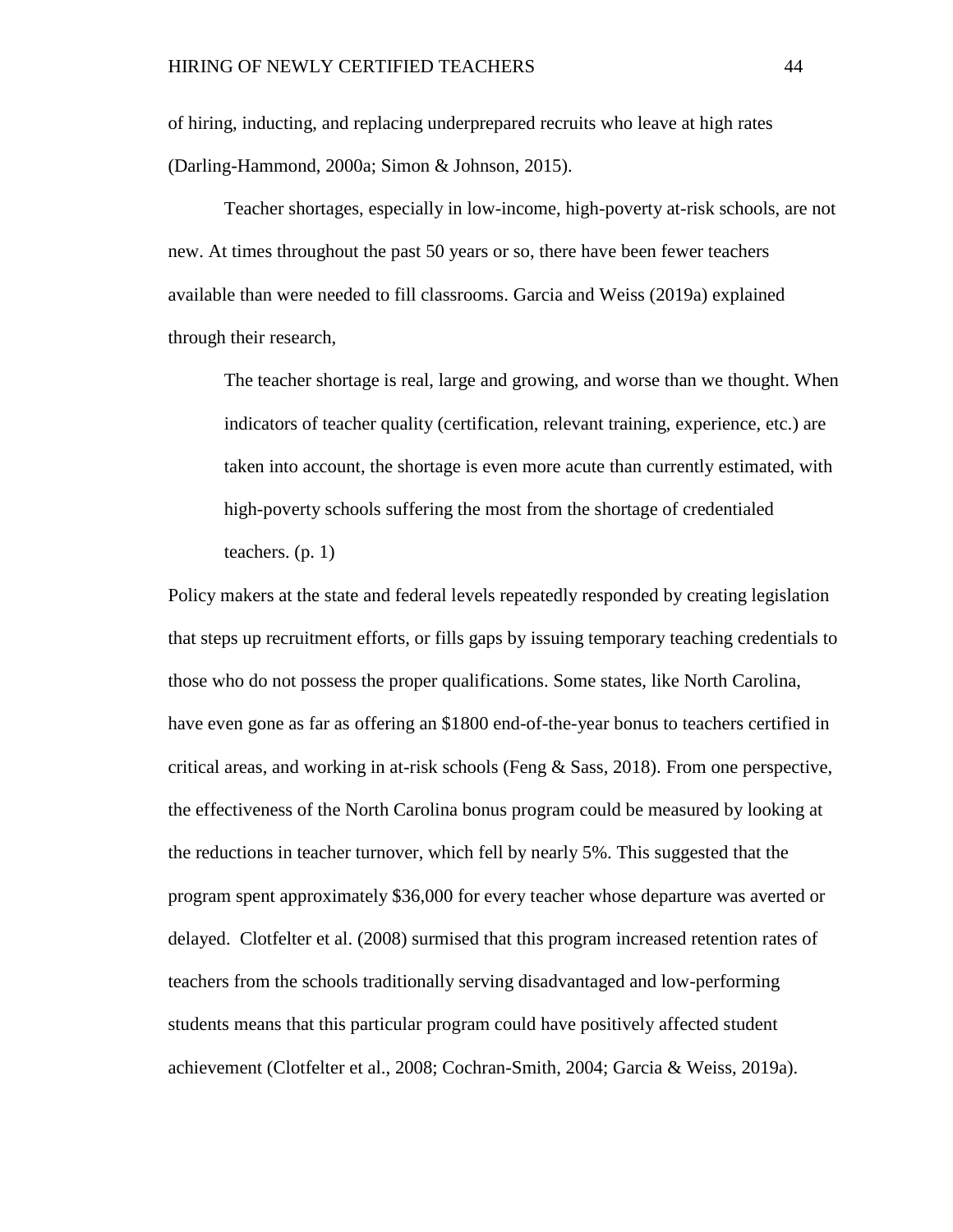Historically speaking, researchers and policy makers often assumed that teacher turnover is harmful to student learning. There are many statistical indications that would point to this assumption, especially when considering that institutional memory is lost with the turnover, and resources, such as time and money, are spent on the hiring process. Yet, there is very little empirical evidence that quantifies a direct effect of teacher turnover on student achievement. With that said, organizational management literature often demonstrated that minimal amounts of turnover in schools may actually be beneficial to institutions and individuals, when managed properly. Institutional turnover could possibly result in better hiring matches, and with that, the possible infusion of new ideas into these organizations. These benefits of turnover can even become enhanced, if the less effective employees are the ones who leave. There is also a growing body of evidence that indicates that educators who elicit higher student achievement gains are at least as likely, and often more likely, to stay in the schools that they are in, when compared to their less-effective peers (Boyd et al., 2011; Goldhaber et al., 2007; Hanushek & Rivkin, 2010; Ronfeldt et al., 2013).

Recent studies indicated that a reasonably high rate of teacher attrition is the key contributor to the national teacher shortage, accounting for nearly 90% of yearly teacher demand (Sutcher et al., 2019). Common assumptions implied that the relative effectiveness of teachers who stayed was actually highest in at-risk schools with more low-achieving students. The theory is, students are benefiting when they are able to learn from teachers who are more effective than the ones who left the school. But turnover may impact student achievement beyond the relative effectiveness of those who stay as compared to those who leave. One example might be that the relationships and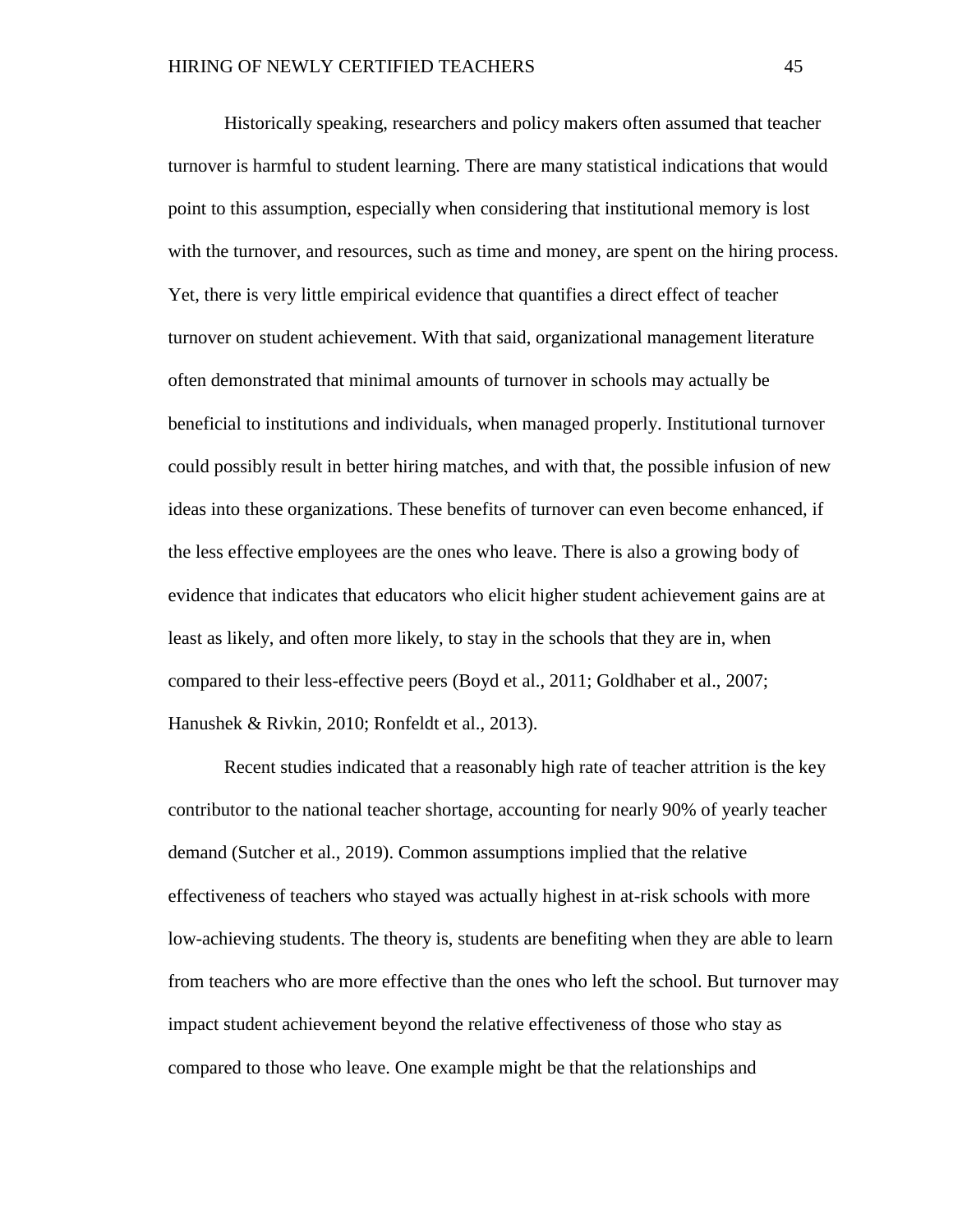collaborations that were built up previously, are now lost, and new teachers must come in and build those things from the bottom up. Some would argue that the relationships between colleagues, as well as the relationships between teachers and students, are paramount for positive gains in student achievement. Also, schools often respond to teacher shortages by hiring inexperienced or unqualified educators, increasing class sizes, or eliminating classes or sections taught in their schools, all of which have a direct impact on student learning (Sutcher et al., 2019). According to Carver-Thomas and Darling-Hammond (2017), "Both teacher inexperience and rates of turnover negatively impact student learning, which means that students in schools with high turnover and few experienced teachers are at a decided educational disadvantage" (p. 1). To that degree, turnover disrupts the formation or maintenance of all of these types of relationships, and subsequently, it may also harm student achievement (Ronfeldt et al., 2013).

In a perfect scenario, turnover could possibly allow for the infusion of new ideas into an organization, which could potentially help raise student achievement, and show positive achievement gains. If schools are able to remove teachers who are unable to keep up with their high-flying counterparts, it is almost like addition by subtraction, provided the teachers that are staying are able to get the new incoming teachers up to speed. Gibbons et al. concluded (2018), "exits of underperforming teachers raise student achievement" (p. 4). There is a limited amount of research available that points to this conclusion, and some simulations even estimate that the dismissal of the least effective teachers in at-risk schools would dramatically improve student achievement. Most of these studies conclude with similar findings. Bringing in good teachers raises student achievement, hiring bad teachers lowers student achievement, losing good teachers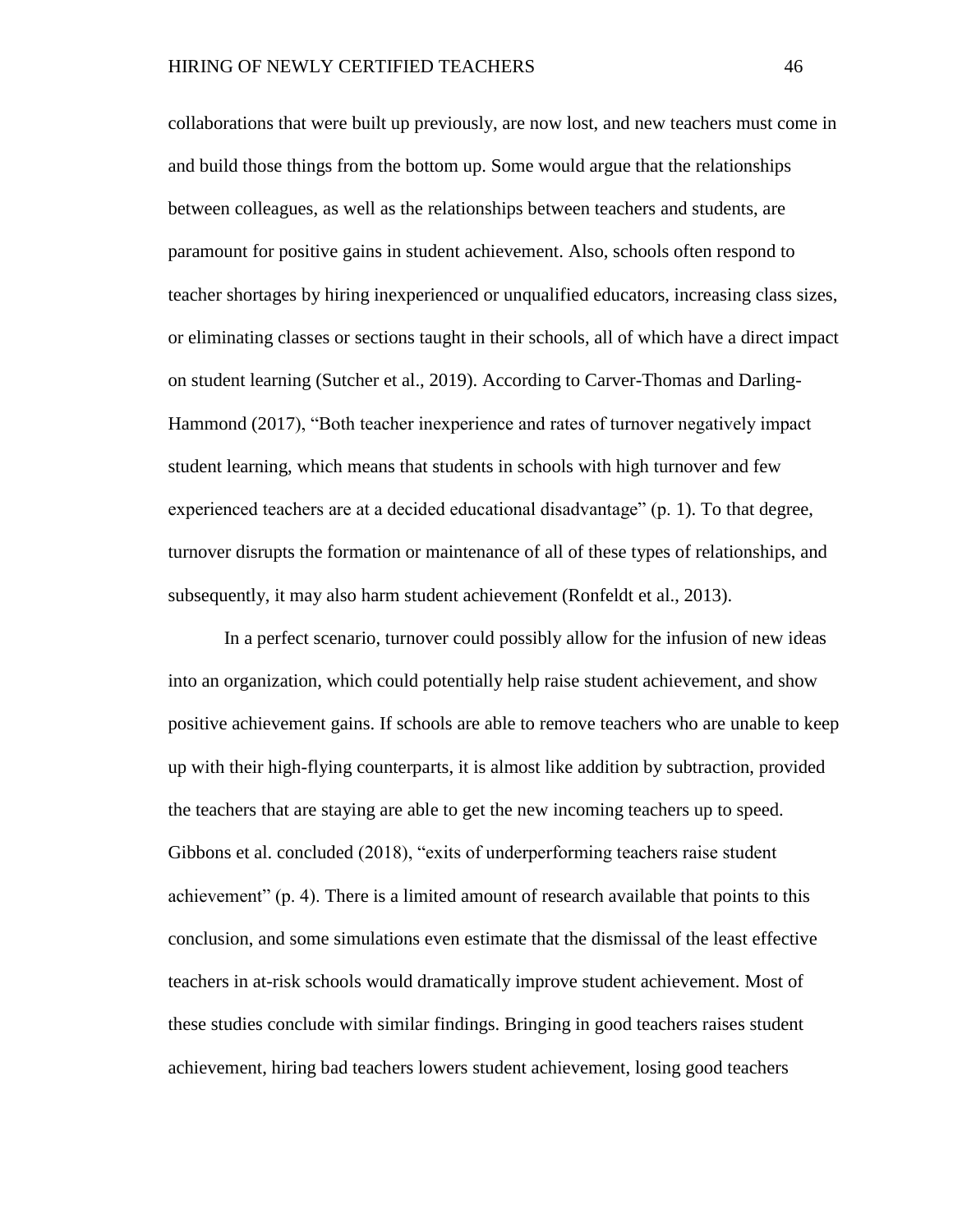lowers student achievement; and losing bad teachers raised student achievement. However, most of these simulations make assumptions regarding the hiring and retention of more effective teachers, which may be overly optimistic (Adnot et al., 2015; Gibbons et al., 2018).

#### **Summary**

This review of literature touched on numerous topics such, as teacher shortages, educational legislation and policies, the design, implementation, and evaluation of teacher preparation programs, job placement for future educators, and factors that affect retention of those educators once they are placed into the field of education. In Chapter Three, the researcher will introduce the research methodology for this mixed methods study investigating students completing an educational degree path, who are choosing to take jobs that they are over-qualified for, in order to avoid certain positions in at-risk schools or districts. This chapter focuses on the research design, population of the study, and methods of data collection and analysis.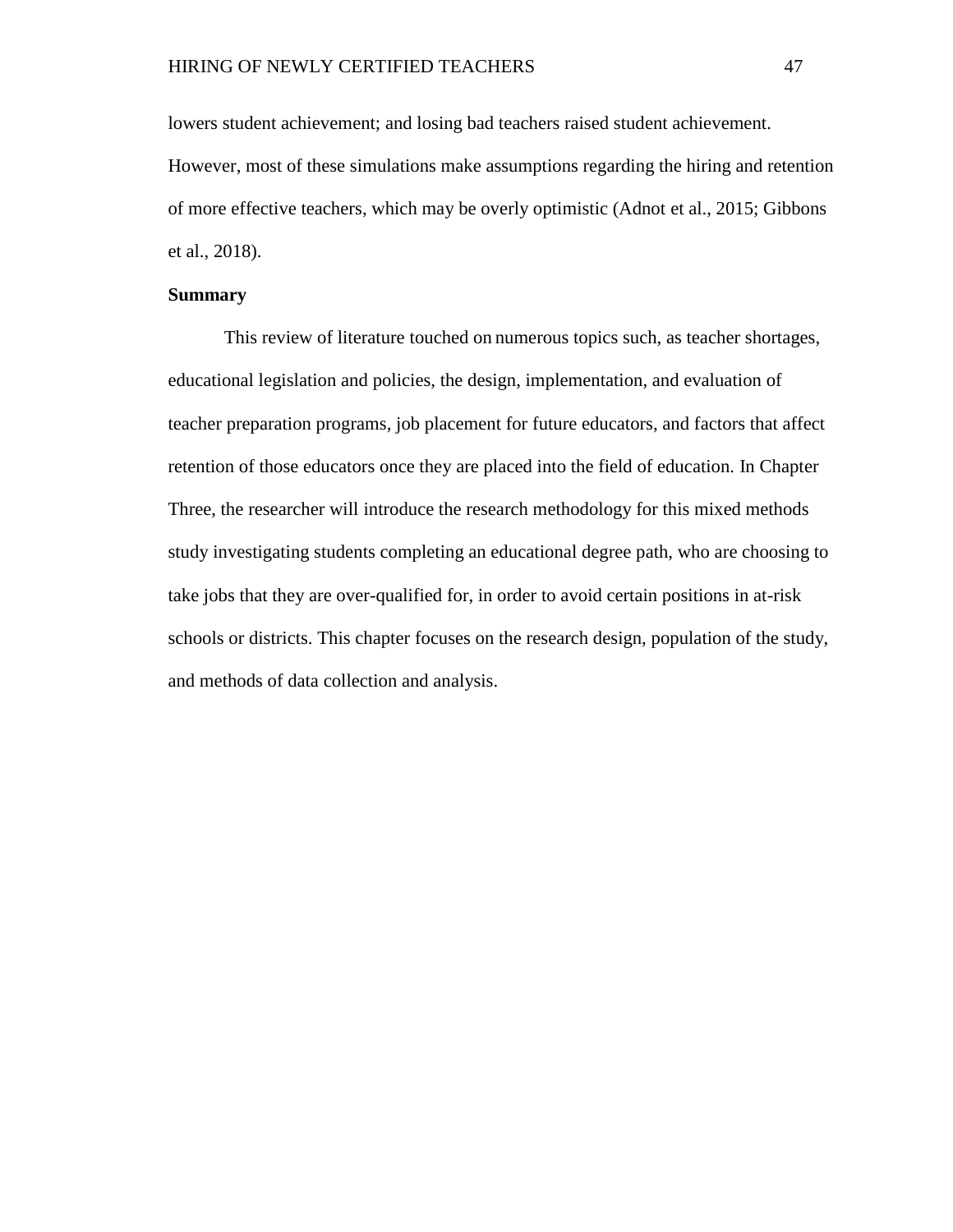#### **Chapter Three: Research Method and Design**

The purpose of this chapter is to introduce the research methodology for this mixed methods study investigating students completing an educational degree path, who are choosing to take jobs that they are over-qualified for, in order to avoid certain positions in at-risk schools or districts. This chapter focuses on the research design, population of the study, and methods of data collection and analysis. These methods assisted the researcher in acquiring quantitative and qualitative information on the research questions, which are: How do recent graduates determine their initial employment path after receiving their teaching certification? What perceived factors do recent graduates consider when choosing to work at an at-risk school or a non-at-risk school?

# **Subjects**

The participants involved in this study were students from the School of Education at a small private university in the Midwestern region of the United States. The quantitative portion involved students who had recently graduated from the educational program at this university and were placed in their first position, during their first year. The qualitative portion involved students who were in the field experience portion of the educational program, which is typically at the end of their studies, and leads to a degree in education and a state certification to teach.

The qualitative portion had seven participants which were broken into this demographic caricature: Six white females, one white male; Four were aged 18 to 24, two were aged 25 to 34, and one was aged 35 to 44. The researcher contacted two different Student Teacher Coordinators at the university to help facilitate the distribution of a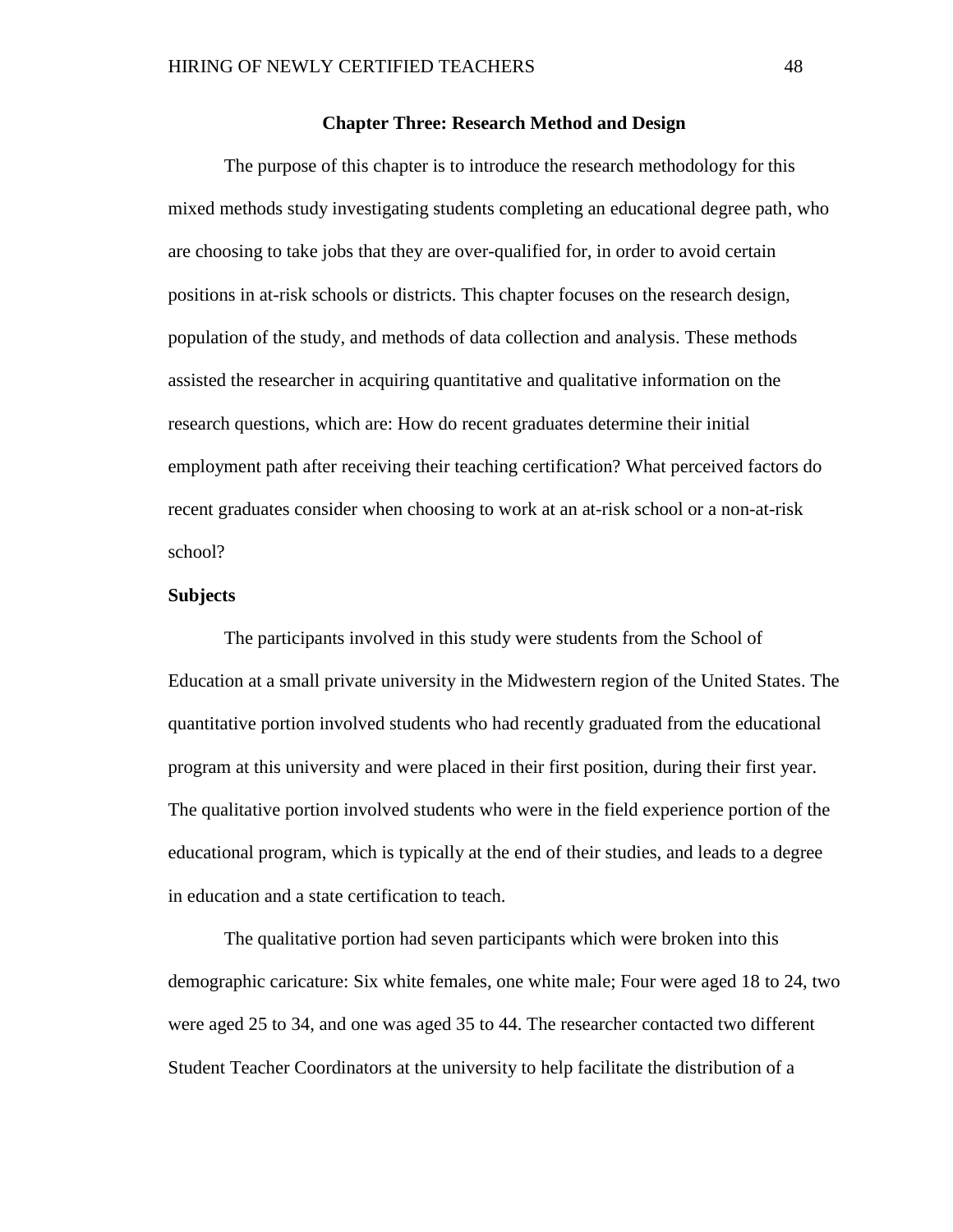*Qualtrics* Survey to their Student Teacher Candidates. The Student Teacher Coordinators were able to distribute the survey to every student teacher candidate in the program during the 2019 spring semester.

### **Research Questions and Null Hypotheses**

**Research Question 1**: How do recent graduates determine their initial employment path after receiving their teaching certification?

**Research Question 2**: What perceived factors do recent graduates consider when choosing to work at an at-risk school or a non-at-risk school?

**Null Hypothesis 1**: There is no difference between the percentage of recent graduates hired to work in non-at-risk and failing schools compared to the percentage of hired to work in at-risk schools.

**Null Hypothesis 2**: There is no difference between the teacher preparation program completed and the placement of recent graduates, when comparing Elementary, Middle, or Secondary schools.

**Null Hypothesis 3**: Subject matter graduates in science are not more likely to work in a non-at-risk school compared to an at-risk school.

**Null Hypothesis 4**: Subject matter graduates in math are not more likely to work in a non-at-risk school compared to an at-risk school.

**Null Hypothesis 5**: Subject matter graduates in English are not more likely to work in a non-at-risk school compared to an at-risk school.

**Null Hypothesis 6**: Subject matter graduates in social studies are not more likely to work in a non-at-risk school compared to an at-risk school.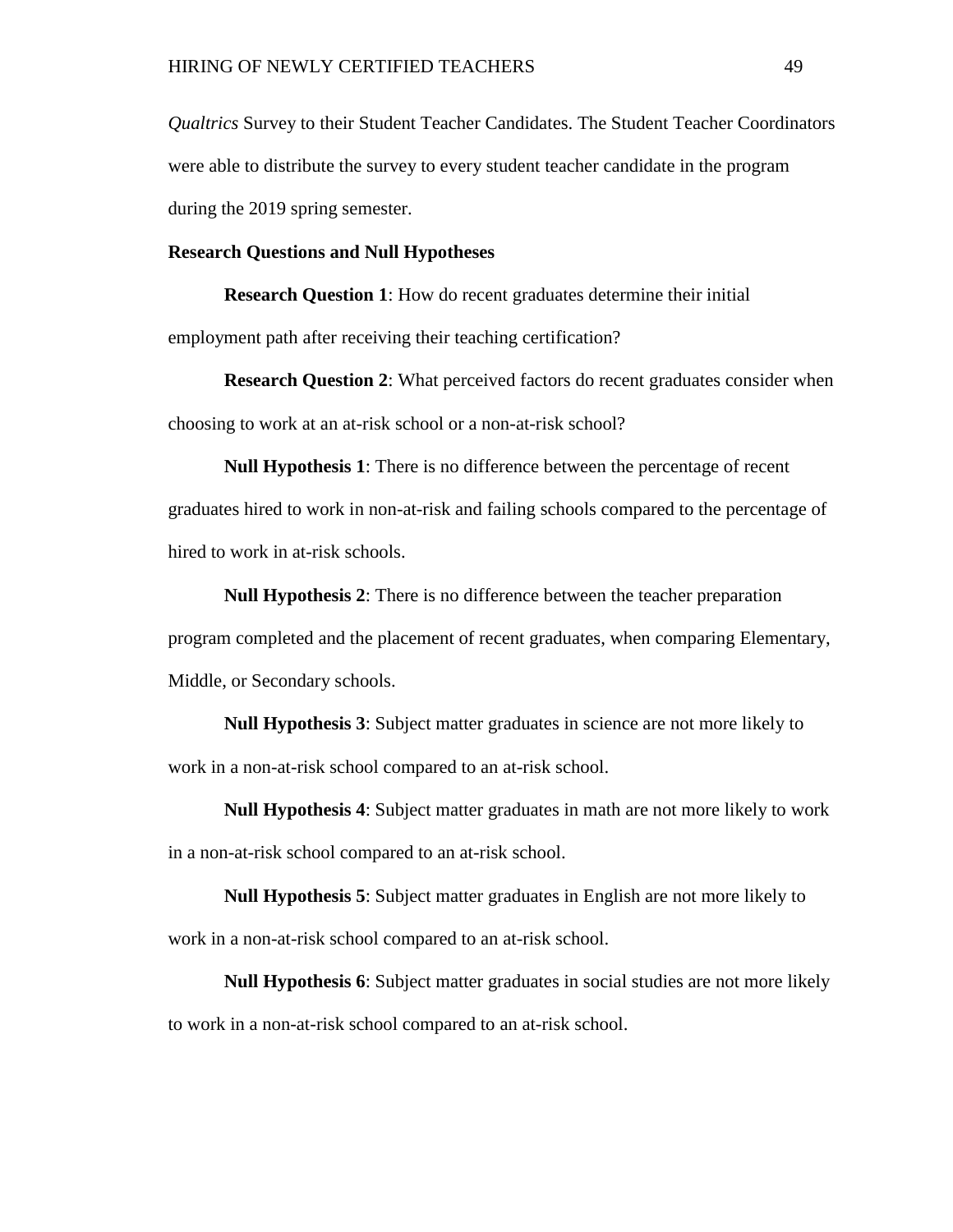**Null Hypothesis 7**: Subject matter graduates in FACS/business/tech are not more likely to work in a non-at-risk school compared to an at-risk school.

**Null Hypothesis 8**: Subject matter graduates in music/arts are not more likely to work in a non-at-risk school compared to an at-risk school.

**Null Hypothesis 9**: Subject matter graduates in PE/Health are not more likely to work in a non-at-risk school compared to an at-risk school.

**Null Hypothesis 10**: Subject matter graduates in Special Education are not more likely to work in a non-at-risk school compared to an at-risk school.

**Hypothesis 11**: Graduates taking non-certified positions are not more likely to work in a non-at-risk school compared to an at-risk school.

**Hypothesis 12**: Graduates certified in elementary are not more likely to work in a non-at-risk school compared to an at-risk school.

**Hypothesis 13**: Graduates certified in middle school are not more likely to work in a non-at-risk school compared to an at-risk school.

# **Research Design**

# **Qualitative Data**

A qualitative survey piece (a 15-question survey), was administered to determine if recent graduates were taking jobs that they are over-qualified for, to avoid working somewhere that graduates may consider less desirable. By asking questions about the job search, application process, and hiring process, the researcher aimed to answer the main research question. Survey research design encompasses any measurement procedures that involve asking questions of respondents. A survey can be designed in numerous ways, including the online method, which was used in this study. This type of survey research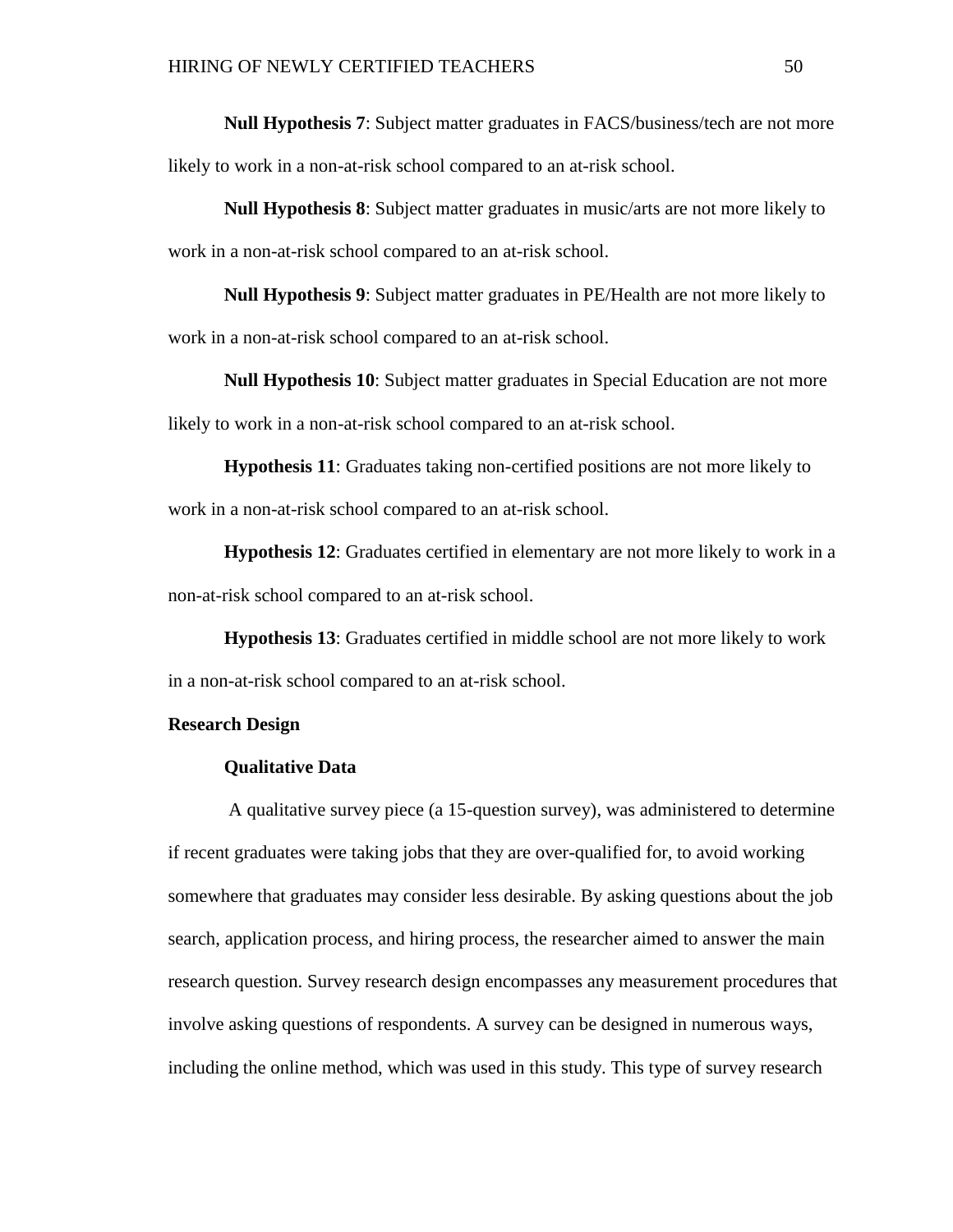design was considered suitable for this study because it was practical, versatile, and it allowed the researcher to reach a wider pool of participants. This process also allowed the researcher to collect original data from the respondents, gather opinion-based responses, and gain insights connected to the overarching research question of the study.

## **Quantitative Data**

The quantitative data used for this research was secondary data provided by the state Department of Elementary and Secondary Education, initially collected to help provide data for the Higher Education Act of 2014, that looked at school graduation data to help determine if states were meeting teacher credentialing criteria. There were a total of 109 data points, or participants who contributed to the secondary data pool, in the quantitative portion of this study The data lists years employed in the state, years employed at a school district, school employed in, district employed in, and position of the employee.

The researcher was given the secondary data by the study site, the Midwestern University. The data contained individualized graduation information from every student teacher candidate, notably their years teaching in the state, years in this district, and their years in public education. The data also showed which district the graduate was placed in, what school they were placed in, and what level or subject they taught. From the data, the researcher set out to identify subject matter and placement of grade level of recent graduates and where students were placed (at-risk school or not). Only first-year teachers were considered for this study. Also, the teachers were broken into multiple groups, such as elementary, middle or high school, and then subgroups, such as math, English, social studies, science, family and consumer science/business/tech, music and arts, and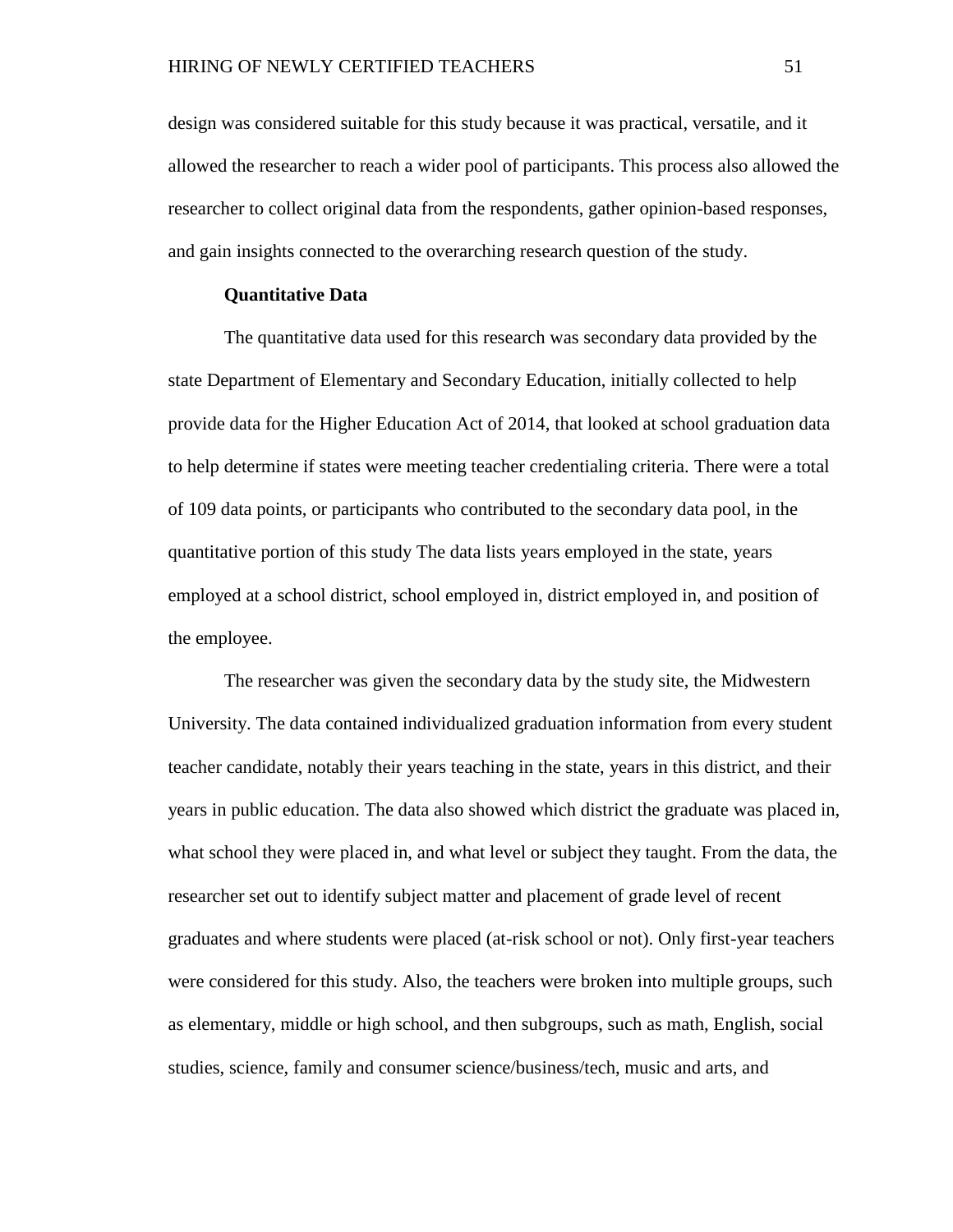pe/health. From there a *z*-test for difference in proportions statistical analysis was performed to measure a comparison of the groups, checking for differences.

## **Threat to Validity**

The data researched was from a one-year window, from one university, in one state, and it only encompassed those who graduated from the school of education and who found employment in public schools in one state. Graduates who were hired to work in private schools or out of state were not included in this data set.

# **Summary**

Overall, this mixed methods study discussed the research design, population of the study, and methods of data collection and analysis. These methods assisted the researcher in acquiring quantitative and qualitative information on the research question and helped explain the threat to validity. The next chapter will discuss the data analysis leading to the results of the study.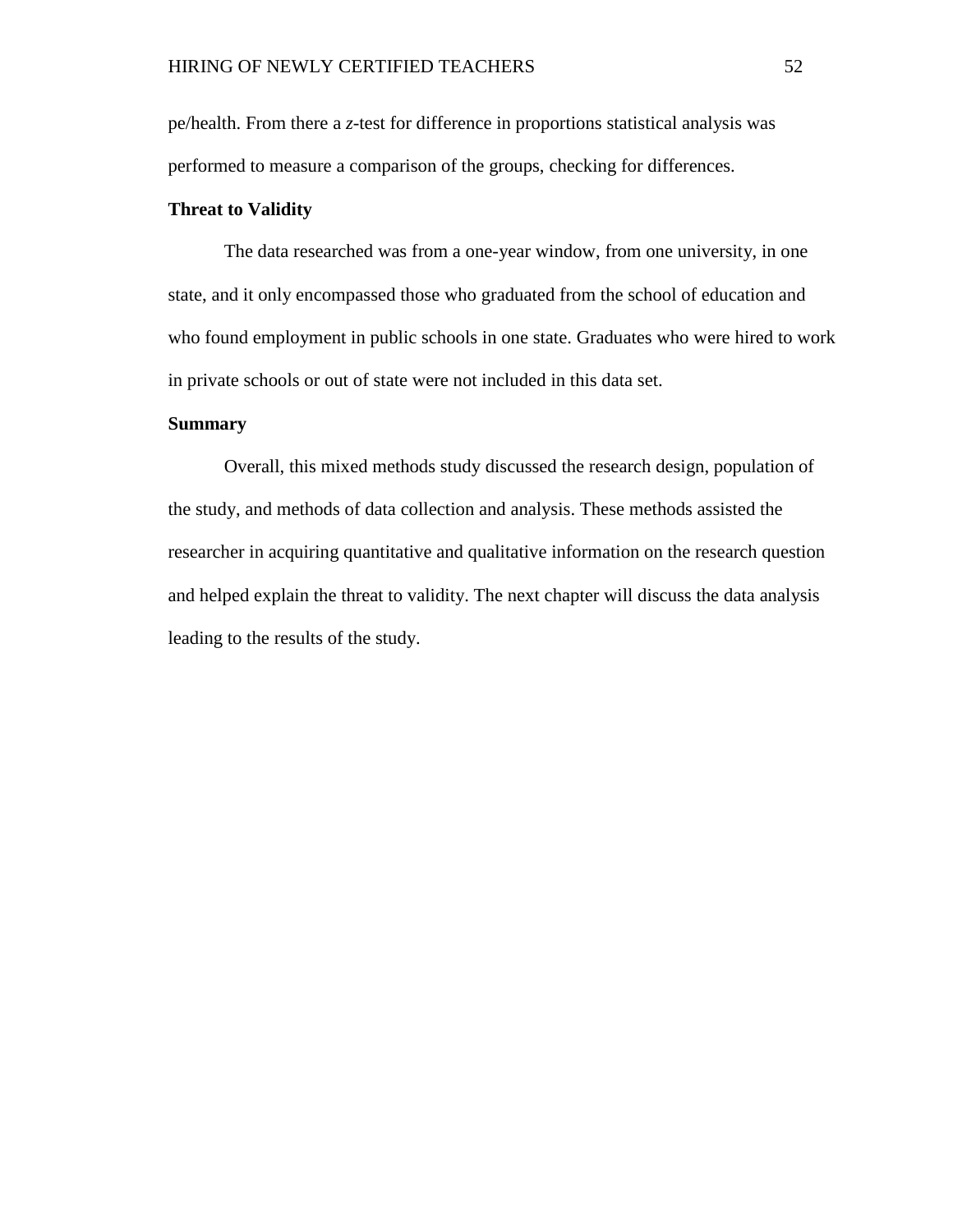#### **Chapter Four: Analysis**

This study attempted to investigate careers students choose to take in their first year after completing an educational degree from one study university's teacher preparation program. Specifically, this study sought to identify how first-year teachers chose their jobs, and what perceptions helped them make that decision. This researcher also examined the different perceived factors that could play a role in how those teachers chose that first job, such as the location of the school, the potential to be hired, their alumnus or student teaching status, starting salary, and the perceived achievement level of the schools.

While the examined raw data showed where teachers were employed, the researcher was determined to gain an in-depth understanding of numerous variables. Therefore, mixed methods were used to provide insight into first-year teachers' employment. To provide some of the perceived aspects of these potential positions, participants voluntarily completed an anonymous, electronic 15-question survey to determine if recent graduates were accepting employment in districts that they were overqualified for, to avoid working in less desirable districts, as determined by graduates. These questions gave the researcher insight into how future educators perceived potential places of employment, and how they chose their first place of employment. All questions were analyzed for common themes. Secondary data were analyzed using a Two-Population Proportion *z*-test and a Regression Routine. Results from this data allowed the researcher to answer previously stated hypotheses and research questions.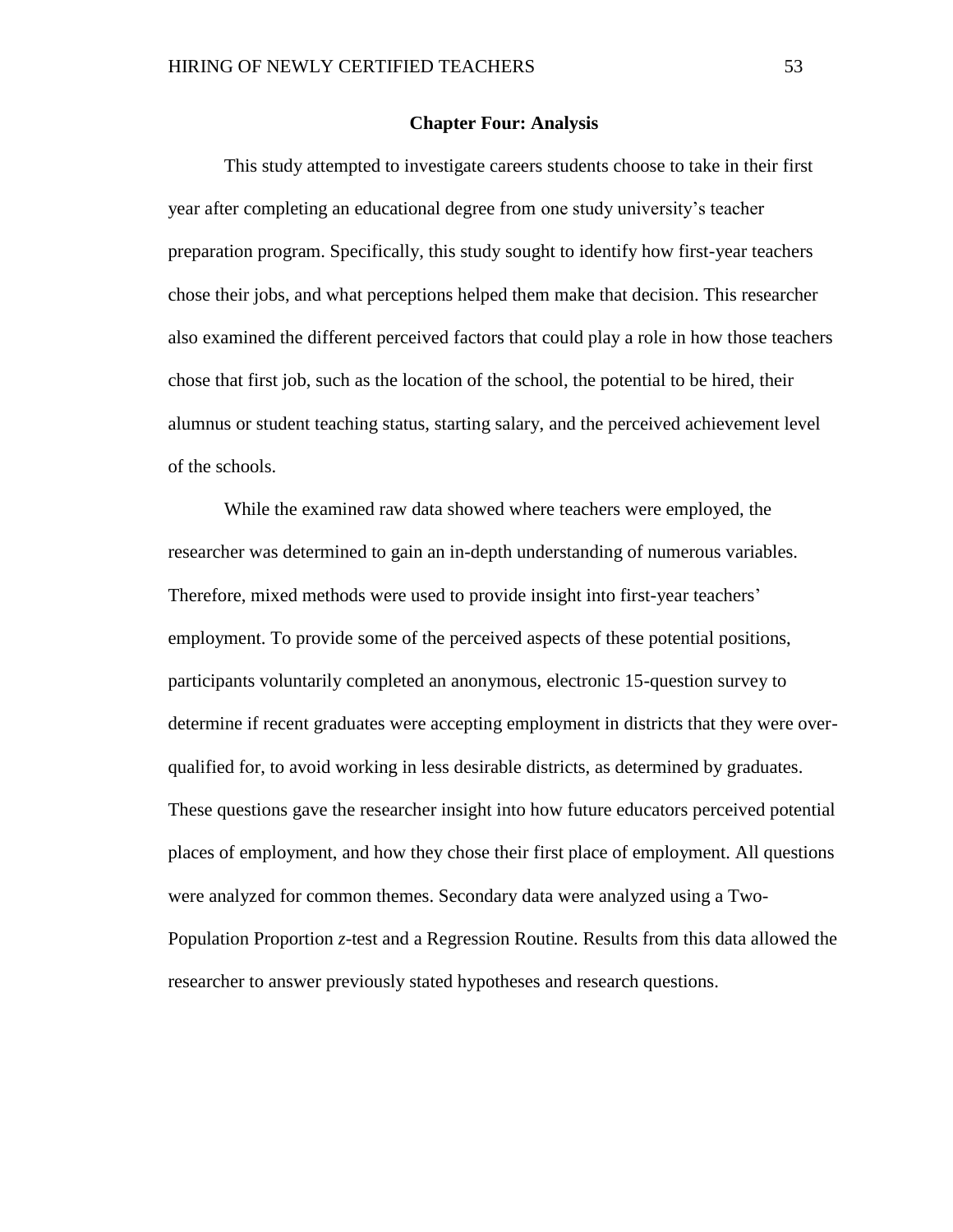# **Null Hypotheses**

Secondary data from the Missouri Department of Elementary and Secondary Education listed Adequate Yearly Progress Scores. Schools with a score that fell under the 70% threshold were considered failing, and schools between 75% and 70% were considered at-risk. Table 1 shows how many schools were considered adequate, at-risk, or failing, and what percentage each group was in the aggregate.

Table 1

|          | Number | Percentage |     |
|----------|--------|------------|-----|
| Adequate |        | 322        | 58  |
| At-Risk  |        | 55         | 10  |
| Failing  |        | 176        | 32  |
| Total    |        | 553        | 100 |

# *At-Risk and Failing Schools by Percentage*

**Null Hypothesis 1**: There is no difference between the percentage of recent graduates hired to work in non-at-risk schools compared to the percentage of hired to work in at-risk and failing schools.

Table 2 shows how many graduates were placed in the different types of schools, and whether the school was considered adequate, at-risk, or failing, and that data was used to run a *z*-test for difference in percentage for null hypothesis one.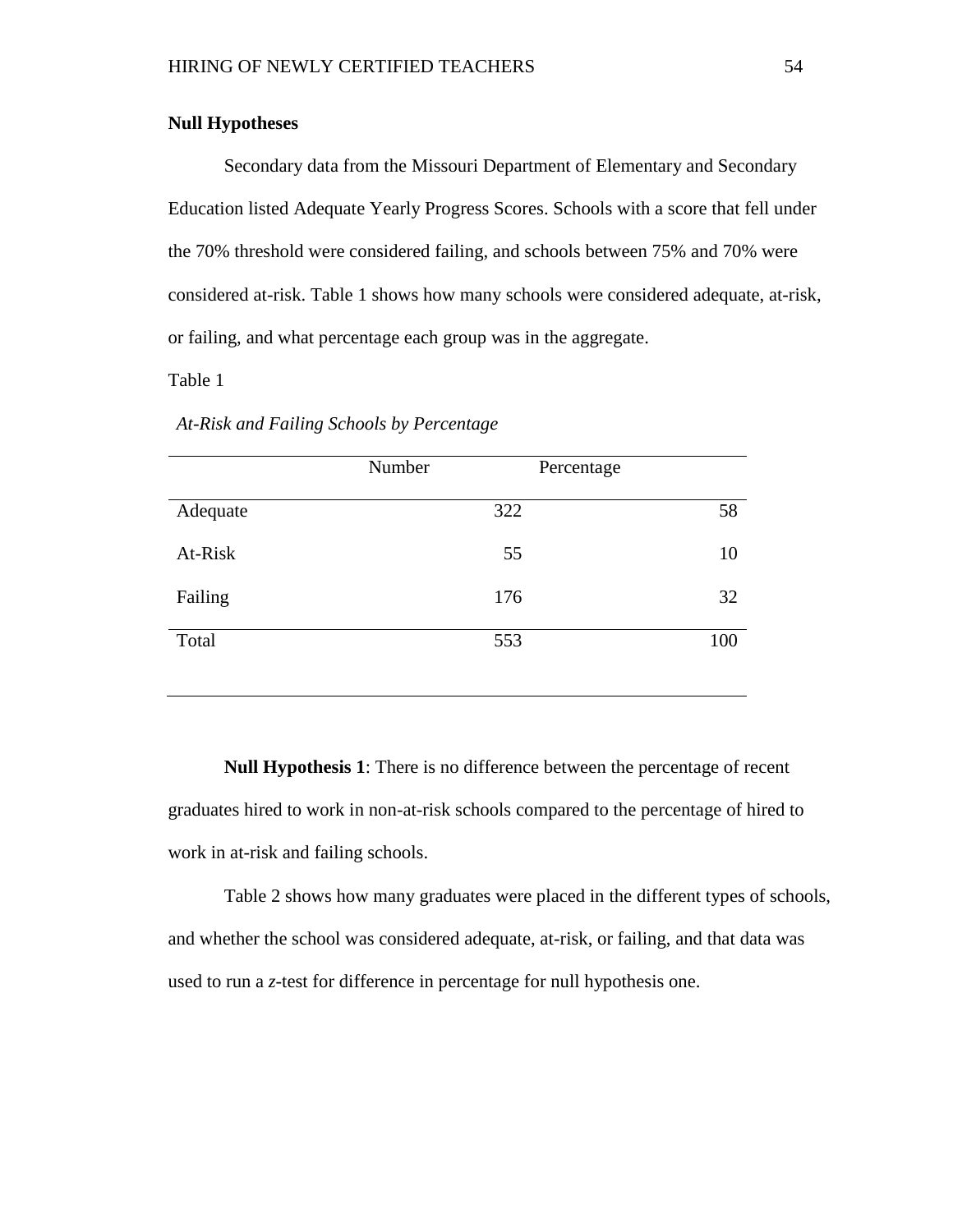# Table 2

| Program            | At-Risk | Failing                  | Adequate |
|--------------------|---------|--------------------------|----------|
|                    |         |                          |          |
| Elementary         | 3       | 6                        | 61       |
|                    |         |                          |          |
| Middle School      | 1       | $\overline{\mathcal{L}}$ | 18       |
|                    |         |                          |          |
| <b>High School</b> | 0       | 3                        | 30       |
|                    |         |                          |          |
| Total              | 4       | 14                       | 109      |
|                    |         |                          |          |

#### *Placement of Recent Graduates by School*

The researcher conducted a two-sample test of difference in proportions to determine if the percentage of recent graduates hired to work in non-at-risk schools differed significantly from the percentage of recent graduates hired to work in at-risk and failing schools. The analysis revealed that the percentage of recent graduates hired to work in at-risk and failing schools ( $n = 28, 20\%$ ) was significantly different from those hired to work in non-at-risk schools ( $n = 109, 80\%$ );  $z = 9.799$ . Since the *z*-test value is greater than the critical value of +1.96, the researcher rejected the null hypothesis and concluded there is a significant difference in proportion.

The following data comes from the Missouri Department of Elementary and Secondary Education and a Midwestern University's Annual Report that delineates where recent graduates are employed. The data is broken down to show what types of positions recent graduates of the School of Education are places into during their first year of employment, and it is the data used to analyze Null Hypotheses 2a through 2f.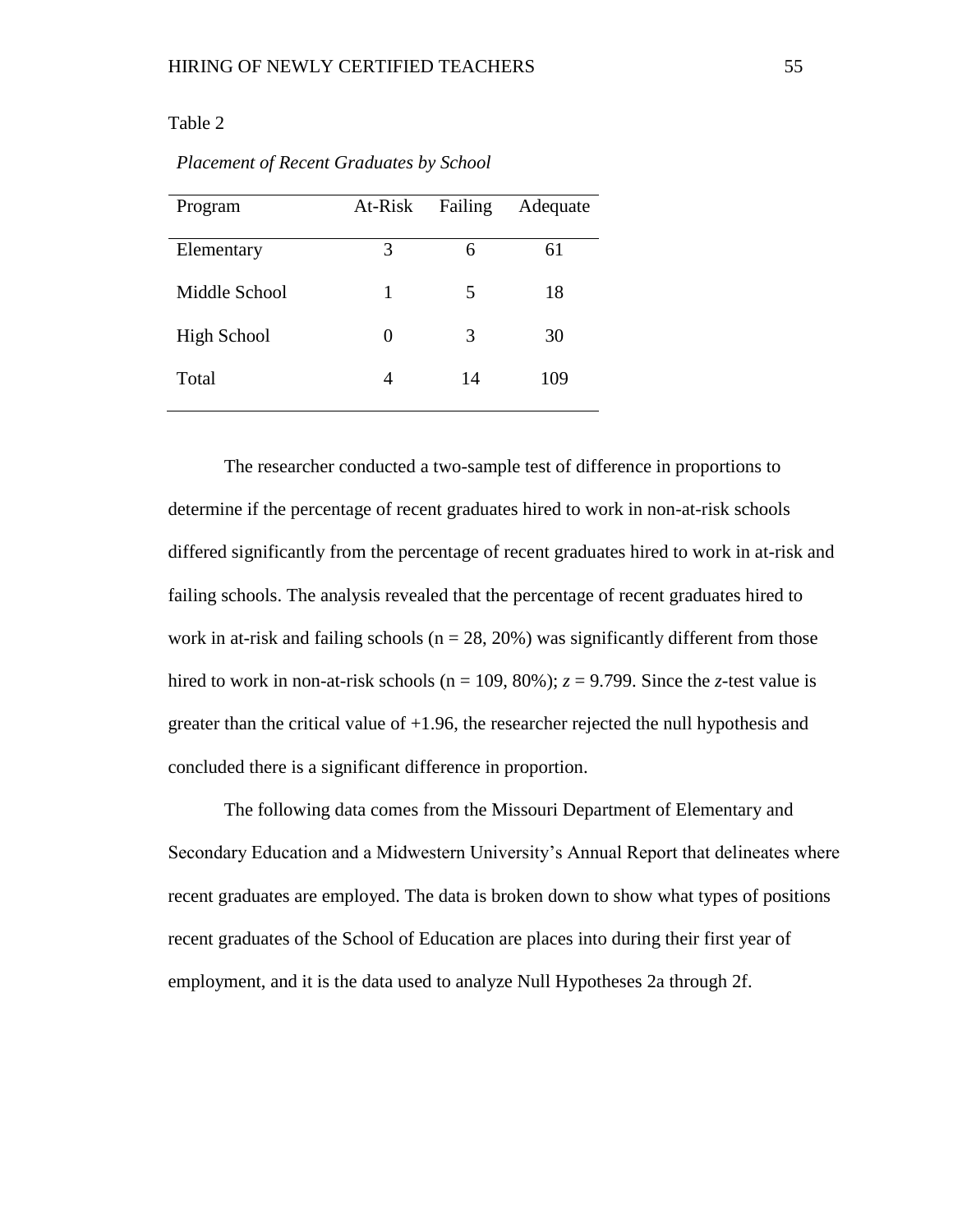**Null Hypothesis 2a**: There is no difference between the teacher preparation program completed and the placement of recent graduates, when comparing Elementary, Middle, or Secondary schools.

A regression was applied to determine whether there was a relationship between the program major and the likelihood of working in an Elementary, Middle, or Secondary school setting. Table 3 shows exactly where the recent graduates were able to gain employment, broken down by level of school and department, where necessary.

Table 3

| Placement of Recent Graduates by Subject |                   |                |                |
|------------------------------------------|-------------------|----------------|----------------|
| Program                                  | Elementary Middle |                | Secondary      |
| Elementary                               | 39                | 0              | 0              |
| English                                  | $\overline{0}$    | $\overline{2}$ | $\overline{0}$ |
| FACS-Bus-Tech                            | $\overline{0}$    | $\overline{0}$ | $\overline{4}$ |
| Languages                                | $\overline{0}$    | $\overline{0}$ | $\mathbf{1}$   |
| Math                                     | 9                 | 3              | $\overline{4}$ |
| Music-Arts                               | $\overline{0}$    | 3              | $\overline{2}$ |
| PE-Health                                | $\overline{0}$    | $\overline{0}$ | 7              |
| Science                                  | $\overline{0}$    | 5              | $\overline{2}$ |
| <b>Social Science</b>                    | $\overline{0}$    | $\overline{0}$ | $\overline{2}$ |
| <b>Social Studies</b>                    | $\overline{0}$    | $\mathbf{1}$   | $\overline{4}$ |
| <b>Study Skills</b>                      | $\overline{0}$    | 3              | $\mathbf{1}$   |
| Misc.                                    | $\overline{0}$    | $\overline{0}$ | $\overline{2}$ |
| Aides                                    | 17                | 5              | $\overline{2}$ |
| <b>SSD</b>                               | 5                 | $\overline{2}$ | $\overline{2}$ |
| Total                                    | 70                | 24             | 33             |

 $\mathcal{L}$ **P**  $\mathcal{L}$   $\mathcal{L}$   $\mathcal{L}$   $\mathcal{L}$   $\mathcal{L}$   $\mathcal{L}$   $\mathcal{L}$   $\mathcal{L}$   $\mathcal{L}$   $\mathcal{L}$   $\mathcal{L}$   $\mathcal{L}$   $\mathcal{L}$   $\mathcal{L}$   $\mathcal{L}$   $\mathcal{L}$   $\mathcal{L}$   $\mathcal{L}$   $\mathcal{L}$   $\mathcal{L}$   $\mathcal{L}$   $\mathcal{L}$   $\mathcal{L}$   $\$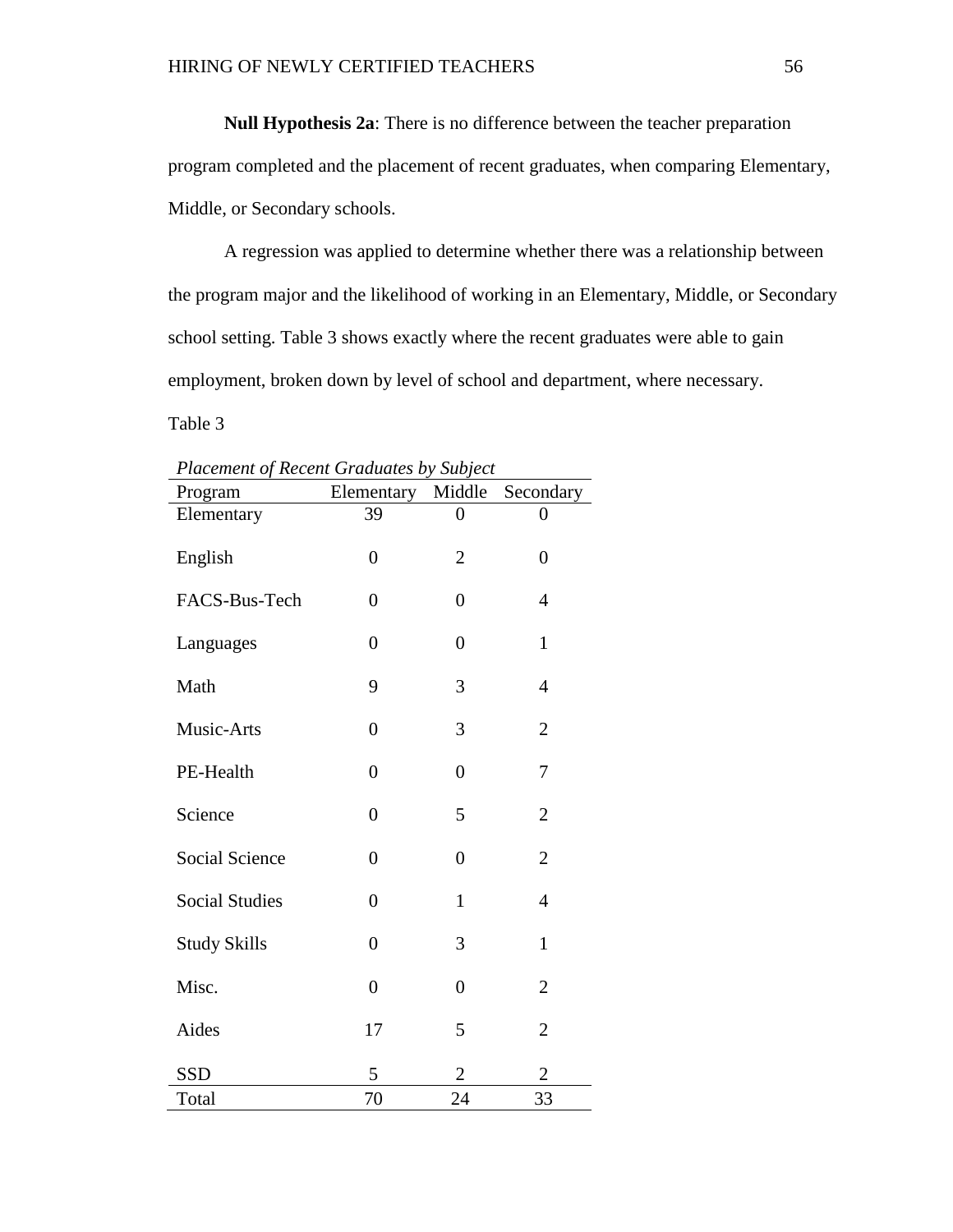Null Hypothesis 2a was rejected and a relationship was established (*F*-test = 0.741742; *F*-

 $critical = 0.55111$ ) between program major and placement of recent graduates.

The regression statistics are shown on the following table.

Table 4

*Regression Statistics*

| <b>Regression Statistics</b> |             |  |  |
|------------------------------|-------------|--|--|
| Multiple R                   | 0.42663719  |  |  |
| R Square                     | 0.182019292 |  |  |
| Adjusted R                   |             |  |  |
| Square                       | 0.063374921 |  |  |
| <b>Standard Error</b>        | 4.3138221   |  |  |
| Observations                 | 14          |  |  |

A closer look at some of the program majors follows:

The following programs were represented exclusively in their category of Elementary, Middle, or Secondary and thus, represent a relationship between the program major and the type of building when entering employment. Elementary program majors, exclusively represented in the Elementary schools, made up 55.7% of the Elementary school portion of the sample population. English program majors, exclusively represented in the Middle Schools, made up 8.3% of the Middle school sample population. Other subject area programs, exclusively represented in the Secondary schools, were FACS-Bus-Tech, Languages, PE-Health, Social Science, and Miscellaneous, which made up 48.5% of the Secondary school sample population.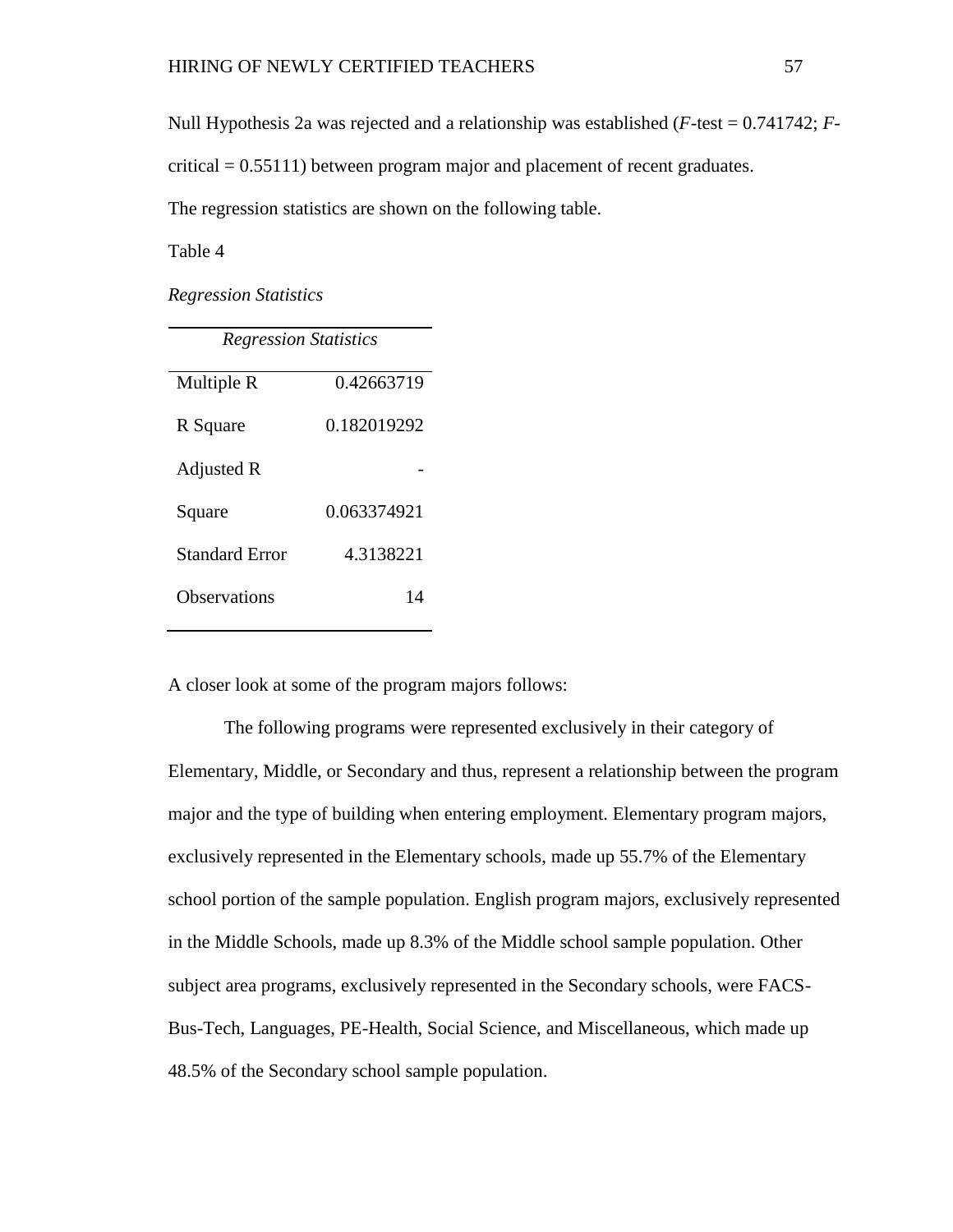Table 5 helped establish an exclusive placement sample population, where recent graduates were included only if the job that they were placed in was exclusive to that level of school or department.

Table 5

| Program        | Elementary | Middle         | Secondary      |
|----------------|------------|----------------|----------------|
| Elementary     | 39         | $\overline{0}$ | $\overline{0}$ |
| English        | $\theta$   | $\overline{2}$ | $\overline{0}$ |
| FACS-Bus-Tech  | 0          | $\theta$       | $\overline{4}$ |
| Languages      | $\theta$   | $\overline{0}$ | $\mathbf{1}$   |
| PE-Health      | $\theta$   | $\theta$       | 7              |
| Social Science | 0          | $\overline{0}$ | $\overline{2}$ |
| Misc.          | 0          | $\theta$       | $\overline{2}$ |
| Total          | 39         | $\overline{2}$ | 16             |
| $\%$           | 55.7       | 8.3            | 48.5           |

*Exclusive Placement of Recent Graduates Sample Population*

*Z*-tests for difference in proportions verified those with significant relationships between the program major and type of building for employment.

**Null Hypothesis 2b**: There is no difference between the teacher preparation program completed and the placement of recent graduates, when comparing Elementary to Middle school percentages.

The researcher conducted a two-sample test of difference in proportions to determine if those completing the Elementary School teacher preparation program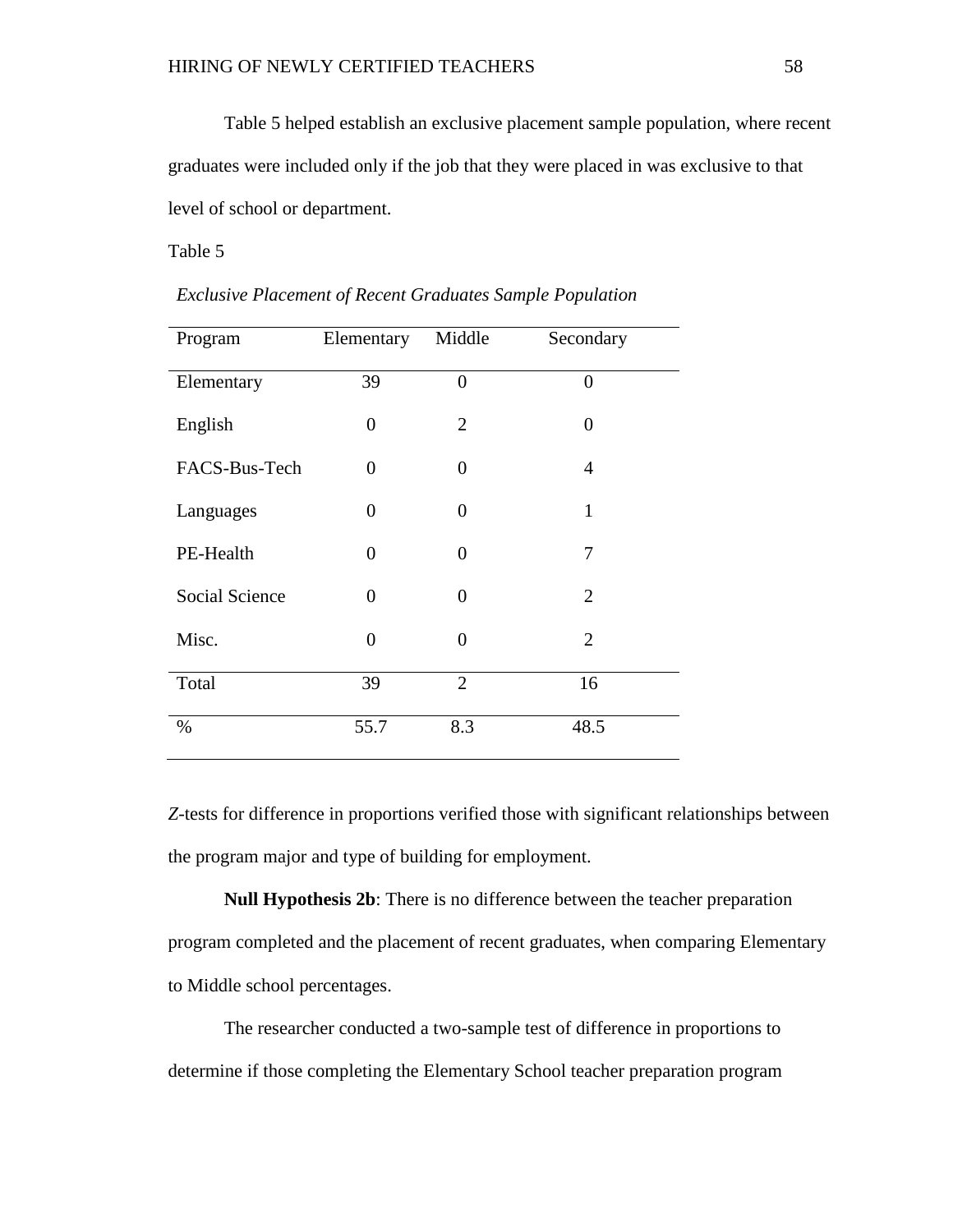differed with those completing the Middle School teacher preparation program with building employment. The analysis revealed that the percentage of Elementary School teacher program completers placed in schools ( $n = 39, 55.7\%$ ) was significantly different from Middle School teacher program completers placed in schools ( $n = 2$ , 8.3%);  $z =$ 4.039. Since the *z*-test value is greater than the critical value of +1.96, the researcher rejected the null hypothesis and concluded there is a significant difference in proportion.

**Null Hypothesis 2c**: There is no difference between the teacher preparation program completed and the placement of recent graduates, when comparing Elementary to Secondary school percentages.

The researcher conducted a two-sample test of difference in proportions to determine if those completing the Elementary School teacher preparation program differed with those completing the Secondary School teacher preparation program with building employment. The analysis revealed that the percentage of Elementary School teacher program completers placed in schools ( $n = 39, 55.7\%$ ) was not significantly different from Secondary School teacher program completers placed in schools ( $n = 16$ , 48.5%);  $z = 0.686$ . Since the *z*-test value falls below the critical value of  $+1.96$ , the researcher failed to reject the null hypothesis and concluded there is not a significant difference in proportion.

**Null Hypothesis 2d**: There is no difference between the teacher preparation program completed and the placement of recent graduates, when comparing Middle to Secondary school percentages.

The researcher conducted a two-sample test of difference in proportions to determine if those completing the Middle School teacher preparation program differed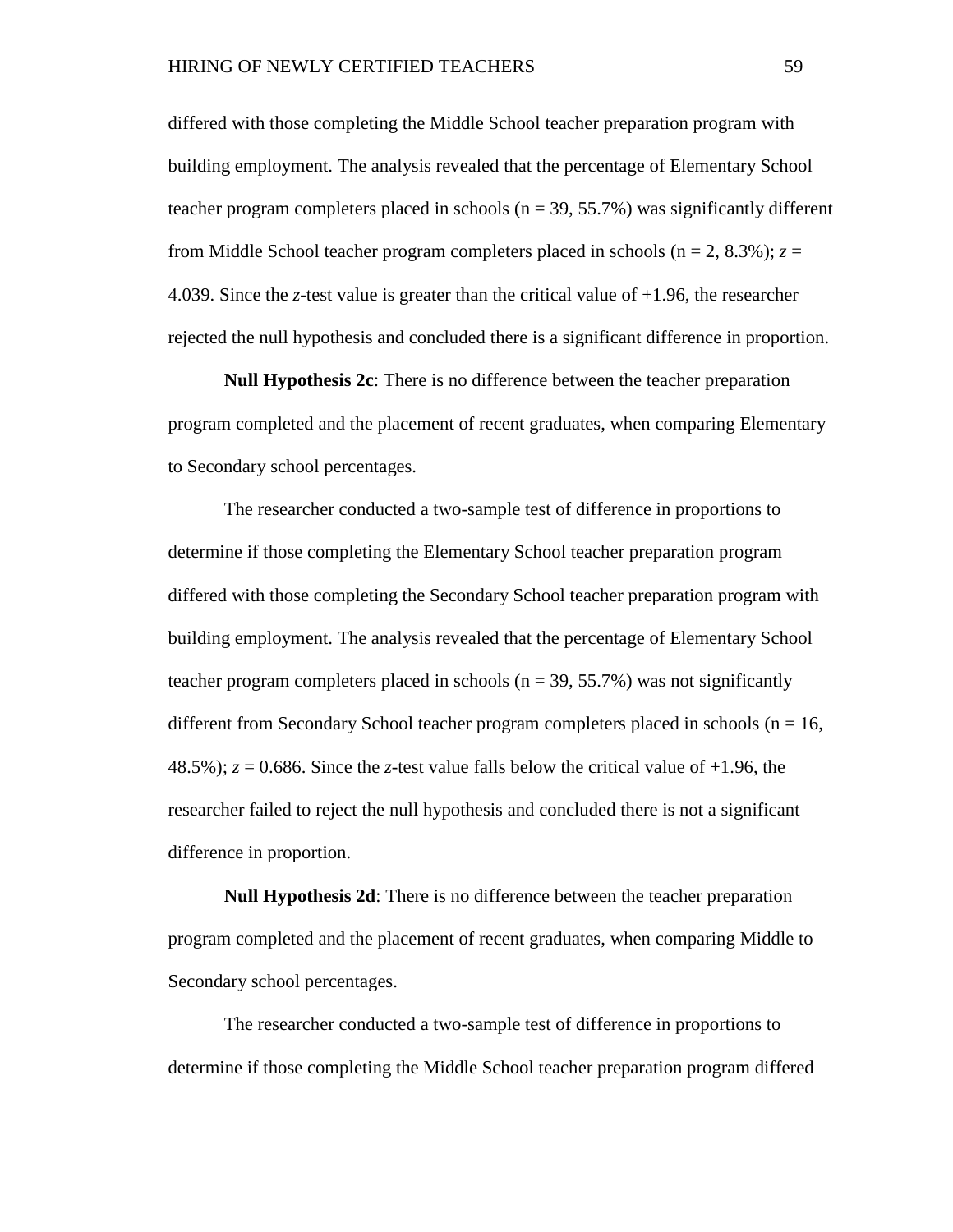with those completing the Secondary School teacher preparation program with building employment. The analysis revealed that the percentage of Middle School teacher program completers placed in schools ( $n = 2, 8.3\%$ ); was significantly different from Secondary School teacher program completers placed in schools  $(n=16, 48.5\%)$ ;  $z = 3.220$ . Since the *z*-test value is greater than the critical value of +1.96, the researcher rejected the null hypothesis and concluded there is a significant difference in proportion.

The following programs were not represented exclusively in their category of Elementary, Middle, or Secondary; however, they were represented in more than one category. Math, Aides, and SSD program majors were represented across all three categories in the Elementary, Middle, and Secondary schools. Math, Aides, and SSD were represented in each of the categories, Elementary, Middle, and Secondary. Music-Arts, Science, Social Studies, and Study Skills were represented in the Middle and Secondary school categories, with no representation in the Elementary category.

Table 6 showed the non-exclusive placement sample population, where recent graduates were included if the job that they were placed in was duplicated across different levels of schools or departments.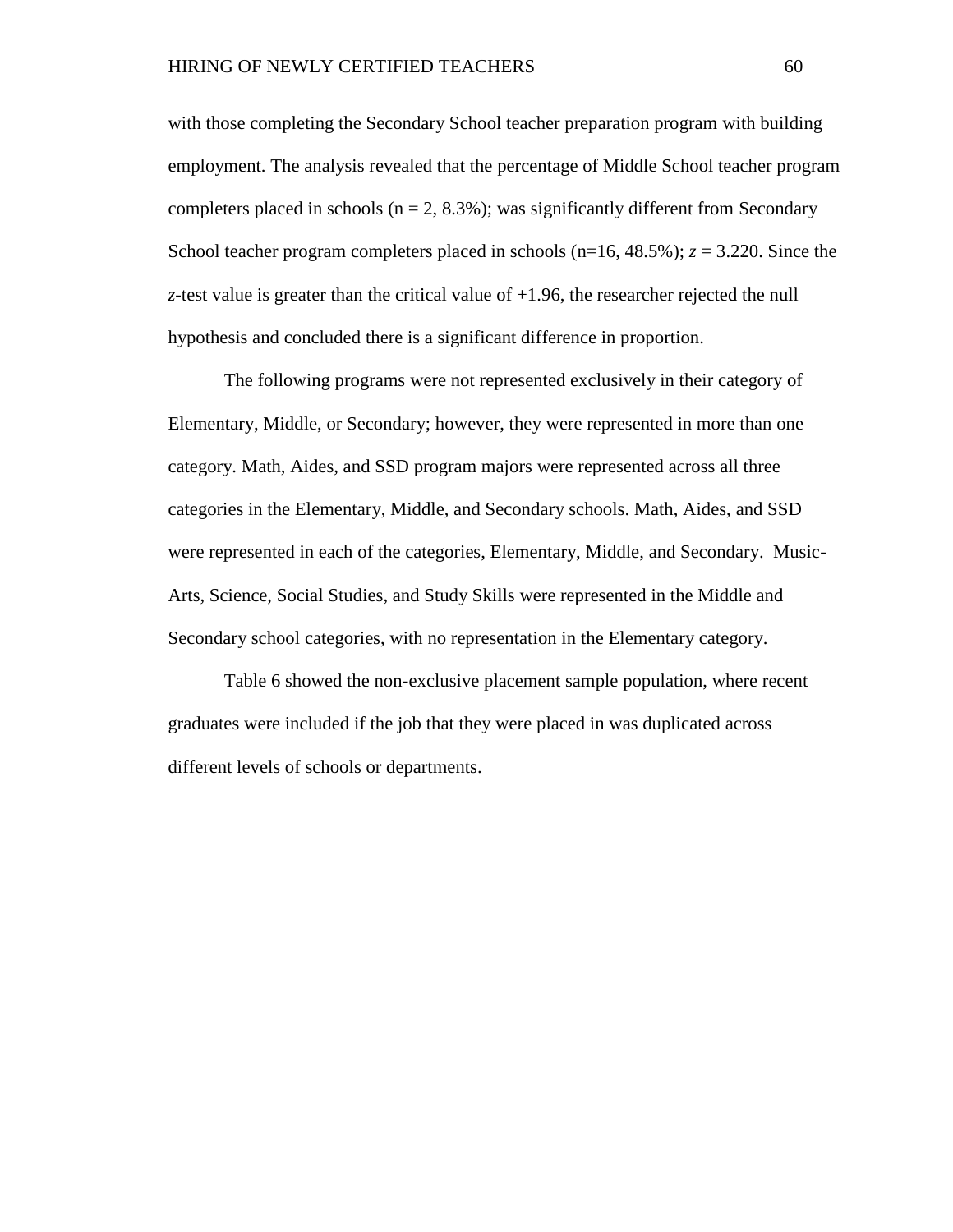# Table 6

| Program               | Elementary     | Middle         | Secondary      |
|-----------------------|----------------|----------------|----------------|
| Math                  | 9              | 3              | $\overline{4}$ |
| Music-Arts            | $\overline{0}$ | 3              | $\overline{2}$ |
| Science               | $\overline{0}$ | 5              | $\overline{2}$ |
| <b>Social Studies</b> | $\overline{0}$ | $\mathbf{1}$   | $\overline{4}$ |
| <b>Study Skills</b>   | $\overline{0}$ | 3              | $\mathbf{1}$   |
| Aides                 | 17             | 5              | $\overline{2}$ |
| <b>SSD</b>            | 5              | $\overline{2}$ | $\overline{2}$ |
| Total                 | 31             | 22             | 17             |
| $\%$                  | 44.3           | 91.7           | 51.5           |

*Non-Exclusive Placement of Recent Graduates Sample Population*

The following data comes from the Missouri Department of Elementary and Secondary Education and a Midwestern University's Annual Report that delineates where recent graduates are employed. The data shows if recent graduates of the School of Education are being placed into schools that are considered at-risk or failing, based on their initial placement, which was used to analyze Null Hypotheses 3 through 13.

**Null Hypothesis 3**: Subject matter graduates in science are not more likely to work in a non-at-risk school compared to an at-risk school.

**Null Hypothesis 4**: Subject matter graduates in math are not more likely to work in a non-at-risk school compared to an at-risk school.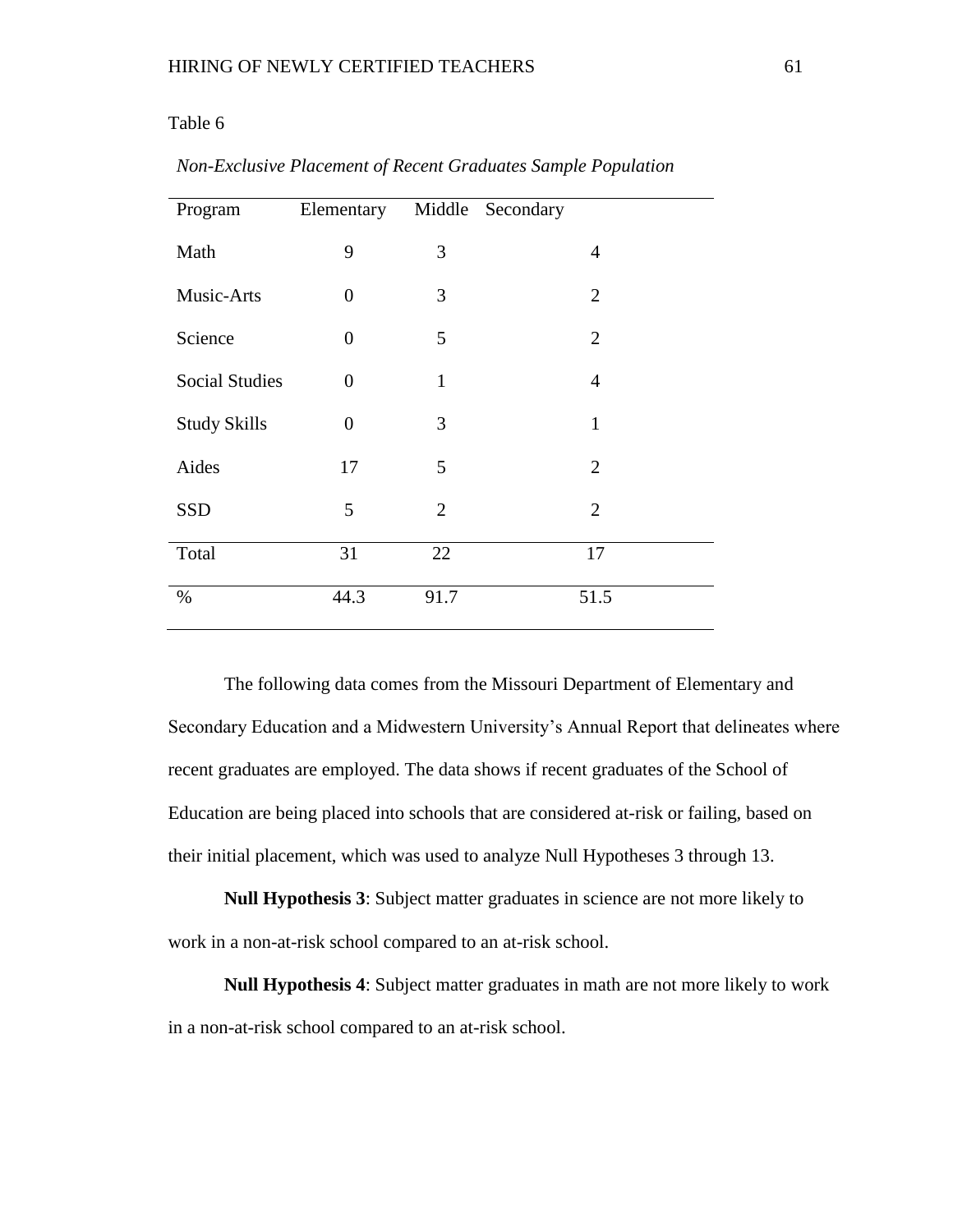The number of at-risk schools, failing schools, and non-at-risk schools

represented in the sample for this study are indicated on the following table.

Table 7 breaks down the placement of recent graduates based on their employing school's level of risk. Schools with a score that fell under the 70% threshold were considered failing, and schools between 75% and 70% were considered at-risk.

Table 7

| Program               | At-Risk        | Failing        | Neither        |
|-----------------------|----------------|----------------|----------------|
| Elementary            | $\overline{3}$ | $\overline{c}$ | 35             |
| English               | $\overline{0}$ | $\overline{0}$ | 6              |
| FACS-Bus-Tech         | $\overline{0}$ | $\overline{4}$ | 21             |
| Languages             | $\overline{0}$ | $\overline{0}$ | $\mathbf{1}$   |
| Math                  | $\overline{0}$ | 7              | 8              |
| Music-Arts            | 3              | 3              | 9              |
| PE-Health             | $\overline{0}$ | $\mathbf{1}$   | 16             |
| Science               | $\overline{0}$ | $\mathbf{1}$   | 15             |
| <b>Social Science</b> | $\overline{0}$ | $\overline{0}$ | $\overline{4}$ |
| <b>Social Studies</b> | $\overline{0}$ | $\overline{0}$ | 7              |
| <b>Study Skills</b>   | $\mathbf{1}$   | $\overline{4}$ | 6              |
| Misc.                 | $\overline{0}$ | $\mathbf{1}$   | 5              |
| Aides                 | $\overline{0}$ | $\overline{0}$ | 23             |
| <b>SSD</b>            | $\overline{0}$ | $\mathbf{1}$   | 14             |
| Total                 | 7              | 24             | 170            |

# *The Employing School's Level of Risk*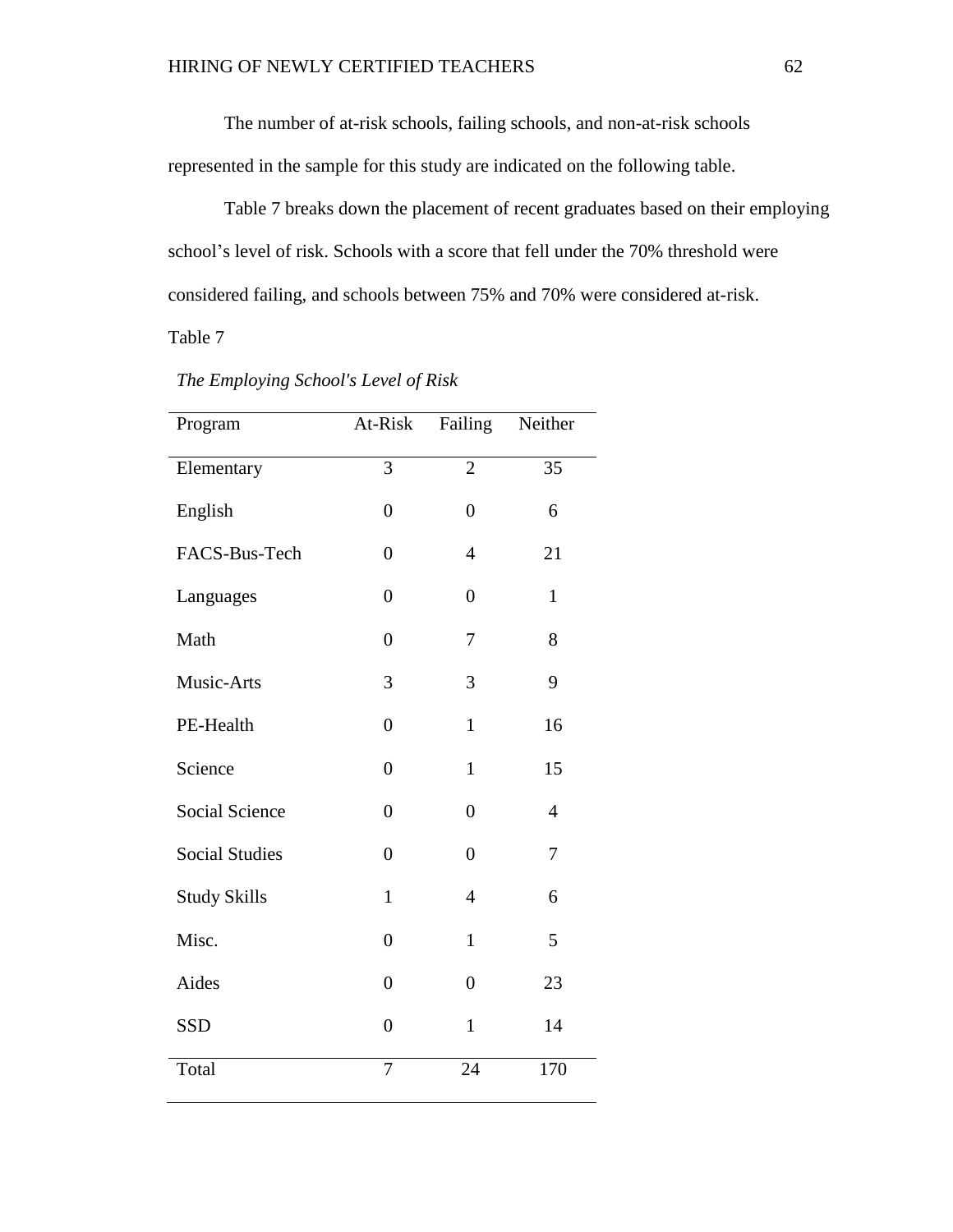To analyze Null Hypothesis 3 through 13 a regression routine was applied to check for potential relationships between the program major and working at an at-risk school, non-at-risk school, or neither. Collectively, the null hypotheses were not rejected and the outcome was that these program majors were more likely to work at a school that was neither at-risk nor non-at-risk  $(F$ -test =  $0.612592$ ;  $F$ -critical = 0.622156). Because the *F*-test value of 0.6122592 is less than *F*-critical, the null hypotheses are not rejected. No relationships were established.

**Null Hypothesis 5**: Subject matter graduates in English are not more likely to work in a non-at-risk school compared to an at-risk school.

**Null Hypothesis 6**: Subject matter graduates in social studies are not more likely to work in a non-at-risk school compared to an at-risk school.

**Null Hypothesis 7**: Subject matter graduates in FACS/business/tech are not more likely to work in a non-at-risk school compared to an at-risk school.

**Null Hypothesis 8**: Subject matter graduates in music/arts are not more likely to work in a non-at-risk school compared to an at-risk school.

**Null Hypothesis 9**: Subject matter graduates in PE/Health are not more likely to work in a non-at-risk school compared to an at-risk school.

**Null Hypothesis 10**: Subject matter graduates in Special Education are not more likely to work in a non-at-risk school compared to an at-risk school.

**Hypothesis 11**: Graduates taking non-certified positions are not more likely to work in a non-at-risk school compared to an at-risk school.

**Hypothesis 12**: Graduates certified in elementary are not more likely to work in a non-at-risk school compared to an at-risk school.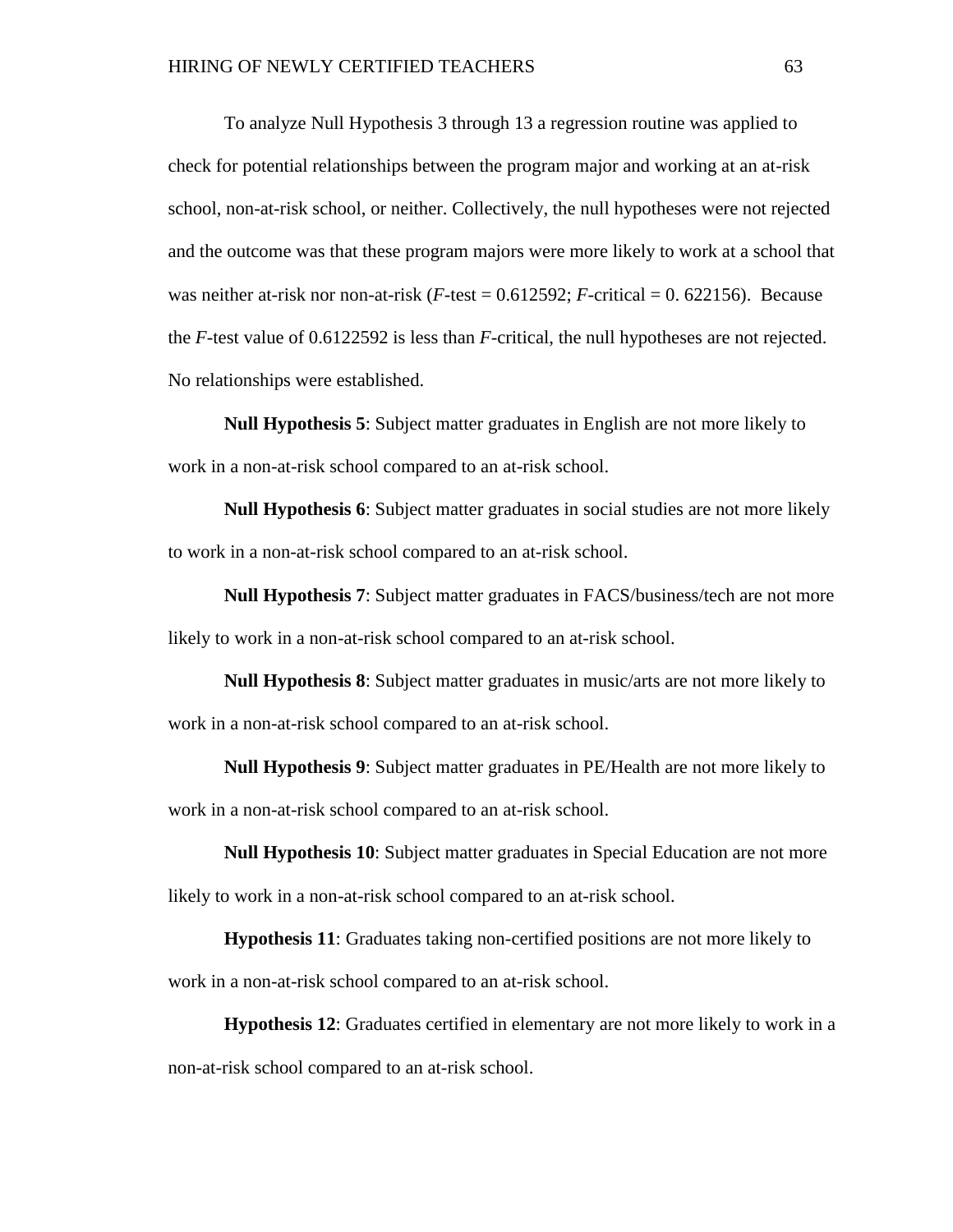**Hypothesis 13**: Graduates certified in middle school are not more likely to work in a non-at-risk school compared to an at-risk school.

#### **Research Questions**

For this mixed methods study, participants answered a 15-question survey to determine if recent graduates are taking jobs that they are over-qualified for, to avoid working somewhere that graduates may have considered less desirable. These questions gave the researcher insight into how future educators perceived potential places of employment, and how they chose their first job. All questions were analyzed for common themes based on these research questions:

**Research Question 1**: How do recent graduates determine their initial employment path after receiving their teaching certification?

**Research Question 2**: What perceived factors do recent graduates consider when choosing to work at an at-risk school or a non-at-risk school?

#### **Survey Items**

Seven student teacher candidates answered 15 questions. The first set of questions helped establish demographics of participants and helped provide context. Participants were asked their age range, their gender, and their race. Four participants were between 18 and 24 years old, two between 25 and 34 years old, and one was between 35 and 44 years old. All participants responded that they were Caucasian. Lastly, there were six females and one male.

The next set of questions pertained to participants' future employment. Again, these questions were asked to provide context. All seven answered YES to questions 4 through 7 (Do you have a job for fall of 2019; Is that job in the field of education; Is it a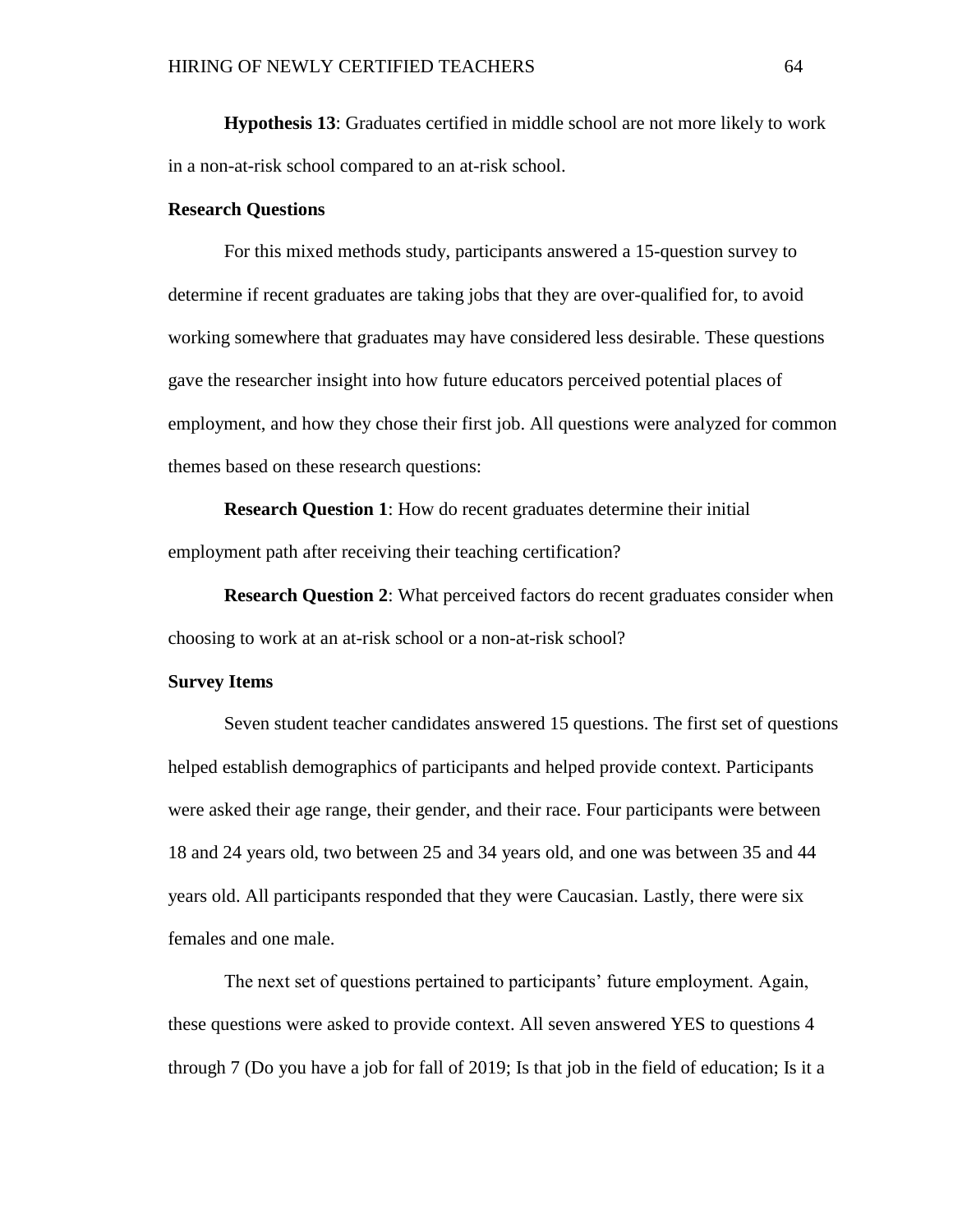full-time teaching position; Is it in your certified content area). Question 8 helped establish what type of building these student teacher candidates would be working in. Three participants were working in elementary schools, while the remaining four took placements in high schools. Question 9 established the participants' subjects that they would be teaching. All the elementary teachers are working at the second-grade level. Three of the high school educators ended up in English classrooms, and the last one is teaching life skills.

Questions 10 through 13 looked at perceptions that participants had when selecting their first position of employment. Question 10 asked if this placement was considered a long-term job or a stepping-stone position. Five responded that this was ultimately a long-term position, while two said that their place was a stepping-stone for their career. Question 11 asked if participants considered their future employer to be a high-achieving school, an average-achieving school, or a low-achieving school. Only one participant considered their school to be low-achieving, two considered their school to be average-achieving, while the remaining four seemed to think that their school was considered high-achieving. Question 12 asked if participants limited their applications to districts that they perceived were high achieving. Three responded that they did not limit their applications, while four only applied to districts that they perceived were high achieving. Question 13 asked if this was the participant's first career position, and all participants responded that this was their first career position. Question 14 specifically dealt with the willingness to work in a school that is considered at-risk. It asked, "Are you willing to work in a school that is at-risk?" Three participants agreed that they were, while four responded that they would not be willing to work somewhere that was at-risk.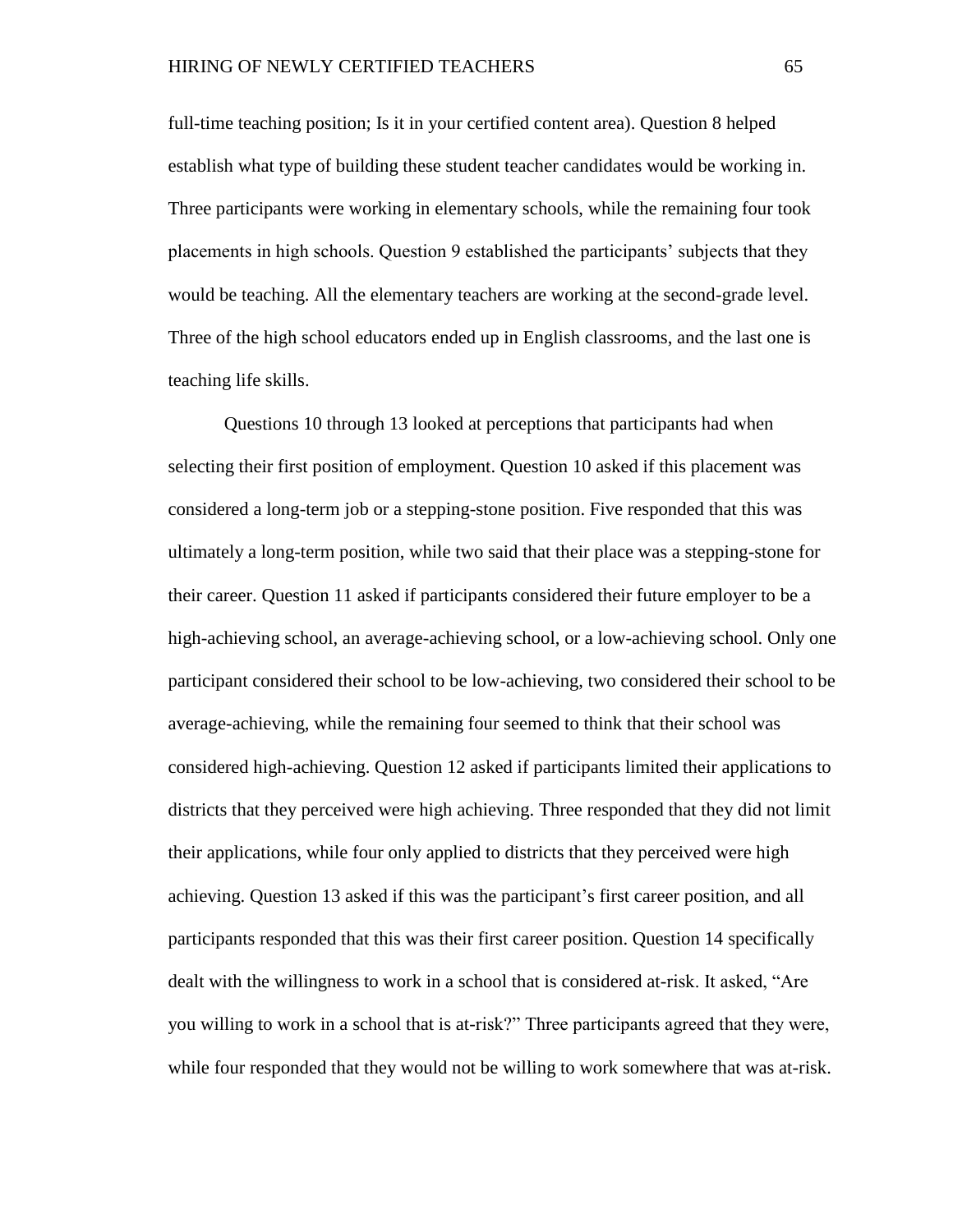Question 15 addressed potential factors that went into exactly why these student teacher candidates chose their first teaching position. Respondents were asked to rank their answers based on importance to their decision-making process, with 1 being the most important and 6 being the least important. This question had six possible choices (Alumnus of School, Location, Perceived Achievement Level, Starting Salary, Potential to be Hired, and Where you Student Taught). Unfortunately, one person in our survey group did not answer this question, so the data points have been reduced by one, to six.

#### **Common Themes**

**Research Question 1**: How do recent graduates determine their initial employment path after receiving their teaching certification?

As overviewed in Figure 1, Potential to be Hired was one common theme, as the number one selection for 4 of the 6 respondents. Location was another common theme, being chosen either 1, 2, or 3 by everyone. Starting salary was listed as the third most important factor by a majority of people (4). Perceived achievement level sat in the middle for most respondents. Being an alumnus of a school or where respondent student taught had little-to-no impact on the selections, being rated in the three lowest spots by almost everyone who answered.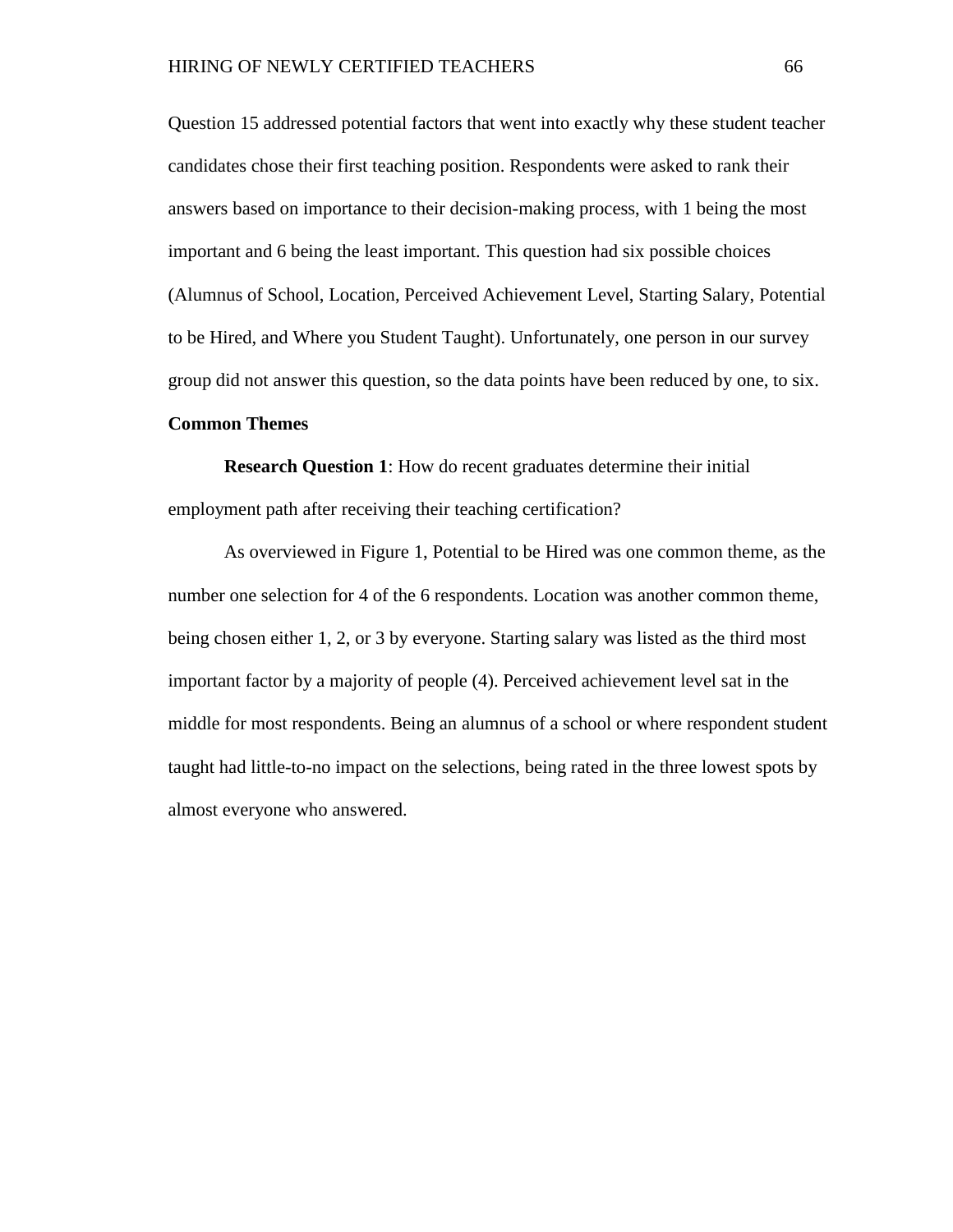# **Figure 1**

# *Responses to Question Regarding Choosing First Teaching Position*

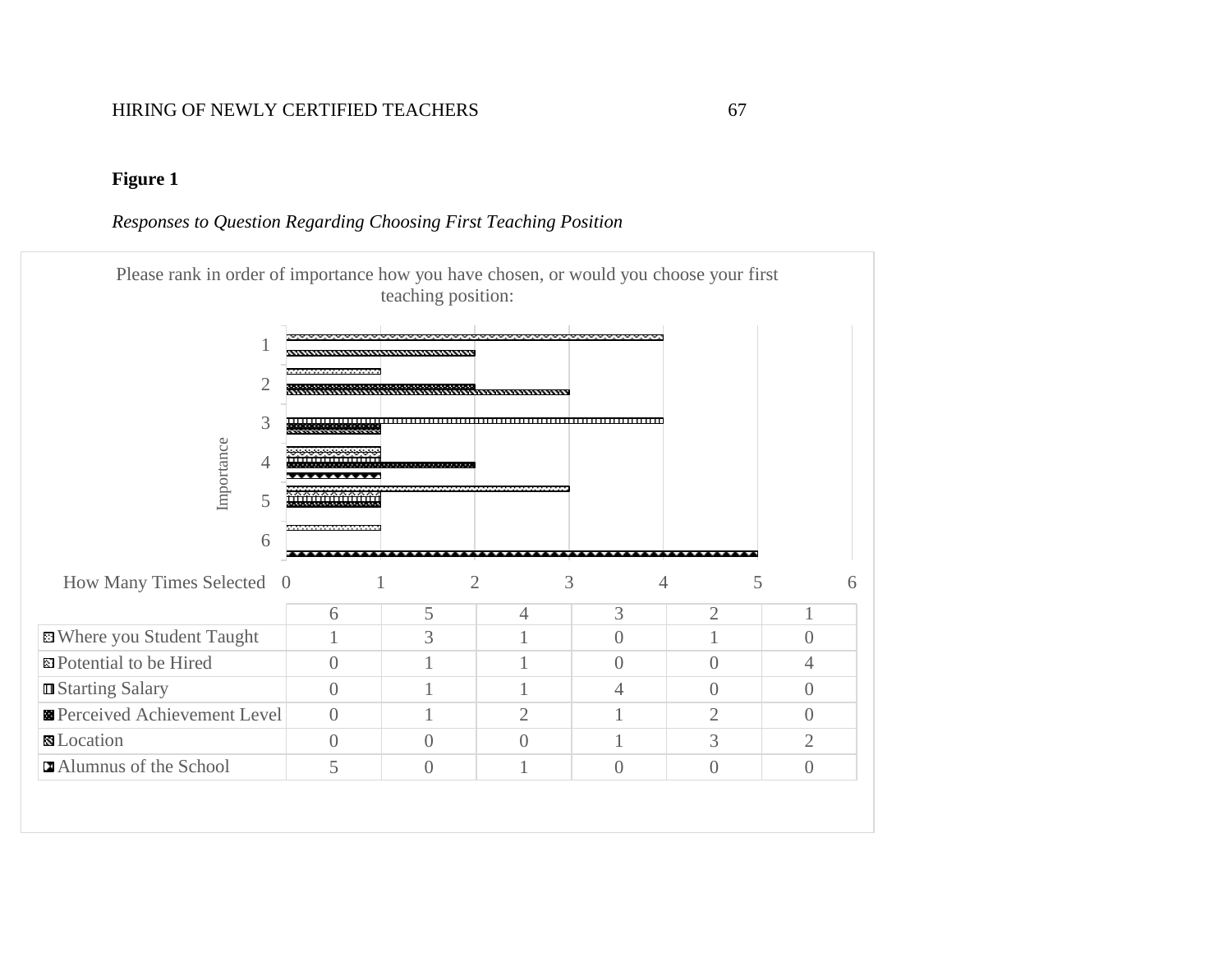#### HIRING OF NEWLY CERTIFIED TEACHERS 68

**Research Question 2**: What perceived factors do recent graduates consider when choosing to work at an at-risk school or a non-at-risk school?

Again, questions 10 through 13 of the survey looked at perceptions that participants had when selecting their first position of employment. Question 10 asked if this placement was considered a long-term job or a stepping-stone position. Five responded that this was ultimately a long-term position, while two said that their place was a stepping-stone for their careers. Question 11 asked if participants considered their future employer to be a high-achieving school, an average-achieving school, or a lowachieving school. Only one participant considered their school to be low-achieving, two considered their school to be average-achieving, while the remaining four seemed to think that their school was considered high-achieving. Question 12 asked if participants limited their applications to districts that they perceived were high achieving. Three responded that they did not limit their applications, while four only applied to districts that they perceived were high achieving.

Overall, first-year education school graduates were looking for places of employment that offered a potential to be hired in what they perceived to be highachieving, long-term positions, in desirable locations, with a good starting salary.

## **Summary**

This mixed-methods study looked at numerous data points and survey answers and produced conflicting results. The quantitative data suggests that recent graduates are just as likely to go to an at-risk or failing school as they are to go to a non-at-risk school, which did not necessarily align with what the qualitative data showed. The qualitative data conveyed that decisions on employment were made using a myriad of factors, and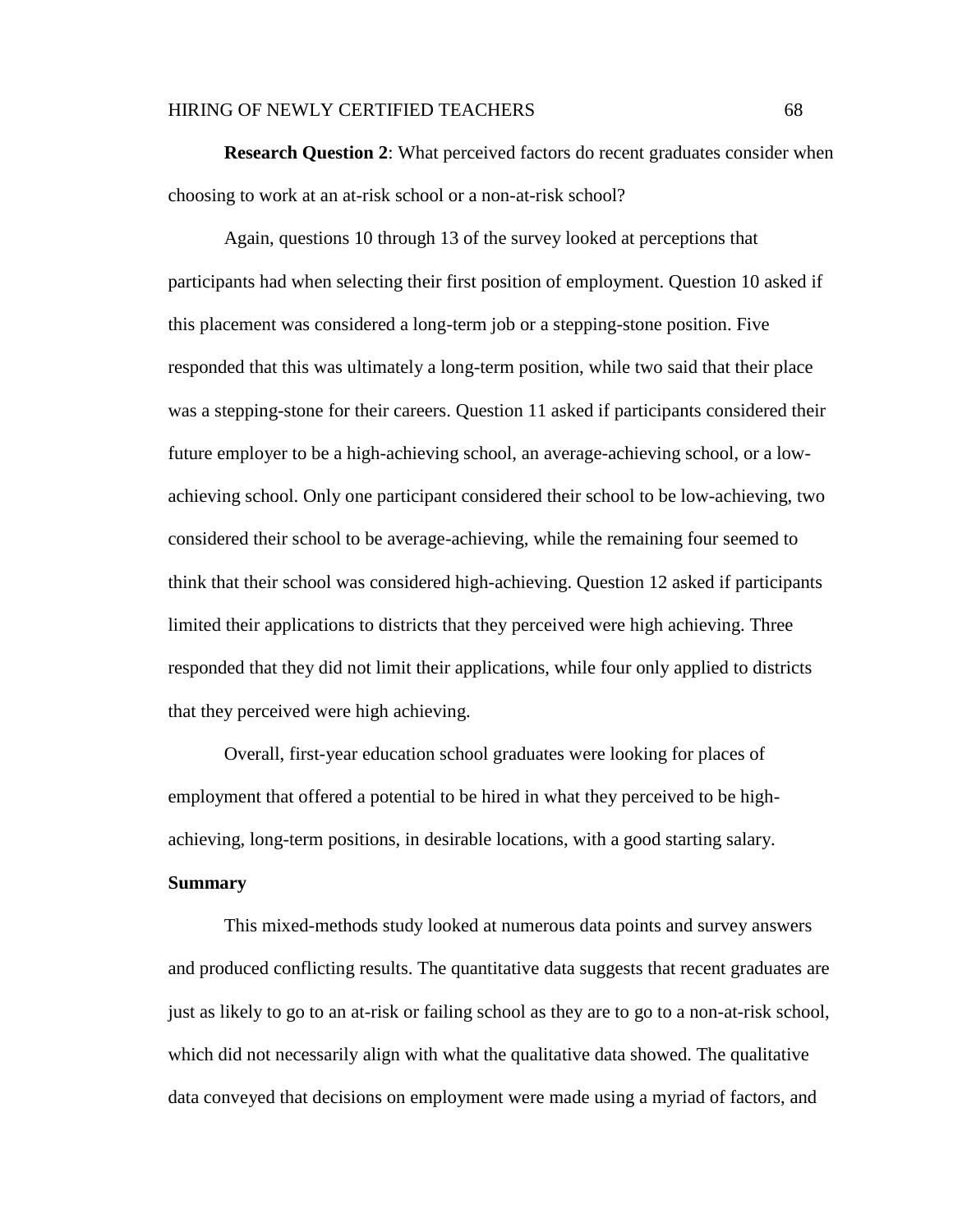there were no data suggesting that one specific idea or factor was more important than another. In Chapter Five, the researcher will attempt to connect some data points, define any patterns, and potentially offer some recommendations or solutions to the perceived issue being studied.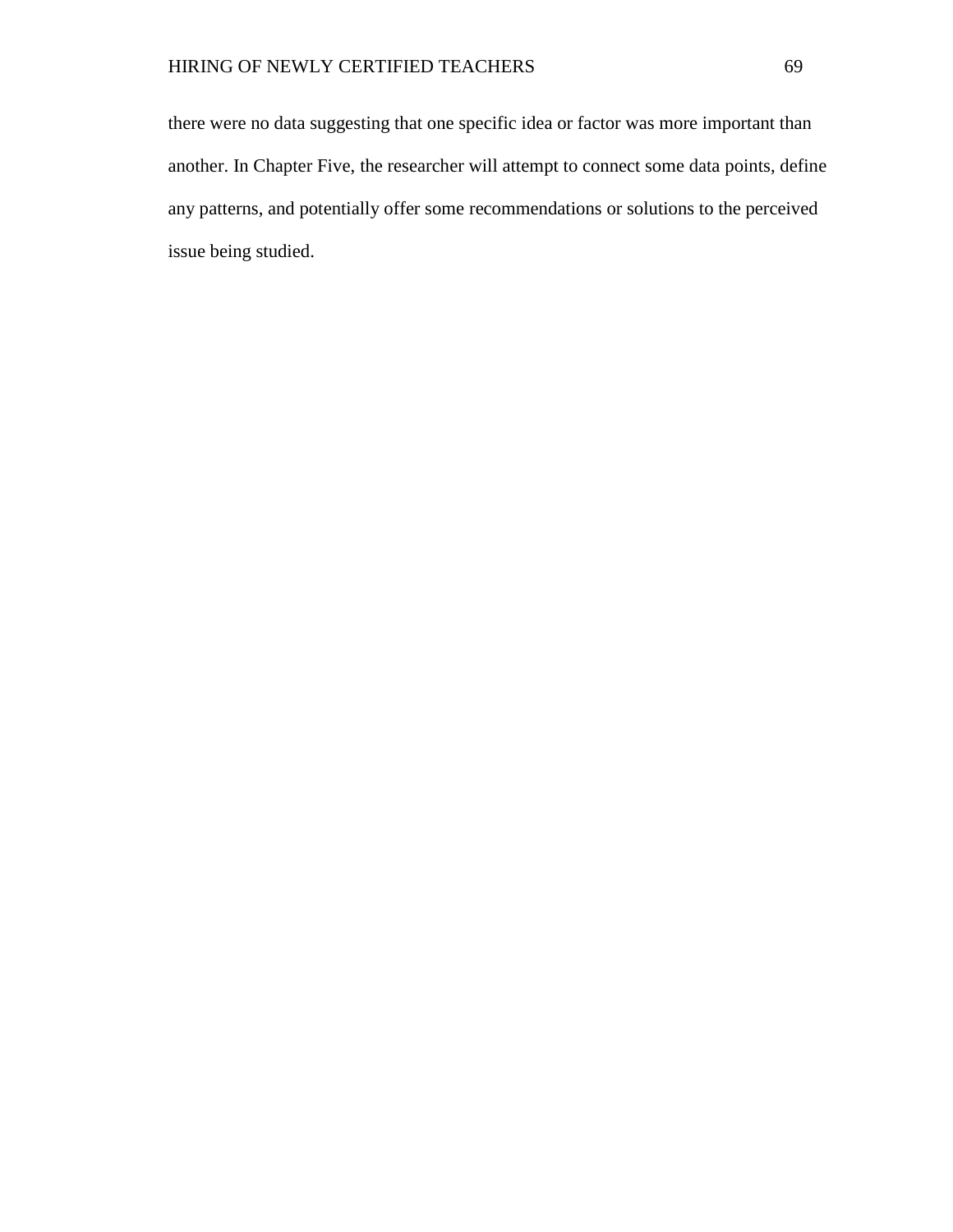#### **Chapter Five: Discussion**

## **Introduction**

The purpose of this study was to investigate careers students choose to take in their first year after completing an educational degree from one study university's teacher preparation program. This mixed methods study investigated if students completing an educational degree path are choosing to take jobs that they are over-qualified for, in order to avoid certain positions in at-risk schools or districts. Lastly, this study sought to identify how first-year teachers chose their jobs, and what perceptions helped them make that decision. This researcher also examined the different perceived factors that could play a role in how those teachers chose that first job, such as the location of the school, the potential to be hired, their alumnus or student teaching status, starting salary, and the perceived achievement level of the schools, using two research questions.

**Research Question 1**: How do recent graduates determine their initial employment path after receiving their teaching certification?

**Research Question 2**: What perceived factors do recent graduates consider when choosing to work at an at-risk school or a non-at-risk school?

The hypotheses for this mixed methods study were as follows:

**Hypothesis 1**: There is a difference between the percentage of recent graduates hired to work in non-at-risk schools compared to the percentage of hired to work in atrisk and failing schools.

**Hypothesis 2**: There is a difference between the teacher preparation program completed and the placement of recent graduates, when comparing Elementary, Middle, or Secondary schools.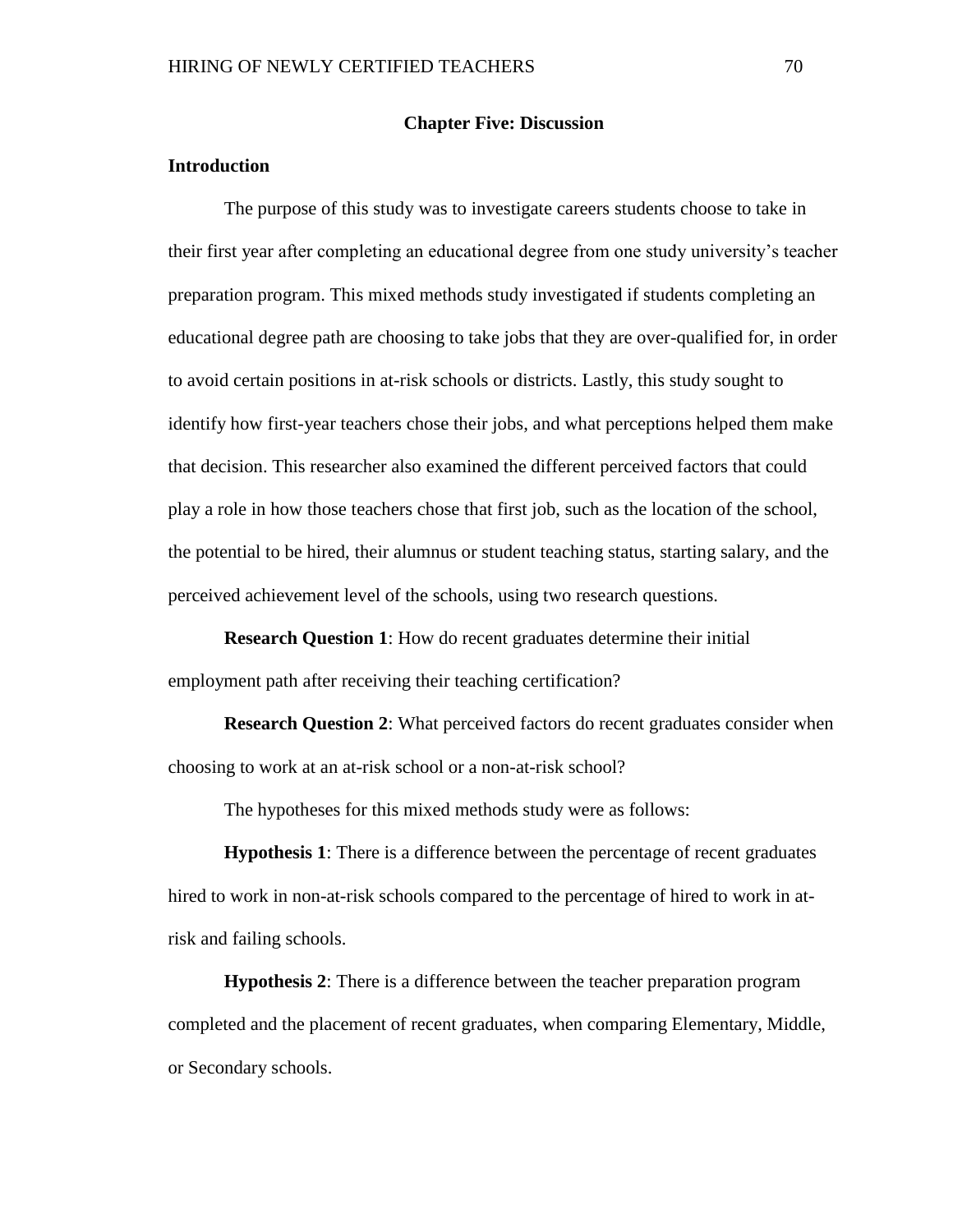**Hypothesis 3**: Subject matter graduates in science are more likely to work in a non-at-risk school compared to an at-risk school.

**Hypothesis 4**: Subject matter graduates in math are more likely to work in a nonat-risk school compared to an at-risk school.

**Hypothesis 5**: Subject matter graduates in English are more likely to work in a non-at-risk school compared to an at-risk school.

**Hypothesis 6**: Subject matter graduates in social studies are more likely to work in a non-at-risk school compared to an at-risk school.

**Hypothesis 7**: Subject matter graduates in FACS/business/tech are more likely to work in a non-at-risk school compared to an at-risk school.

**Hypothesis 8**: Subject matter graduates in music/arts are more likely to work in a non-at-risk school compared to an at-risk school.

**Hypothesis 9**: Subject matter graduates in PE/Health are more likely to work in a non-at-risk school compared to an at-risk school.

**Hypothesis 10**: Subject matter graduates in Special Education are more likely to work in a non-at-risk school compared to an at-risk school.

**Hypothesis 11**: Graduates taking non-certified positions are more likely to work

in a non-at-risk school compared to an at-risk school.

**Hypothesis 12**: Graduates certified in elementary are more likely to work in a non-at-risk school compared to an at-risk school.

**Hypothesis 13**: Graduates certified in middle school are more likely to work in a non-at-risk school compared to an at-risk school.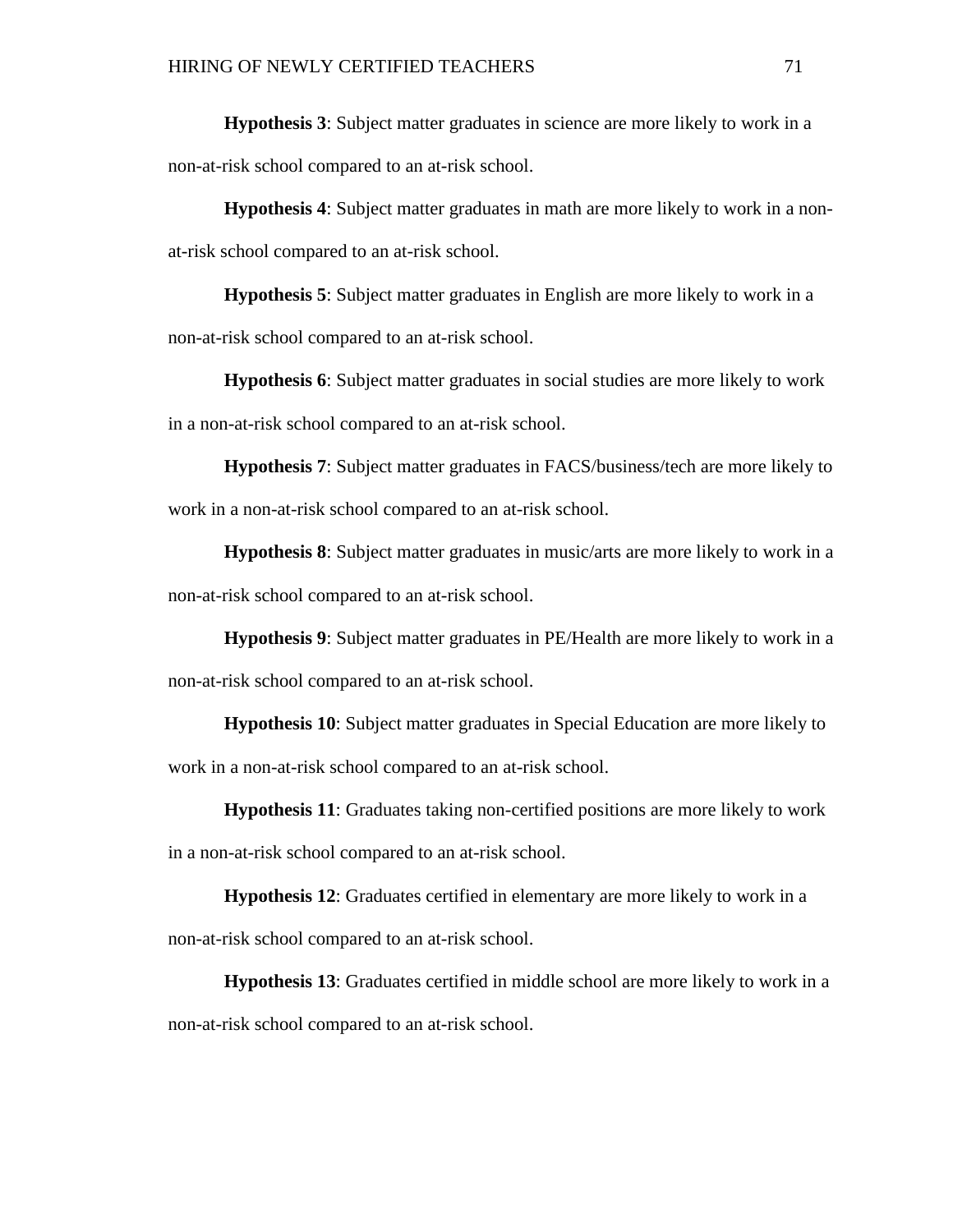#### **Discussion and Interpretation of Findings**

The current study examined the careers students chose to take in their first year after completing an educational degree from one study university's teacher preparation program. This mixed methods study investigated if students completing an educational degree path are choosing to take jobs that they are over-qualified for, in order to avoid certain positions in at-risk schools or districts. Lastly, this study sought to identify how first-year teachers chose their jobs, and what perceptions helped them make that decision. This researcher also examined the different perceived factors that could play a role in how those teachers chose that first job, such as the location of the school, the potential to be hired, their alumnus or student teaching status, starting salary, and the perceived achievement level of the schools, using two research questions.

**Research Question 1**: How do recent graduates determine their initial employment path after receiving their teaching certification?

**Research Question 2**: What perceived factors do recent graduates consider when choosing to work at an at-risk school or a non-at-risk school?

This study used quantitative data supplied by the Department of Elementary and Secondary Education in Missouri. A regression routine was applied to check for potential relationships between the program major and working at an at-risk school, non-at-risk school, or neither. Null Hypothesis 1 (there is no difference between the percentage of recent graduates hired to work in non-at-risk schools compared to the percentage of hired to work in at-risk and failing schools) was rejected. Null Hypothesis 2 was broken into sub-hypotheses (2a-2d), which had mixed results. Null Hypothesis 2a (there is no difference between the teacher preparation program completed and the placement of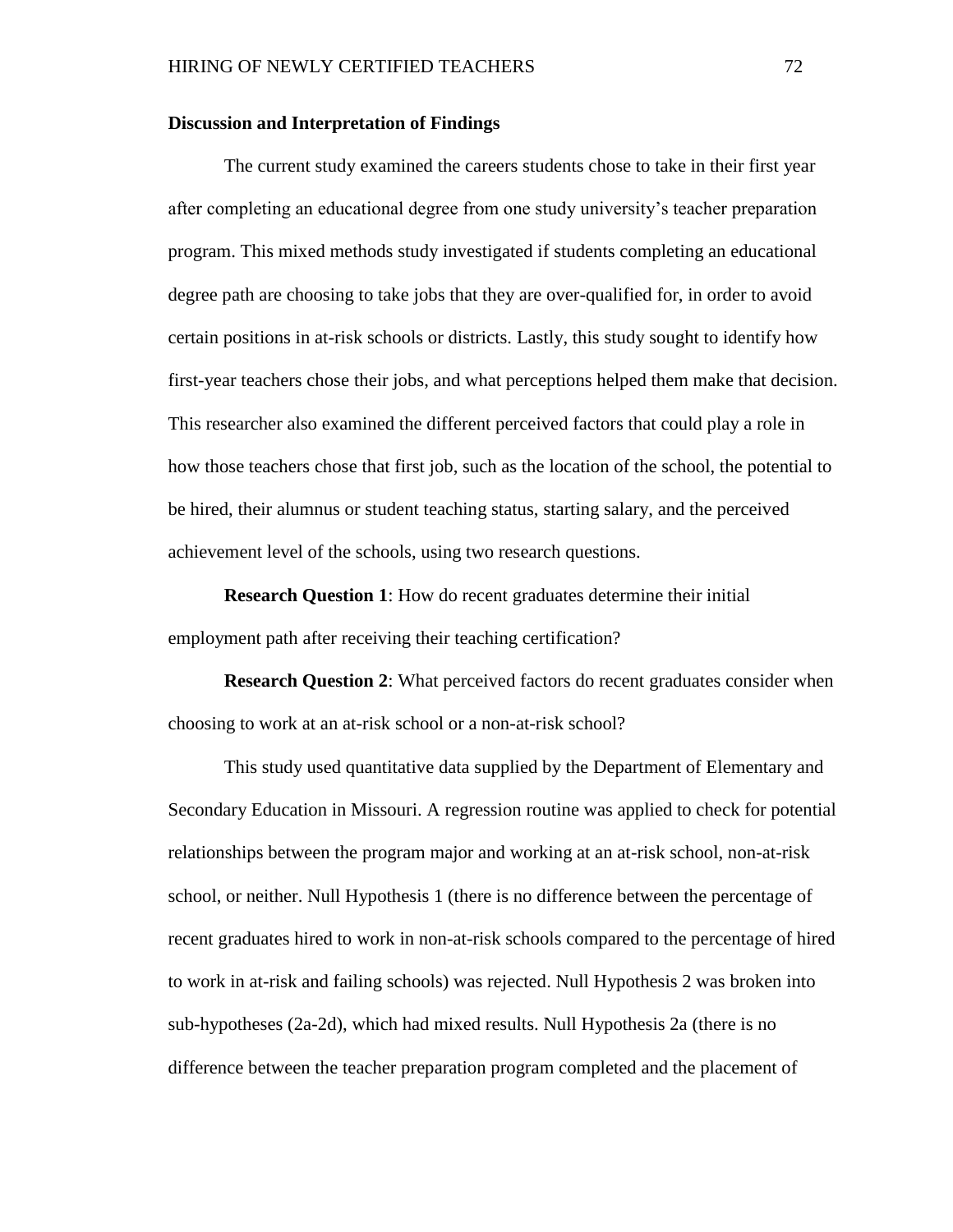recent graduates, when comparing Elementary, Middle, or Secondary schools) was rejected, along with Null Hypotheses 2b (there is no difference between the teacher preparation program completed and the placement of recent graduates, when comparing Elementary to Middle school percentages), and 2d (there is no difference between the teacher preparation program completed and the placement of recent graduates, when comparing Middle to Secondary school percentages) were all also rejected, and the results showed that there was a significant difference in those proportions. One of the largest contributing factors to these results could have been the percentage of graduates that were placed, which was mostly at the elementary and high school level, which could have affected the results, since there are only two middle school placements when compared to 39 elementary and 16 high school placements.

However, Null Hypothesis 2c (there is no difference between the teacher preparation program completed and the placement of recent graduates, when comparing Elementary to Secondary school percentages) was not rejected and showed that there was not a significant difference in proportion. One of the largest contributing factors to these results could have been the percentage of graduates that were placed, which was mostly at the elementary and high school level, which could have affected the results, since there are only two middle school placements when compared to 39 elementary and 16 high school placements.

Of the 109 placements across multiple grade levels, subject levels, and districts (both at-risk and not at-risk), only 14 were placed into at-risk or failing schools. This means that collectively, Null Hypotheses 3 through 13 were not rejected and the outcome was that these program majors were more likely to work at a school that was neither at-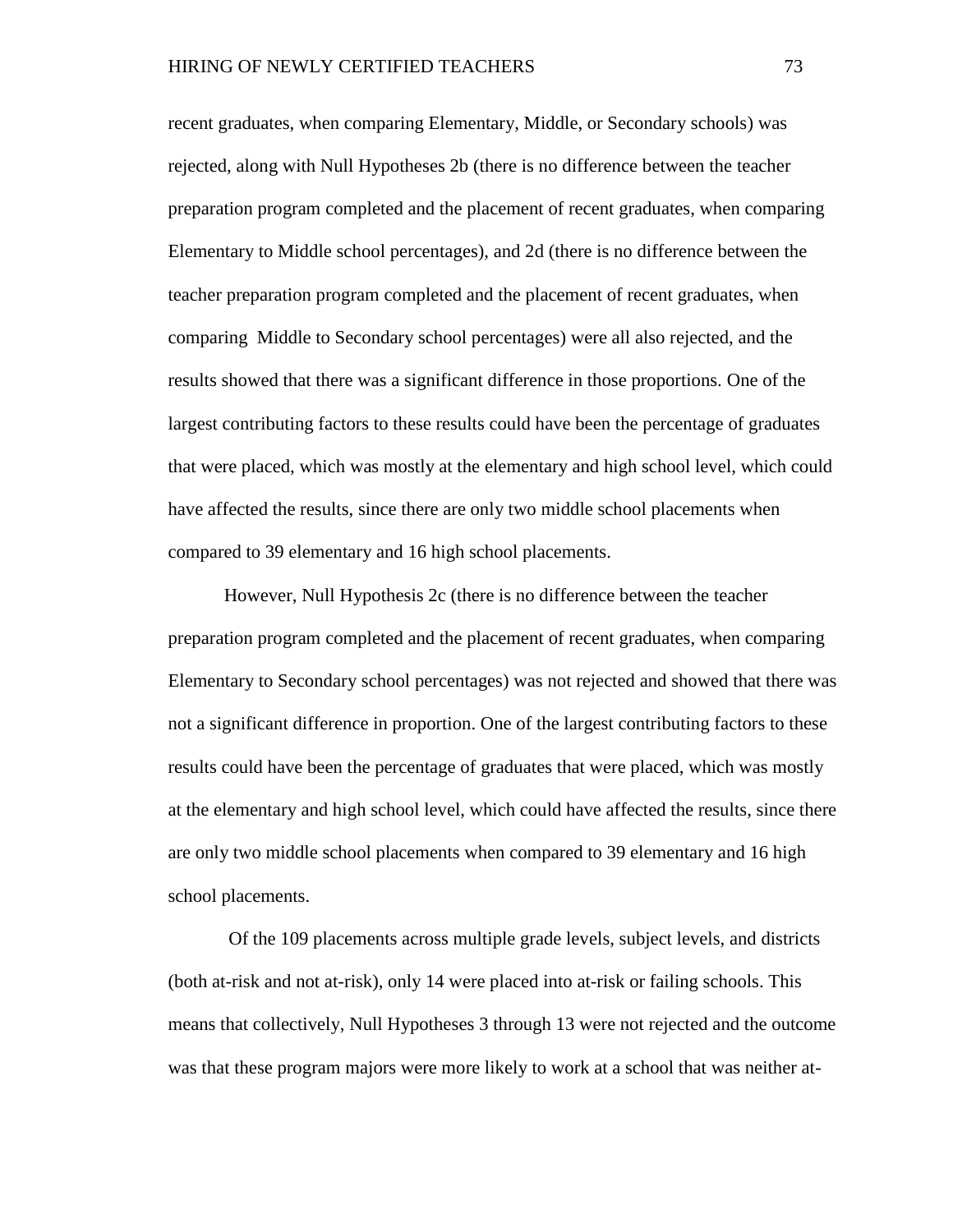risk nor non-at-risk. Essentially, the data shows that subject matter taught played no significant factor in determining placements, and teachers were no more likely to work in an at-risk school than they were to work in a school that was not at-risk.

This study also used qualitative data to find correlation amongst the data. Participants answered questions about their first job placement and how they arrived at that decision, which gave the researcher an in-depth analysis of such perceptions. For this study, seven surveys were completed by participants; however, the last question pertaining to participant perceptions was left off by one person that responded. Participants voluntarily answered questions created by the researcher via *Qualtrics*. Participation and survey completion time was average. While the researcher would have hoped for more responses, the ones that were received were adequate for finding emerging themes. The qualitative data showed that location was the number one selection participants, and that was ultimately a major factor for nearly every participant. This is on par with previous research that suggested that the most important attribute for new teachers when selecting a position is typically location. According to Boyd (2005), "Most public-school teachers take their first public school teaching job very close to their hometowns or where they attended college" (p. 6). This is important for numerous reasons. People are clearly choosing jobs based on geographical location and not necessarily because of the teacher preparation program that they have completed. Part of this could be based on a candidates' familiarity and comfortability with where they either grew up, or where they completed their teacher preparation program. Knowing the local school districts could also help push a teacher candidate towards, or away from, potential districts, based on their knowledge of the area. This set of research presented distinct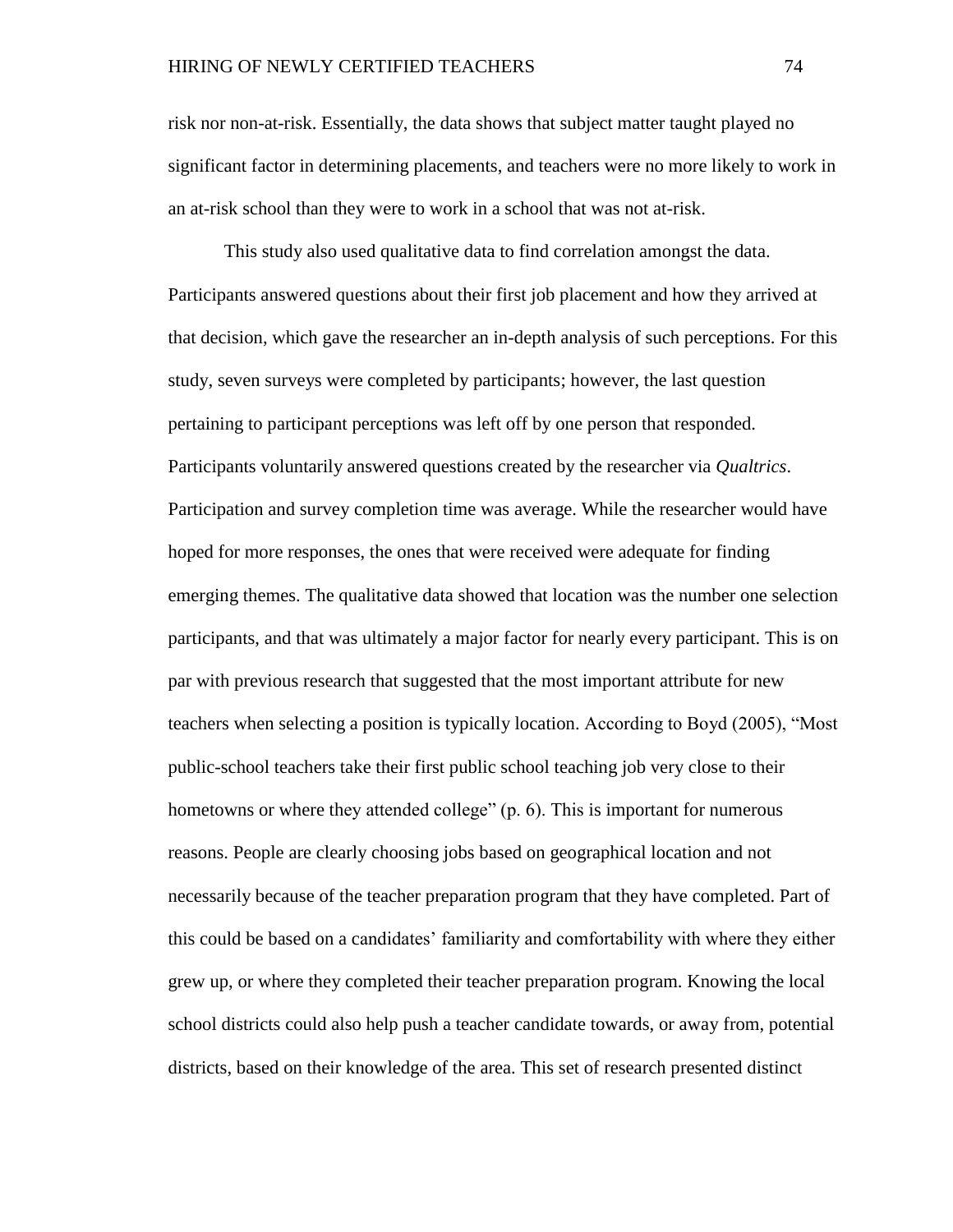patterns for teacher candidates, where other studies may have not. In particular it showed that students who grew up or went through their teacher preparation program in an urban environment tended to take jobs in urban environments. The same went for those who lived and schooled in suburban environment (Boyd et al., 2005).

Potential to be hired was the second most popular choice amongst the participants, with four of the six rating it as their top choice. Traditionally speaking, well respected labor economics theory suggested that individuals were more concerned with an employers' overall working conditions, with factors such as crime rates, workplace hostility, their place in the institutional hierarchy (such as teacher, department chair, committee assignments, etc.), and opportunity for advancement, at the top of the list (Goldhaber et al., 2007). The current study found some correlation between that traditional economic theory and the participants responses, especially when considering their place in the hierarchy and the opportunity for advancement. Those two factors are certainly considered a part of the potential to be hired category and fall in line with previous research.

These same traditional economic theories surmised that compensation-related factors, like current salary, potential salary, and benefits packages often influenced a persons' decisions when deciding between potential employment opportunities (Goldhaber et al., 2007). Previous studies also suggested that one of the primary working condition concerns appeared to be the types of students that they would work with on a day-to-day basis (Guarino, 2006; Hanushek et al., 2004). Starting salary and perceived achievement level of the school were equal in this current study. While salary is often important for decision making, it is not traditionally an issue that drives decision making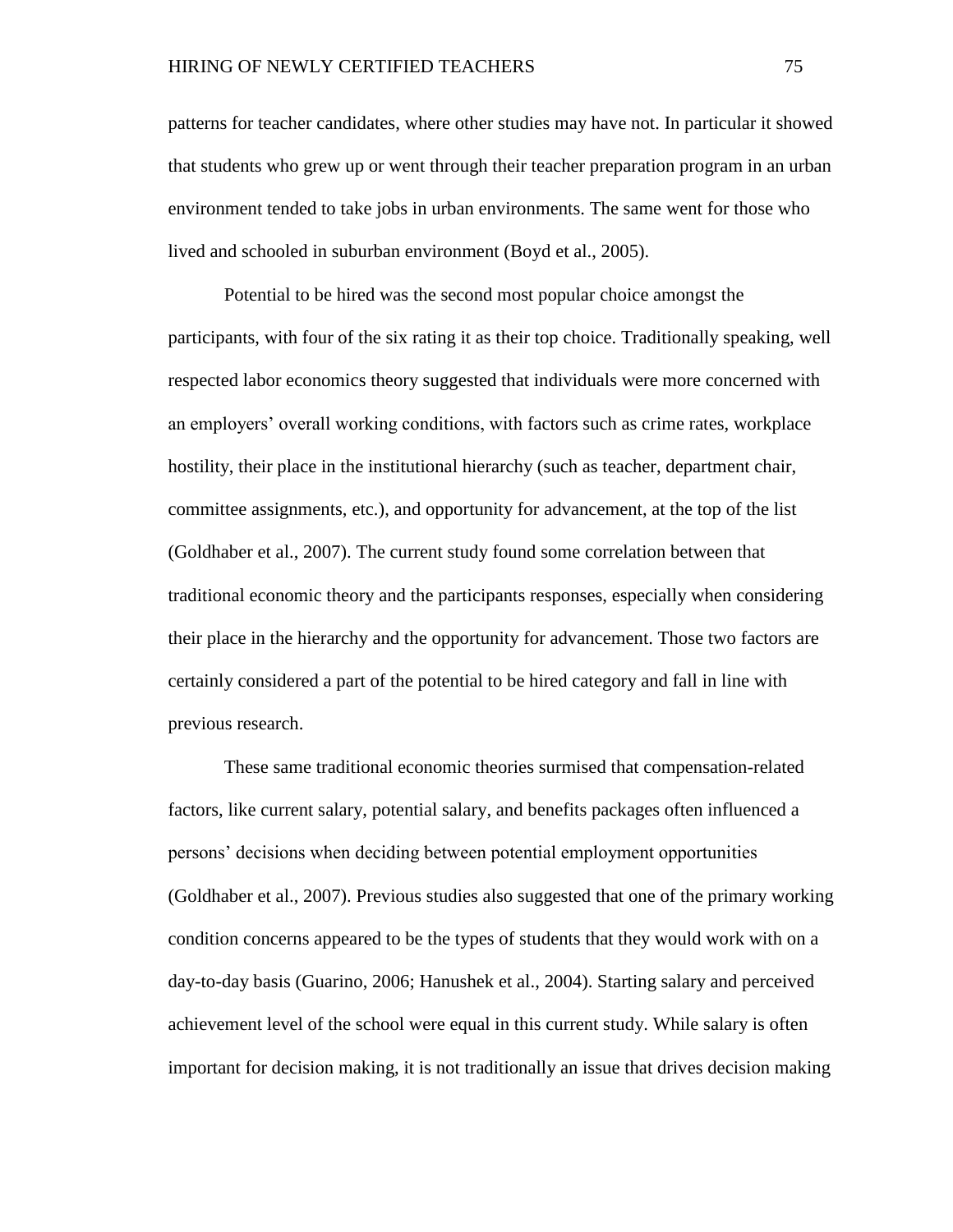for educators. However, achievement level, or the types of students that a new educator will work with on a day-to-day basis, is considered one of the largest deciding factors in previously published research. This study did not correlate that thinking to previous material. While achievement level was a factor, it was not as much of a factor as it has been in other research.

Even though location and types of students that teachers encounter may be the most important factor to consider when compared to the numerous other factors that influence job selection, such as safety in the neighborhood or school, the leadership quality inside the building, or even the school climate. Teachers that work in high-risk schools end up being, on average, less educated than other educators in better schools, because they traditionally come from lower-quality teacher preparation programs, and they typically perform at a lower standard on credentialing exams than those educators who attended higher performing teacher preparation programs at less needy institutions (Lankford et al., 2002). Previous research demonstrated that, if given an opportunity to leave an at-risk school, experienced teachers would typically take advantage and move to a placement in higher-achieving school districts in more affluent neighborhoods. The probability that educators transferred out of a struggling school to another school increased as the poverty level and population of minorities increased in the school, with novice teachers being the ones far more likely to leave, which can be problematic for schools that are struggling to begin with (Goldhaber et al., 2016).

Two factors that stood out were the role that student teaching did or did not play in selecting a position for first-year teachers, and how little being an alumnus of a particular school factored into deciding where to initially work. In this study, student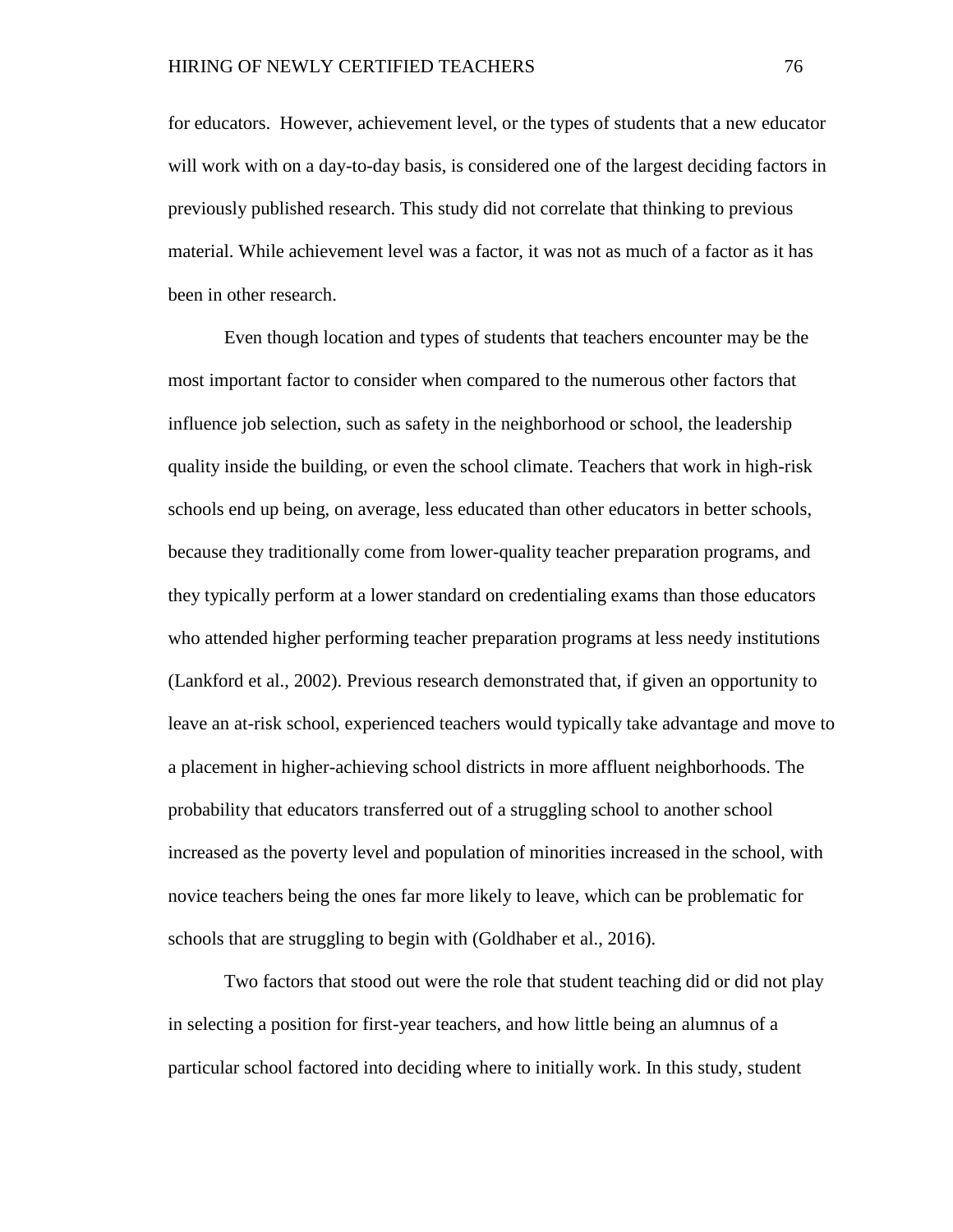teaching was the second lowest, and being an alumnus was even lower. There are no previous studies that would imply that either of these two factors are able to affect a firstyear teacher's decision about employment, but they cannot be discounted either, and both could be used in correlation with potential to be hired.

#### **Recommendations for Further Research**

Since this study found that recent graduates are just as likely to go to an at-risk or failing school as they are to go to a non-at-risk school, there are numerous suggestions to improve the study. First, using data from a one-year window at only one midwestern university limited the sample size tremendously. If future researchers were able to use multiple colleges' and universities' graduation data, over multiple years, it could yield different results, especially with placement in at-risk or failing schools.

From a qualitative standpoint, more survey responses could have helped with identifying exactly how or why graduates were choosing their first positions. With that said, having access to a larger pool of recent graduates, especially those from different colleges or universities would be extremely beneficial. Not only could more responses help solidify the current results, having a larger, and possibly more diverse pool of survey participants could yield different results entirely, which is something that could be studied in the future.

Another potential addition to future work would be to survey the participants after a period of time to determine how they felt about the choice that they initially made, if they are still employed at their first choice or if they have left, and what decisions have helped them either stay at their job or move to another, especially if they considered or were placed in an at-risk school.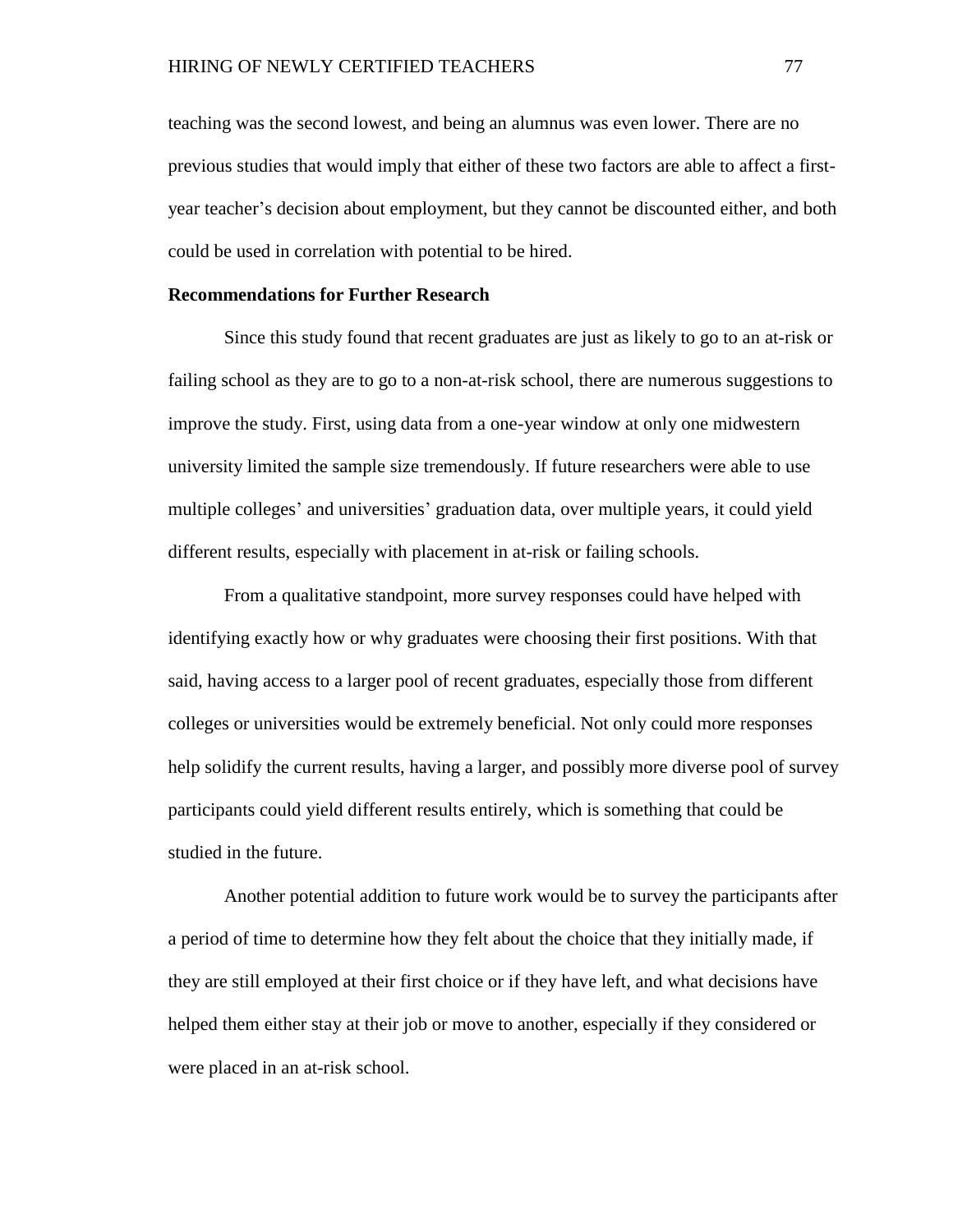#### **Practical Applications**

First and foremost, schools could use this information to help attract quality candidates to their schools, by knowing exactly what it is that first-year teachers are looking for in a school. While the term "location" may be a broad-brush approach, being geographically located by multiple quality teacher preparation programs should give local schools an advantage when choosing to hire first-year teachers. While salary is important, it is not always a deciding factor, so schools may be able to spend less money in salary, and use the difference to make the day-to-day experience for their teachers better, which is what this study has shown.

Teacher preparation programs can use this information practically as well, especially in a student teaching capacity. If colleges and universities are aware that students in their program use location as the number one reason why they select their first job, they could purposefully place student teachers into programs that deviate from their traditional location. Also, knowing that urban schools and rural schools tend to have less opportunities to acquire student teachers could be an open door for a pipeline for schools that would typically not receive teachers from these programs. Another recommendation would be for teacher preparation programs to intentionally alter the way they offer their student teaching program. Rather than give teacher candidates one type of school to do their training, colleges and universities could require student teachers to spend time in a myriad of schools that range from high-achieving schools in suburban areas to lowachieving urban or rural schools, and vice versa. Allowing student teachers to see the diversity of programs may open them up to the idea of working somewhere that they previously may not have chosen.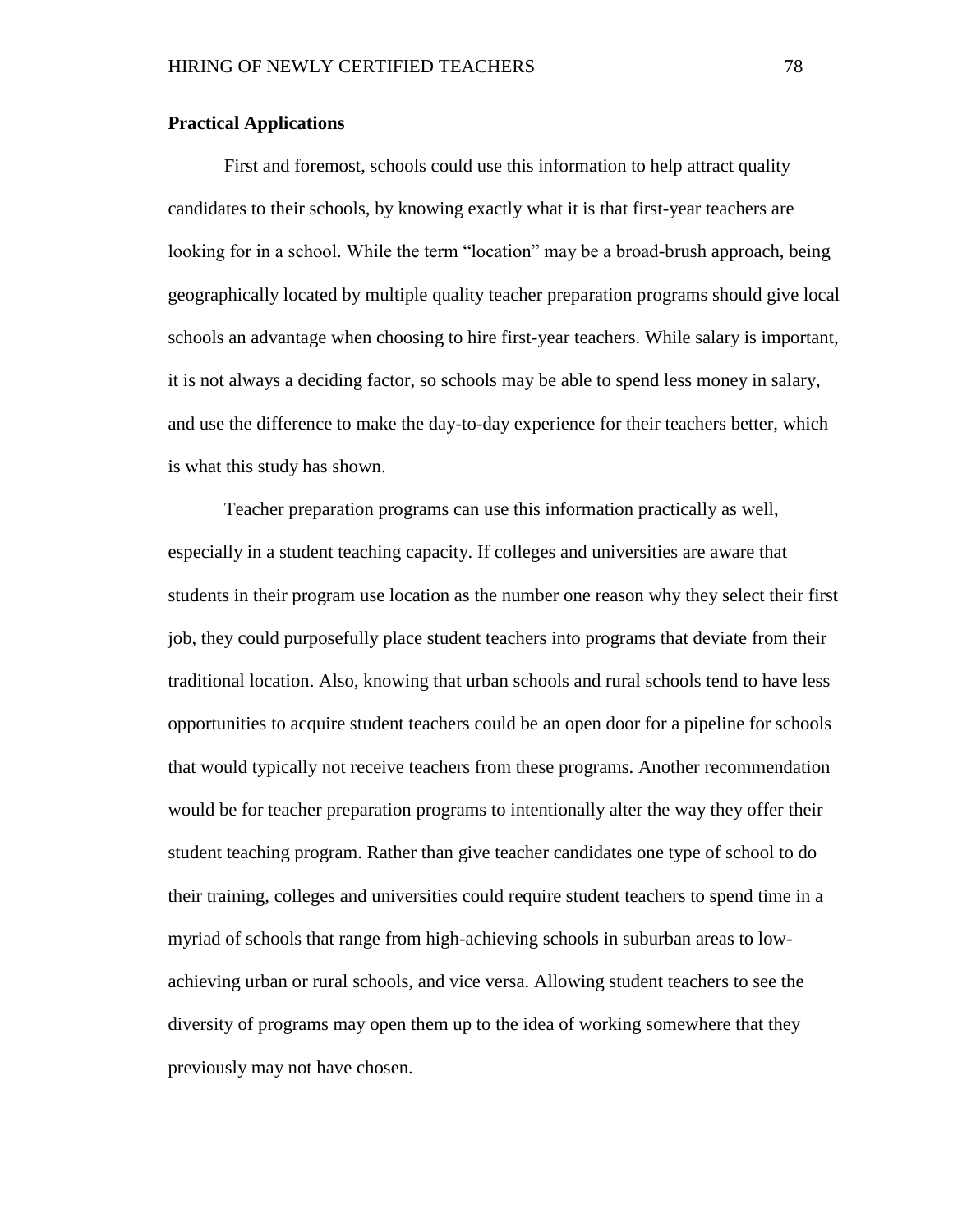There is conflicting evidence in this regard. Numerous experts believed that student teaching in urban settings could be a challenge to some, often reinforcing negative attitudes or teaching practices, and those placements could eventually deter prospective teachers from agreeing to continue in similar settings (Buehler et al., 2009; Grande et al., 2009; Ronfeldt & Reininger, 2012). Others suggested that having students complete their student teaching in an urban setting can be better for teacher learning, based on the working conditions of the school and the surrounding environment (Ronfeldt, 2012).

What is agreed upon is that in the United States, field experiences in preparation programs typically fall under one of two platforms. One idea is shorter in duration and usually integrated into the coursework, where prospective teachers are given a "cooperating" (mentor) teacher, whom they work with in an observational or assistant type capacity. The other idea, and most common for teacher preparation programs in the United States, is a culminating process that ends with "student teaching," where prospective teachers are required to take on lead teaching responsibilities, while under the guidance of an in-service teacher (Ronfeldt & Reininger, 2012). According to Ronfeldt and Reininger (2012), "Though there exists substantial within and across-nation variation in how student teaching is designed, very little substantive research exists on whether some designs are better for teacher training than others" (p. 1092). Shwu-yong and Waxman (2009) coalesced around the idea that school settings where student teaching takes place have the largest influence on student teachers and their careers. Using this research and the studies before, colleges and universities should look to design student teaching experiences that offer prospective teachers opportunities across the educational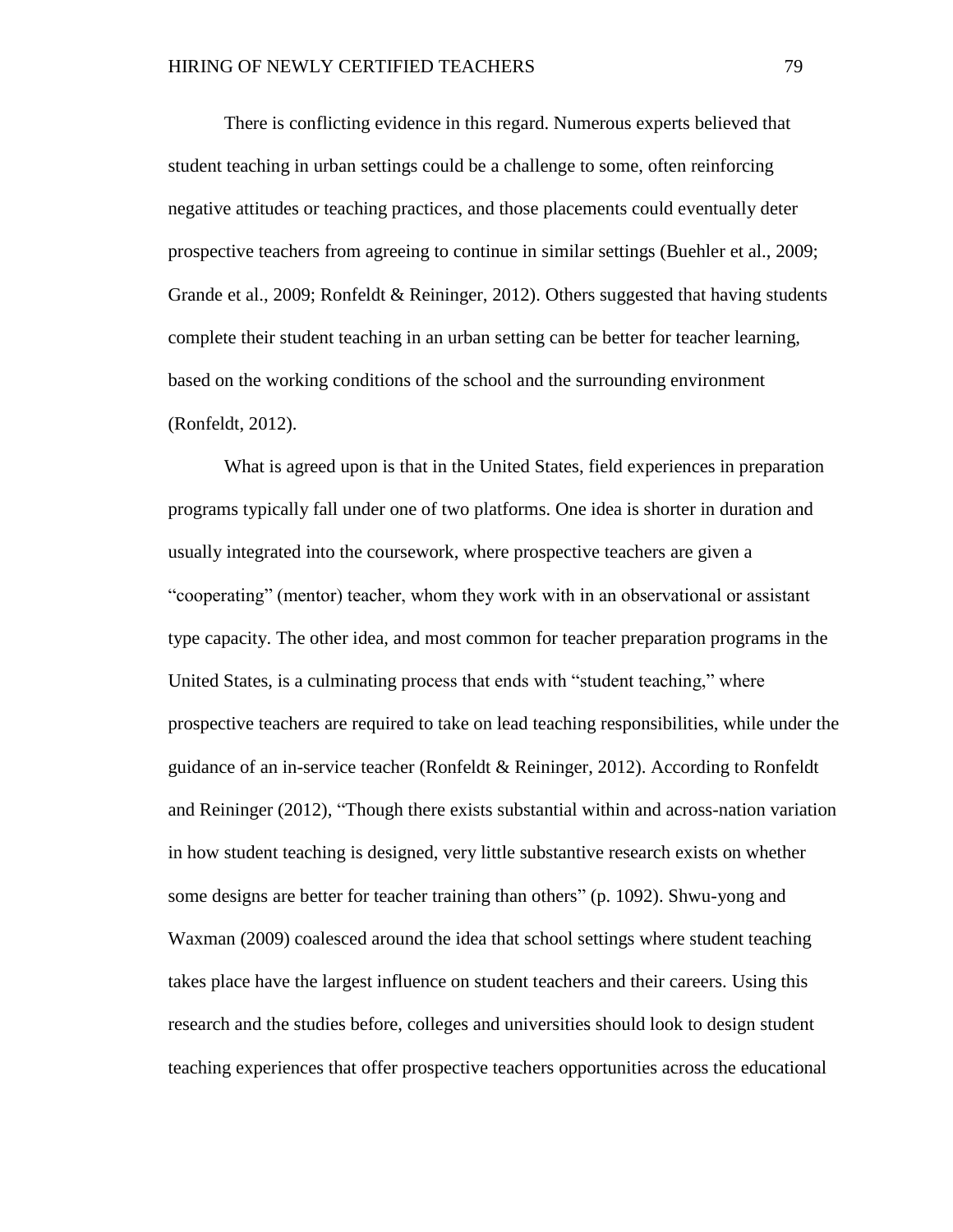spectrum, so that their first-year teachers are able to make informed decisions about their future employment.

## **Summary of Findings**

This mixed-methods study looked at numerous data points and survey answers, all of which showed that recent graduates were just as likely to go to an at-risk or failing school as they are to go to a non-at-risk school. Decisions on employment are made using a myriad of factors, and there is no data suggesting that one specific idea or factor was more important than another, however location did play a major role. Overall, first-year education school graduates were looking for places of employment that offered a potential to be hired in what they perceived to be high-achieving, long-term positions, in desirable locations, with a good starting salary. That seems to be in line with what other types of graduates are looking for in their first position as well.

Regardless how or why new educators select their positions, it is hard to argue there is not a teaching crisis currently in the United States. The Economic Policy Institute (Garcia & Weiss, 2019b) found that the "teacher shortage is real, large and growing, and worse than we thought" (p. 1). Schools all over the country are suffering. Teachers are leaving classrooms in droves, and if school districts are lucky enough to replace these openings, it is often with brand new educators, who may be lacking components of what teaching entails. This is compounded immensely in urban and rural districts, who routinely suffer staffing shortages, and hire under qualified candidates just to fill voids.

#### **Unanswered Questions and Recommendations**

One of the issues that the researcher set out to find was if newly certified educators were taking positions that they were over-qualified for, or outside of their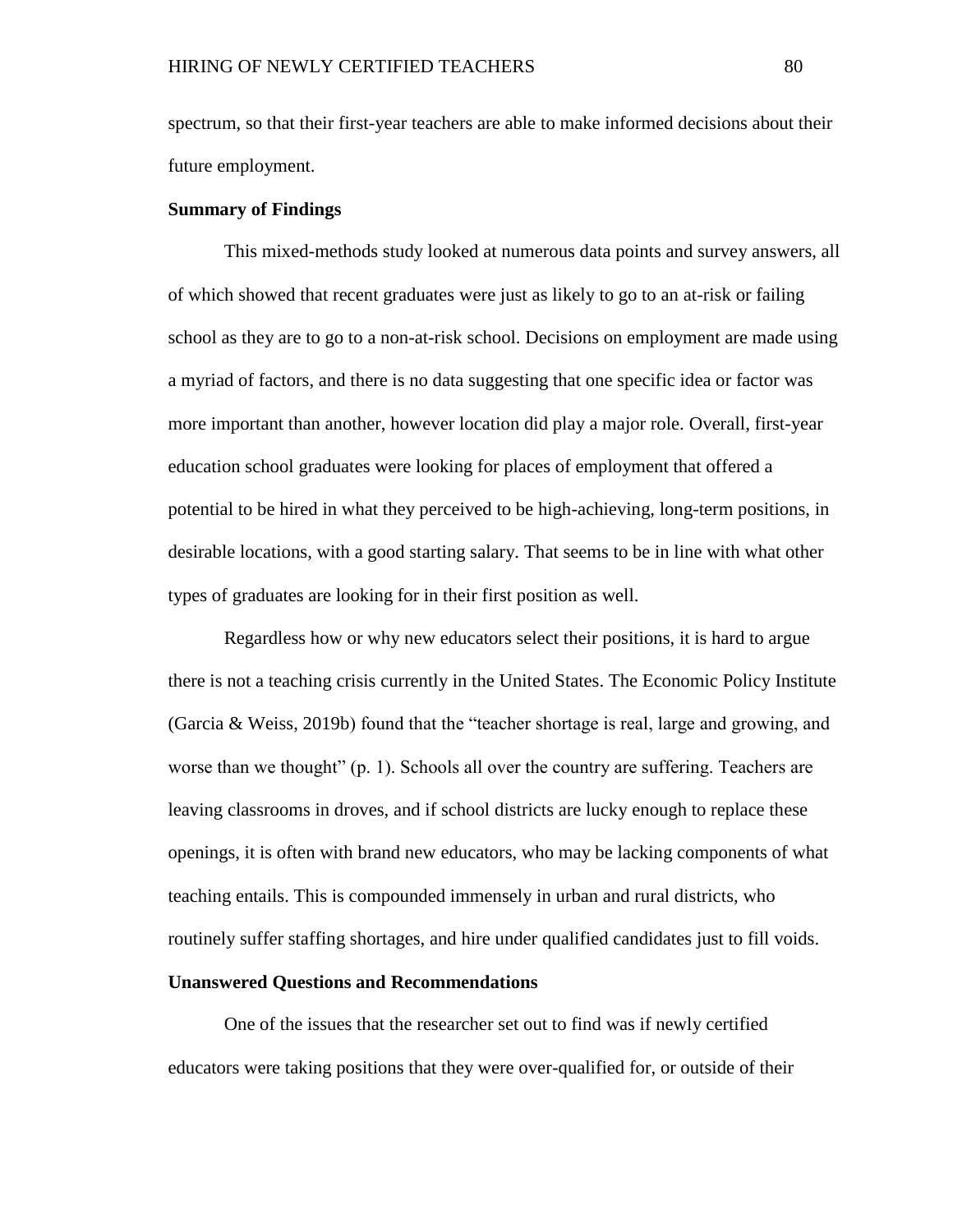certification, to get a "foot in the door" at a reputable district, as opposed to starting their career in a failing or at-risk school, who are clearly desperate for quality educators. While this small sample of data cannot confirm or reject this idea, this mentality could be one of the many issues plaguing underprivileged schools, and it is possible that teacher preparation programs, along with numerous other factors, are to blame. In order to truly find out what is driving educators away from struggling schools, more "outside of the box" research is needed, simply because the traditional research has been unable to help pinpoint the cause and offer potential solutions.

There are multiple items that colleges and universities who offer teacher preparation programs should consider that could alleviate the issues presented. First, teacher preparation programs should use their expertise in training educators on a more practical level. Most student teaching experiences involve a future educator spending two semesters of their program inside of actual classrooms. Often, that first semester is just an observational time, that acclimates future teachers to schools, classrooms, and students. The second semester is where most potential teachers get to use everything that they have learned in the classroom, and put it into practice, teaching lessons, guiding instruction, and essentially becoming the teacher. At some teacher preparation programs, this is the only time a future educator is given time inside a classroom, and some programs narrow this experience to one semester, which severely limits the practical knowledge that new teachers need in their first year.

One recommendation would be for teacher preparation programs to spend more time on practical application with their candidates, throughout the program duration, instead of waiting until the last semester or two. This means that future educators could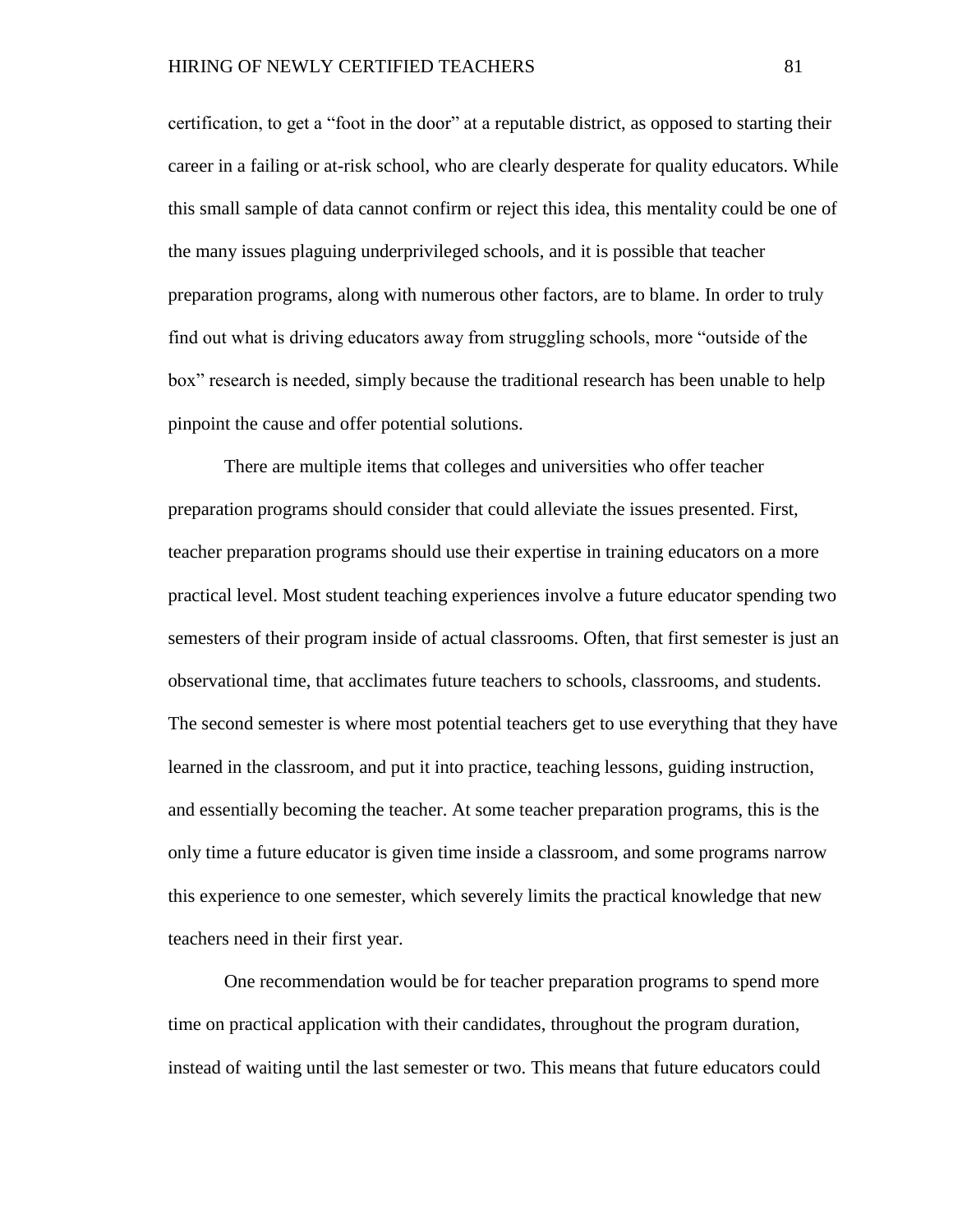see double the amount of classroom time, learning from established teachers, in a variety of classrooms, which would be beneficial to their development as educators. A second recommendation that could run in conjunction with the previous one would be for teacher candidates to spend a portion of their practical learning in a variety of schools.

Typically, future educators are placed into well-established schools, with a tradition of successful education of students, with strong mentor teachers. This can be quite the opposite to their first teaching experience on their own. With that in mind, teacher preparation programs should work to send their teacher candidates to a multitude of locations, preferably one that is failing, one that is at-risk, and one that is traditionally successful, so that future educators can gain valuable experiences from each. By allowing students to see various schools and classrooms, the benefits could be two-fold. First, potential teachers would get more exposure inside of hard to staff schools while getting those teacher candidates in front of the administrators who make hiring decisions. Second, using a model like the one suggested could sway future educators towards failing or at-risk schools and districts if they have a positive experience during their time there. The potential negative to this idea would be if teacher candidates have a negative experience, and subsequently do one of two things, which are, refuse to work in schools that are struggling, or decide that education is not for them, and quit the teacher preparation program altogether, which depending on where the practical experience falls in the program, may not be a negative for all involved.

Colleges and universities with teacher preparation programs could also attempt to form local partnerships with schools that struggle to staff and work together to send the best and brightest candidates to those schools. If struggling school districts were given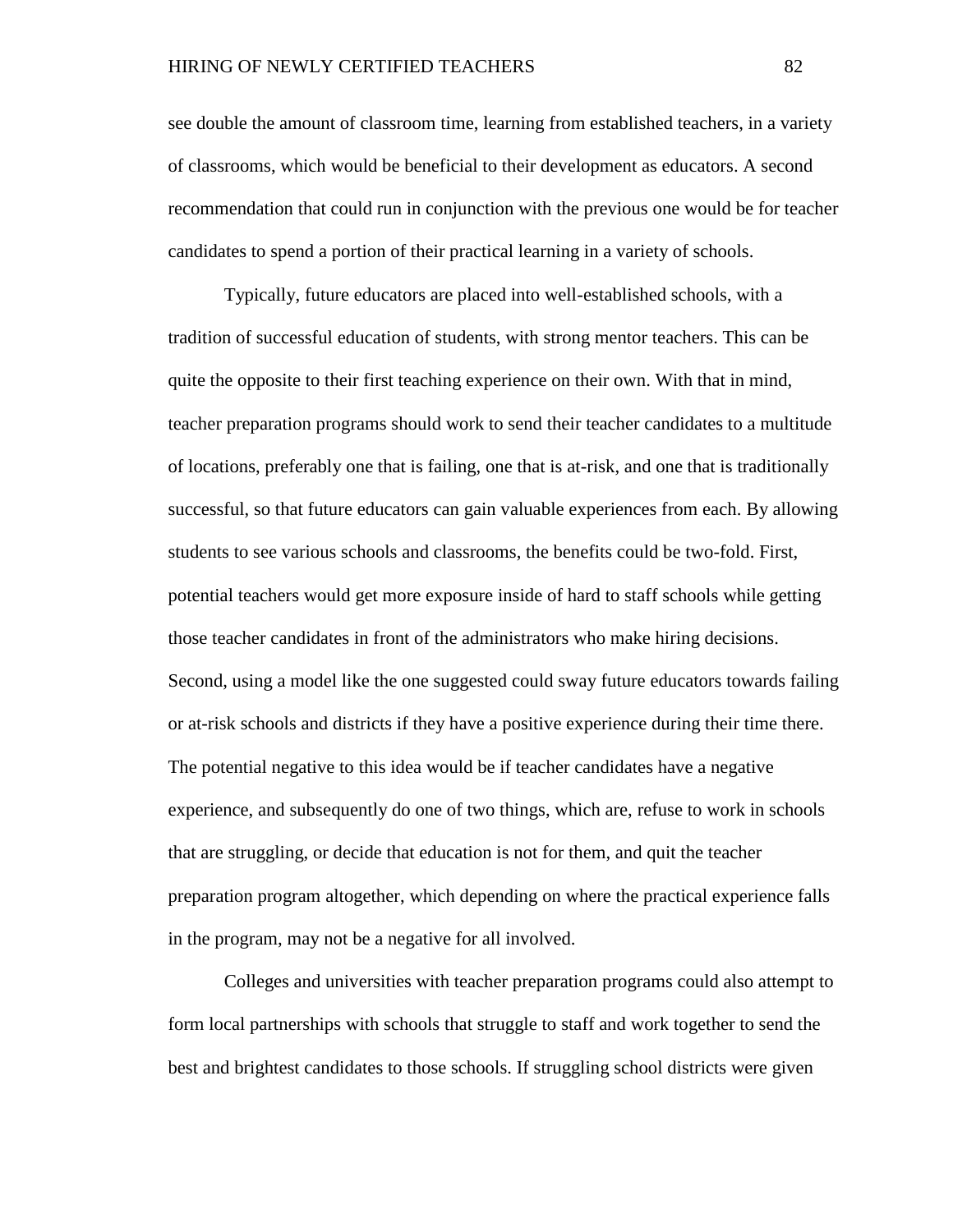the opportunity to acquire the teacher candidates that excelled in their preparation program, they would also be given the chance to cultivate their abilities, and potentially retain the new teachers' services for longer. New teachers may be interested in looking at a situation like this, simply because in districts where hiring staff is an issue, there is usually a premium placed on salary, and often first-year teachers are paid more at schools that struggle in comparison to those that do not.

Another recommendation to help stop the revolving door of education would be to have districts that routinely achieve at the highest levels partner with districts in the area that struggle to reach their goals. High achieving schools could use their best teachers to help mentor those teachers in struggling schools and possibly help them acquire some tools that they can use to help close the gaps that have occurred. Struggling schools could send their teachers to the high achieving schools to observe what works in that community to bring back something that might work in their community. Having the administrators of these districts collaborate will also improve best practices, and hopefully slow the decline of those leaving the profession.

Lastly, those involved in policy at the federal, state, and local level need to readdress their commitment to education. School districts all over the country are underfunded, teachers are underpaid, the system is stressed, and there does not appear to be relief on the horizon. If policy makers genuinely want to stop teachers from leaving the field, they would ensure that schools receive the funding that they need to operate at the levels that are required by the government. Expectations on teachers are often overbearing considering the salary that most educators make, and when educators add up all these variables, they often find their situation untenable. The easiest answer would be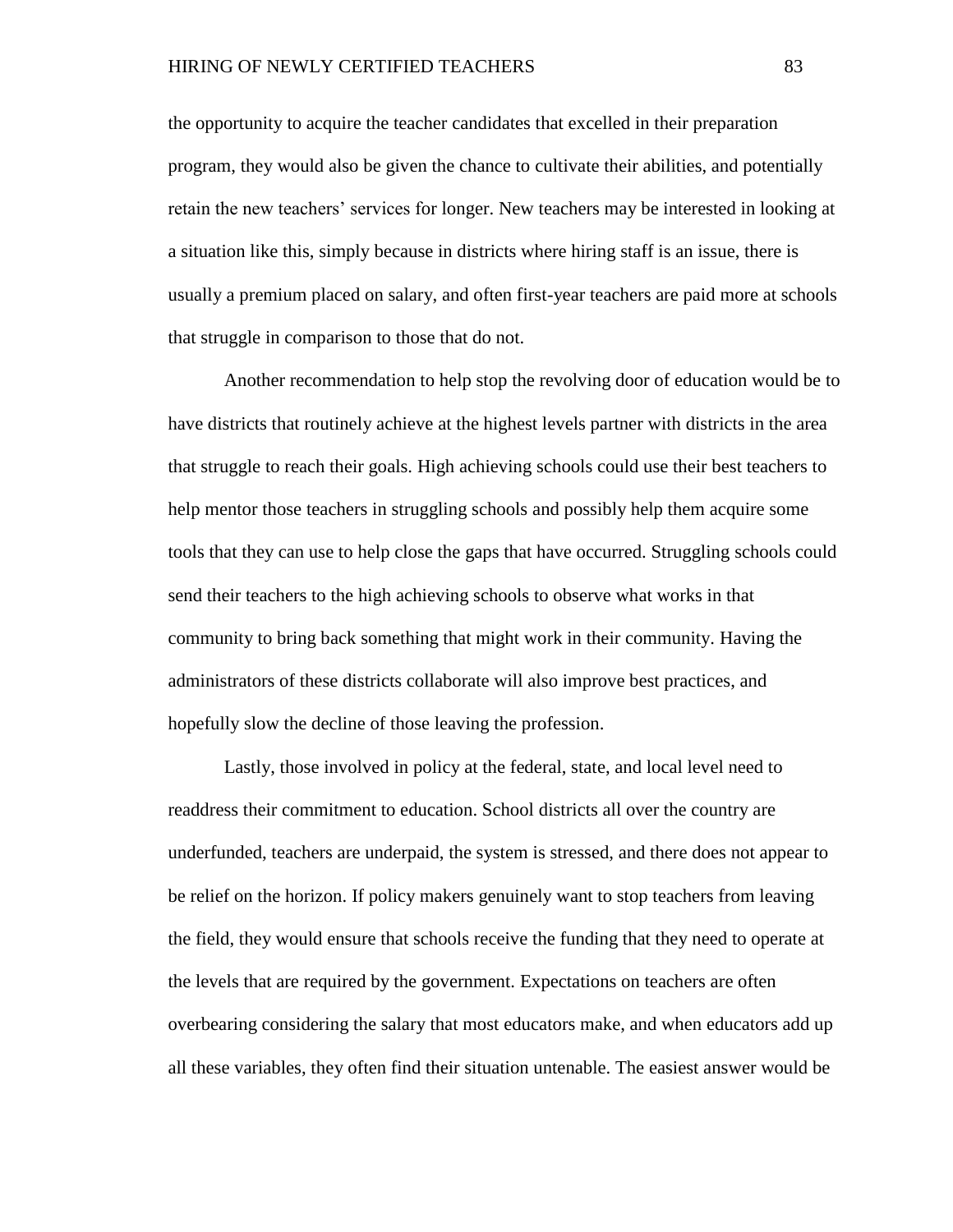to increase salaries, decrease the regulatory interference, and ensure every teacher in every school has the resources that they need to educate students.

## **Reflection**

Looking back through this process has been emotional for me. Initially I was interested in finding out how many people took a path into education similar to mine, which was completely non-traditional, so that I could help guide future students in my classes down the best path possible. For me, the connection was even greater, since I am currently teaching at-risk students in a school where roughly 50% live in poverty. It was always my desire to discover why teacher candidates would invest so much time, effort, and money into a certification process, so that when it came time to get hired for their first teaching position, they would instead choose to take a job like Teacher Assistant or Recess Aide; something that they are clearly over qualified for, just to avoid working in a struggling district, when those schools and students are desperate. I wondered why other people would choose that path because, I chose that path, and there is no specific reason why. That eventually morphed into researching what legislation there was regulating teacher preparation programs, finding out how big of a teacher shortage crisis our nation is in, learning as much as possible about how schools attract talent, cultivate their teachers while working to retain them, and most importantly what drives newly certified people to choose their first place of employment. Armed with this information, and the results of my research, it is my hope to help influence decision makers at the college and university level, and administrators and human resource departments in school districts all over the country, to investigate their current practices, to see what could be adjusted to help alleviate the current crisis in the world of education.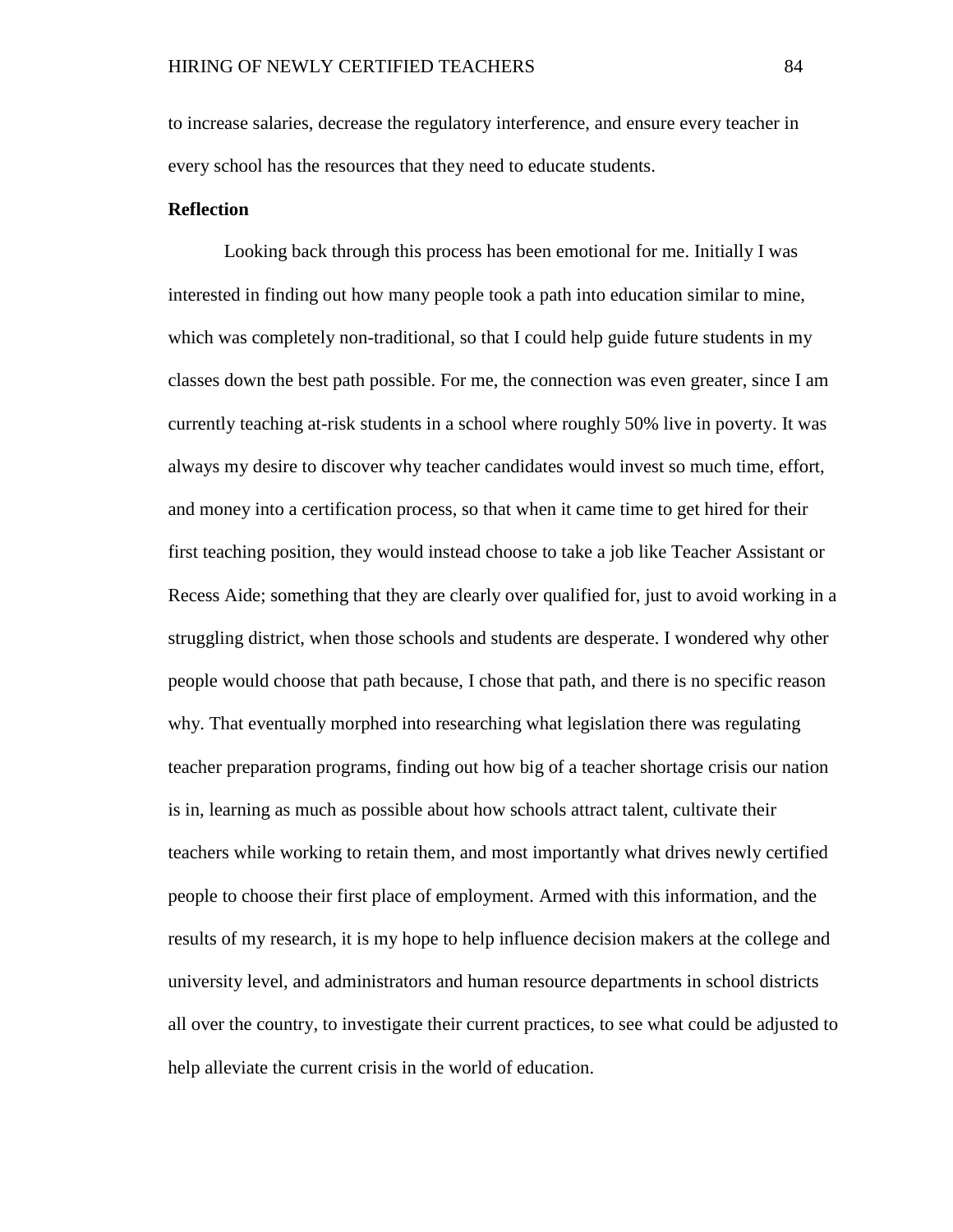# **Conclusion**

The purpose of this study was to investigate careers students choose to take in their first year after completing an educational degree from one study university's teacher preparation program. This mixed-methods study looked at numerous data points and survey answers, all of which showed that recent graduates are just as likely to go to an atrisk or failing school as they are to go to a non-at-risk school. The data showed that decisions on employment are made using a myriad of factors, and there is no data suggesting that one specific idea or factor was more important than another, however location did play a major role. Numerous recommendations to teacher preparation programs were made, focusing on practical application, and suggesting that policy makers increase salaries, decrease the regulatory interference, ensure every teacher in every school has the resources that they need to educate students, and involve all stakeholders at every level, so that we can hopefully alter this educational crisis.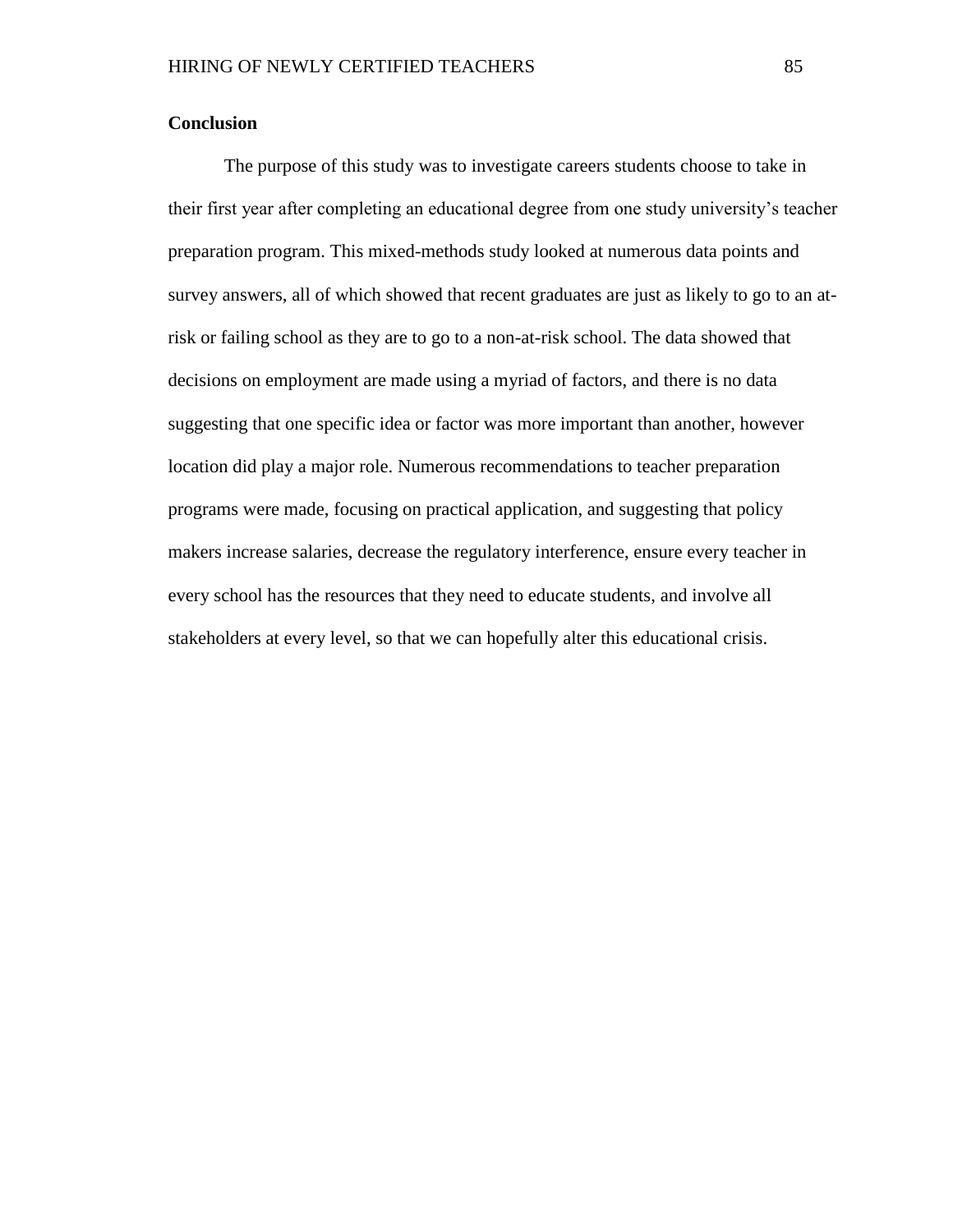## **References**

- Adnot, M., Dee, T., Katz, V., & Wyckoff, J. (2015). Teacher turnover, teacher quality, and student achievement in DCPS. *Educational Evaluation and Policy Analysis*, 0162373716663646.
- Aragon, S. (2016). Teacher shortages: What we know. Teacher Shortage Series. *Education Commission of the States*. Retrieved April, 2017 from https://files.eric.ed.gov/fulltext/ED565893.pdf
- Avery, C & Turner, S. (2012). Student loans: Do college students borrow too much or -- Not enough? *Journal of Economic Perspectives, 26*(1), 165-192.
- Boe, E. E., Shin, S., & Cook, L. H. (2007). Does teacher preparation matter for beginning teachers in either special or general education? *The Journal of Special Education*, *41*(3), 158-170.
- Borman, K. M., Mueninghoff, E., Cotner, B. A., & Frederick, P. B. (2009). Teacher preparation programs. In *International handbook of research on teachers and teaching* (pp. 123-140). Springer US.
- Boyd, D., Grossman, P., Ing, M., Lankford, H., Loeb, S., & Wyckoff, J. (2011). The influence of school administrators on teacher retention decisions. *American Educational Research Journal*, *48*(2), 303-333.
- Boyd, D., Lankford, H., Loeb, S., & Wyckoff, J. (2005). The draw of home: How teachers' preferences for proximity disadvantage urban schools. *Journal of Policy Analysis and Management*, *24*(1), 113-132.
- Branch, G., Hanushek, E., & Rivkin, S. (2013). School leaders matter. *Education Next*, *13*(1), 62-69.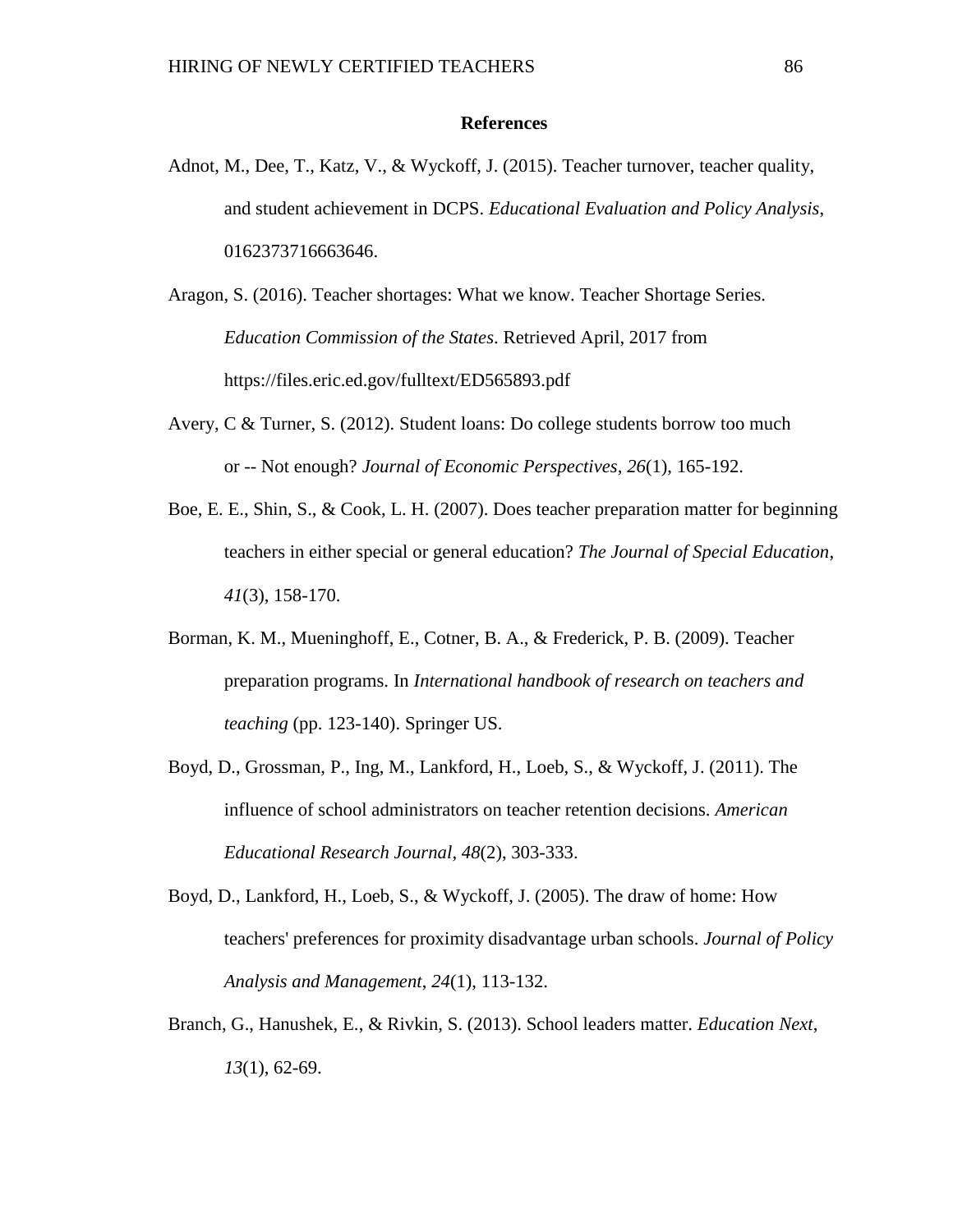- Brownell, M. T., Ross, D. D., Colón, E. P., & McCallum, C. L. (2005). Critical features of special education teacher preparation: A comparison with general teacher education. *The Journal of Special Education*, *38*(4), 242-252.
- Brill, S., & McCartney, A. (2008). Stopping the revolving door: Increasing teacher retention. *Politics & Policy*, *36*(5), 750-774.
- Buehler, J., Ruggles Gere, A., Dallavis, C., & Shaw Haviland, V. (2009). Normalizing the fraughtness: How emotion, race, and school context complicate cultural competence. *Journal of Teacher Education*, *60*(4), 408-418.
- Carnevale, A., Rose, S., & Cheah, B. (2013). The college payoff: Education, occupations, lifetime earnings. Georgetown University Center on Education and the Workforce.
- Carver-Thomas, D., & Darling-Hammond, L. (2017). Teacher turnover: Why it matters and what we can do about it. *Learning Policy Institute*.
- Clotfelter, C., Glennie, E., Ladd, H., & Vigdor, J. (2008). Would higher salaries keep teachers in high-poverty schools? Evidence from a policy intervention in North Carolina. *Journal of Public Economics*, *92*(5), 1352-1370.
- Cochran-Smith, M. (2004). Stayers, leavers, lovers, and dreamers insights about teacher retention. *Journal of teacher Education*, *55*(5), 387-392.
- Cochran-Smith, M., & Villegas, A. M. (2015). Framing teacher preparation research: An overview of the field, part 1. *Journal of Teacher Education*, *66*(1), 7-20.
- Cohen-Vogel, L. (2005). Federal role in teacher quality: "Redefinition" or policy alignment?. *Educational Policy*, *19*(1), 18-43.

Constantine, J., Player, D., Silva, T., Hallgren, K., Grider, M., & Deke, J. (2009). An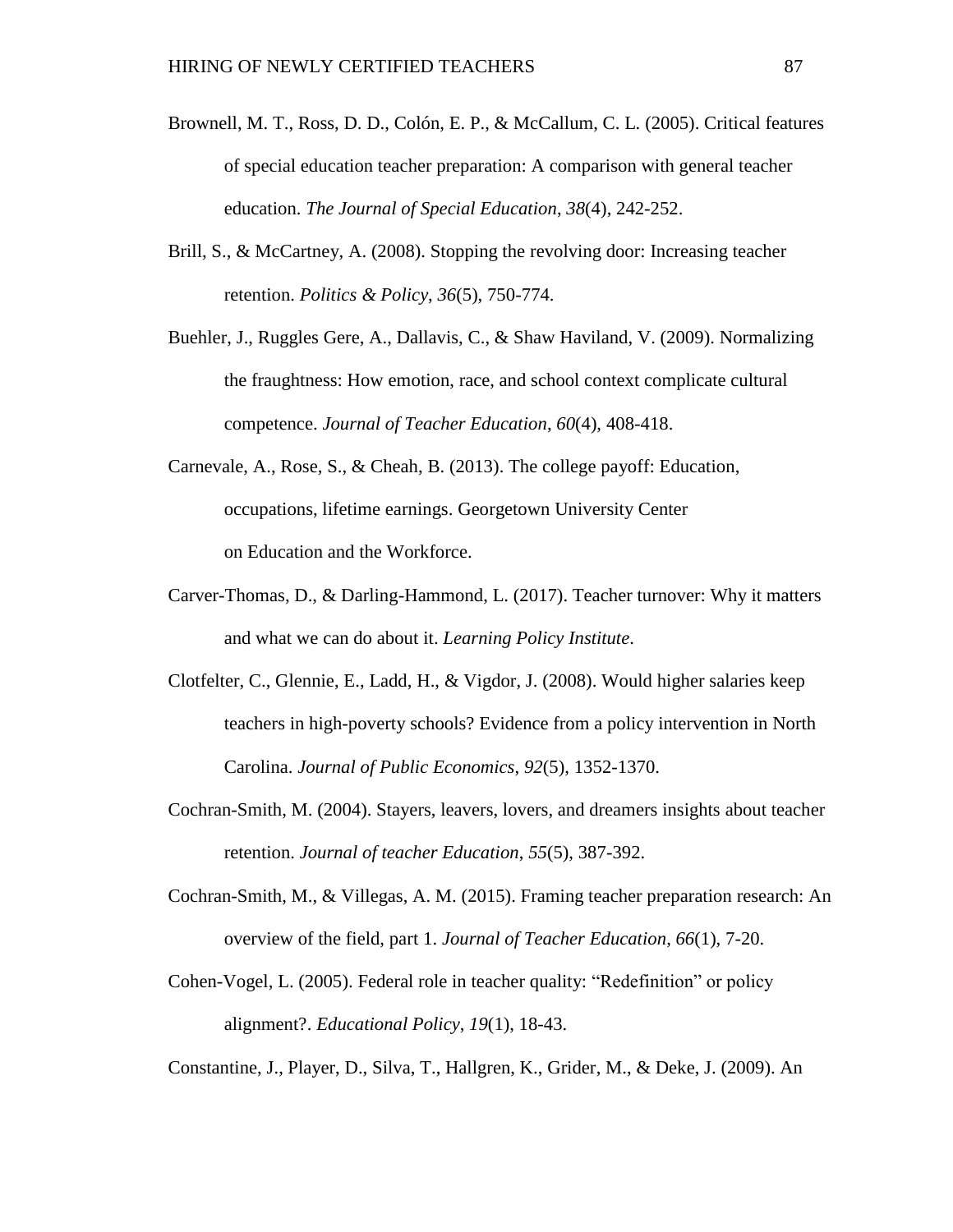evaluation of teachers trained through different routes to certification. Final Report. NCEE 2009 4043. *National Center for Education Evaluation and Regional Assistance*.

- Cowan, J., Goldhaber, D., Hayes, K., & Theobald, R. (2016). Missing elements in the discussion of teacher shortages. *Educational Researcher*, *45*(8), 460-462.
- Darling-Hammond, L. (2000a). Solving the dilemmas of teacher supply, demand, and standards: How we can ensure a competent, caring, and qualified teacher for every child. National Commission on Teaching and America's Future, Teachers College, Columbia University.
- Darling-Hammond, L. (2000b). Teacher quality and student achievement. *Education policy analysis archives*, *8*, 1.
- Darling-Hammond, L. (2012). *Powerful teacher education: Lessons from exemplary programs*. John Wiley & Sons.
- Darling-Hammond, L., & Baratz-Snowden, J. (2007). A good teacher in every classroom: Preparing the highly qualified teachers our children deserve. *Educational Horizons*, *85*(2), 111-132.
- Darling-Hammond, L., & Berry, B. (2006). Highly qualified teachers for all. *Educational Leadership*, *64*(3), 14.
- Darling-Hammond, L., Chung, R., & Frelow, F. (2002). Variation in teacher preparation: How well do different pathways prepare teachers to teach? *Journal of Teacher Education,* 53(4), 286-302.
- Darling-Hammond, L., Holtzman, D. J., Gatlin, S. J., & Vasquez Heilig, J. (2005). Does teacher preparation matter? Evidence about teacher certification, Teach for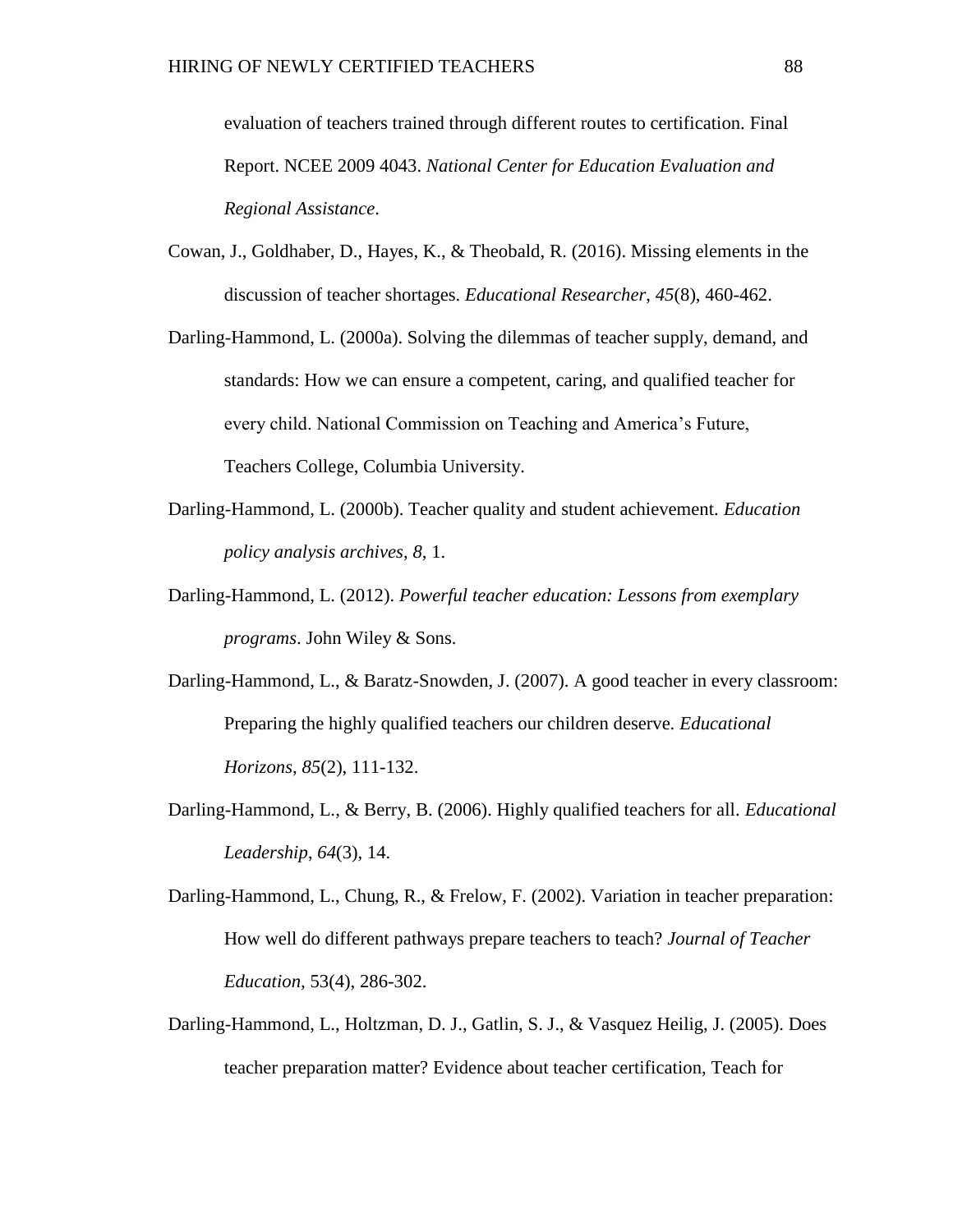America, and teacher effectiveness. *Education Policy Analysis Archives, 13*(42).

- Decker, P. T., Mayer, D. P., & Glazerman, S. (2004). *The effects of Teach for America on students: Findings from a national evaluation*. University of Wisconsin-Madison, Institute for Research on Poverty.
- Earley, P. M. (2000). Finding the culprit: Federal policy and teacher education. *Educational Policy*, *14*(1), 25-39.
- Espinoza, D., Saunders, R., Kini, T., & Darling-Hammond, L. (2018). Taking the long view: State efforts to solve teacher shortages by strengthening the profession. *Learning Policy Institute.* https://learningpolicyinstitute. org/sites/default/files/productfiles/Long\_View\_REPORT. pdf.
- Feistritzer, C. E. (2005). *Profile of alternate route teachers*. National Center for Education Information.
- Feistritzer, C. E. (2007). *Alternate routes to teaching*. Prentice Hall.
- Feistritzer, C. E., Griffin, S., & Linnajarvi, A. (2011). *Profile of teachers in the US, 2011* (pp. 09-14). National Center for Education Information.
- Feng, L., & Sass, T. R. (2017). Teacher quality and teacher mobility. *Education Finance and Policy*, *12*(3), 396-418.
- Feng, L., & Sass, T. R. (2018). The impact of incentives to recruit and retain teachers in "hard‐to‐staff" subjects. *Journal of Policy Analysis and Management*, *37*(1), 112 135.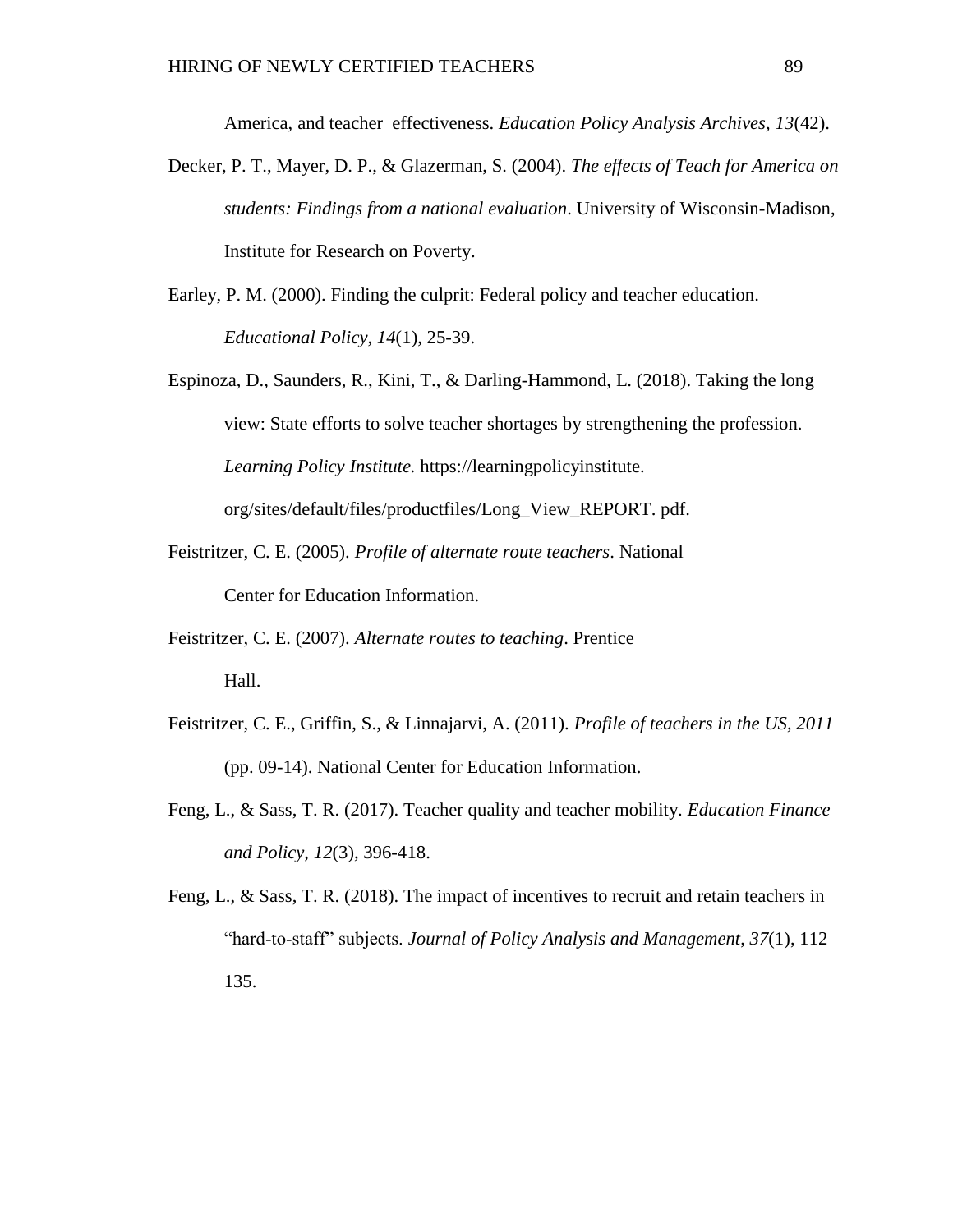- Feuer, M. J., Floden, R. E., Chudowsky, N., & Ahn, J. (2013). Evaluation of teacher preparation programs: Purposes, methods, and policy options. *National Academy of Education*.
- Freedman, S. W., & Appleman, D. (2009). "In It for the Long Haul"—How teacher education can contribute to teacher retention in high-poverty, Urban schools. *Journal of Teacher Education*, *60*(3), 323-337.
- García, E., & Weiss, E. (2019a). The teacher shortage is real, large and growing, and worse than we thought. The first report in" The Perfect Storm in the Teacher Labor Market" Series. *Economic Policy Institute*.

https://www.epi.org/publication/the-teacher-shortage-is-real-large-and-growingand-worse-than-we-thought-the-first-report-in-the-perfect-storm-in-the-teacherlabor-market-series/

- Garcia, E., & Weiss, E. (2019b, April 16). U.S. schools struggle to hire and retain teachers. Economic Policy Institute. https://www.epi.org/publication/u-s-schoolsstruggleto-hire-and-retain-teachers-the-second-report-in-the-perfect-storm-in-theteacherlabor-market-series/
- García, E., & Weiss, E. (2020). Examining the factors that play a role in the teacher shortage crisis: Key findings from EPI's' perfect storm in the teacher labor market' series. *Economic Policy Institute*.
- Gardner, D. P., Larsen, Y. W., Baker, W., Campbell, A., & Crosby, E. A. (1983). *A nation at risk: The imperative for educational reform* (p. 65). United States Department of Education.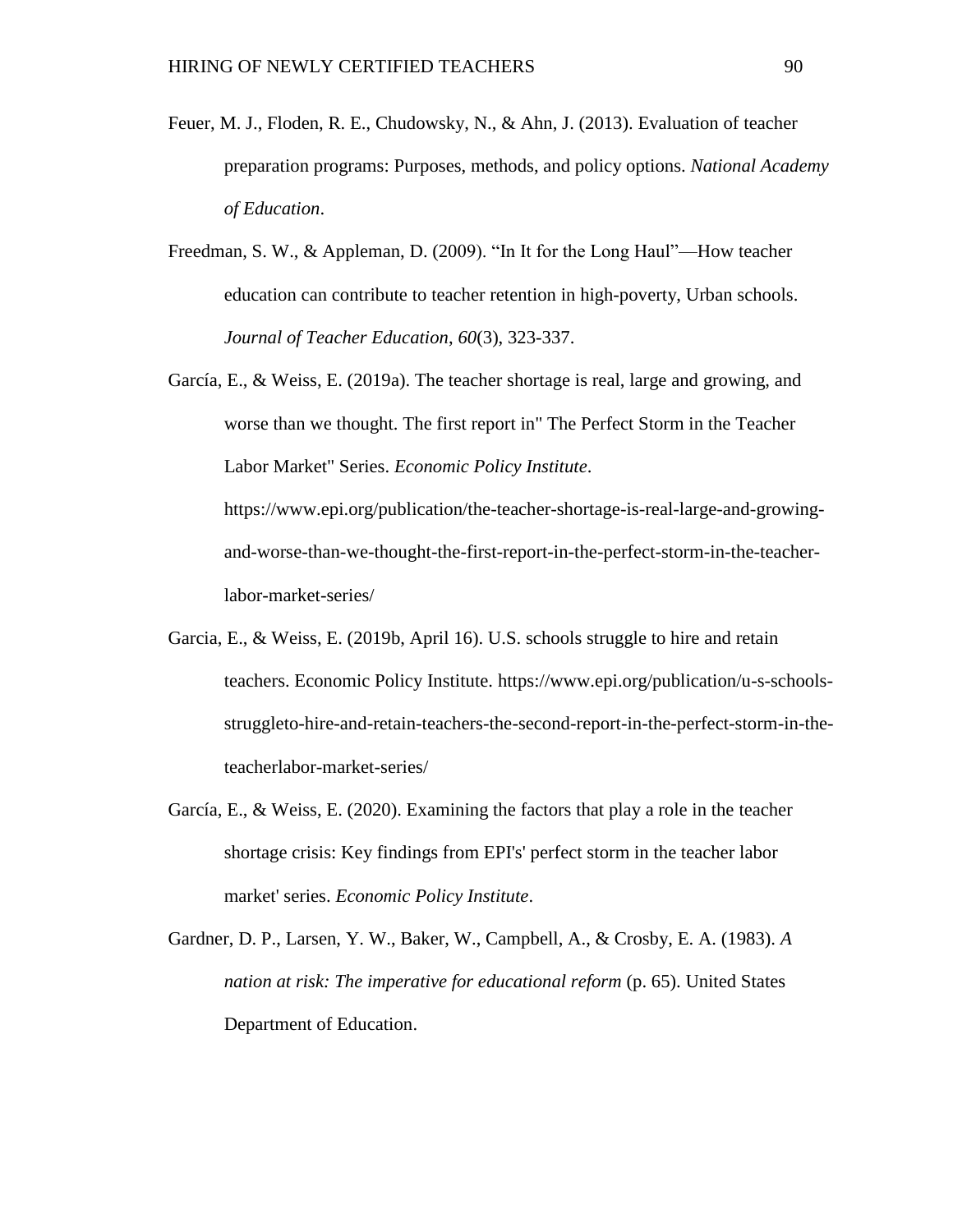- Gatlin, D. (2009). A pluralistic approach to the revitalization of teacher education. *Journal of Teacher Education*, *60*(5), 469-477.
- Gibbons, S., Scrutinio, V., & Telhaj, S. (2018). CEP Discussion Paper No 1530, 2018. *Teacher turnover: does it matter for pupil achievement*?
- Goldhaber, D. (2015). Teacher Effectiveness Research and the Evolution of US Teacher Policy. The Productivity for Results Series No. 5. *George W. Bush Institute, Education Reform Initiative*.
- Goldhaber, D., Destler, K., & Player, D. (2007). Teacher labor markets and the perils of using hedonics to estimate compensating differentials in the public sector. (*SFRP Working Paper, No. 17*), Center for Reinventing Public Education.
- Goldhaber, D., Gross, B., & Player, D. (2007). Are Public Schools Really Losing Their Best? Assessing the Career Transitions of Teachers and Their Implications for the Quality of the Teacher Workforce. Working Paper 12. *National Center for Analysis of Longitudinal Data in Education Research*.
- Goldhaber, D., Krieg, J., Naito, N., & Theobald, R. (2019). Making the most of student teaching: The importance of mentors and scope for change. *Education Finance and Policy*, 1-11.
- Goldhaber, D., Lavery, L., & Theobald, R. (2015). Uneven playing field? Assessing the teacher quality gap between advantaged and disadvantaged students. *Educational Researcher*, *44*(5), 293-307.
- Goldhaber, D., Lavery, L., & Theobald, R. (2016). Inconvenient truth? Do collective bargaining agreements help explain the mobility of teachers within school districts? *Journal of Policy Analysis and Management*, *35*(4), 848-880.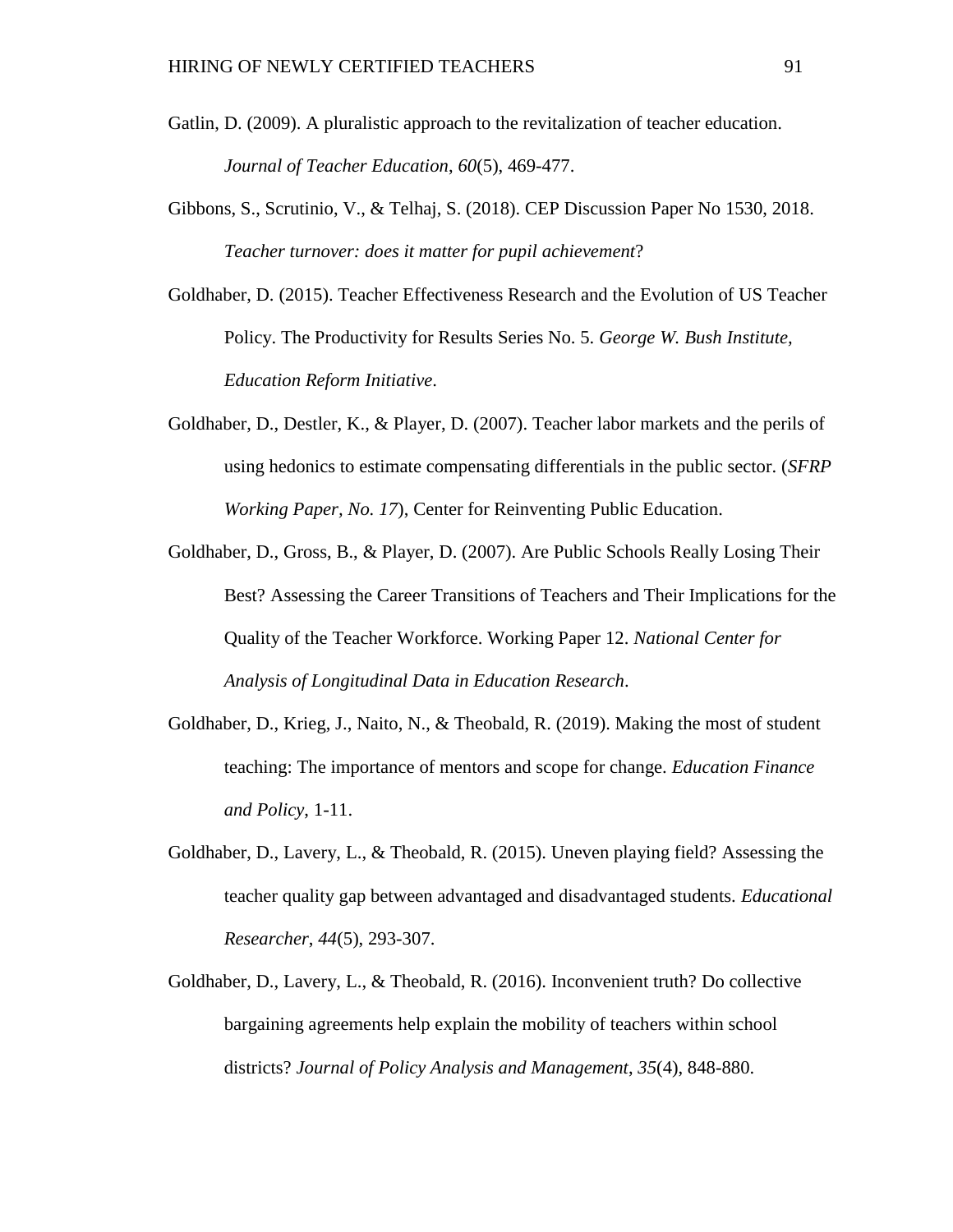- Goldhaber, D., Liddle, S., & Theobald, R. (2013). The gateway to the profession: Assessing teacher preparation programs based on student achievement. *Economics of Education Review*, *34*, 29-44.
- Goodwin, A. L., & Kosnik, C. (2013). Quality teacher educators = quality teachers? Conceptualizing essential domains of knowledge for those who teach teachers. *Teacher Development*, *17*(3), 334-346.
- Grande, M., Burns, B., Schmidt, R., & Marable, M. A. (2009). Impact of a paid urban field experience on teacher candidates' willingness to work in urban schools. *The Teacher Educator*, *44*(3), 188-203.
- Greenberg, J., McKee, A., & Walsh, K. (2013). Teacher prep review: A review of the nation's teacher preparation programs. *Available at SSRN 2353894*.
- Guarino, C., Santibañez, L., & Daley, G.A. (2006). Teacher recruitment and retention: A review of the recent empirical literature. *Review of Educational Research, 76*(2), 173-208.
- Hanushek, E. A., Kain, J. F., & Rivkin, S. G. (2001). Why public schools lose teachers. *Journal of Human Resources*, *39*(2), 326-354.
- Hanushek, E., Kain, J. & Rivkin, S. (2004). Why public schools lose teachers. *Journal of Human Resources,* 39(2), 326-254.
- Hanushek, E., & Rivkin, S. (2010). *Constrained job matching: Does teacher job search harm disadvantaged urban schools?* (No. w15816). National Bureau of Economic Research.
- Harris, D. N., & Sass, T. R. (2011). Teacher training, teacher quality and student achievement. *Journal of Public Economics*, *95*(7), 798-812.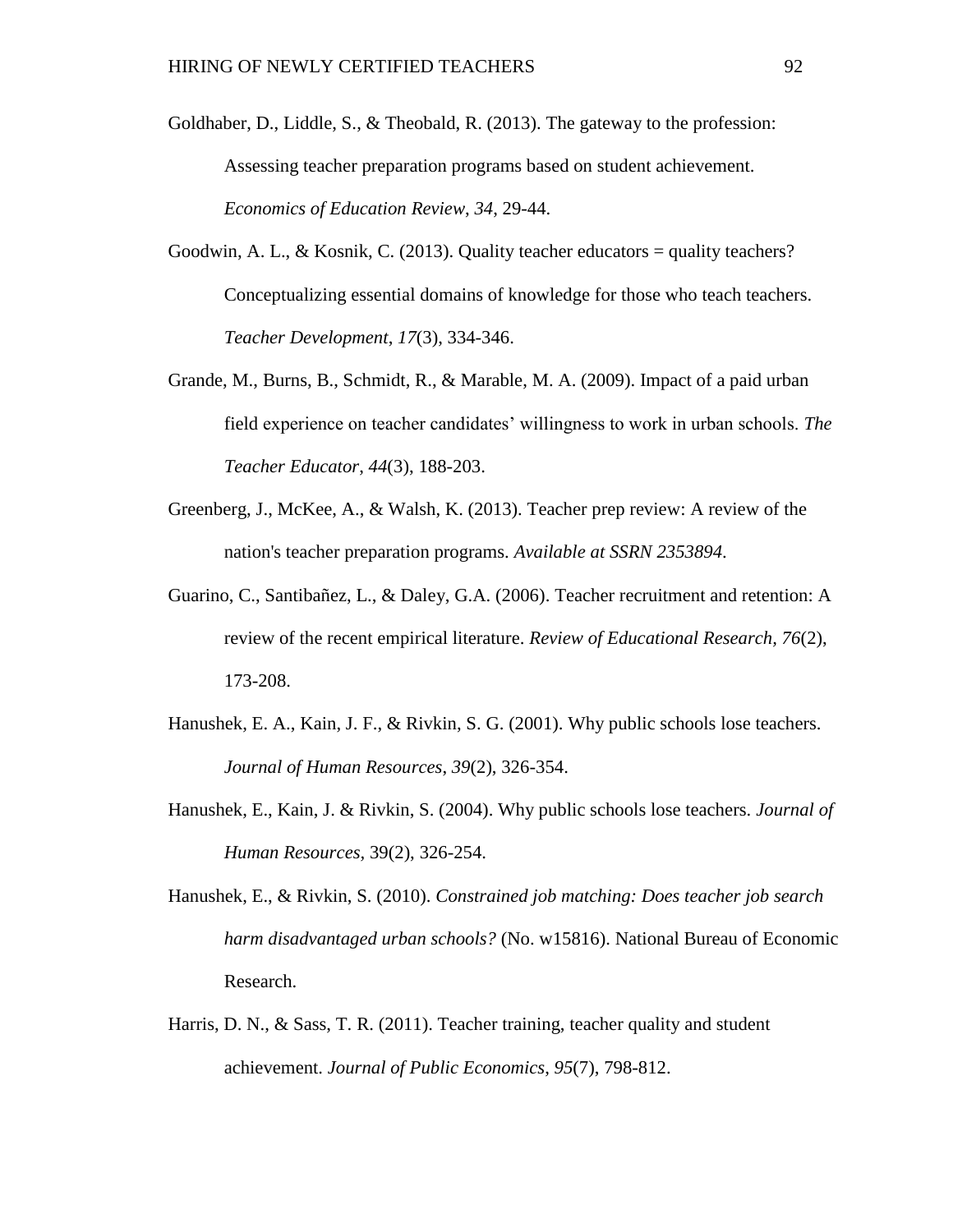- Heineke, A. J., Mazza, B. S., & Tichnor-Wagner, A. (2014). After the two-year commitment: A quantitative and qualitative inquiry of teach for America teacher retention and attrition. *Urban Education*, *49*(7), 750-782.
- Heilig, J.V. & Jez, S.J. (2010). Teach for America: A review of the evidence. Boulder and Tempe: Education and the public interest center & education policy research unit. Retrieved June 24, 2020 from http://epicpolicy.org/publication/teach-for-america.
- Henry, G. T., Bastian, K. C., & Fortner, C. K. (2011). Stayers and leavers: Early-career teacher effectiveness and attrition. *Educational Researcher*, *40*(6), 271-280.
- Henry, G. T., Fortner, C. K., & Bastian, K. C. (2012). The effects of experience and attrition for novice high-school science and mathematics teachers. *Science*, *335*(6072), 1118-1121.
- Henry, G. T., Purtell, K. M., Bastian, K. C., Fortner, C. K., Thompson, C. L., Campbell, S. L., & Patterson, K. M. (2014). The effects of teacher entry portals on student achievement. *Journal of Teacher Education*, *65*(1), 7-23.
- Higher Education Opportunity Act (HEA) Title II Report Cards on State Teacher Credentialing and Preparation, CFR Citation: 34 CFR 612, 34 CFR 686, Federal Register Number: 2014-28218.
- Hollins, E. R. (2011). Teacher preparation for quality teaching. *Journal of Teacher education*, *62*(4), 395-407.
- Ingersoll, R., May, H., & Collins, G. (2019). Recruitment, employment, retention and the minority teacher shortage. *Education Policy Analysis Archives, 27*(37).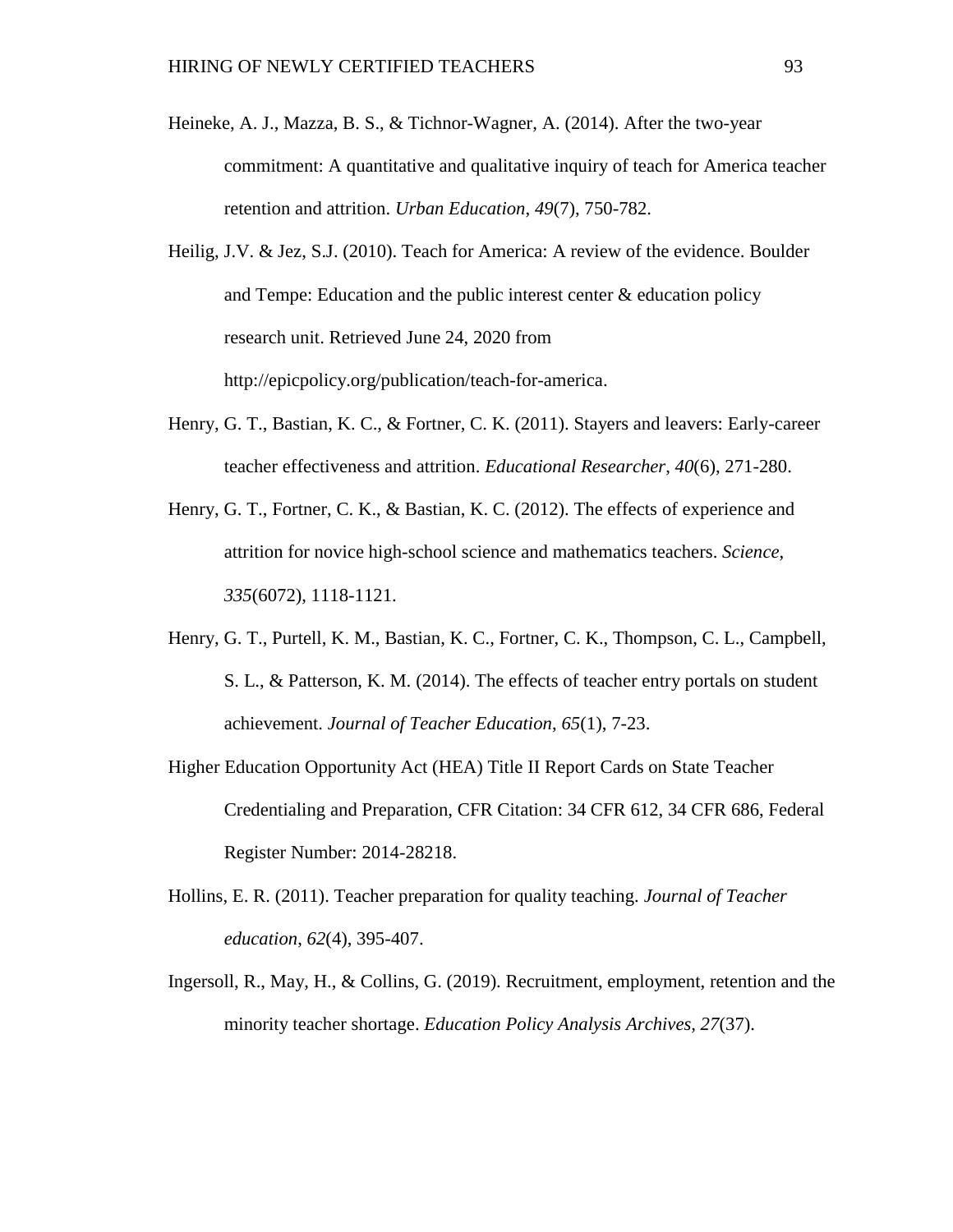- Ingersoll, R., & Merrill, L. (2010). Who's teaching Our children? *Educational Leadership*, *67*(8), 14-20.
- Kanstoroom, M., & Finn, Jr, C. E. (1999). Better teachers, Better schools. *Education Leaders Council*. Washington, DC: Thomas B. Fordham Foundation, pp. 3-263.
- Kennedy, A. S., & Heineke, A. (2014). Re-envisioning the role of universities in early childhood teacher education: Community partnerships for 21st-century learning. *Journal of Early Childhood Teacher Education*, *35*(3), 226-243.
- Kimbrel, L. A. (2019) Understanding Teacher Hiring Practices in Rural, Urban, Suburban Schools in the United States. *International Journal of Education, 11*(3). ISSN 194854762019,
- Krieg, J. M., Theobald, R., & Goldhaber, D. (2016). A foot in the door: Exploring the role of student teaching assignments in teachers' initial job placements. *Educational Evaluation and Policy Analysis, 38*(2), 364-388.
- Kuenzi, J. J. (2018). Teacher Preparation Policies and Issues in the Higher Education Act. CRS Report R45407, Version 3. Updated. *Congressional Research Service*.
- Labaree, D. (2010). Teach for America and teacher ed: Heads they win, tails we lose. *Journal of Teacher Education*, *61*(1-2), 48-55.
- Lankford, H., Loeb, S., & Wyckoff, J. (2002). Teacher sorting and the plight of urban schools: A descriptive analysis. *Educational Evaluation and Policy Analysis, 24*(1), 37-62.
- Levin, J., & Quinn, M. (2003). Missed opportunities: How we keep high-quality teachers out of urban classrooms. *The New Teacher Project*.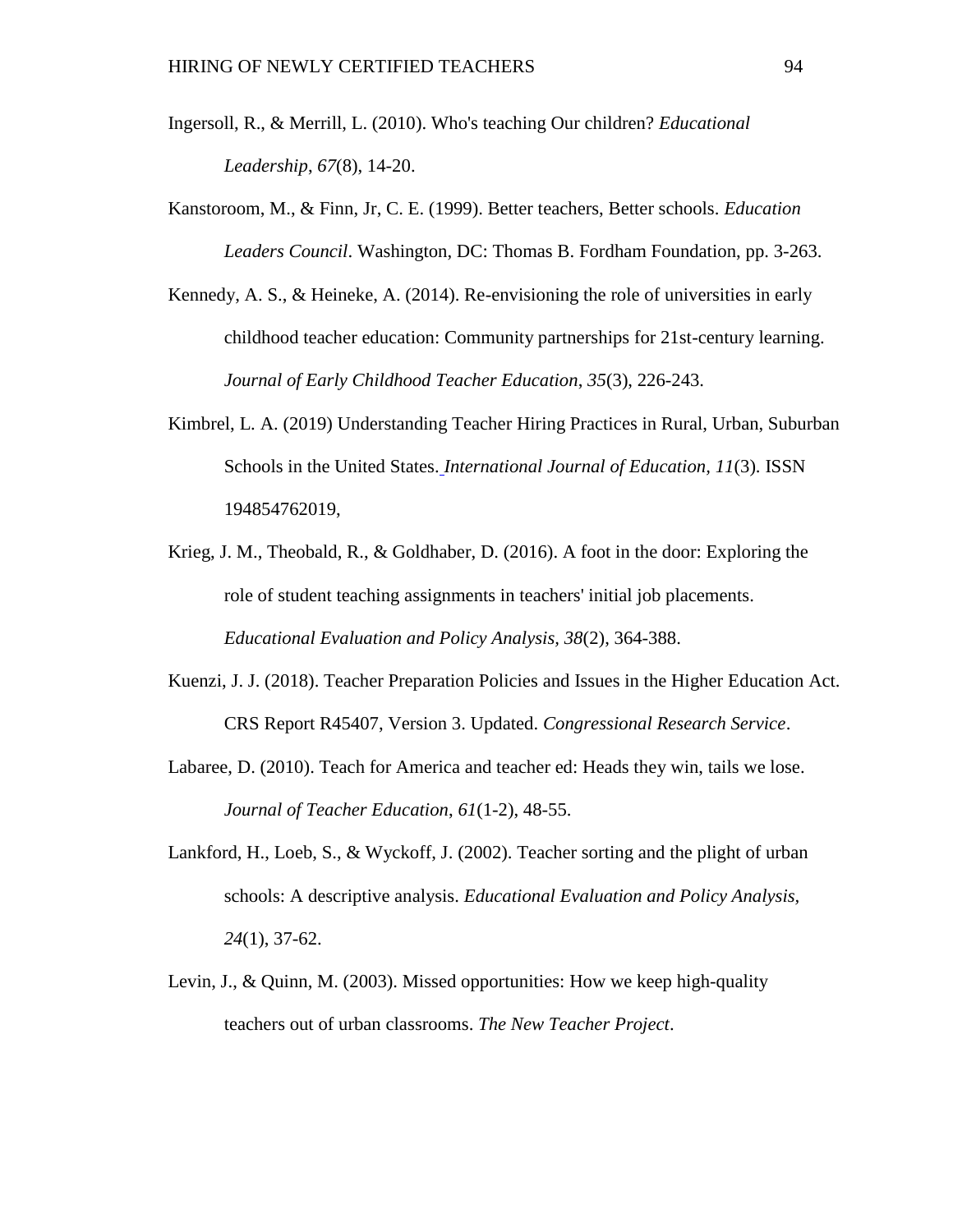- Lewis, W. D., & Young, T. V. (2013). The politics of accountability: Teacher education policy. *Educational Policy*, *27*(2), 190-216.
- Loewenberg Ball, D., & Forzani, F. M. (2009). The work of teaching and the challenge for teacher education. *Journal of Teacher Education*, *60*(5), 497-511.
- Malkus, N., Hoyer, K. M., & Sparks, D. (2015). Teaching Vacancies and Difficult-to Staff Teaching Positions in Public Schools. Stats in Brief. NCES 2015-065. *National Center for Education Statistics*.
- Marinell, W. H., & Coca, V. M. (2013). " Who Stays and Who Leaves?" Findings from a Three Part Study of Teacher Turnover in NYC Middle Schools. *Online Submission*.
- Moses, I., Admiraal, W.F. & Berry, A.K. (2016). Gender and gender role differences in student teachers' commitment to teaching. *Social Psychology of Education,* 19, 475–492.
- National Research Council. (2010). "Better Data on Teacher Preparation Could Aid Efforts to Improve Education." *The National Academies Office of News and Public Information*.
- Peske, H. G., & Haycock, K. (2006). Teaching Inequality: How Poor and Minority Students Are Shortchanged on Teacher Quality: A Report and Recommendations by the Education Trust. *Education Trust*.

Ronfeldt, M. (2012). Where should student teachers learn to teach? Effects of field placement school characteristics on teacher retention and effectiveness. *Educational Evaluation and Policy Analysis*, *34*(1), 3-26.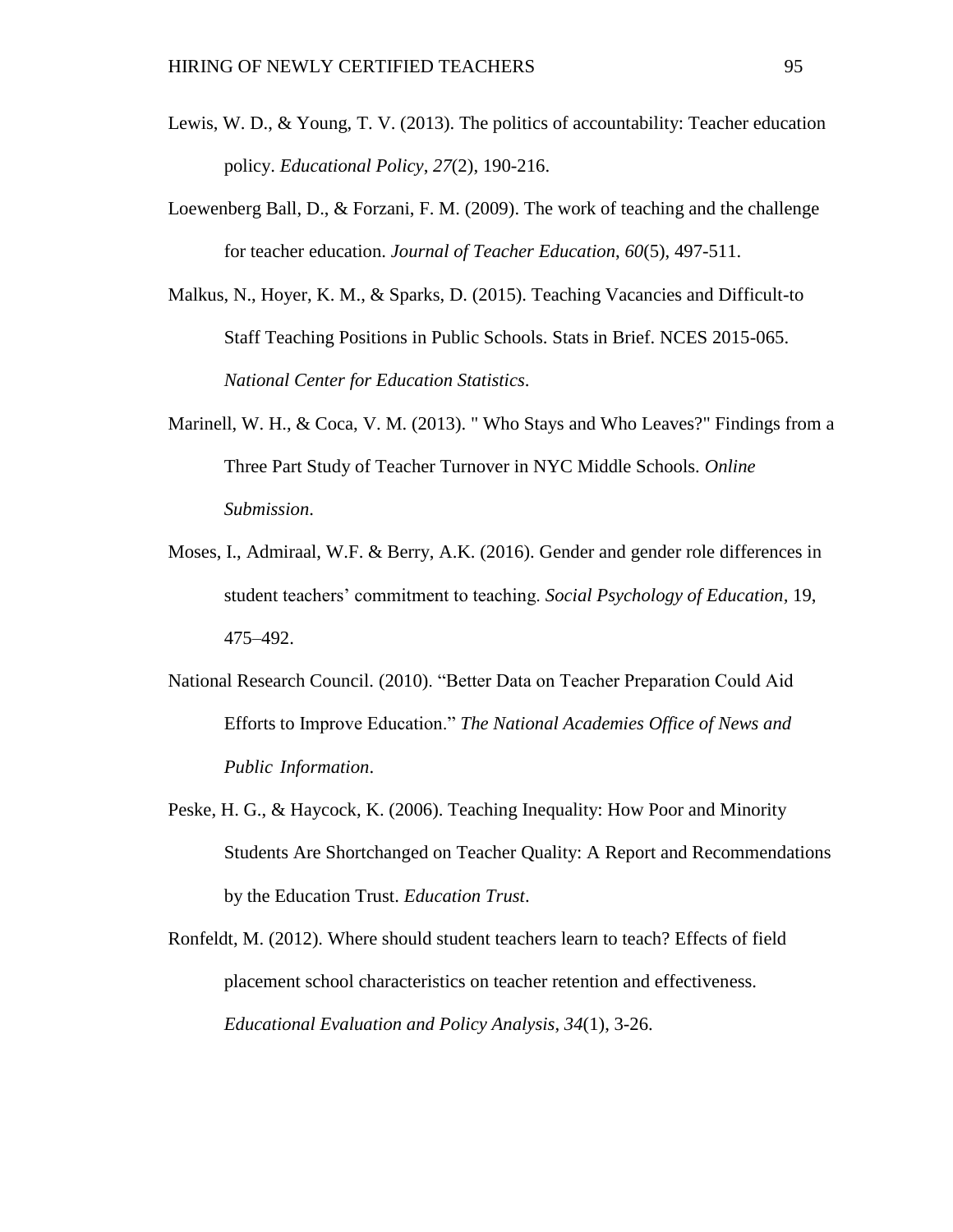- Ronfeldt, M., Loeb, S., & Wyckoff, J. (2013). How teacher turnover harms student achievement. *American Educational Research Journal*, *50*(1), 4-36.
- S. 2367 116th Congress: Addressing Teacher Shortages Act of 2019, (2019). Retrieved from https://www.congress.gov/bill/116th-congress/senatebill/2367/text
- Ronfeldt, M., & Reininger, M. (2012). More or better student teaching? *Teaching and teacher education*, *28*(8), 1091-1106.
- Sass, T. R. (2015). Licensure and worker quality: A comparison of alternative routes to teaching. *The Journal of Law and Economics*, *58*(1), 1-35.
- Schuh, M. C., Knackstedt, K. M., Cornett, J., Choi, J. H., Pollitt, D. T., & Satter, A. L. (2018). All means all: Connecting federal education policy and local implementation practice through evidence and equity. *Inclusion*, *6*(1), 45-59.
- Shwu-yong, L. H., & Waxman, H. C. (2009). The association of school environment to student teachers' satisfaction and teaching commitment. *Teaching and Teacher Education*, *25*(2), 235-243.
- Simon, N. S., & Johnson, S. M. (2015). Teacher turnover in high-poverty schools: What we know and can do. *Teachers College Record*, *117*(3), 1-36.
- Stotko, E. M., Ingram, R., & Beaty-O'Ferrall, M. E. (2007). Promising strategies for attracting and retaining successful urban teachers. *Urban Education*, *42*(1), 30-51.
- Sutcher, L., Darling-Hammond, L., & Carver-Thomas, D. (2019). Understanding teacher shortages: An analysis of teacher supply and demand in the United States. *Education Policy Analysis Archives*, *27*(35).
- Tamir, E. (2020). The effects of teacher preparation on student teachers' ideas about good teaching. *Australian Journal of Teacher Education, 45*(4).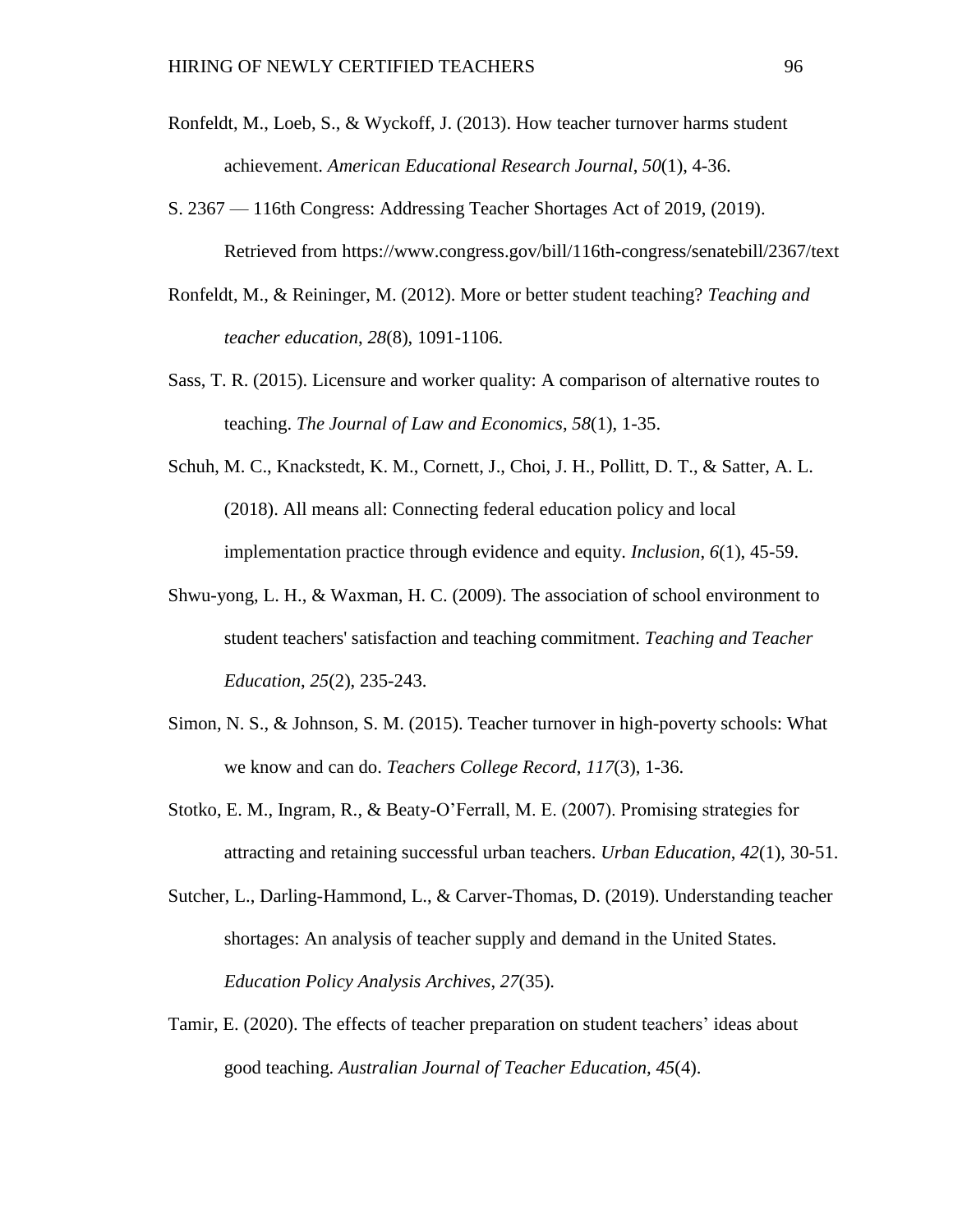- Xu, Z., Hannaway, J., & Taylor, C. (2011). Making a difference? The effects of Teach for America in high school. *Journal of Policy Analysis and Management.*
- Vagi, R., Pivovarova, M., & Miedel Barnard, W. (2019). Keeping our best? A survival analysis examining a measure of preservice teacher quality and teacher attrition. *Journal of Teacher Education*, *70*(2), 115-127.
- Vasquez Heilig, J. & Jez, S.J. (2014). Teach for America: A return to the evidence. Boulder, CO: National Education Policy Center. Retrieved June 24, 2020 from http://nepc.colorado.edu/publication/ teach-for-america-return.
- Vedder, R., Denhart, C., & Robe, J. (2013). Why are recent college graduates underemployed? University enrollments and labor-market realities. *Center for College Affordability and Productivity (NJ1)*.
- Winters, M. A., & Cowen, J. M. (2013). Would a value-added system of retention improve the distribution of teacher quality? A simulation of alternative policies. *Journal of Policy Analysis and Management*, *32*(3), 634-6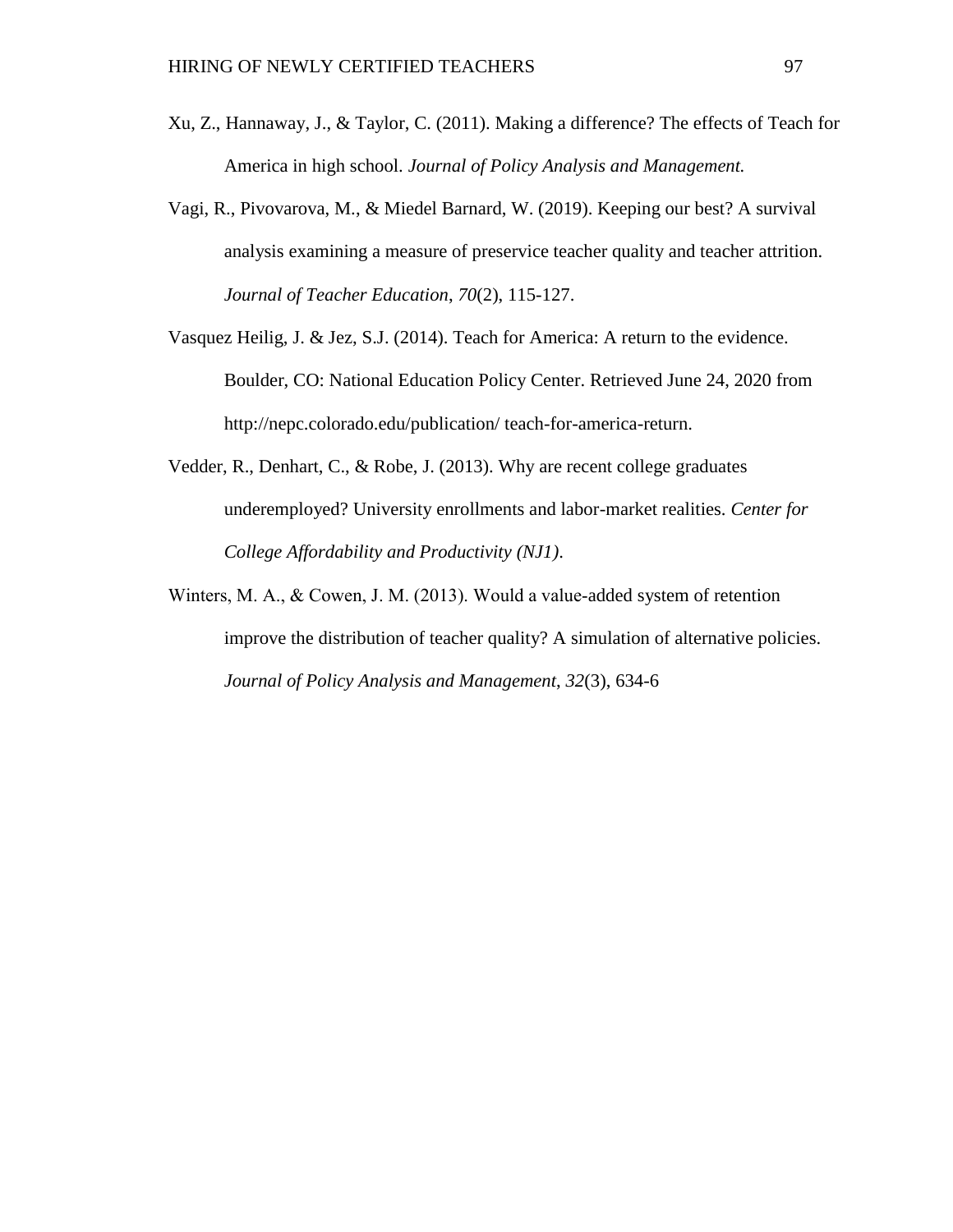## **Appendix A**

- 1. What is your age?
	- a. 18-24
		- b. 25-34
		- c. 35-44
		- d. 45-54
		- e. 55-64
		- f. 65-74
		- g. 75-84
- 2. What gender do you most identify with?
	- a. Male
	- b. Female
	- c. Prefer not to answer
- 3. Please specify your ethnicity.
	- a. Black or African-American
	- b. White
	- c. Hispanic or Latino
	- d. Native-American or American Indian
	- e. Asian/pacific Islander
	- f. Other
- 4. Do you have a job for Fall 2019?
- 5. Is that job in the field of education?
- 6. Is it a full-time teaching position?
- 7. Is it in your certified content area?
- 8. What type of building will you be working in?
	- a. Elementary school
	- b. Middle school
	- c. High school
- 9. What grade/subject will you be teaching?
- 10. Would you consider this a long-term position or stepping-stone position?
- 11. Do you consider your future employer to be a high-achieving school, averageachieving school, or low-achieving school?
- 12. Did you limit your applications to perceived high-achieving districts?
- 13. Is this your first "career" position?
- 14. Are you willing to work in a school or district that is considered at-risk? Please rank in order of importance how you have chosen, or would choose your first teaching position:
	- a. Alumnus of the school
	- b. Location
	- c. Perceived achievement
	- d. Starting salary
	- e. Potential to be hired
	- f. Where you student taught